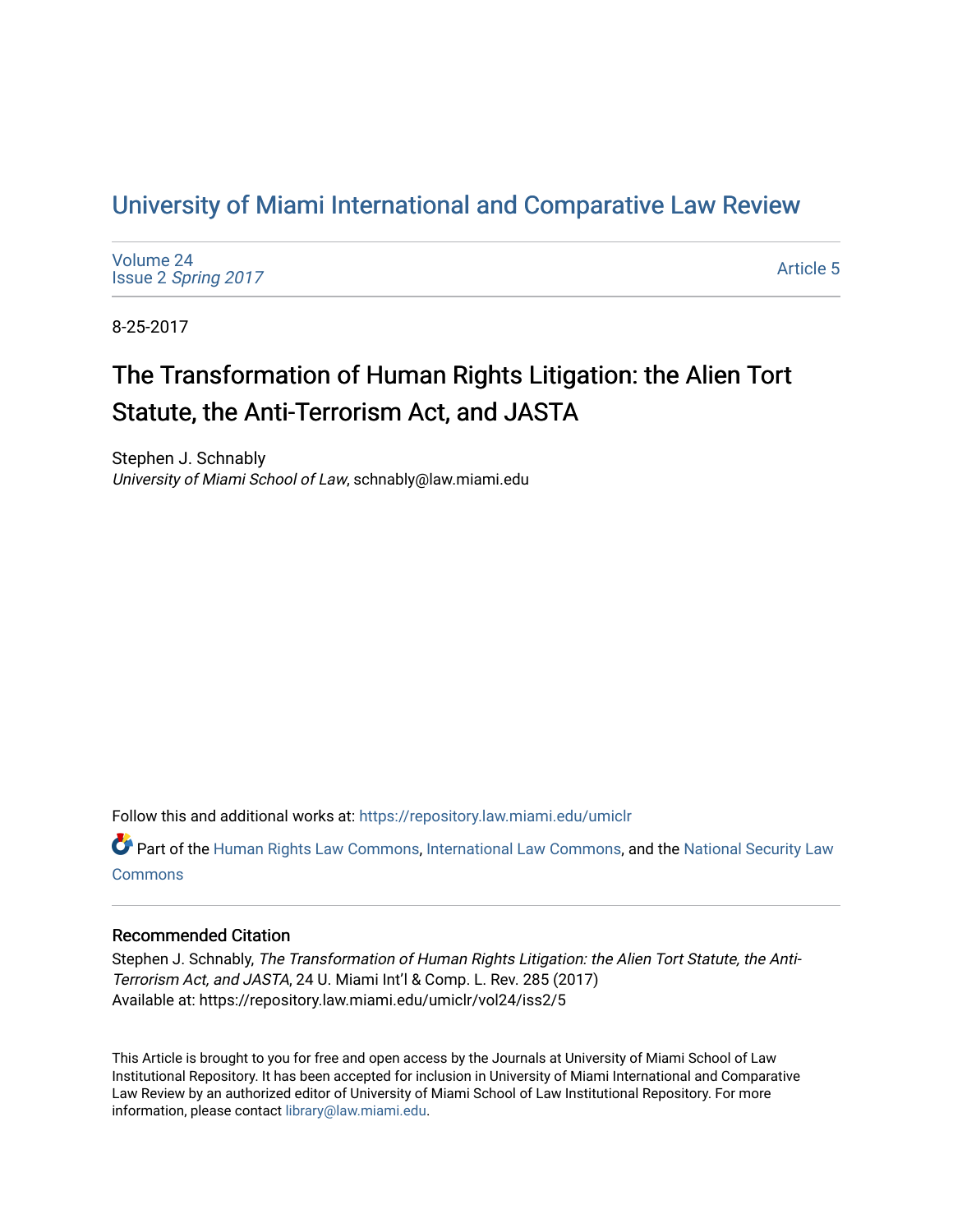## THE TRANSFORMATION OF HUMAN RIGHTS LITIGATION: THE ALIEN TORT STATUTE, THE ANTI-TERRORISM ACT, AND JASTA

#### *Stephen J. Schnably*<sup>1</sup>

*A quarter century ago, the prospects for federal civil litigation of international human rights violations under the Alien Tort Statute (ATS) seemed bright. With the statute's modern revival, a decade earlier in* Filártiga*, foreign nationals, often with no recourse in their own countries, had a forum for judicial vindication of a broad range of wrongs by state officials, multinational corporations, and even, in limited circumstances, foreign states themselves. The Supreme Court's* Kiobel *decision in 2013, however, may signal the end of the* Filártiga *revolution, with Congress's seeming acquiescence: Congress, after all, could amend the ATS if it disagreed with the Court. Congress's inaction should not be attributed to inertia, for Congress has not been idle. Over the same period, it has continually expanded civil liability for foreign terrorist acts against American nationals, even to the point of effectively intervening in ongoing cases. The recent Justice Against Sponsors of Terrorism Act (JASTA) is the latest example. The near demise of the ATS and the growth of anti-terrorism legislation are of a piece. They represent a turn*

<sup>1</sup> Professor of Law, University of Miami. I would like to thank Lili Levi and Sergio Campos for thoughtful comments, and Sean Fard and Juan Olano for excellent research assistance. I would also like to acknowledge the Review's founding editor-in-chief, Víctor Marroquín, J.D. 1992 (Miami), LL.M. 1993 (Harvard), whose vision and dedication as a student benefited the Law School and presaged a distinguished career as a lawyer and public figure in Peru.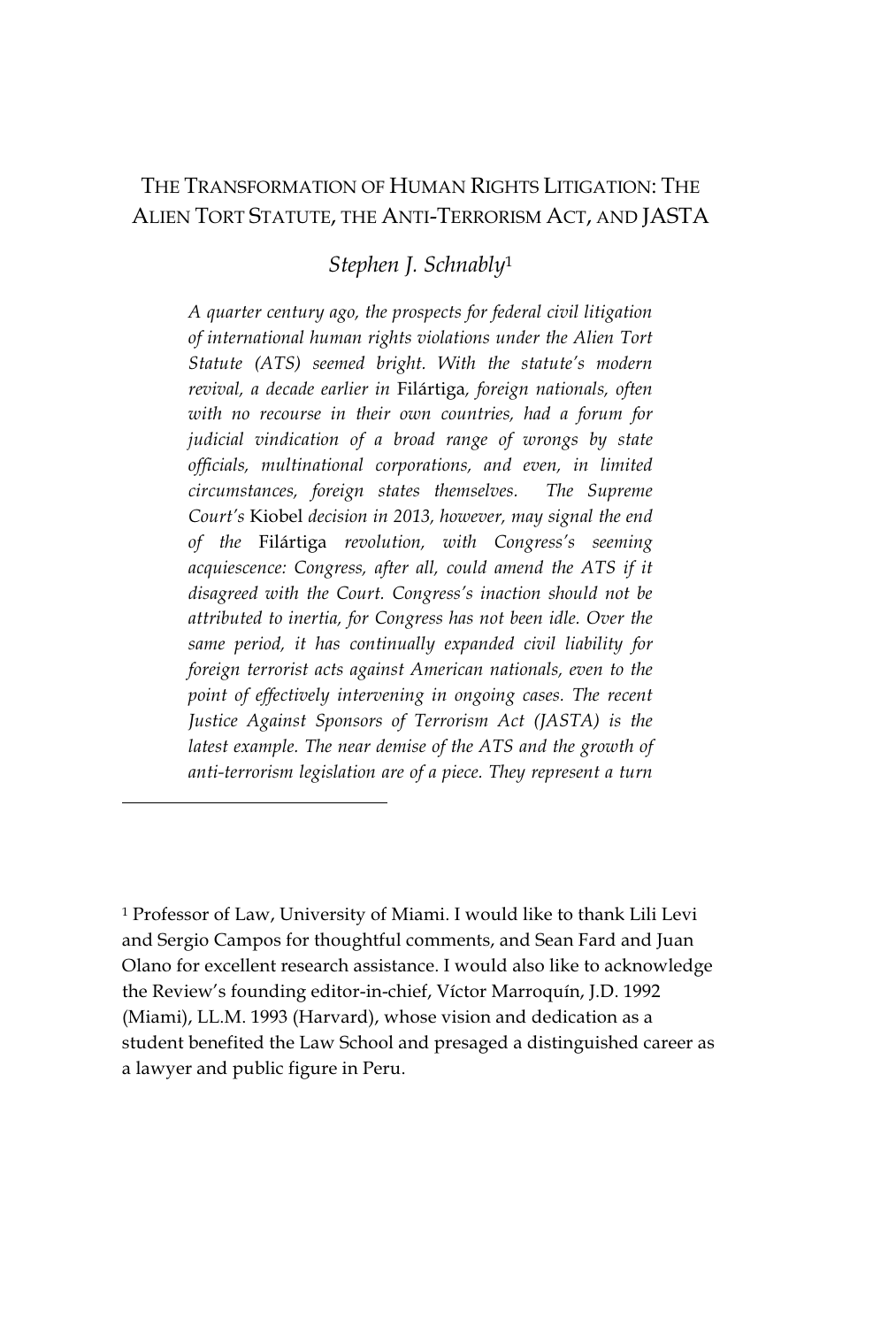*away from a cosmopolitan vision of building a global legal order, in which all states protect human rights regardless of nationality. The emphasis in the more nationalist vision today on protecting Americans from terrorism has some merit, but in practice it lends itself to the use of civil litigation as a weapon against foreign states, often at the expense of the victims the legislation purports to serve. Moreover, the sharp division between Americans and foreigners, with protection only of the former, risks casting foreigners as dangerous others. The division is also unrealistic, given the pervasive effect U.S. actions have throughout the world. Recognition of this effect would also help counter the understanding of many ATS cases, including* Filártiga *itself, as foreign many times over—"foreign cubed" in the jargon applied to ATS cases involving a foreign plaintiff and foreign defendant litigating over actions that took place in a foreign country. Rather than simply representing the intrusion of foreign concerns into federal courts, ATS cases may serve U.S. democratic interests by helping to cast light on the harmful effects on human rights that U.S. policy may have.*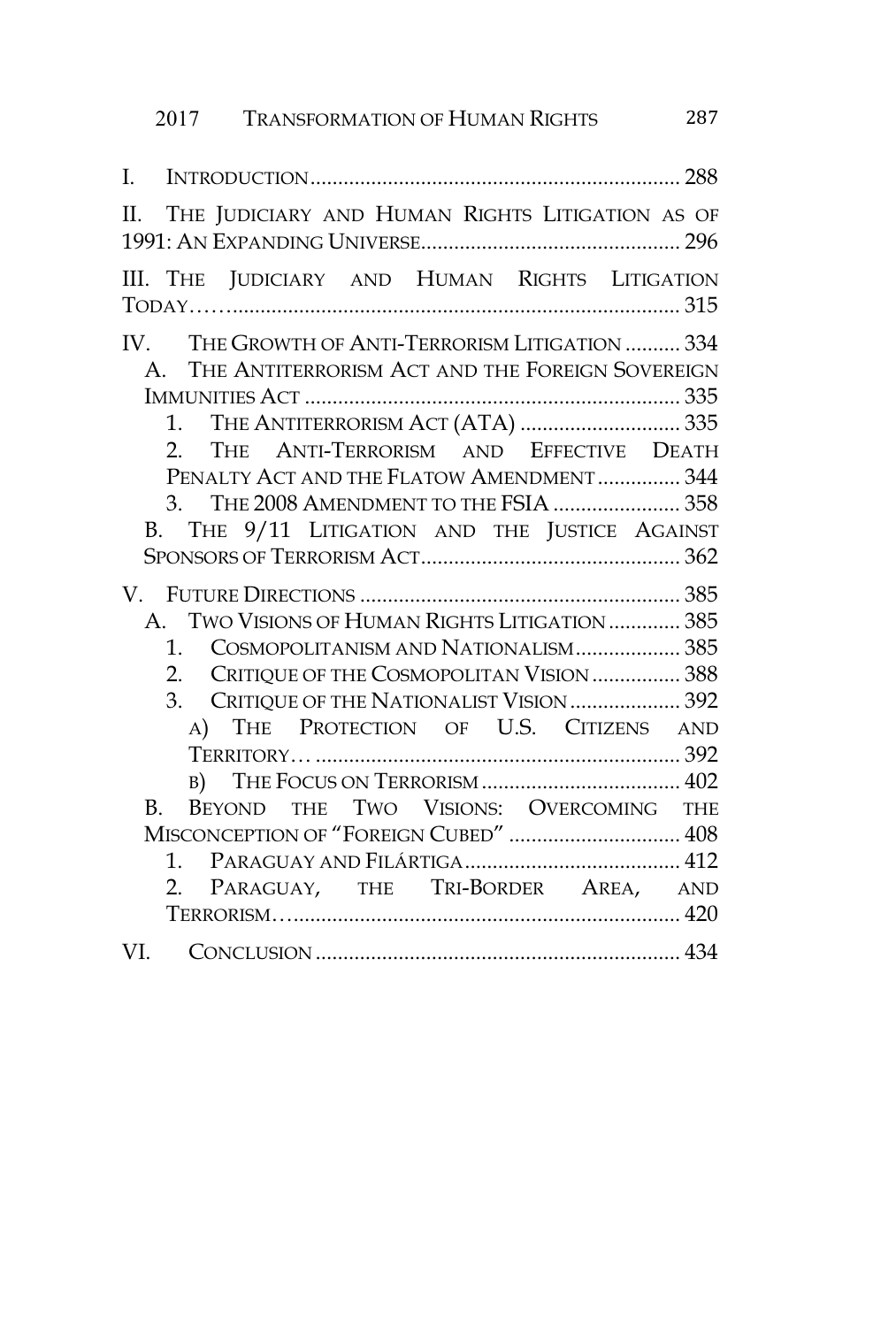## I. INTRODUCTION

The first issue of the University of Miami Yearbook of International Law, as it was known in 1991, commenced with Sir Robert Jennings' fascinating assessment of the sweeping changes in international law he had observed (and help shape) over a distinguished career spanning more than half a century.<sup>2</sup> Among other things, he took note of the rise of international human rights law—"a radical change from the traditional law which protected individuals only in the capacity of aliens, and only then in terms of the injury done not to the individual but to the State of his nationality."<sup>3</sup>

U.S. ratification of the International Covenant on Civil and Political Rights in 1992 seemed to confirm that this radical change had taken root here.<sup>4</sup> Perhaps even more telling, federal civil litigation to remedy violations of internationally protected human rights—most notably (though not exclusively) under the aegis of the Alien Tort Statute  $(ATS)^5$  – appeared to herald a cosmopolitan vision in which

<sup>3</sup> *Id*. at 9–14, 10.

<sup>5</sup> 28 U.S.C. § 1350 (2012). The statute provides, in full, "The district courts shall have original jurisdiction of any civil action by an alien for a tort

<sup>2</sup> Sir Robert Y. Jennings, *An International Lawyer Takes Stock*, 1 U. MIAMI YEARBOOK INT'L L. 1 (1991).

<sup>4</sup> International Covenant on Civil and Political Rights, Dec. 16, 1966, S. Treaty Doc. No. 95-20 (1978), 999 U.N.T.S. 171.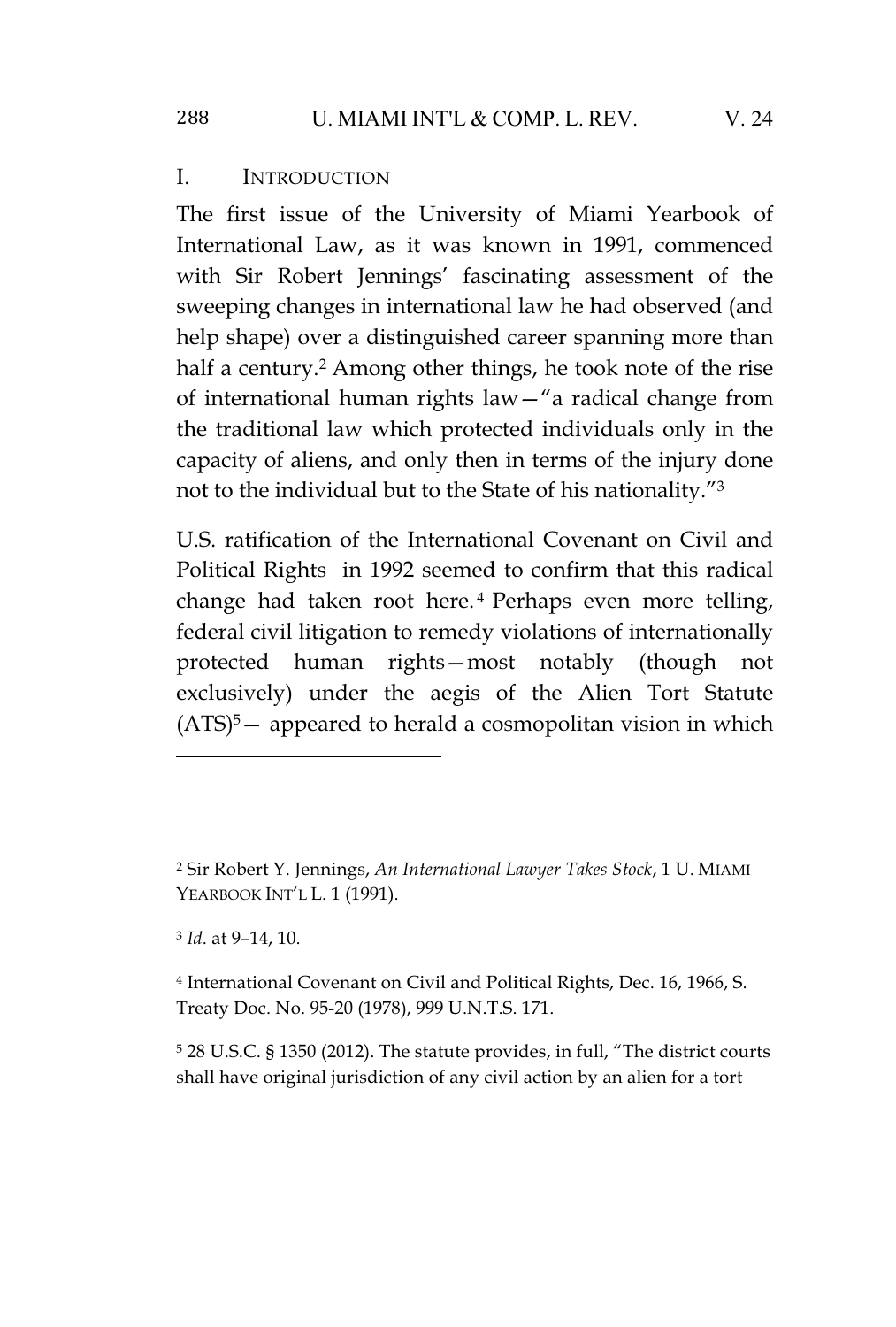federal courts not only protected human rights on a global basis but helped build a global legal order that recognizes the rights and worth of every human being, regardless of nationality.

In 1991, Harold Koh captured the potential sweep of these developments with his analysis of "transnational public law litigation,"<sup>6</sup> of which ATS litigation was one example. Only a decade earlier, in *Filártiga v. Peña-Irala*, the Second Circuit had blessed the modern revival of the statute.<sup>7</sup> The court

only, committed in violation of the law of nations or a treaty of the United States." It was enacted as part of the Judiciary Act of 1789, and has remained essentially unchanged since then, though subject to some minor modifications. *See* Curtis A. Bradley, *The Alien Tort Statute and Article III*, 42 VA. J. INT'L L. 587, 587 & nn.1-2 (2002).

<sup>6</sup> Harold Hongju Koh, *Transnational Public Law Litigation*, 100 YALE L.J. 2347, 2347 (1991) (describing such litigation as encompassing "international human rights suits brought by aliens against foreign and United States governments and officials under the Alien Tort Statute, as well as actions by foreign governments against individual, American government, and corporate defendants*.*"). For a more limited approach, against which Koh argued, see Lea Brilmayer, *International Law in American Courts: A Modest Proposal*, 100 YALE L.J. 2277 (1991).

<sup>7</sup> Fílartiga v. Peña-Irala, 630 F. 2d 876, 878 (2d. Cir. 1980); *see generally* WILLIAM J. ACEVES, THE ANATOMY OF TORTURE: A DOCUMENTARY HISTORY OF FILÁRTIGA V. PENA IRALA (2007); *See also* RICHARD ALAN WHITE, BREAKING SILENCE: THE CASE THAT CHANGED THE FACE OF HUMAN RIGHTS (2004). Moreover, the ALI's Third Restatement of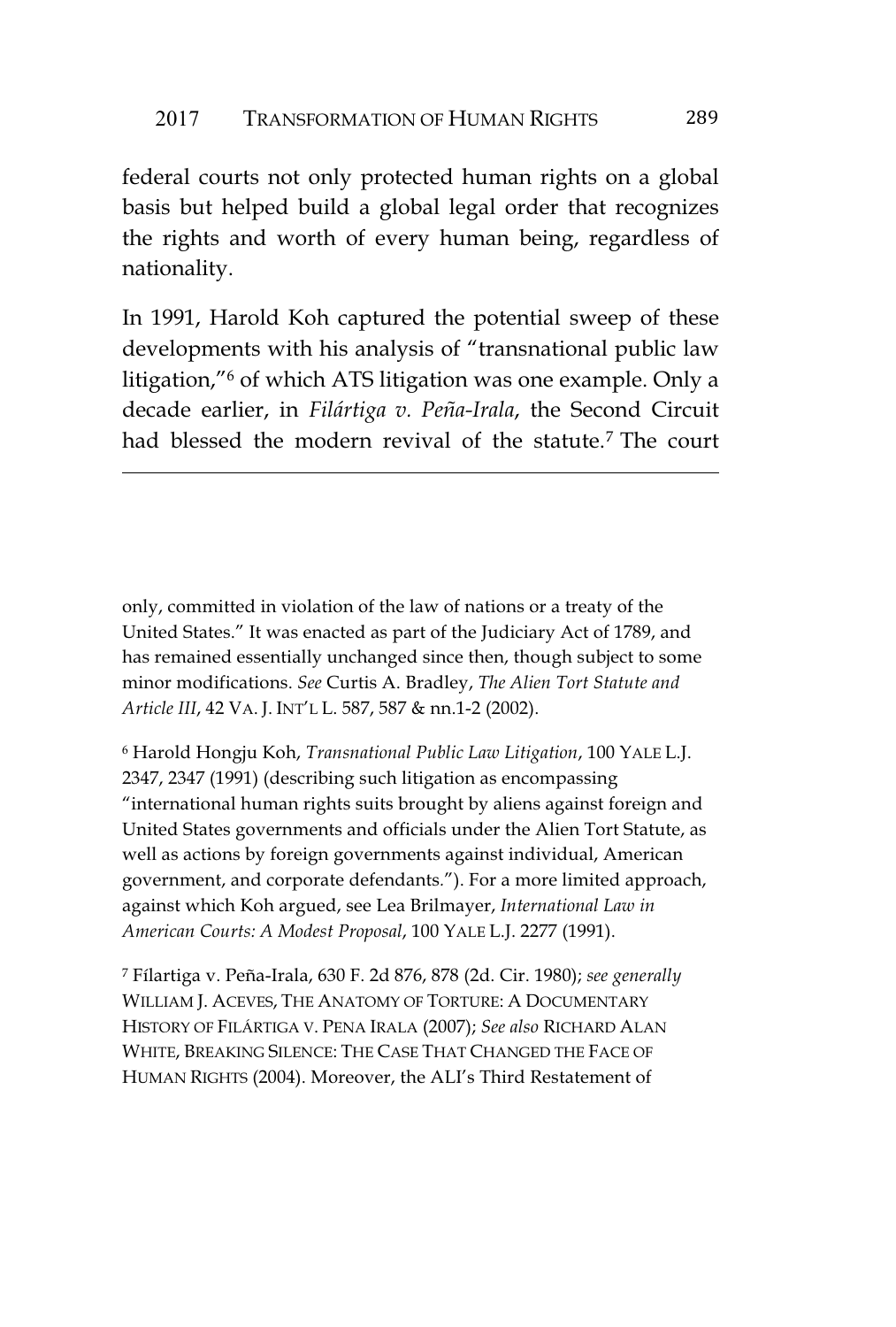#### 290 U. MIAMI INT'L & COMP. L. REV. V. 24

held that torture was a violation of the law of nations. What struck many commentators about the case was that it involved events with seemingly no relation to U.S. actors or territory: A Paraguayan police official had tortured and murdered the son of a Paraguayan political dissident in Paraguay.<sup>8</sup>

With this recognition of a role for human rights in federal courts, litigation could proceed against individuals and states who violated basic human rights abroad. Practical questions relating to service of process might put some limit on bringing some foreign human rights violators to court. Still, the draw of the United States' global status—and, sadly, its close working relationships with many officials in governments with poor human rights records—could

Foreign Relations Law, adopted in 1987, included a broad definition of what constitutes human rights violations, bolstering plaintiffs who sought relief based on the ATS. RESTATEMENT (THIRD) OF THE FOREIGN RELATIONS LAW OF THE UNITED STATES § 702 (AM. LAW INST. 1987).

<sup>8</sup> *Filártiga*, 630 F. 2d at 878-79. To be sure, the plaintiffs and defendant were in fact living in Brooklyn at the time of the lawsuit. This connection allowed for personal jurisdiction: The defendant Norberto Peña-Irala was served while in detention in Brooklyn for overstaying his visa. *Id*. at 878 (plaintiff was living in the U.S., having applied for political asylum). But the connection was not critical to subject matter jurisdiction.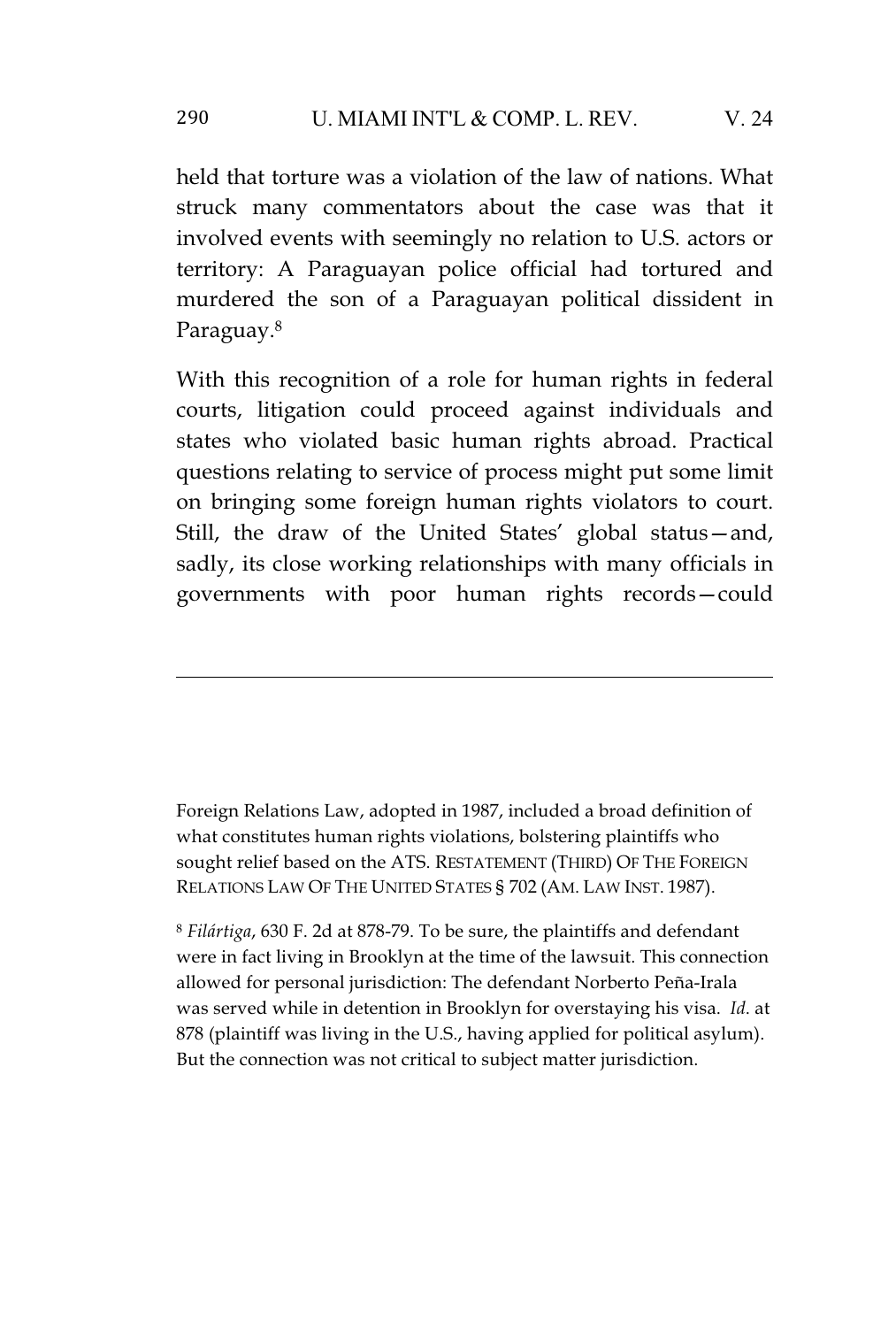provide opportunities to effect proper service on former human rights violators here in the U.S.<sup>9</sup>

At the start of the nineties there also appeared to be a genuine political commitment to making some form of universal jurisdiction real. One example was the United States' signing of the Convention against Torture and Other Cruel, Inhuman or Degrading Treatment or Punishment in 1988, with ratification following six years later. <sup>10</sup> The

<sup>9</sup> For example, after former President Marcos was forced out of power in 1989, he moved to Hawaii, where he was subject to service. *See* Estate of Domingo v. Republic of Philippines, 808 F.2d 1349 (9th Cir. 1987); *see generally* WILLIAM J. ACEVES, UNITED STATES OF AMERICA:ASAFE HAVEN FOR TORTURERS (Amnesty International USA 2002); *see* Xuncax v. Gramajo, 886 F. Supp. 162, 169 (D. Mass 1995) (service of an ATS complaint on Hector Gramajo, a former Defense Minister of Guatemala, while attending Harvard).

<sup>10</sup> Convention Against Torture and Other Cruel, Inhuman or Degrading Treatment or Punishment, Dec. 10, 1984, S. Treaty Doc. No. 100-20, 1465 U.N.T.S. 85 [hearinafter Convention Against Torture]; *see* Message to the Senate Transmitting the Convention Against Torture and Other Cruel, Inhuman or Degrading Treatment or Punishment, May 20, 1988, S. Treaty Doc. No. 100-20 (1988) ("The core provisions of the Convention establish a regime for international cooperation in the criminal prosecution of torturers relying on so-called 'universal jurisdiction.'"). The U.S. became a party to the treaty on October 21, 1994. See Multilateral Treaties Deposited with the Secretary General: Status, Dec. 31, 2009, U.N. Doc. ST/LEG/SER.E/26, 360. .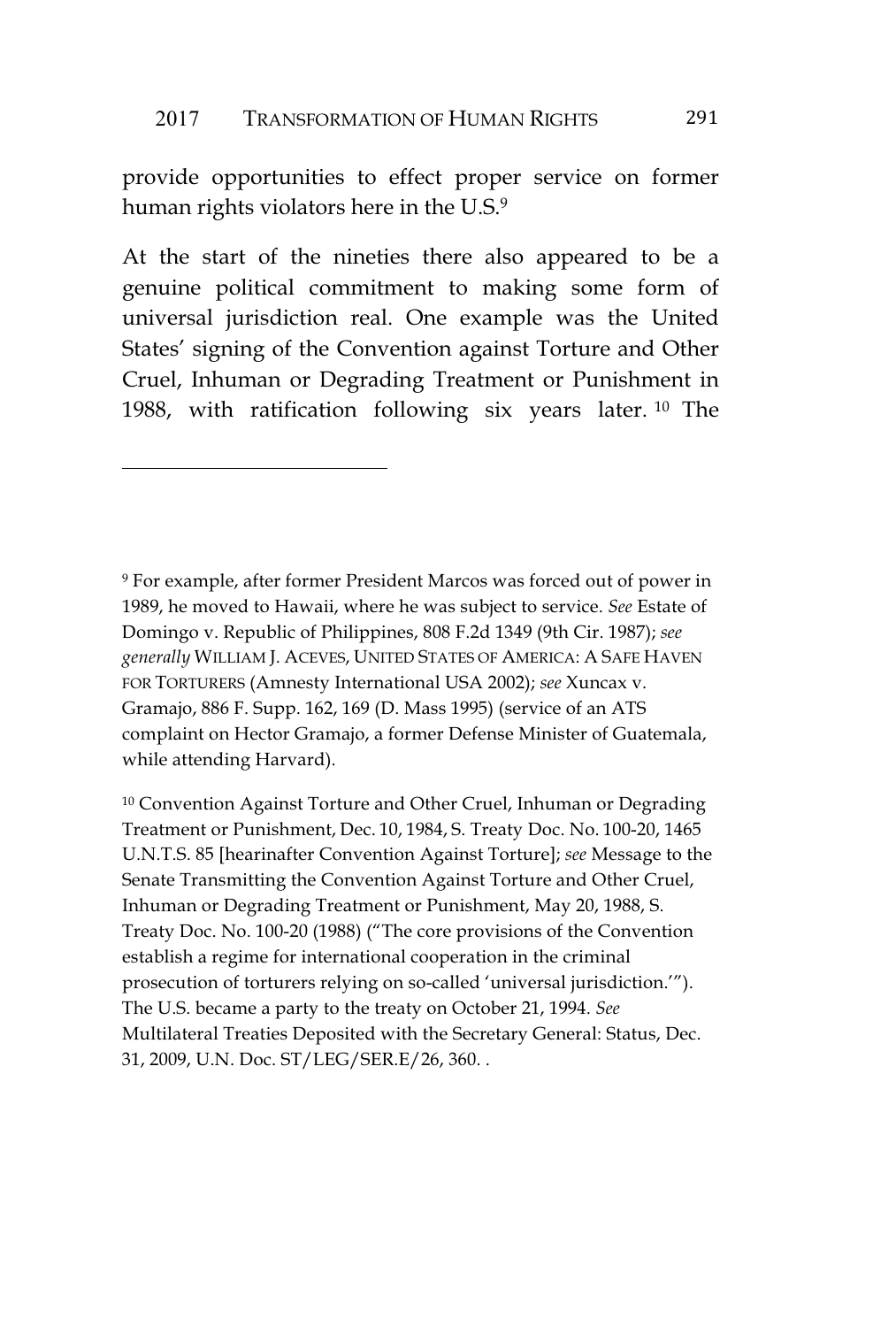Convention requires states to prosecute alleged torturers within their jurisdiction, without regard to the citizenship of the perpetrator and victims or where the torture occurred, if the state does not extradite the alleged torturer to another appropriate state for prosecution.<sup>11</sup>

As the International and Comparative Law Review marks its twenty-fifth anniversary, the landscape looks very different. Since 1991, major Supreme Court and lower court decisions have significantly limited the scope of the ATS. In *Sosa v. Alvarez Machain*, <sup>12</sup> the Supreme Court rejected most sweeping attacks on the ATS, but signaled a determination to limit ATS litigation to a relatively narrow class of claims.<sup>13</sup> In 2013, the Court struck a second and much more serious blow against the statute. *Kiobel v. Royal Dutch Petroleum Co*. held that the presumption against extraterritoriality applies to the statute.<sup>14</sup> Some ATS claims will survive, but as one

<sup>11</sup> Convention Against Torture, *supra* note 10 at art. 5(2).

<sup>12</sup> Sosa v. Alvarez-Machain, 542 U.S. 692 (2004).

<sup>13</sup> *Id.* at 698, 748.

<sup>14</sup> Koibel v. Royal Dutch Petroleum., 133 S. Ct. 1659, 1669 (2013).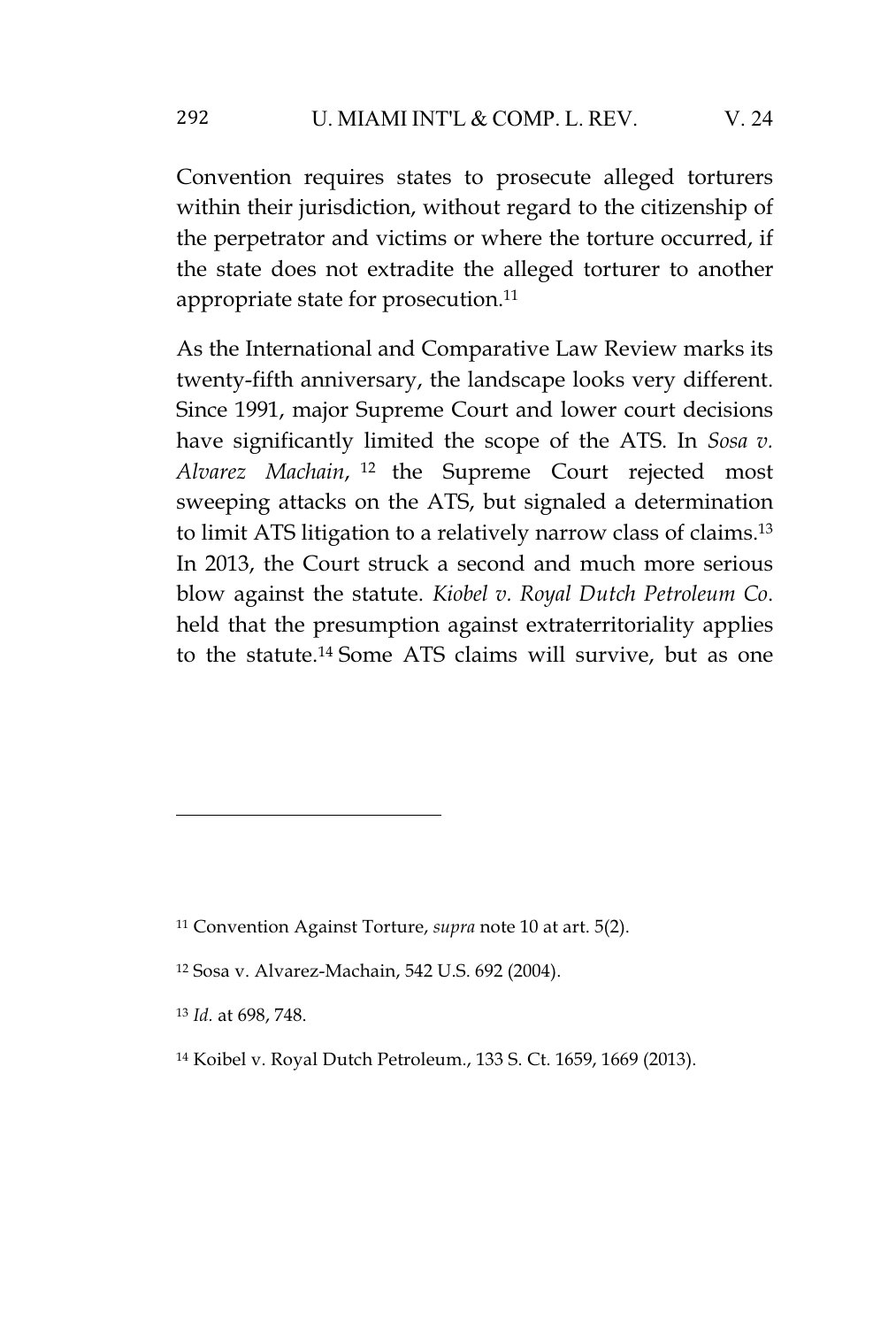commentator put it, *Kiobel* "signals the end of the *Filártiga* human rights revolution."<sup>15</sup>

These holdings and others evidence a general hardening of judicial attitudes against the application of international human rights norms in federal courts. This change in the judicial landscape, moreover, reflects a deep consensus in the political branches, across parties and enduring over time, that international human rights law is generally to be treated more as a policy matter than a legal commitment.

To conclude that what seemed to be an expanding universe in 1991 is now in a state of contraction and even collapse would, however, greatly oversimplify what has happened in the intervening quarter century. For there has been one persistent growth area since 1991: litigation against states and other non-state actors for committing or supporting terrorism. It is a development Congress has not only endorsed, but actively promoted. And it strongly suggests that Congress's inaction in the face of the Court's restrictive interpretation of the ATS is not a matter of inattention or inertia. On the contrary, taken together, the near-demise of the ATS and the explosive growth in anti-terrorism

<sup>15</sup> Roger P. Alford, *The Future of Human Rights Litigation After* Kiobel, 89 NOTRE DAME L. REV. 1749, 1753 (2014); *see also* Ernest A. Young, *Universal Jurisdiction, The Alien Tort Statute, and Transnational Public-Law Litigation After* Kiobel, 64 DUKE L.J. 1023 (2015).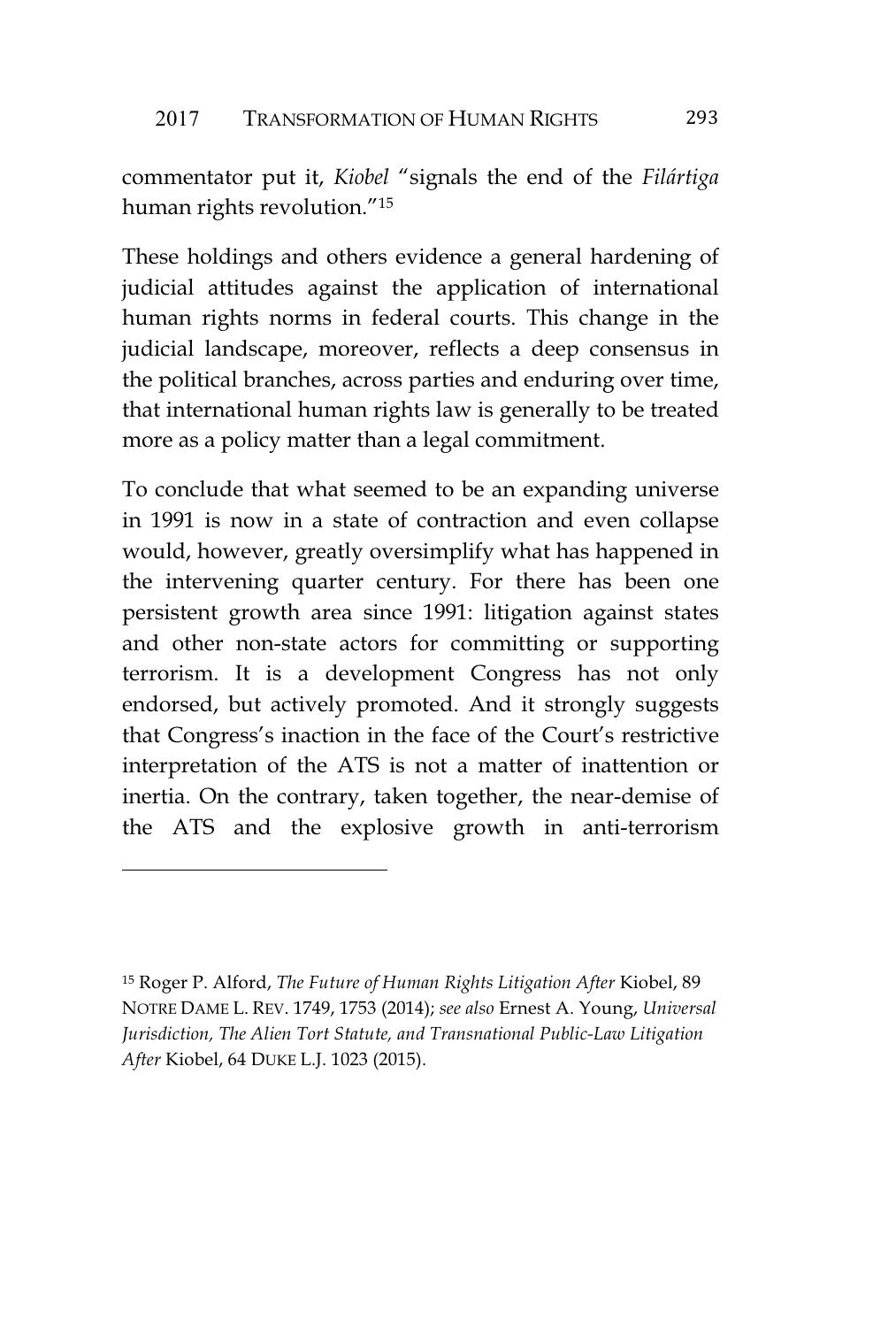legislation reflect the predominance today of a more nationalistic vision, in which the protection of U.S. nationals and U.S. territory, and the effectiveness of U.S. foreign policy, determine the role of federal courts in human rights litigation.

This more nationalistic emphasis also helps explain how the use of courts to vindicate human rights violations portrayed by the author of *Filártiga* as a noble endeavor exemplifying the rule of law<sup>16</sup> $-$ tends today to become little more than another foreign policy instrument. Congress's interest in promoting such litigation is selective, to say the least, focused on states or other actors that are out of favor with U.S. foreign policy. The promotion of terrorism litigation can also become a weapon to be used by Congress in its struggles with the executive branch over control of foreign policy, as the battles over the recently enacted Justice Against Sponsors of Terrorism Act (JASTA) show. <sup>17</sup> The weaponization of judicial redress for severe human rights violations disrespects the victims whose interests it claims to vindicate and undercuts the integrity of the judicial process.

<sup>16</sup> Irving R. Kaufman, *A Legal Remedy for International Torture?*, N.Y. TIMES MAG., Nov. 9, 1980, at 44.

<sup>17</sup> Justice Against Sponsors of Terrorism Act, Pub. L. No. 114-222 (2016).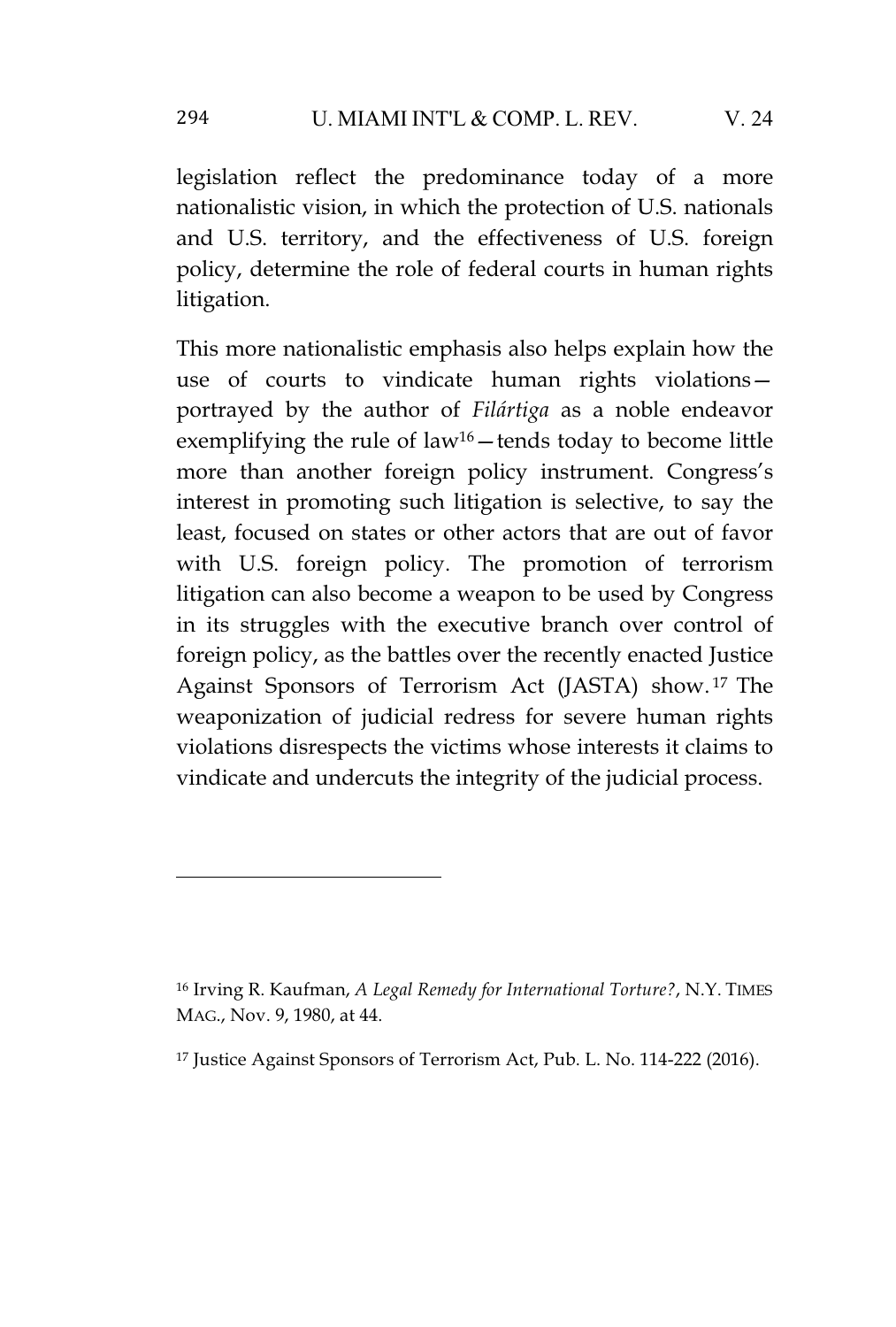The developments of the last quarter century, then, suggest two different visions of federal civil litigation over human rights violations, one cosmopolitan, one nationalist. Each vision has its legitimate attractions; each also gives cause for concern. My aim here is not to provide a full evaluation, but rather to suggest a possible third alternative. This alternative situates federal civil litigation of human rights violations in a context that recognizes the interconnectedness of the local and the global, but without tying such litigation to a larger project of building a global system of the rule of law.

One modest first step in such a direction would be to question how "foreign" many of the ATS cases are. A closer look at Paraguay, where Joelito Filártiga was tortured and murdered, shows that the nomenclature of "foreign cubed" attached to some cases—to those brought by foreign plaintiffs against a foreign defendant for violations that occurred in foreign territory—can be deeply misleading. The United States' global role often means that seemingly foreign cases have more ties to the U.S. than might first be apparent. This observation, in turn, might suggest a role for ATS litigation that is not wedded to the cosmopolitan vision, in which federal court adjudication of human rights violations against foreigners helps build a global legal order. Instead, ATS litigation may help raise awareness of the ways in which U.S. policy can contribute to those violations in the first place. For now, however, the turn to a more nationalist vision – which Congress's avid attention to anti-terrorism legislation embodies – almost certainly precludes any revival of the ATS.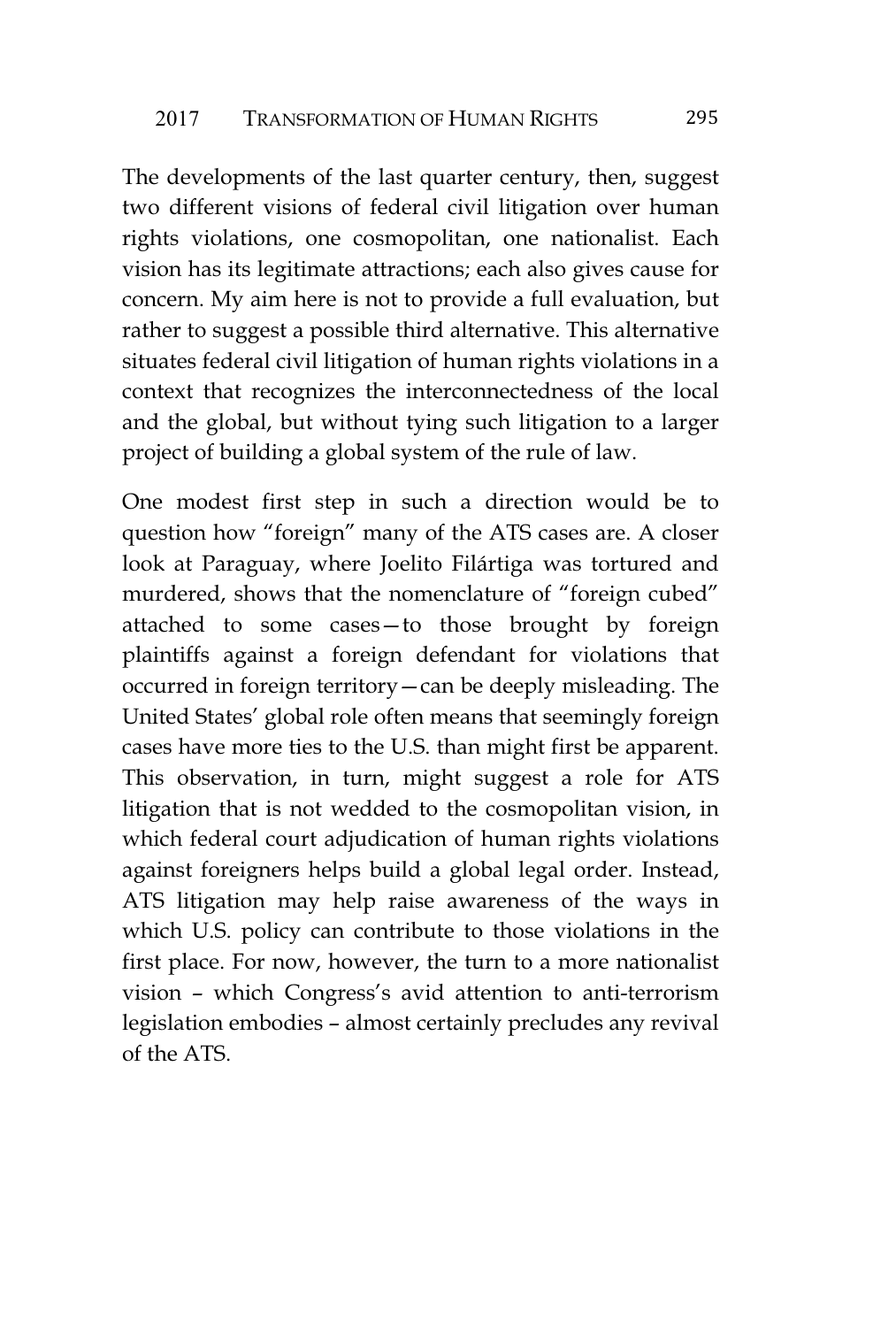#### 296 U. MIAMI INT'L & COMP. L. REV. V. 24

## II. THE JUDICIARY AND HUMAN RIGHTS LITIGATION AS OF 1991: AN EXPANDING UNIVERSE

As of 1991, the prospects for civil litigation seeking to vindicate human rights violations here and abroad seemed bright. The revival of the ATS in *Filártiga v. Peña-Irala* was still fresh, and had already inspired other lawsuits against individual human rights violators. <sup>18</sup> In the 1990s, courts approved legal theories of liability that expanded the universe of potential defendants. Liability was upheld on the basis of command responsibility—meaning that higher officials, not just those who actually committed torture or other human rights violations, could be held liable. Additionally, liability was extended to private actors. This liability covered private actors committing genocide or war crimes, on the theory that no state action was required for such violations. It also covered private actors committing human rights violations that did require state action, if those actors (primarily corporations) acted in concert with state actors. In this latter category, there was no requirement that the state be named as a defendant along with the private

<sup>18</sup> *E.g*., Forti v. Suarez-Mason, 672 F. Supp. 1531 (N.D. Cal. 1987) (lawsuit against Argentinian general for disappearance, torture, and summary execution), on reconsideration, 694 F. Supp. 707 (N.D. Cal. 1988). *See* BETH STEPHENS ET AL., INTERNATIONAL HUMAN RIGHTS LITIGATION IN U.S. COURTS 12-13 (2d ed. 2008). According to William Aceves, some 100 ATS cases were filed between the *Filártiga* and *Sosa* cases. ACEVES, *supra* note 7, at 8 & n.37.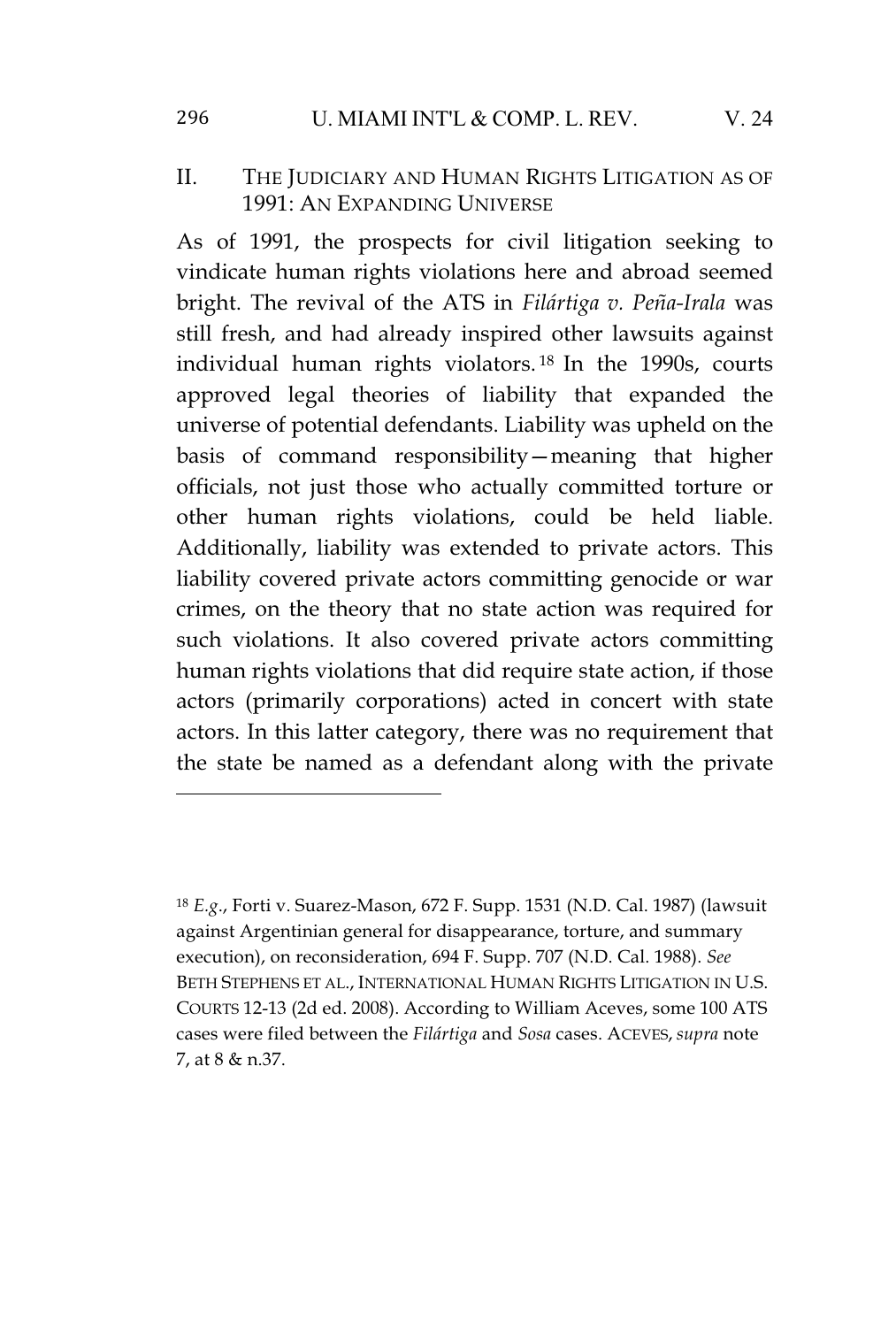actor that had cooperated with the state in the commission of human rights violations, meaning that foreign sovereign immunity posed no barrier.<sup>19</sup>

Indeed, courts seemed willing to find exceptions to foreign sovereign immunity in human rights cases brought directly against states. In its 1991 decision in *Nelson v. Saudi Arabia*, the Eleventh Circuit allowed an American recruited to work at a Saudi government-owned hospital to sue Saudi Arabia for torturing him, finding subject matter jurisdiction under the "commercial activity" exception to foreign sovereign immunity.<sup>20</sup>

Granted, not all these human rights lawsuits succeeded. Courts did not accept every assertion of an alleged international law norm, and other doctrines such as *forum non conveniens*, act of state, political question, and comity had to be considered, as well as questions of personal jurisdiction. <sup>21</sup> Even before 1991, the D.C. Circuit's 1984

<sup>19</sup> For useful summaries, see STEPHENS, *supra* note 18, at 13-15; ACEVES, *supra* note 7, at 91-158.

<sup>20</sup> Nelson v. Saudi Arabia, 923 F.2d 1528 (11th Cir. 1991). Nelson, a U.S. citizen, had been employed in Saudi Arabia by a Saudi governmentowned hospital. He brought suit against Saudi Arabia in federal district court, asserting that the government had detained and tortured him in response to whistleblowing. *Id.* at 1530.

<sup>21</sup> *See* STEPHENS, *supra* note 18, at 15-16.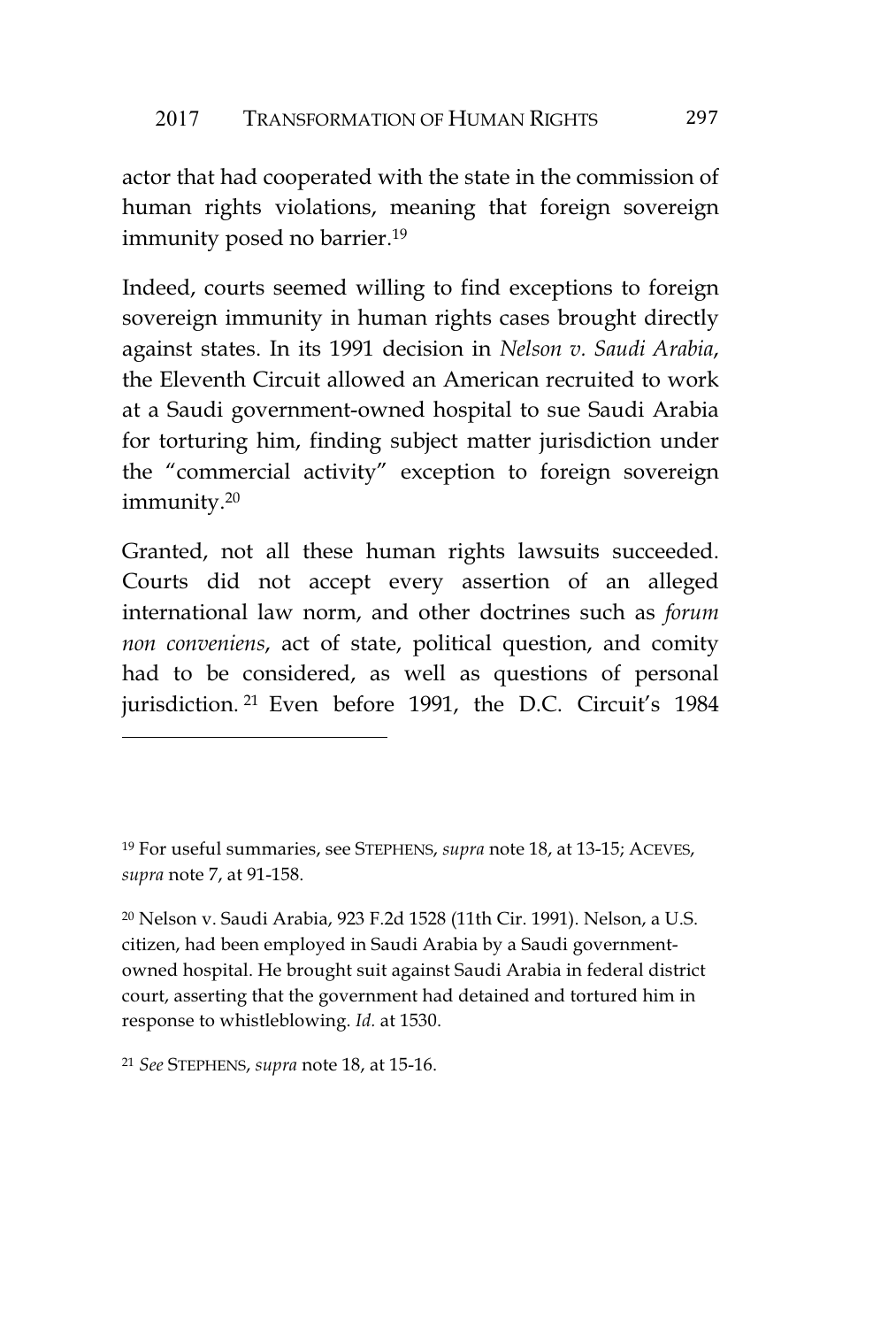decision in *Tel-Oren* had struck a cautionary note.<sup>22</sup> And in its 1989 decision in *Amerada Hess*, the Supreme Court had rejected a sweeping attempt to strip foreign states of their immunity to suit in human rights lawsuits alleging violations of peremptory norms. <sup>23</sup> The Eleventh's Circuit decision in 1991 in *Nelson v. Saudi Arabia* was soon to be reversed by the Supreme Court.<sup>24</sup> There the Court read the commercial activity exception to foreign sovereign immunity under the Foreign Sovereign Immunity Act (FSIA) very narrowly, in a way that foreclosed one basis for human rights lawsuits against states.<sup>25</sup>

<sup>22</sup> Tel-Oren v. Libyan Arab Republic, 726 F.2d 774 (D.C. Cir. 1984).

<sup>23</sup> Argentine Republic v. Amerada Hess Shipping Corp., 488 U.S. 428 (1989).

<sup>24</sup> Saudi Arabia v. Nelson, 507 U.S. 349 (1993), *rev'g*, Nelson v. Saudi Arabia, 923 F.2d 1528 (11th. Cir. 1991).

<sup>25</sup> *Id.* Nelson, a U.S. citizen, had been employed in Saudi Arabia by a Saudi government-owned hospital. He brought suit against Saudi Arabia in federal district court, asserting that the government had detained and tortured him in response to whistleblowing. *Id.*. at 352-53. Foreign states have immunity from suit in federal courts unless one of the exceptions provided in the FSIA applies. Foreign Sovereign Immunities Act, Pub. L. No. 94-583, 90 Stat. 2891 (1976) (codified as amended at 28 U.S.C. §§ 1330, 1391(f), 1441(d), and 1602-11) (2012)) [hereinafter FSIA]. Nelson asserted that his claim fell under the commercial activity exception of Section 1605(a)(2), because he was tortured for activities related to his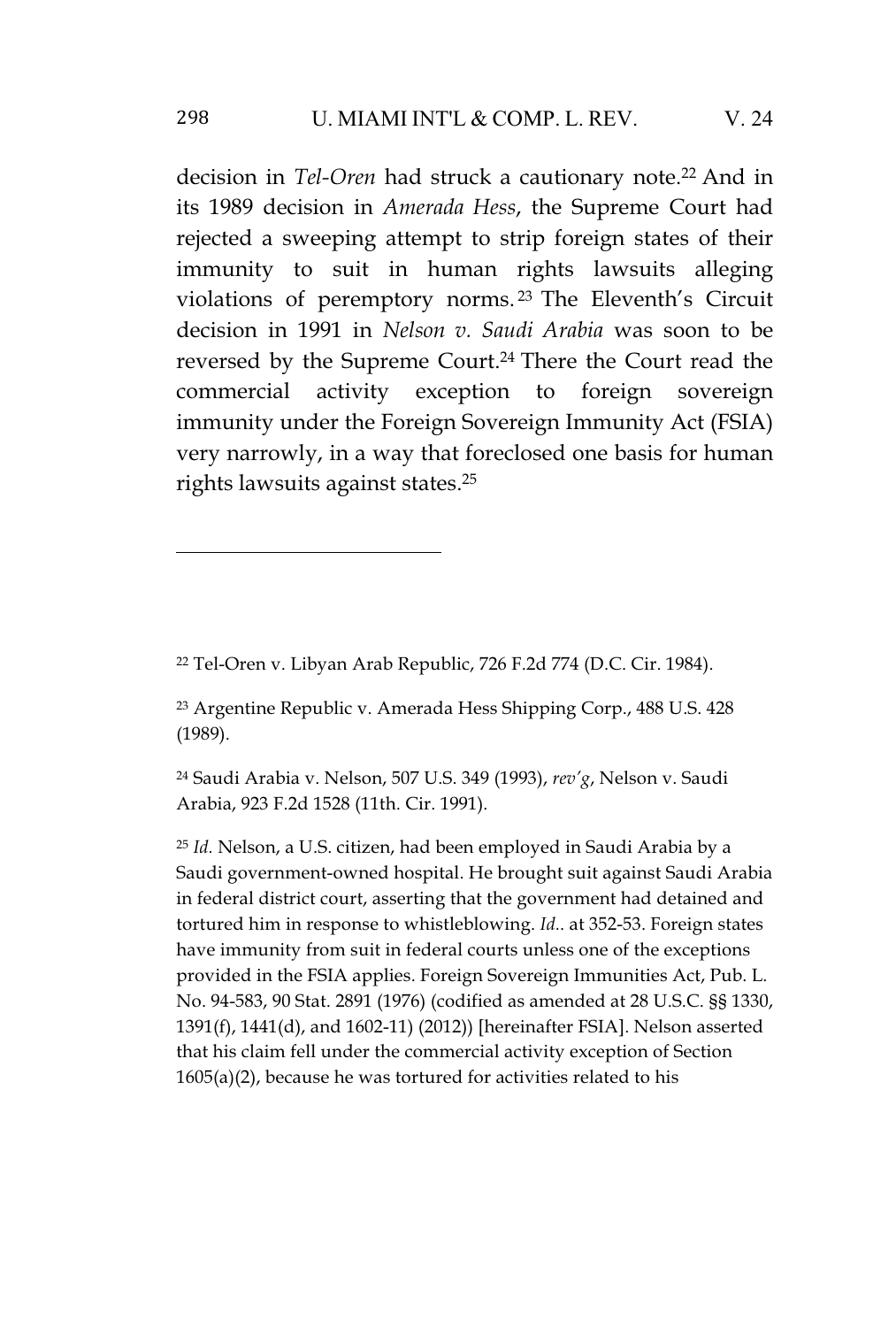Nevertheless, apart from litigation directly against states, ATS litigation continually expanded. This expansion, moreover, came in the context of what appeared to be a decisive political break with the past practice of not ratifying human rights treaties. In 1989, the U.S. finally became a party to the Genocide Convention, four decades after signing it. <sup>26</sup> As noted earlier, the U.S. also ratified the Abolition of Forced Labour Convention in 1991, <sup>27</sup> the International Covenant on Civil and Political Rights in 1992, <sup>28</sup> and both the International Convention on the

employment contract. *Nelson*, 507 U.S. at 354. The Supreme Court held that the violation of human rights was a sovereign act, not a commercial one, and so was immune. *Id.* at 363.

<sup>26</sup> *See* Convention on the Prevention and Punishment of the Crime of Genocide, opened for signature Dec. 9, 1948, 102 Stat. 3045, 78 U.N.T.S. 277 (entered into force Jan. 12, 1951; as to the United States, Feb. 23, 1989); *see also* Steven V. Roberts, *Reagan Signs Bill Ratifying U.N. Genocide Pact*, N.Y. TIMES, Nov. 5, 1988.

<sup>27</sup> Convention Concerning the Abolition of Forced Labour, June 25, 1957, S. Treaty Doc. No. 88-11, 320 U.N.T.S. 291.

<sup>28</sup> International Covenant on Civil and Political Rights, 1966 U.S.T. 521, 999 U.N.T.S. 171 (entered into force, Mar. 23, 1976).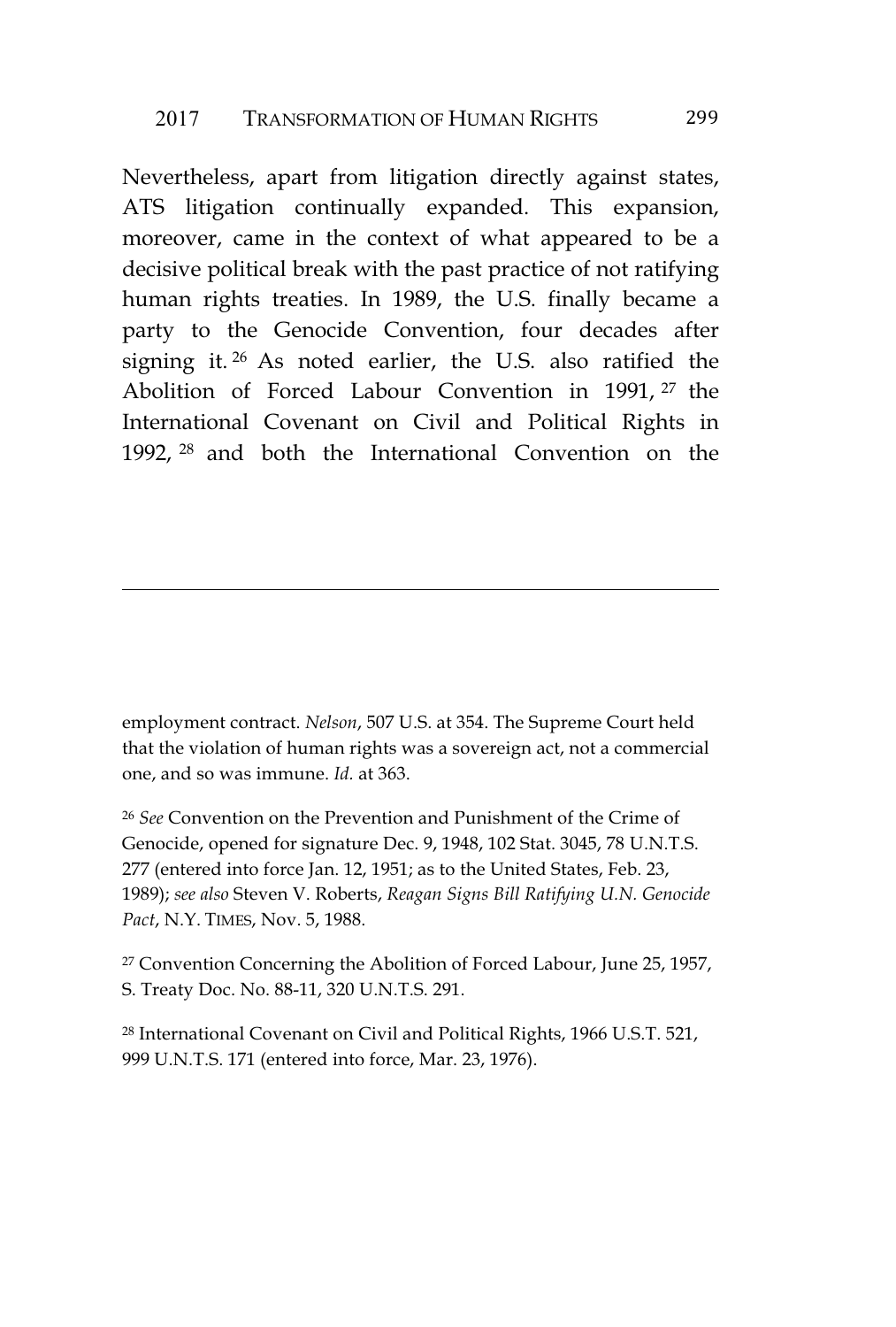Elimination of All Forms of Racial Discrimination<sup>29</sup> and the Convention against Torture<sup>30</sup> in 1994.

Significantly, U.S. action went beyond simple ratification of treaties. The Torture Victim Protection Act (TVPA) was enacted in 1991.<sup>31</sup> It provided a right of action for victims of torture or extrajudicial killing by foreign officials (though nothing else—and at the cost of raising questions about the continuing viability of the ATS as a basis for torture and extrajudicial killing claims<sup>32</sup>). And it reinforced the U.S. commitment to the obligations it took on through the Convention Against Torture, which President Reagan had signed in 1988.<sup>33</sup>

<sup>29</sup> International Convention on the Elimination of All Forms of Racial Discrimination, 660 U.N.T.S. 195 (entered into force Jan. 4, 1969; as to the United States, Oct. 21, 1994).

<sup>30</sup> Convention Against Torture, *supra* note 10.

<sup>31</sup> Torture Victim Protection Act of 1991, Pub. L. No. 102-256, 106 Stat. 73 (1992) (codified at 28 U.S.C. § 1350 note (2012)).

<sup>32</sup> *See* Ekaterina Apostolova, *The Relationship between the Alien Tort Statute and the Torture Victim Protection Act*, 28 BERKELEY J. INT'L LAW 640, 643-52 (2010).

<sup>33</sup> *See* 136 Cong. Rec. S17486 (daily ed. Oct. 27, 1990) (TVPA enacted in anticipation of ratification of CAT, article 14 of which requires private right of action for damages.); *see also* ACEVES, *supra* note 7, at 78-80; *but see* text accompanying *infra* note 46. Additionally, when the Senate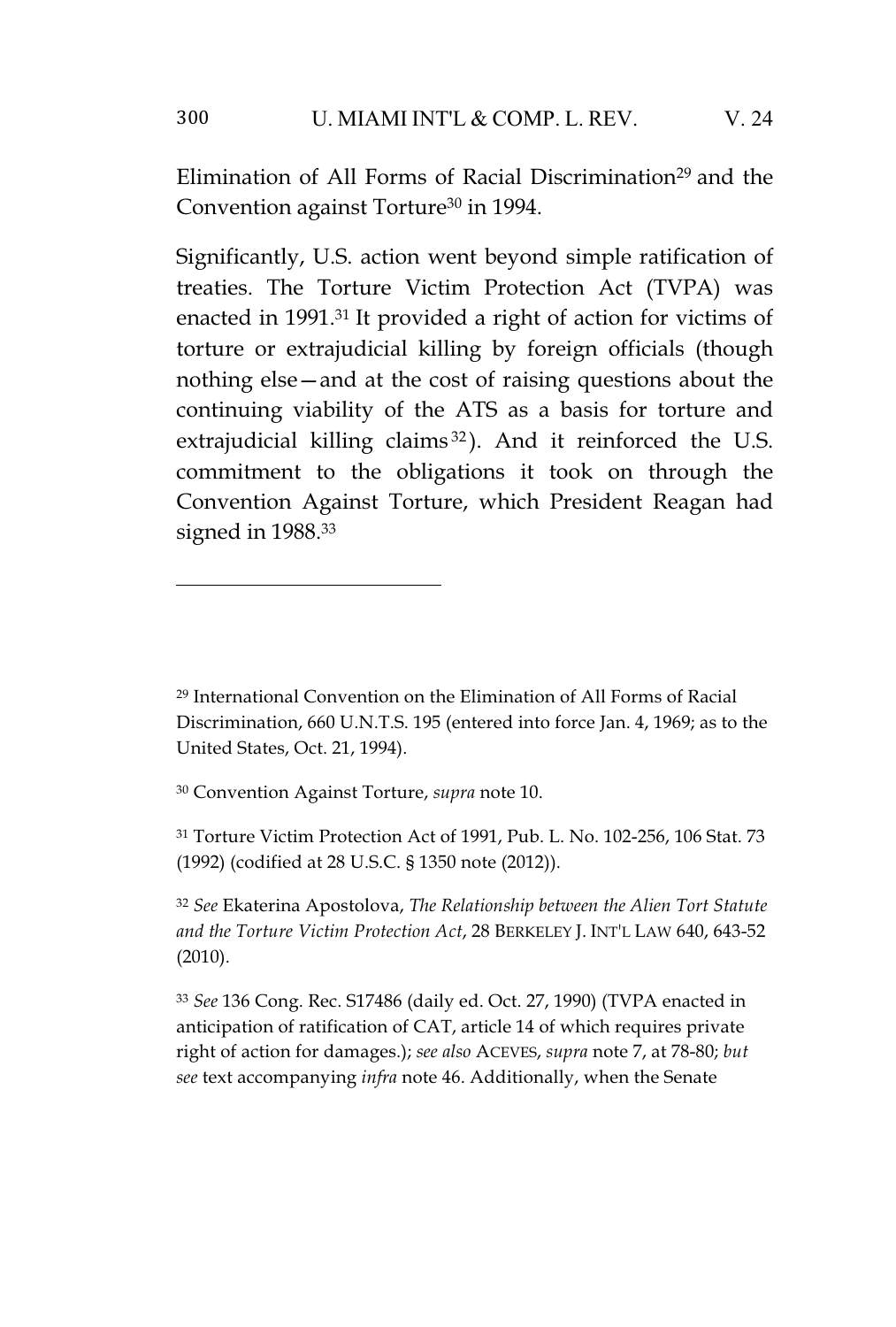These developments, moreover, appeared to be a part of a larger global transformation. The year 1991 saw the dissolution of the Soviet Union and the end of the Cold War. Addressing Congress as he sought to assemble an international military coalition to force Iraq's withdrawal from Kuwait, President George H.W. Bush envisioned the emergence of a "new world order." <sup>34</sup> Nothing in this new world order appeared to entail bringing democracy or respect for human rights either to Iraq or to Kuwait, but President Bush did speak of a world in which "the rule of law supplants the rule of the jungle," and "the strong respect the rights of the weak." <sup>35</sup> The "end of history" was proclaimed as the liberal order was taken to have triumphed—an order that could be depicted as uniquely auspicious for the recognition of human rights law.<sup>36</sup>

approved ratification of CAT, Congress approved a new criminal statute with an extraterritorial prohibition of torture. Foreign Relations Authorization Act, Fiscal Years 1994 and 1995, Pub. L. No. 103-236, § 506, 108 Stat. 382, 463 (codified at 18 U.S.C. §§ 2340, 2340A (2012)).

<sup>34</sup> Address Before a Joint Session of the Congress on the Persian Gulf Crisis and the Federal Budget Deficit, Sept. 11, 1990, 2 PUBLIC PAPERS OF THE PRESIDENTS OF THE UNITED STATES: GEORGE BUSH 1218, 1219 (1991).

<sup>35</sup> *Id*.

<sup>36</sup> *See* FRANCIS FUKUYAMA, THE END OF HISTORY AND THE LAST MAN (1992).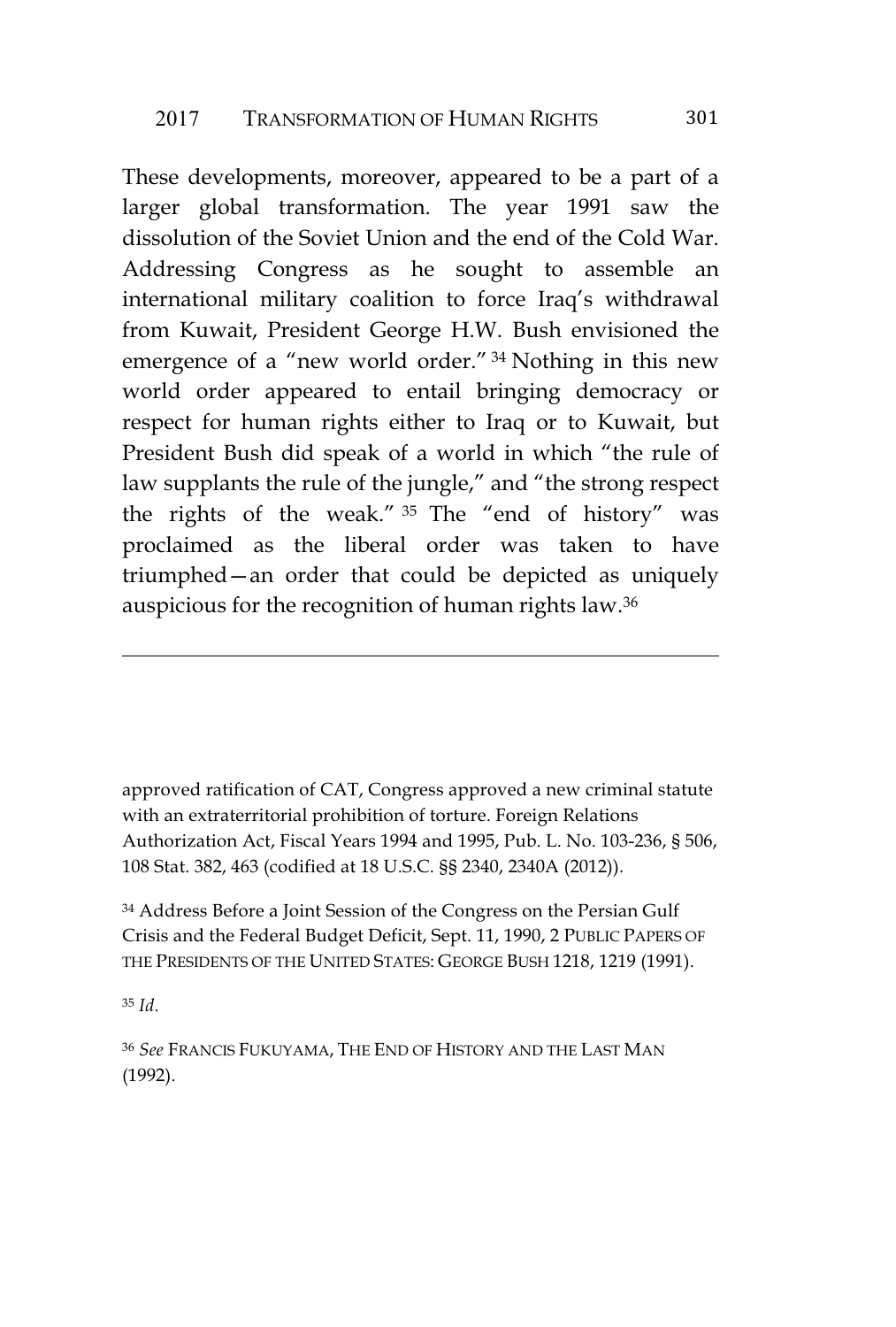The rise of ATS litigation could be seen as integrally bound up with these developments. The judge who wrote the opinion in *Filártiga* had sentenced the Rosenbergs to death in an iconic Cold War prosecution, under circumstances that may have made a mockery of the rule of law.<sup>37</sup> Now he helped usher in a new era in which the exercise of universal jurisdiction would bring human rights violators around the world to heel.

Legal academics saw ATS litigation as having broad significance. Koh argued that in welcoming transnational public litigation, U.S. courts would "shake the idealist/realist polarities that dominated Cold War debate," <sup>38</sup> and realize their unique potential to "play a more constructive role in the international legal process."<sup>39</sup> Anne-Marie Slaughter's article on the ATS, published in 1989, granted the statute pride of place among the nation's

<sup>37</sup> *See* Brad Snyder, *Taking Great Cases: Lessons from the Rosenberg Case*, 63 VAND. L. REV. 885, 896 (2010).

<sup>38</sup> Koh, *supra* note 6, at 2399.

<sup>39</sup> *Id*. at 2396; *see also* Harold Hongju Koh, Filártiga v. Peña-Irala: *Judicial Internalization into Domestic Law of the Customary International Law Norm Against Torture*, *in* INTERNATIONAL LAW STORIES 45, 67-73 (John E. Noyes et al. eds., 2007). The phrase, "international legal process," reflected Chayes' adoption in the international law context of the Hart and Sacks' legal process model. Koh, *supra* note 6, at 2398-99 & n.269.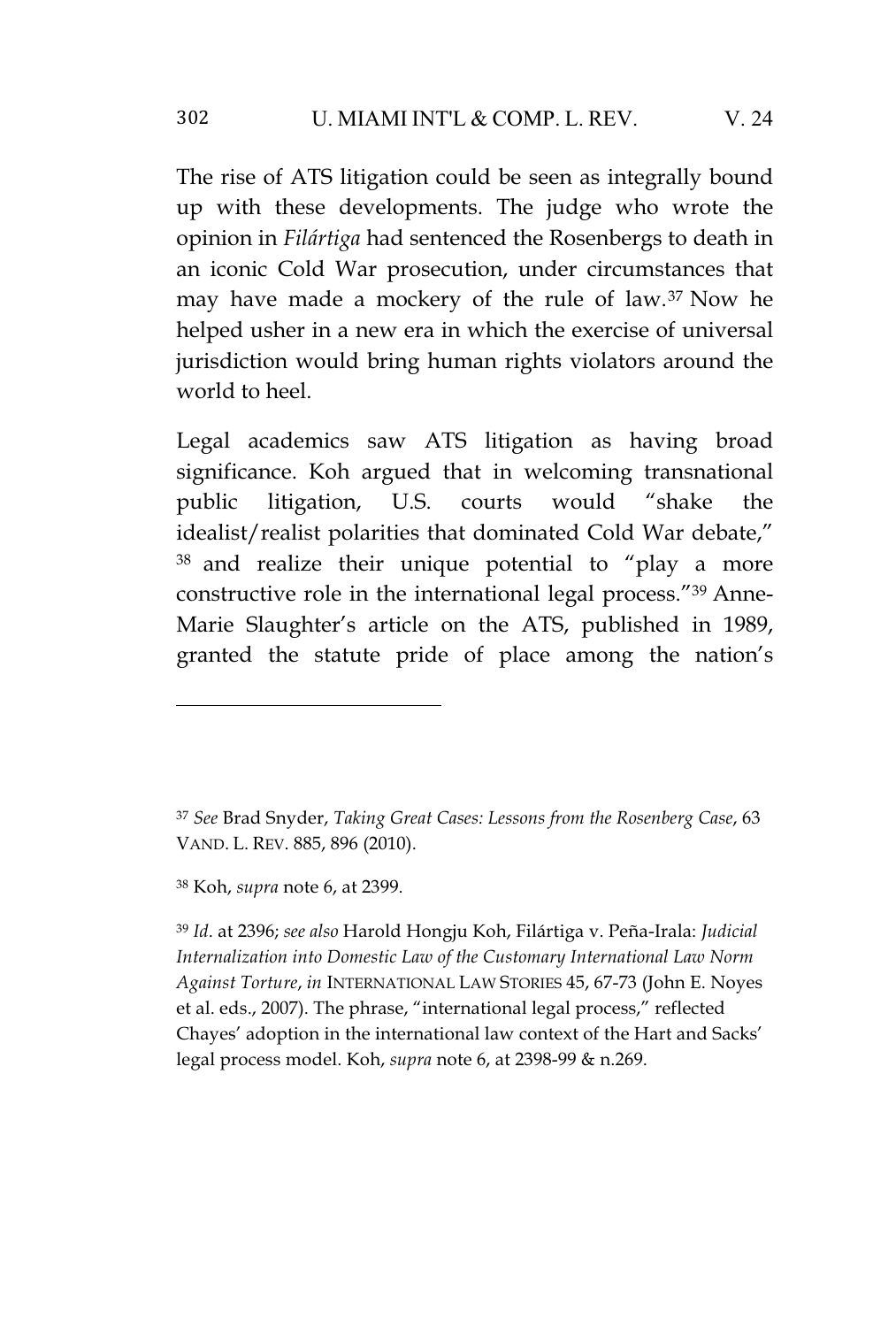founding documents as a "badge of honor."<sup>40</sup> The ATS, she argued, represented more than an effort to avoid the international embarrassments that might ensue from failing to provide a judicial forum for aliens (including ambassadors) who were mistreated within the U.S.<sup>41</sup> Rather, it represented the framers' acknowledgment of "the nation's *duty* to propagate and enforce those international law rules that directly regulated individual conduct"<sup>42</sup>—rules that the framers understood to be dynamic and evolving over time.<sup>43</sup> The impulse behind the statute, she argued, was not merely prudential (though it was that), but something more: "The Framers sought to uphold the law of nations as a moral imperative—a matter of national honor."<sup>44</sup>

To be sure, the outlook for ATS litigation was not entirely rosy. There were already, even a quarter century ago, signs of limitations and even push back. The Justice Department under the Reagan administration had been notably hostile to invocation of the ATS; the administration of George H.W.

<sup>42</sup> *Id*. at 475.

<sup>43</sup> *Id*. at 477.

<sup>44</sup> *Id*. at 482.

<sup>40</sup> Anne-Marie Burley, *The Alien Tort Statute and the Judiciary Act of 1789: A Badge of Honor*, 83 AMER. J. INT'L L. 461 (1989).

<sup>41</sup> *Id*. at 465-74.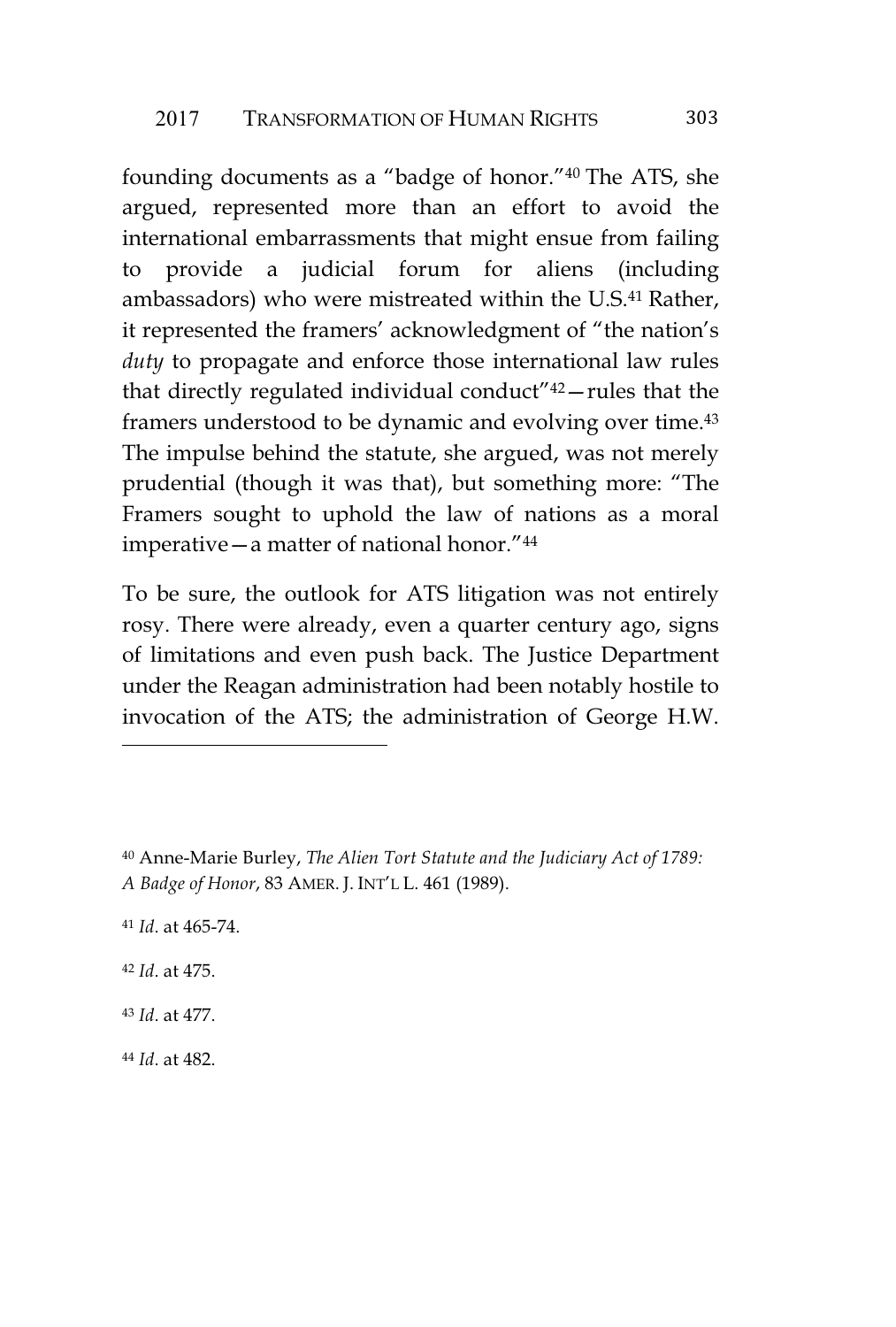Bush was less so, but hardly welcoming. <sup>45</sup> Multinational corporations were obviously not happy with the expansion of liability to private actors. Notably, when he signed the TVPA, President Bush not only disagreed with Congress about whether the legislation was required by the Convention Against Torture,<sup>46</sup> but also expressed concern that suits by foreigner citizens over torture abroad would embroil U.S. courts in sensitive foreign policy matters.<sup>47</sup> And conservative commentators denounced civil litigation of foreign human rights violations in the strongest of terms.<sup>48</sup>

<sup>46</sup> *Compare* Statement on Signing the Torture Victim Protection Act of 1991, March 12, 1992, 1 PUBLIC PAPERS OF THE PRESIDENTS OF THE UNITED STATES: GEORGE BUSH 437, 437 (1993). (TVPA "does not help implement the Torture Convention") [hereinafter TVPA Signing Statement] *with* Sen. Judiciary Comm., Report on the Torture Victim Protection Act of 1991 to accompany S. 313, as amended, S. Rep. No. 249, 102d Cong., 1st Sess. (1991) (Convention obligates states to ensure legal accountability of torturers and not to become a "safe haven" for torturers). In 1994, Congress also approved a new criminal statute with an extraterritorial prohibition of torture. Foreign Relations Authorization Act, Fiscal Years 1994 and 1995, Pub. L. No. 103-236, § 506, 108 Stat. 382, 463 (April 30, 1994) (codified at 18 U.S.C. §§ 2340, 2340A (2012)).

<sup>47</sup> TVPA Signing Statement, *supra* note 46.

<sup>48</sup> *See* Ranon Altman, *Extraterritorial Application of the Alien Tort Statute After* Kiobel, 24 U. MIAMI BUS. L. REV. 111, 116 (2016).

<sup>45</sup> Jide Nzelibe, *Contesting Adjudication: The Partisan Divide over Alien Tort Statute Litigation*, 33 NW. J. INT'L L. & BUS. 475, 477, 506 (2013).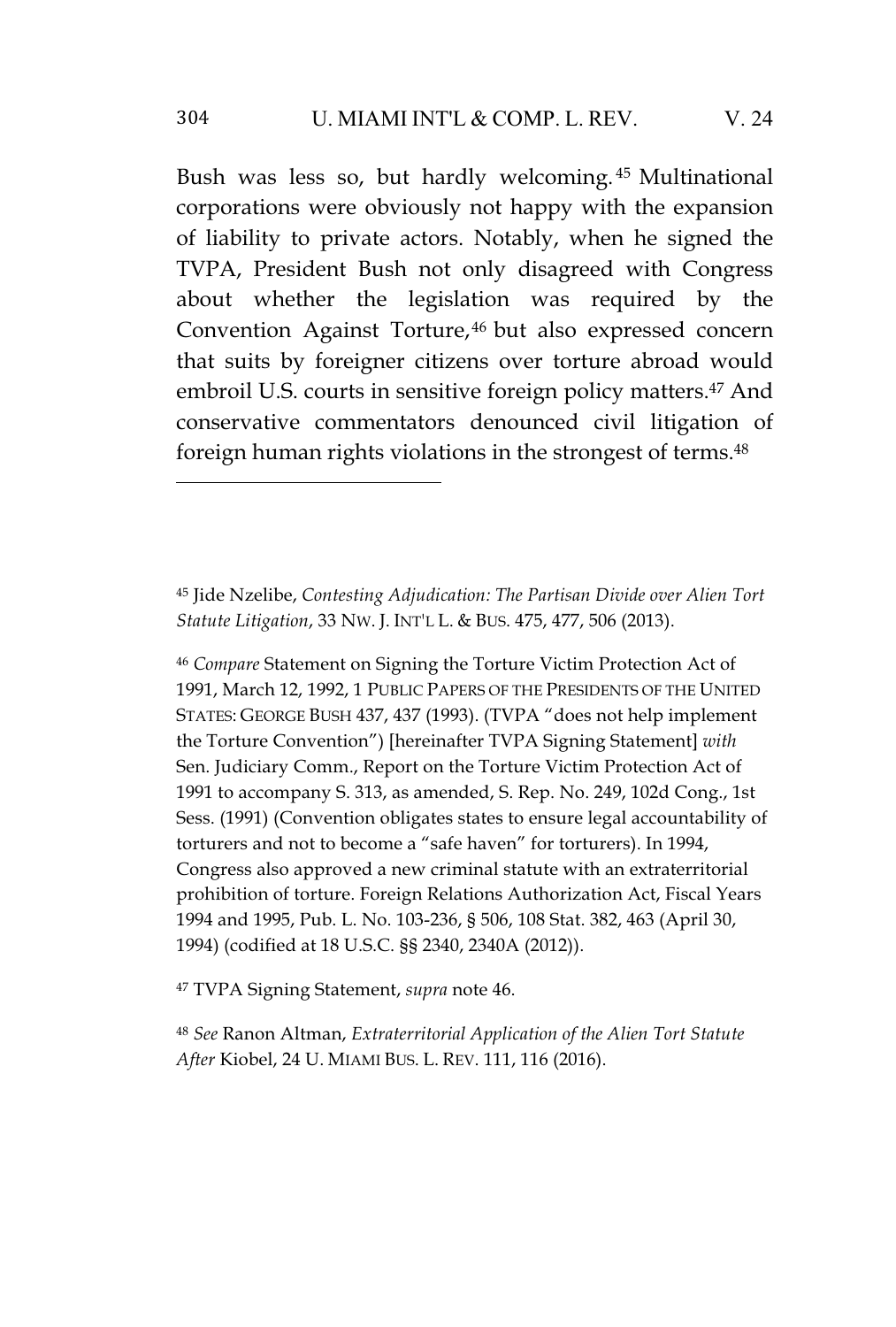*Filártiga* itself came under sharp criticism. Some argued that the Second Circuit had simply gotten the statute wrong: the ATS was simply jurisdictional and provided for no cause of action at all, leaving it to Congress to specify causes of actions through other statutes. Others argued that the statute provided liability only for a highly limited set of offenses that were recognized in 1789 as implicating individual liability. Judge Bork's opinion in *Tel-Oren* took up these themes.<sup>49</sup> The limiting interpretations of the ATS had gained enough traction in the 1980s that a significant part of Slaughter's *Badge of Honor* article was devoted to critiquing those theories. They had also gained enough traction to make the insulation of torture and summary execution claims from their effect one of the aims of human rights advocates in pushing for enactment of the TVPA.<sup>50</sup>

The question of relief, moreover, remained problematic. In ATS cases, judgments ranged from several hundred thousand dollars to (in much rarer cases) judgments over a billion dollars.<sup>51</sup> Collecting on those judgments was another

<sup>49</sup> Tel-Oren v. Libyan Arab Republic, 726 F.2d 774, 816 (D.C. Cir. 1984) (Bork, J., concurring).

<sup>50</sup> *See* Beth Van Schaack, *Finding the Tort of Terrorism in International Law*, 28 REV. LITIG. 381, 388 & n.30 (2008).

<sup>51</sup> Susan Simpson, *Alien Tort Statute Cases Resulting in Plaintiff Victories*, THEVIEWFROMLL2 (Nov. 11, 2009),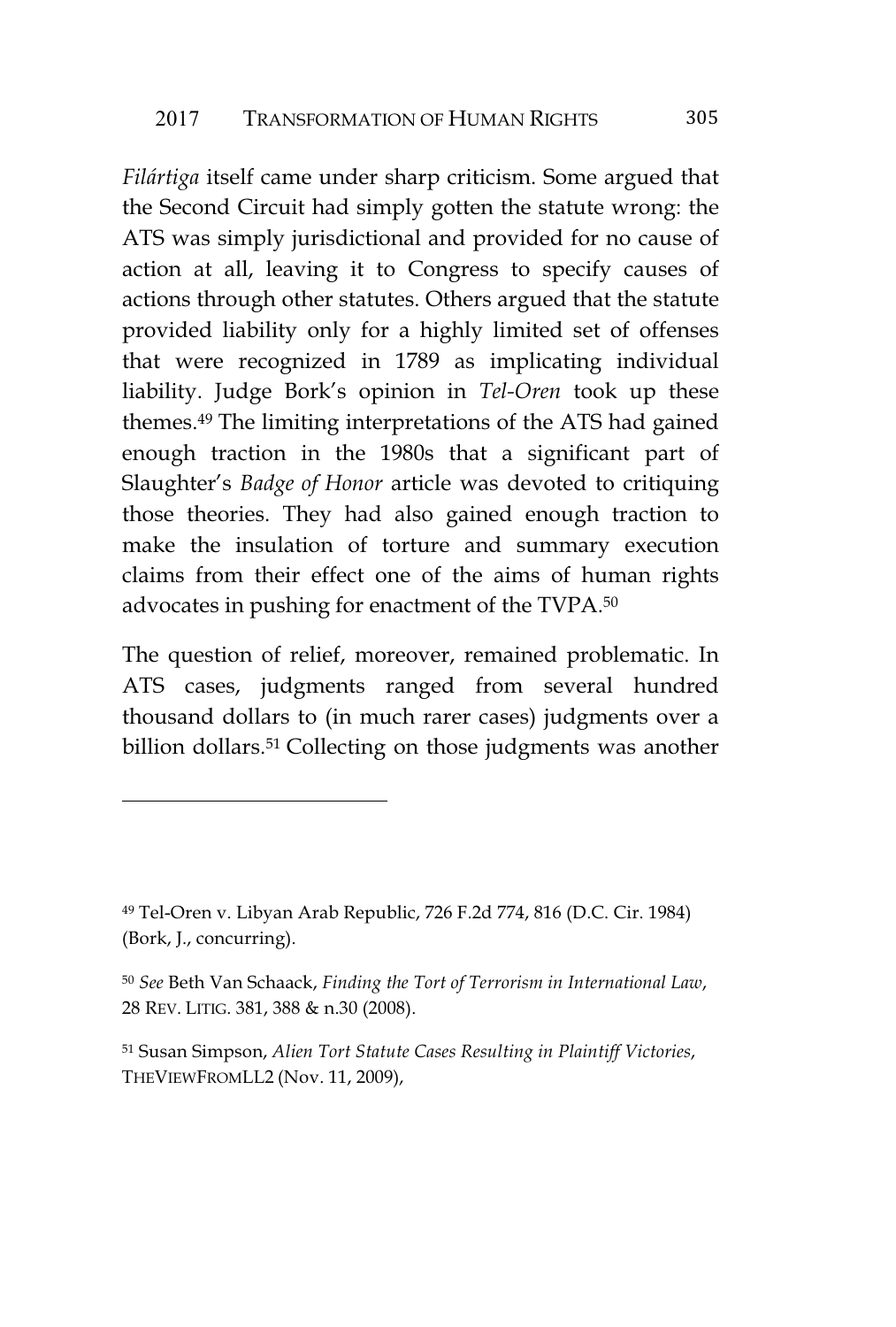matter. Individual defendants might well not have assets sufficient to cover the compensatory and punitive damages. Corporate defendants might, but multinational corporations' assets would likely be located in different countries, and the defendants had ample resources to resist execution. Judgments against foreign states posed another set of problems. Vulnerability to suit under the FSIA does not automatically entail loss of immunity to execution of assets.<sup>52</sup>

In the *Letelier* case, for example, the Republic of Chile was found liable for having assassinated a leading dissident living in the U.S. <sup>53</sup> Foreign sovereign immunity did not apply by virtue of the non-commercial tort exception set out in section 1605(a)(5) of the FSIA. That section permits suit against a state for "personal injury or death ... occurring in the United States" that is caused by an act or omission of the

https://viewfromll2.com/2009/11/11/alien-tort-statute-cases-resultingin-plaintiff-victories/ (updating compilation of damage awards through March 2013).

<sup>52</sup> *See* FSIA, *supra* note 25, § 1609 (granting states immunity from execution of judgments except where the FSIA provides for an exception); *see* Mona Conway, *Terrorism, the Law and Politics as Usual: A Comparison of Anti-Terrorism Legislation Before and After 9/11*, 18 TOURO L. REV. 735 (2002) (discussing the difficulties of executing judgments).

<sup>53</sup> De Letelier v. Republic of Chile, 502 F. Supp. 259 (D.D.C. 1980).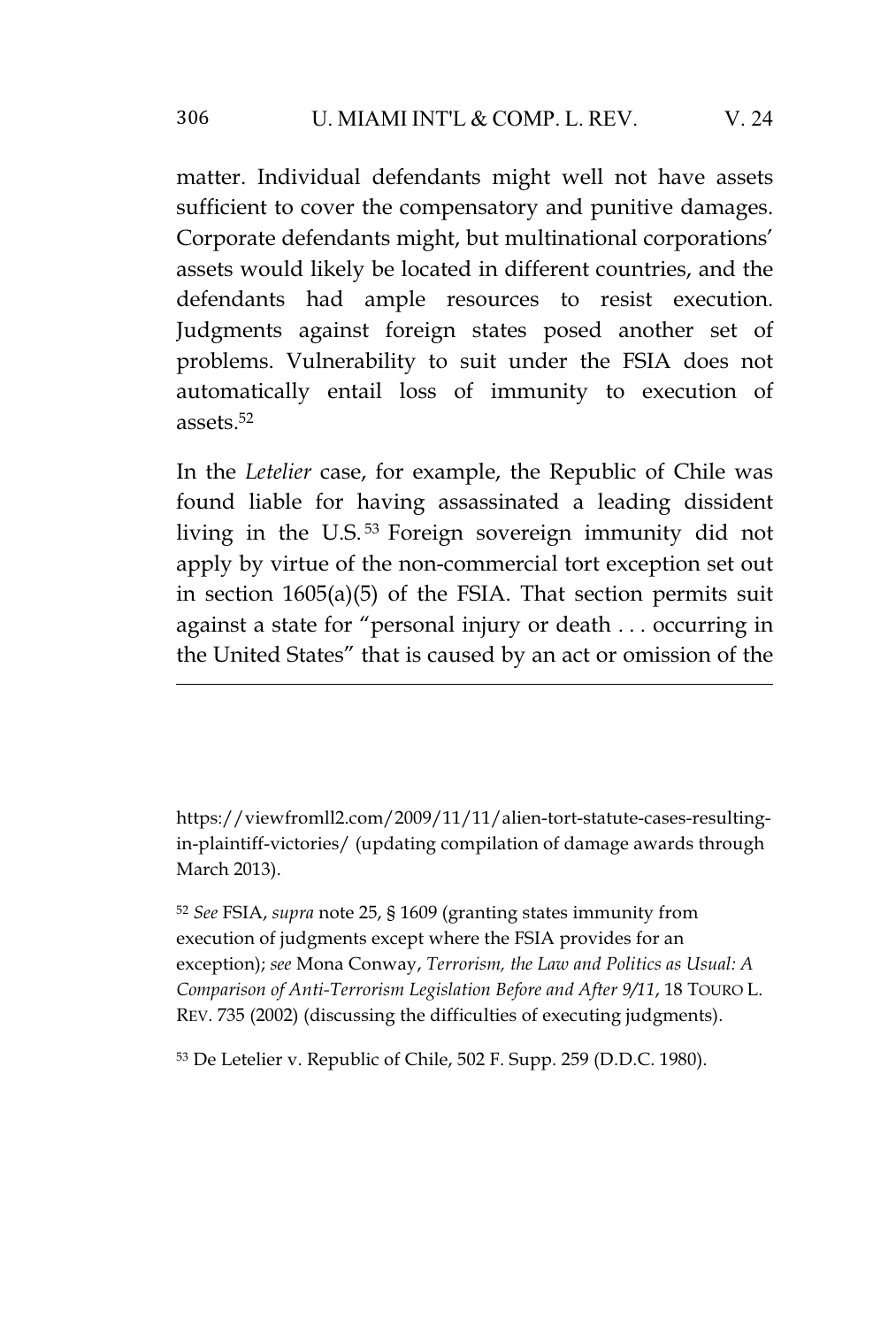#### 2017 TRANSFORMATION OF HUMAN RIGHTS 307

foreign state's officials within the scope of their employment.<sup>54</sup> Plaintiffs were, however, unable to execute against Chile's national airline to satisfy the judgment. The airline was a separate legal entity, and even if the court had been willing to consider the airline otherwise, the commercial activity exception did not apply.<sup>55</sup> In general,

<sup>55</sup> FSIA, *supra* note 25, § 1610(a)(2) (allowing execution against the property of a foreign state "used for a commercial activity in the United States," if that property "is or was used for the commercial activity upon which the claim is based"). The Second Circuit held that even if the airline, a commercial venture, was involved in the assassination of Orlando Letelier and Ronnie Moffit, assassination is not a commercial activity. De Letelier v. Republic of Chile, 748 F.2d 790, 797 (2d Cir. 1984) **(**"Politically motivated assassinations are not traditionally the function of private individuals."). Ultimately an international arbitral panel constituted under a 1914 Treaty for the Settlement of Disputes between the U.S. and Chile awarded the victims' families \$2,611,892 in compensation. *Dispute Concerning Responsibility for the Deaths of Letelier and Moffitt*, XXV Rep. of Int'l Arb. Awards 1, 11 (Jan. 11, 1992). *See* Barbara Crossette, *\$2.6 Million Awarded Families in Letelier Case*, N.Y. TIMES, Jan. 13, 1992, at A1. *See also* DINAH SHELTON, REMEDIES IN INTERNATIONAL HUMAN RIGHTS LAW 149-51 (2015) (account of the arbitration).

<sup>54</sup> FSIA, *supra* note 25, § 1605(a)(5); *see* Letelier v. Republic of Chile, 488 F. Supp. 665, 669 (D.D.C. 1980). There is, in turn, an exception to this exception to sovereign immunity—the FSIA does not remove immunity for claims based on discretionary functions. FSIA, *supra* note 25, § 1605(a)(5)(A); *but see Letelier*, 488 F. Supp. at 673 (states have no discretion to assassinate individuals).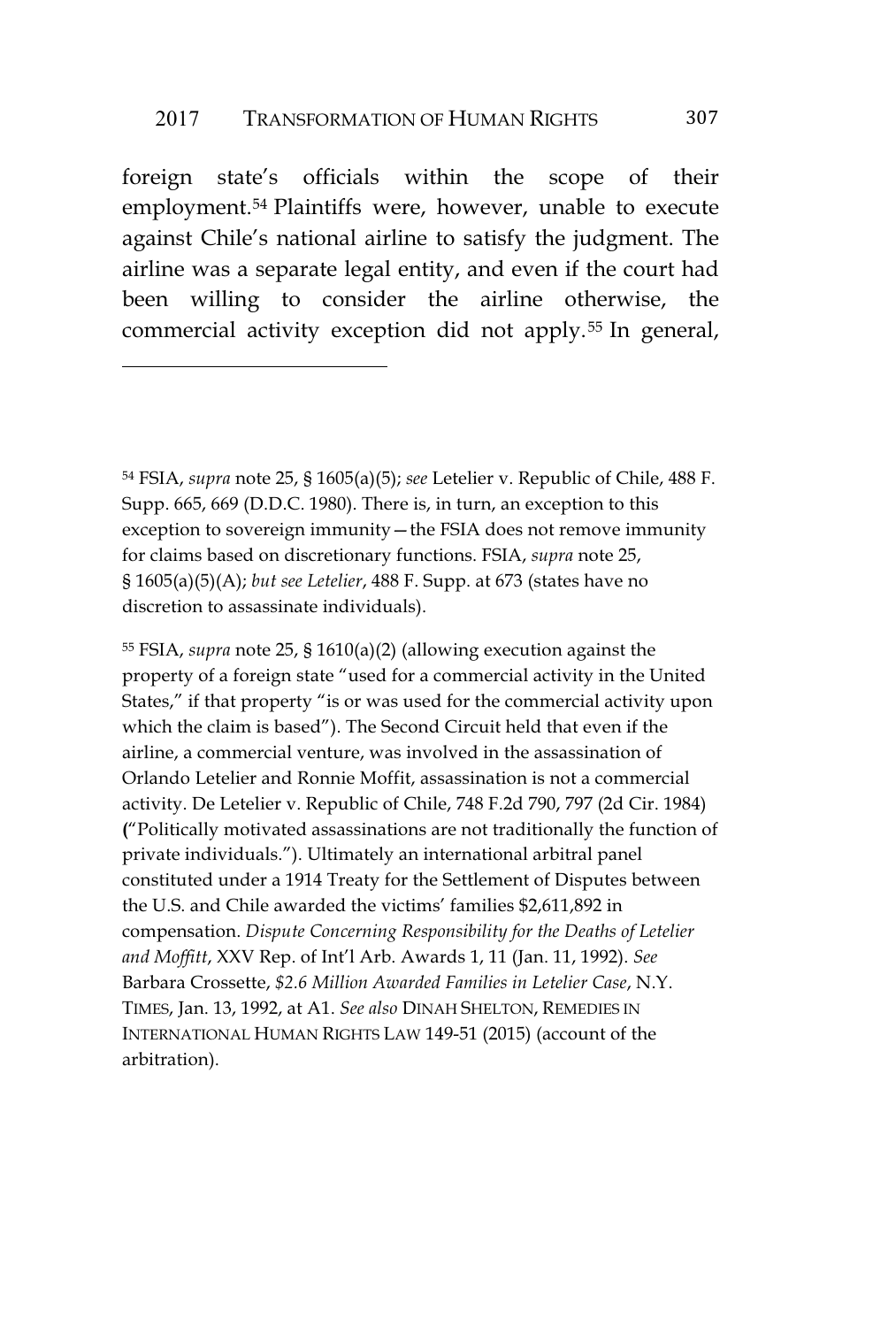though restrictions on execution leave plaintiffs in the situation of a "right without a remedy," <sup>56</sup> the moral vindication of obtaining a ruling pronouncing a state to have violated the plaintiff's internationally guaranteed human rights was still significant.

We should be careful, having the benefit of hindsight, not to overstate the significance of these potential limits to the revolution that *Filártiga* brought about. While there may have been clouds on the horizon, they were just that: clouds. There was no reason to suppose that the expansion of ATS litigation would inevitably come to a halt, let alone be reversed. Indeed, with the election of President Clinton in 1992, the executive branch took a much more favorable stance toward ATS litigation.<sup>57</sup> And in fact the coming years were to witness an explosion of such litigation in federal courts. The ATS went, as one commentator put it, from obscurity to "an important emerging tool for human rights advocates." <sup>58</sup> Another observed in 2008 that "private

<sup>56</sup> *De Letelier*, 748 F.2d at 799.

<sup>57</sup> *See* Beth Stephens, Sosa v. Alvarez-Machain: "*The Door Is Still Ajar" for Human Rights Litigation in U.S. Courts*, 70 BROOK. L. REV. 533, 538-39 (2004-2005).

<sup>58</sup> Derek Baxter, *Protecting the Power of the Judiciary: Why the Use of State Department Statements of Interest in Alien Tort Statute Litigation Runs Afoul of Separation of Powers Concerns*, 37 RUTGERS L.J. 807, 810 (2006).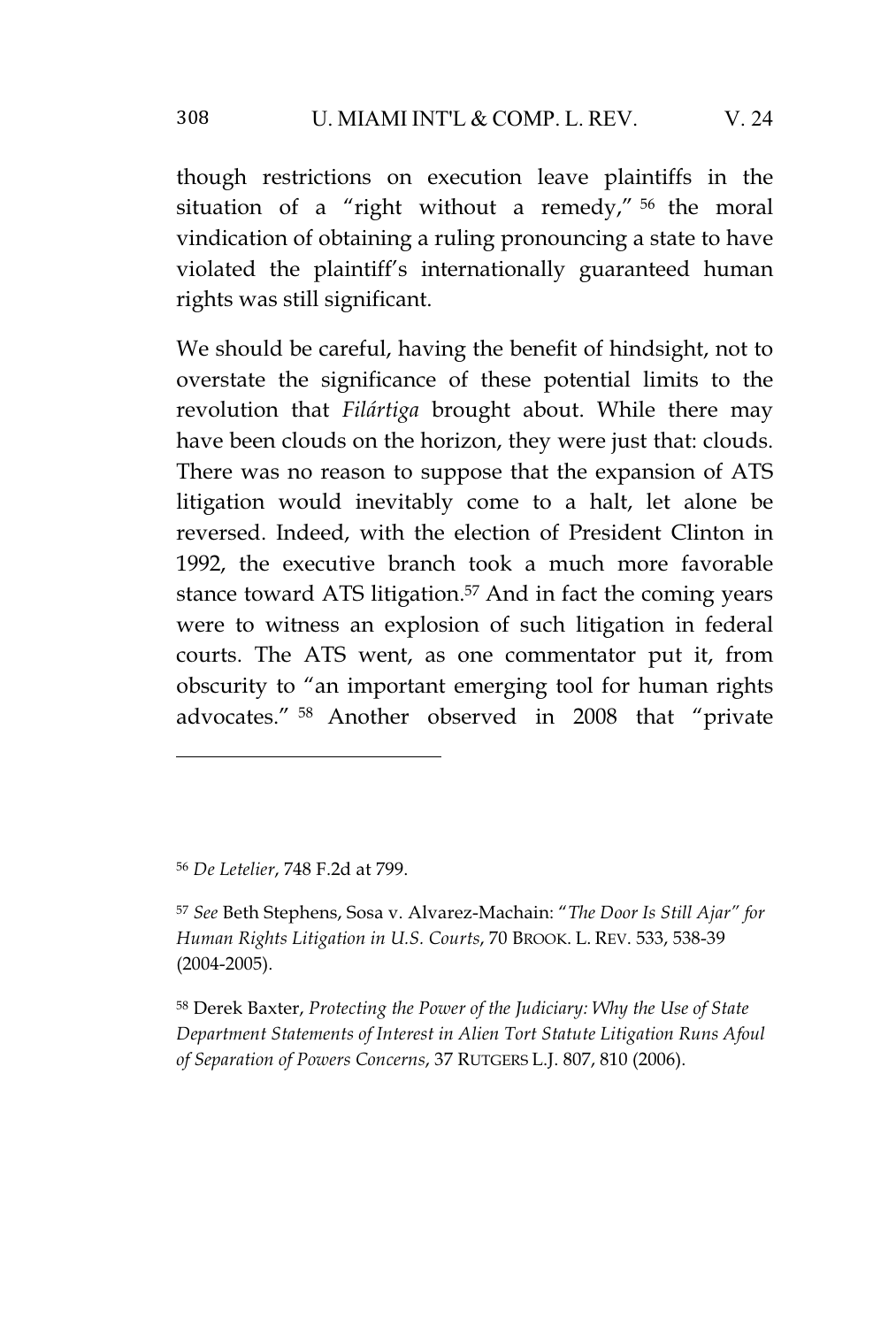individuals, government officials, and multinational corporations responsible for torture and other egregious abuses may be required to defend their actions in court," and asserted that this litigation contributed to a "world in which those who commit gross violations of human rights are brought to justice swiftly, in whatever country they try to hide."<sup>59</sup>

There was, however, one area with decidedly mixed results: civil lawsuits over alleged acts of terrorism. On the one hand, most cases in which damages were sought for terrorism failed, except where the act touched American soil. (And even where a judgment was obtained, execution remained a significant problem.) On the other hand, advocates for victims of terrorism had recently scored a major legislative success with the Antiterrorism Act of 1990  $(ATA)$ , reenacted in 1992.<sup>60</sup> The ATA had serious limitations,

<sup>59</sup> STEPHENS, *supra* note 18, at xxii.

<sup>60</sup> Military Construction Appropriations Act of 1991, Pub. L. 101-519, 104 Stat. 2251, § 132 (Nov. 5, 1990); Federal Courts Administration Act of 1992, Pub. L. 102-572, title X, § 1003 (Oct. 29, 1992), (codified as amended at 18 U.S.C. §§ 2332-2338 (2012)). The 1990 enactment was flawed on procedural grounds, and was repealed effective November 5, 1990. Dire Emergency Supplemental Appropriations Act of 1991, Pub. L. No. 102- 27, 105 Stat. 130, § 402 (April 10, 1991); *see* Military Construction Appropriations Act of 1992, Pub. L. No. 102-136, 105 Stat. 643, § 126 (Oct. 25, 1991) (amending the Dire Emergency Supplemental Appropriations Act of 1991); *see* Senator Charles Grassley, 137 Cong. Rec. S4511 (1991).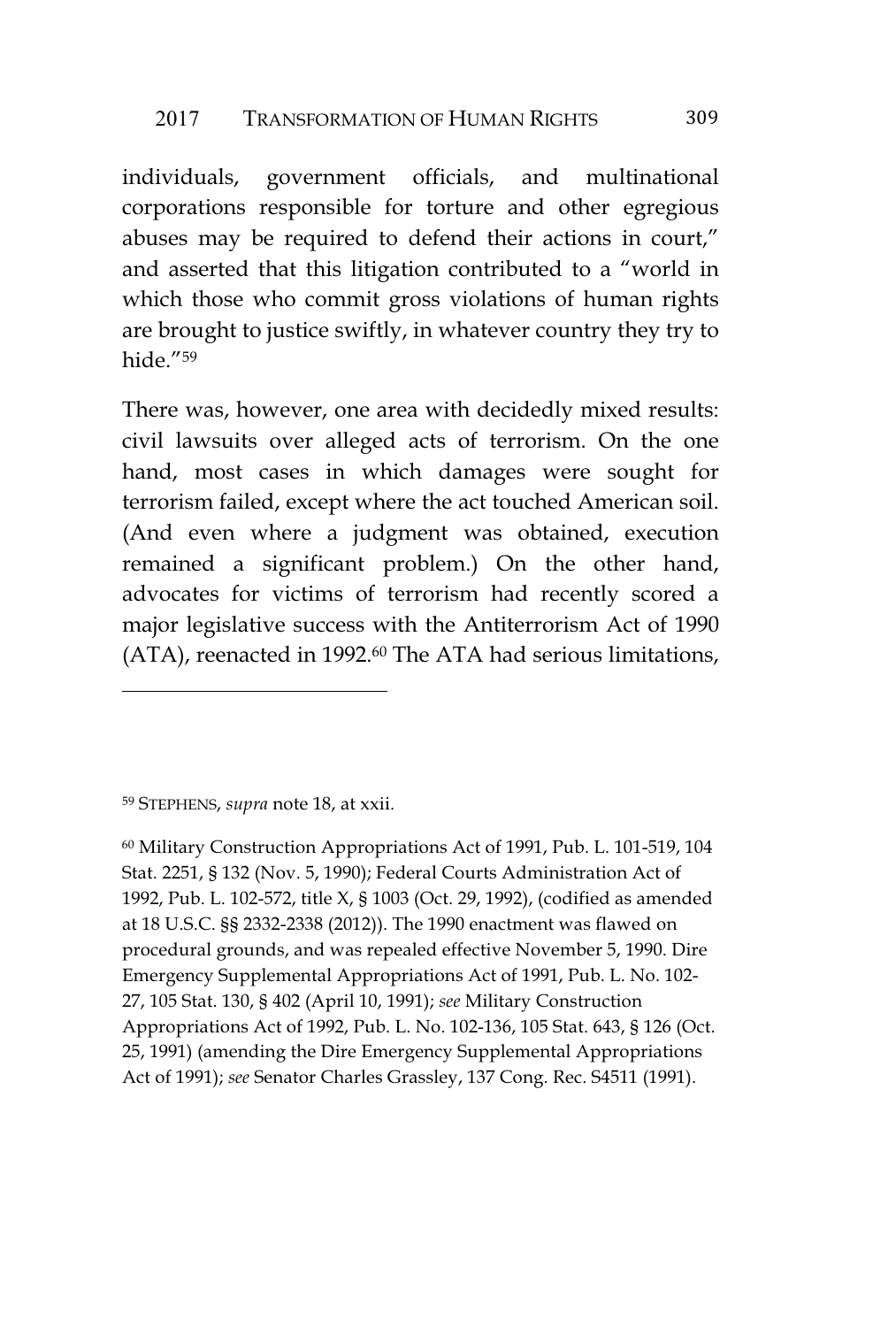#### 310 U. MIAMI INT'L & COMP. L. REV. V. 24

however, and ATA litigation was not to take hold until after 2000.<sup>61</sup>

Surprisingly, some of the most successful terrorism-oriented claims were those brought against states. The *Letelier* case against Chile, <sup>62</sup> *Liu v. Republic of China*, <sup>63</sup> and *Estate of*

The statute was re-enacted in largely the same form by Congress in 1992. For more detailed explanations, see Jimmy Gurulé, *Holding Banks Liable Under the Anti-terrorism Act for Providing Financial Services to Terrorists: An Ineffective Legal Remedy in Need of Reform*, 41 J. LEGIS. 184, 187 n.18 (2015); John G. McCarthy, *The United States Should Prosecute Those Who Conspired to Assassinate Former President Bush in Kuwait*, 16 FORDHAM INT'L L.J. 1330, 1341 n.69 (1992); Van Schaack, *supra* note 50, at 383 n.6. There is also an earlier Anti-Terrorism Act enacted in 1987. It focuses expressly on the PLO. Anti-Terrorism Act of 1987, Publ. L. 100-204, 101 Stat. 1406 §§ 1001-105, (Dec. 22, 1987) (codified as amended at 22 U.S.C. §§ 5201- 5203(2012)). Whether one regards the ATA as having been enacted in 1990 or 1992 makes no difference to my analysis.

<sup>61</sup> *See* Lanier Saperstein & Geoffrey Sant, *The Antiterrorism Act: Bad Acts Make Bad Law*, 248 N.Y.L.J., No. 46 (Sept. 5, 2012).

<sup>62</sup> The Letelier case resulted in a default judgment against Chile. De Letelier v. Republic of Chile, 502 F. Supp. 259 (D.D.C. 1980). Chile refused to pay the judgment for many years, and resisted efforts to execute it, but under pressure from the U.S. ultimately agreed to a binding determination by an international arbitral panel, which awarded the plaintiffs \$2.6 million. *See* ACEVES, *supra* note 7, at 88.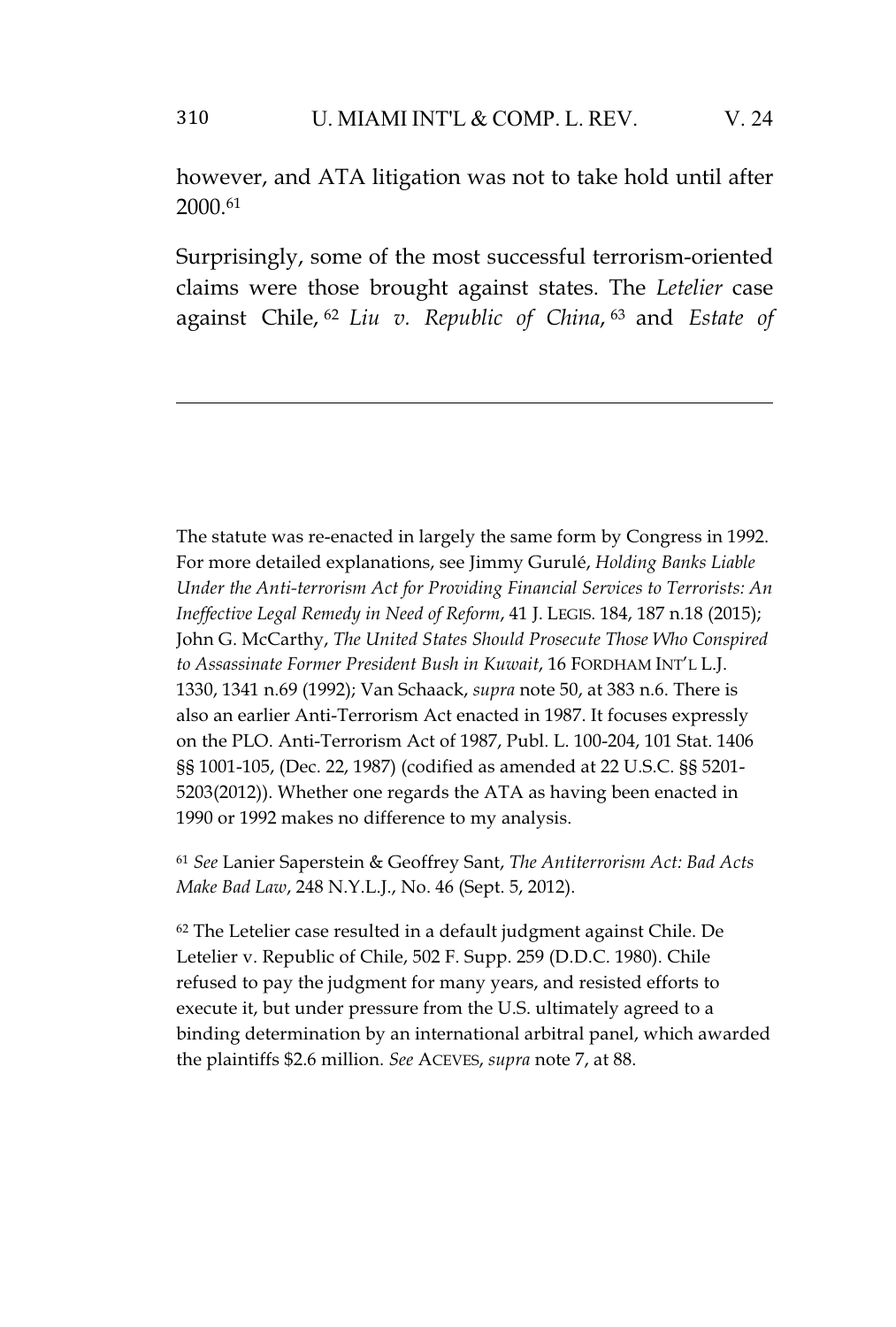*Domingo v. Republic of the Philippines* <sup>64</sup> illustrate one approach. In all three cases, plaintiffs asserted claims against foreign states for assassinating dissidents living in the U.S. Sovereign immunity was held to be no barrier in these cases, at least to judgment. To be sure, the cases did not assert claims for "terrorism" as such; the plaintiffs asserted tort claims under state law. Still, using violent means against civilians in blatant violation of human rights law, for political aims—*i.e*., not only to silence the dissidents themselves but to intimidate the civilian population here or back home—could plausibly be viewed as terrorism.<sup>65</sup> This

<sup>63</sup> Liu v. Republic of China, 892 F.2d 1419 (9th Cir. 1989). The district court dismissed the complaint in *Liu* on act of state grounds, but the Ninth Circuit overturned that holding and remanded the case.

<sup>64</sup> Estate of Domingo v. Republic of the Philippines, 694 F. Supp. 782 (W.D. Wash. 1988).

<sup>65</sup> The ATA (not adopted as of the time of these lawsuits) defines international terrorism as "violent acts or acts dangerous to human life" that would violate U.S. law if committed here, and are intended, among other things, to "intimidate or coerce a civilian population." 18 U.S.C. §§ 2331(1)(A), (B) (2012). The complaint in the *Domingo* case, for example, asserted that the "murders were but one overt act of a broader tortious conspiracy to surveil, harass and intimidate the class of anti-Marcos Filipinos in the United States." THOMAS CHURCHILL, TRIUMPH OVER MARCOS:ASTORY BASED ON THE LIVES OF GENE VIERNES & SILME DOMINGO 165 (1995) (quoting complaint). The claims against the Republic of the Philippines appear not to have been pursued. In other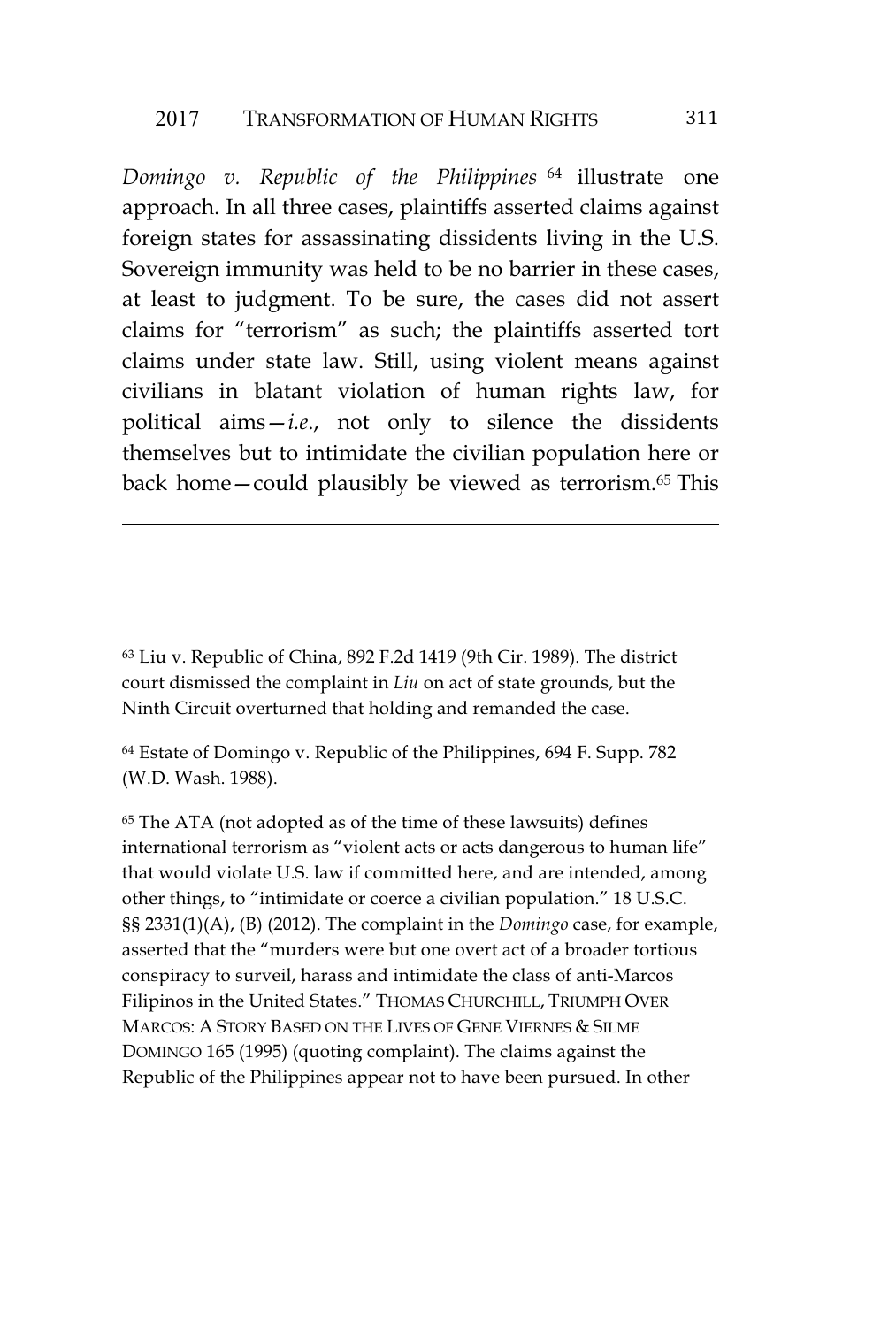route could work only because the harm occurred in the U.S. As *Letelier* had done, *Liu* read section 1605(a)(5) of the FSIA to permit suit against a state that caused death or personal injury in the United States.<sup>66</sup>

Where the wrongful conduct and injuries occurred abroad, on the other hand, there was little, if any, hope of a successful claim. The long saga of attempts by those taken hostage at the U.S. Embassy in Iran in 1979 is illustrative. The first such effort failed, with the D.C. Circuit ruling that Iran was immune from suit under the FSIA.<sup>67</sup>

contexts, a single assassination by a non-state actor has been so characterized. *See* Boim v. Holy Land Foundation for Relief and Development, 549 F.3d 685 (7th Cir. 2008).

<sup>66</sup> Liu v. Republic of China, 642 F. Supp. 297, 305 (N.D. Cal. 1986), *rev'd on other grounds*, 892 F.2d 1419 (9th Cir. 1989). As in *Letelier*, the court held that there is no discretion to assassinate individuals. Liu, 892 F.2d at 1431. The claims against the Marcoses resulted in a jury verdict of more than \$15 million; the court had denied Ferdinand Marcos head of state immunity. Estate of Domingo, 694 F. Supp. at 786 (W.D. Wash. 1988); *see also Marcoses Ruled Liable in Murders*, CHICAGO TRIBUNE, Dec. 17, 1989; *Marcos Allies Held Liable in Deaths of Foes*, N.Y. TIMES, Jan. 13, 1990.

<sup>67</sup> Persinger v. Islamic Republic of Iran, 729 F.2d 835 (D.D.C. 1984). For a useful history of the efforts of the American hostages to bring claims against Iran in federal court, *see* JENNIFER K. ELSEA, CONG. RESEARCH SERV., R43210, THE IRAN HOSTAGES: EFFORTS TO OBTAIN COMPENSATION (2015). It is not enough, moreover, that the injury was said to have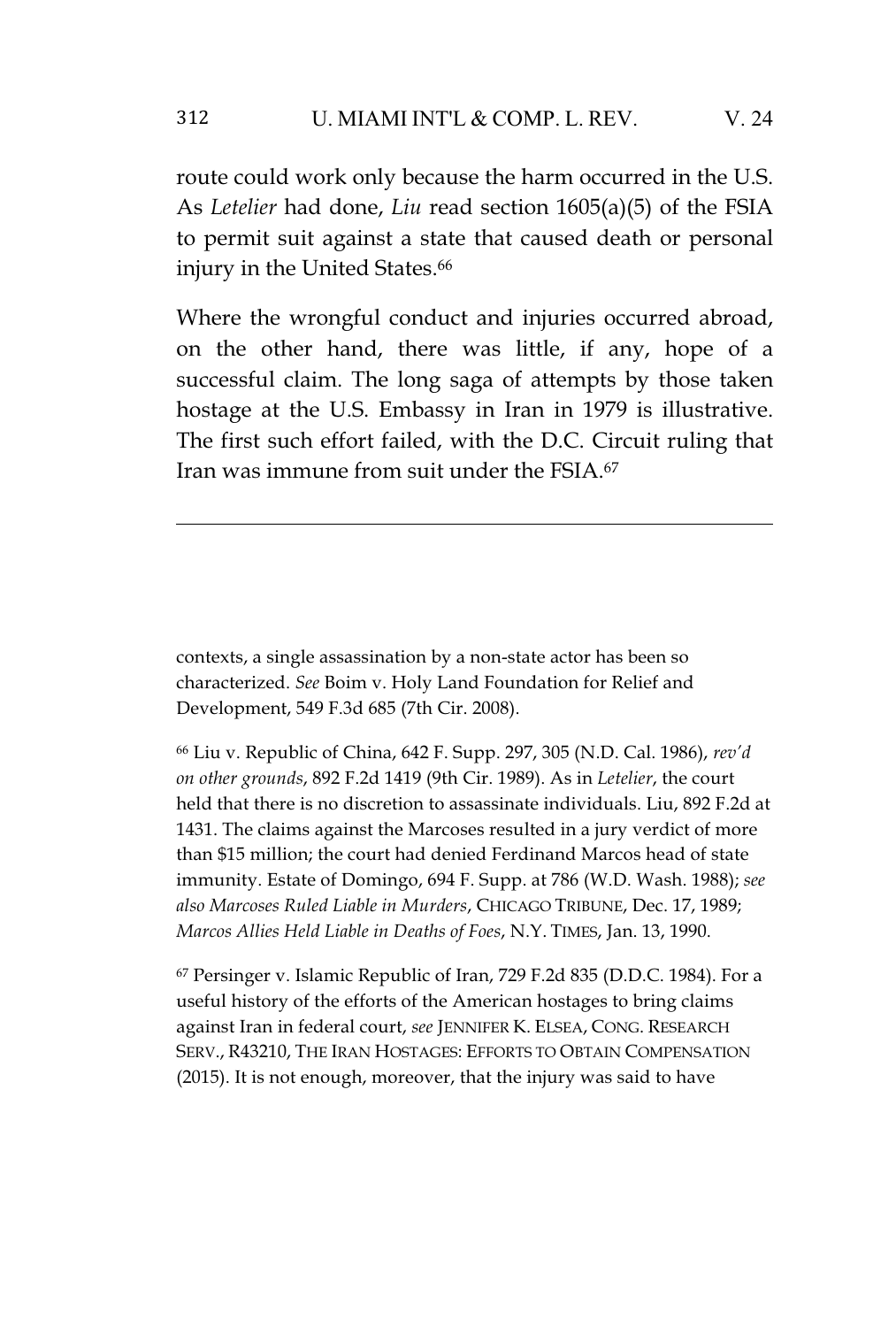In other cases, plaintiffs sought relief against non-state actors, asserting claims under international law. Although non-state actors were held not to enjoy sovereign immunity,<sup>68</sup> these lawsuits were largely unsuccessful.<sup>69</sup> The most notable was *Tel-Oren*, which arose out of an armed attack against civilians in Israel by members of the Palestine Liberation Organization in 1978. Israeli survivors of the attack and relatives of the victims brought suit under the ATS and other statutes against Libya, the PLO, and related organizations.<sup>70</sup> Citing the ATS, the plaintiffs asserted that the defendants' actions violated international law norms against genocide, terrorism, and torture. The D.C. Circuit was unanimous in upholding the lower court's dismissal of

occurred in the U.S. Argentine Republic v. Amerada Hess Shipping Corp., 488 U.S. 428 (1989).

<sup>68</sup> *See* Klinghoffer v. PLO, 937 F.2d 44 (2d Cir. 1991).

<sup>69</sup> Another possibility was to sue private actors under domestic law. Relatives of those killed in the Pan Am 103 bombing sued Pan Am, asserting it had been negligent in protecting them from the risk of a terrorist bombing. *In re* Air Disaster at Lockerbie, Scotland on December 21, 1988, 37 F.3d 804 (2d Cir. 1994). This route left the underlying perpetrators untouched.

<sup>70</sup> Tel-Oren v. Libyan Arab Republic, 726 F.2d 774, 775 (D.C. Cir. 1984) (per curiam).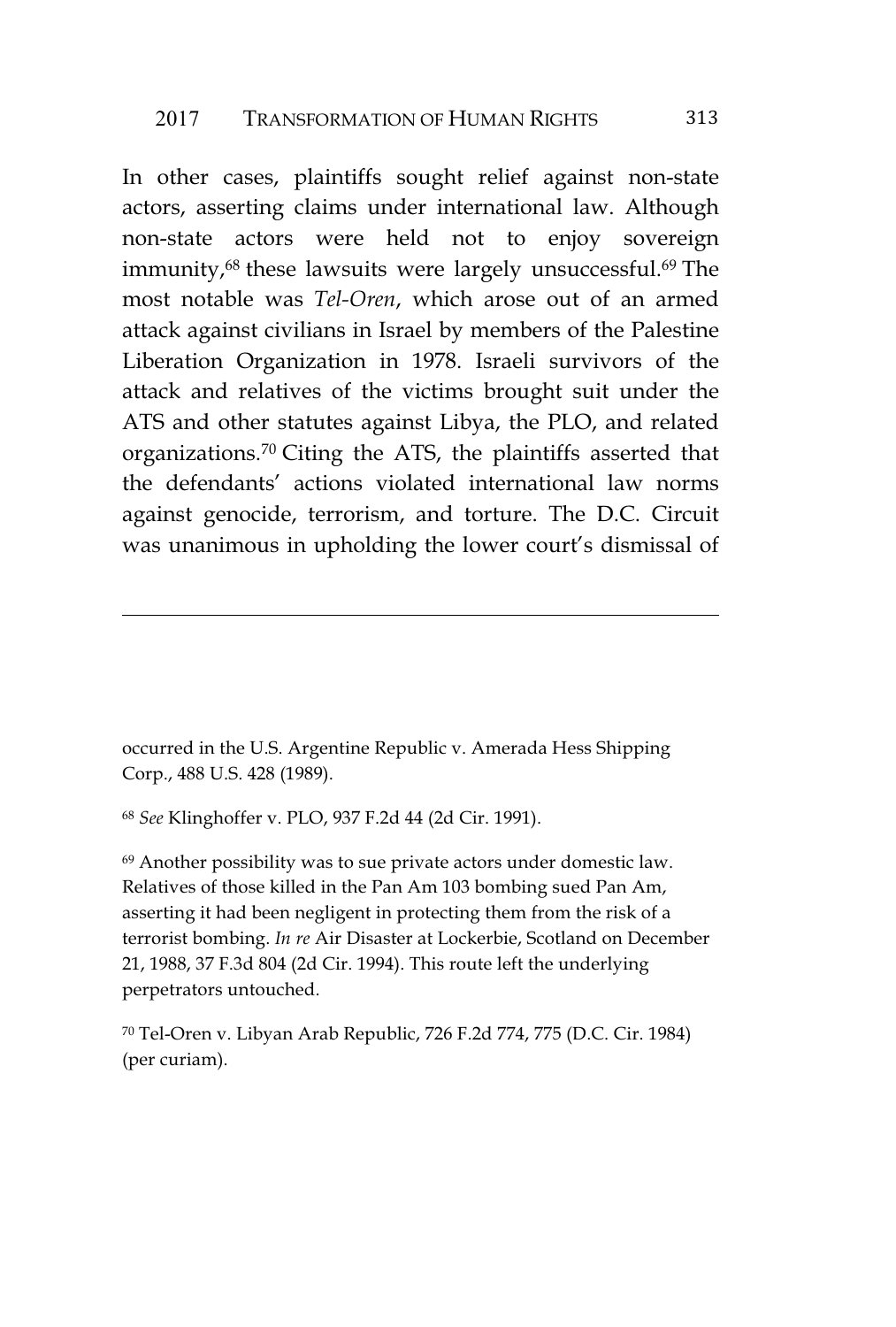## 314 U. MIAMI INT'L & COMP. L. REV. V. 24

the complaint, but was unable to agree on a rationale. $71$ Judge Edwards doubted the ATS could ever apply to nonstate actors. <sup>72</sup> Judge Bork depicted the statute as solely reflecting a Congressional concern for "peaceful relations with other nations," and would have read it as limited to offenses recognized under the law of nations in 1789. <sup>73</sup> Along with Judge Bork, Judge Robb considered lawsuits asserting terrorism as a human rights violation to present non-justiciable political questions.<sup>74</sup> Judge Bork's view was the most sweeping, applying potentially to all human rights claims; Judge Robb's and Judge Edwards's views would have their greatest impact on claims against non-state actors arising out of terrorist activity.

*Sanchez-Espinoza v. Reagan* involved a claim based on U.S. funding of terrorist activities by the *contras*. <sup>75</sup> It met with no

#### <sup>71</sup> *Id*.

<sup>73</sup> *See id.* at 803; *id. at* 816 (Bork, J., concurring).

<sup>74</sup> Tel-Oren v. Libyan Arab Republic, 726 F.2d at 823-26 (Robb, J., concurring); *id*. at 801-805 (Bork, J., concurring). Given their views on the lack of a justiciable claim, neither judge addressed the question of Libya's sovereign immunity.

<sup>75</sup>Sanchez-Espinoza v. Reagan, 568 F. Supp. 596 (D.D.C. 1983), *aff'd*, 770 F.2d 202 (D.C. 1985).

<sup>72</sup> *Id*. at 776 (Edwards, J., concurring). He did not address the question of Libya's sovereign immunity.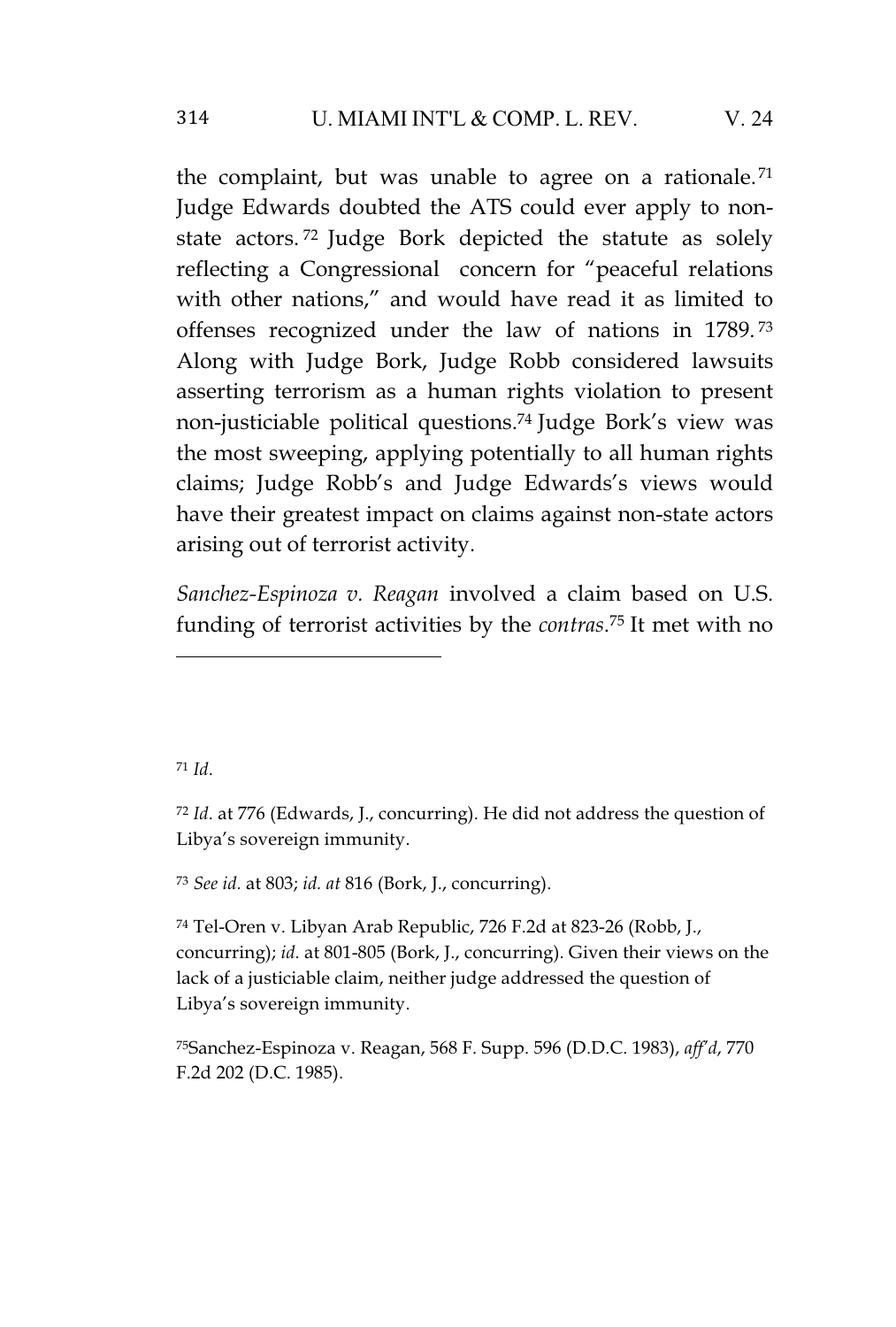more success than had the claims in *Tel-Oren*. The District Court ruled that the case presented a non-justiciable political question;<sup>76</sup> the D.C. Circuit affirmed the dismissal on other grounds, expressing doubt, among other things, that the ATS could apply to the actions of non-state actors.<sup>77</sup>

In sum, while the prospects for the federal civil litigation of human rights violations appeared strong—prospects often tied to the emergence of a global legal order vindicating human rights—the future of lawsuits over terrorist activity appeared far less certain in 1991.

III. THE JUDICIARY AND HUMAN RIGHTS LITIGATION TODAY

A quarter century later, the Supreme Court's two encounters with the ATS have left it stunted. *Sosa v. Alvarez-Machain,* the first, concerned a claim under the ATS brought by Alvarez, a Mexican national, against Sosa, also a Mexican national. Alvarez accused Sosa of having arbitrarily arrested and detained him as part of a U.S.-sponsored plan to kidnap him

<sup>76</sup> *Id.* at 599-602.

<sup>77</sup> *Id.* at 206-07. *Sanchez-Espinoza* is indicative of another feature of civil litigation of human rights violations—namely, its tendency to be unsuccessful when the defendants are U.S. officials. For a useful analysis of ATS cases challenging U.S. conduct, *see* Julian G. Ku, *The Third Wave: The Alien Tort Statute and the War on Terrorism*, 19 EMORY INT'L L. REV. 105 (2005).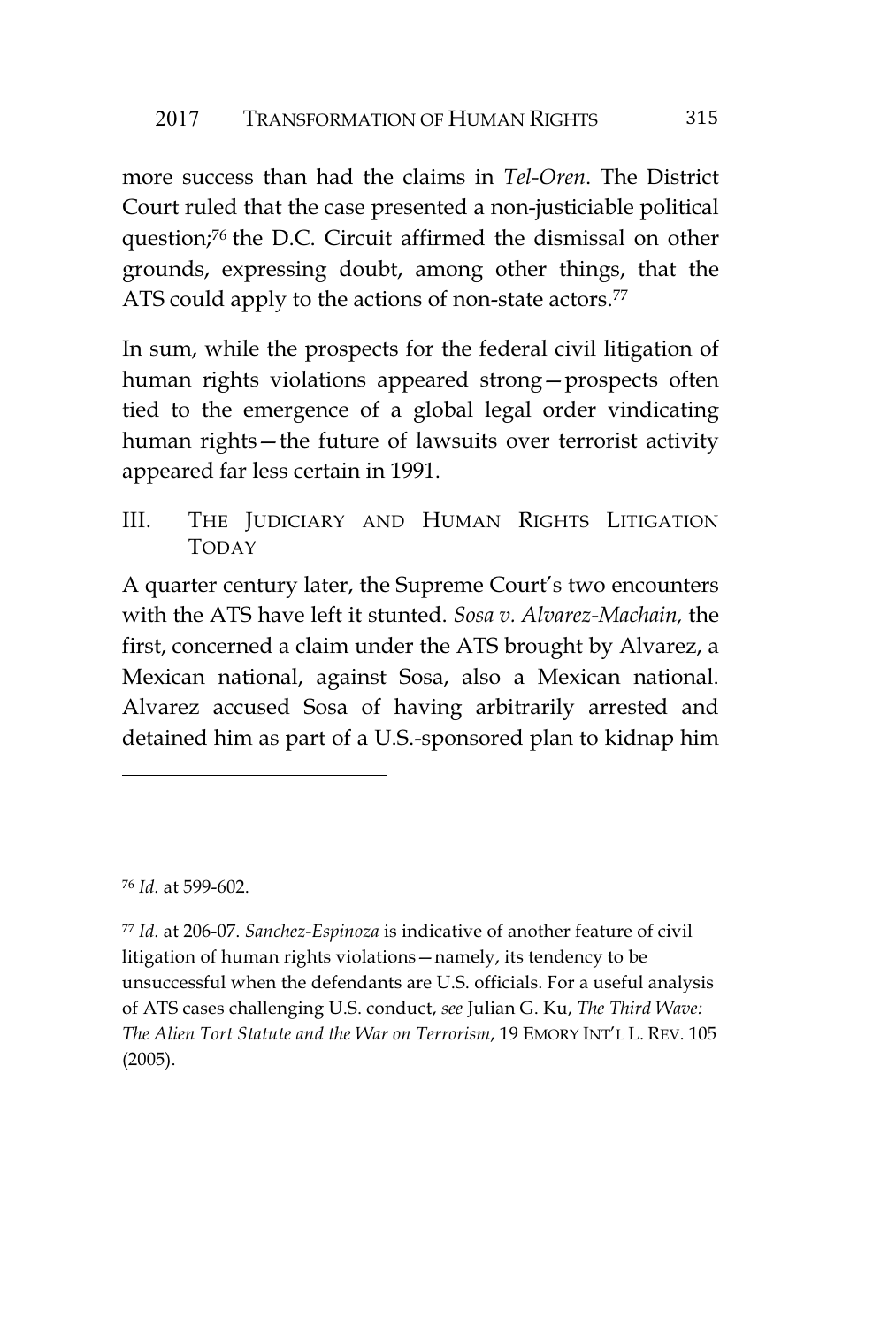#### 316 U. MIAMI INT'L & COMP. L. REV. V. 24

and bring him to the U.S. for trial after the Mexican government had denied extradition.<sup>78</sup> The Court held that the conduct alleged did not contravene a "specific, universal, and obligatory" norm of international law. The Court did not provide a general test of what might so qualify,<sup>79</sup> but it suggested it might consider an allegation of prolonged arbitrary detention to do so, unlike the briefer detention overnight, before Alvarez was taken to the U.S. The Court expressed concern that every brief detention of a foreigner by a foreign police officer abroad could provide the basis for a claim in U.S. courts under the statute. In so doing, it overlooked the clear-cut practical and doctrinal barriers including *forum non conveniens* and the need to achieve personal service—that made this specter largely theoretical. In any event, as was recognized at the time, and as subsequent application by lower courts demonstrated, *Sosa*

<sup>78</sup> Alvarez also filed a claim against the U.S. Government under the Federal Tort Claims Act. The Court found that claim to be covered by a provision of the FTCA forbidding claims "arising in a foreign country." Sosa v. Alvarez-Machain, 542 U.S. 692, 700 (2004).

<sup>79</sup> For one such effort, see William J. Moon, *The Original Meaning of the Law of Nations*, 56 VA. J. INT'L L. 51 (2016) (arguing that only peremptory norms should provide the basis for claims under the ATS).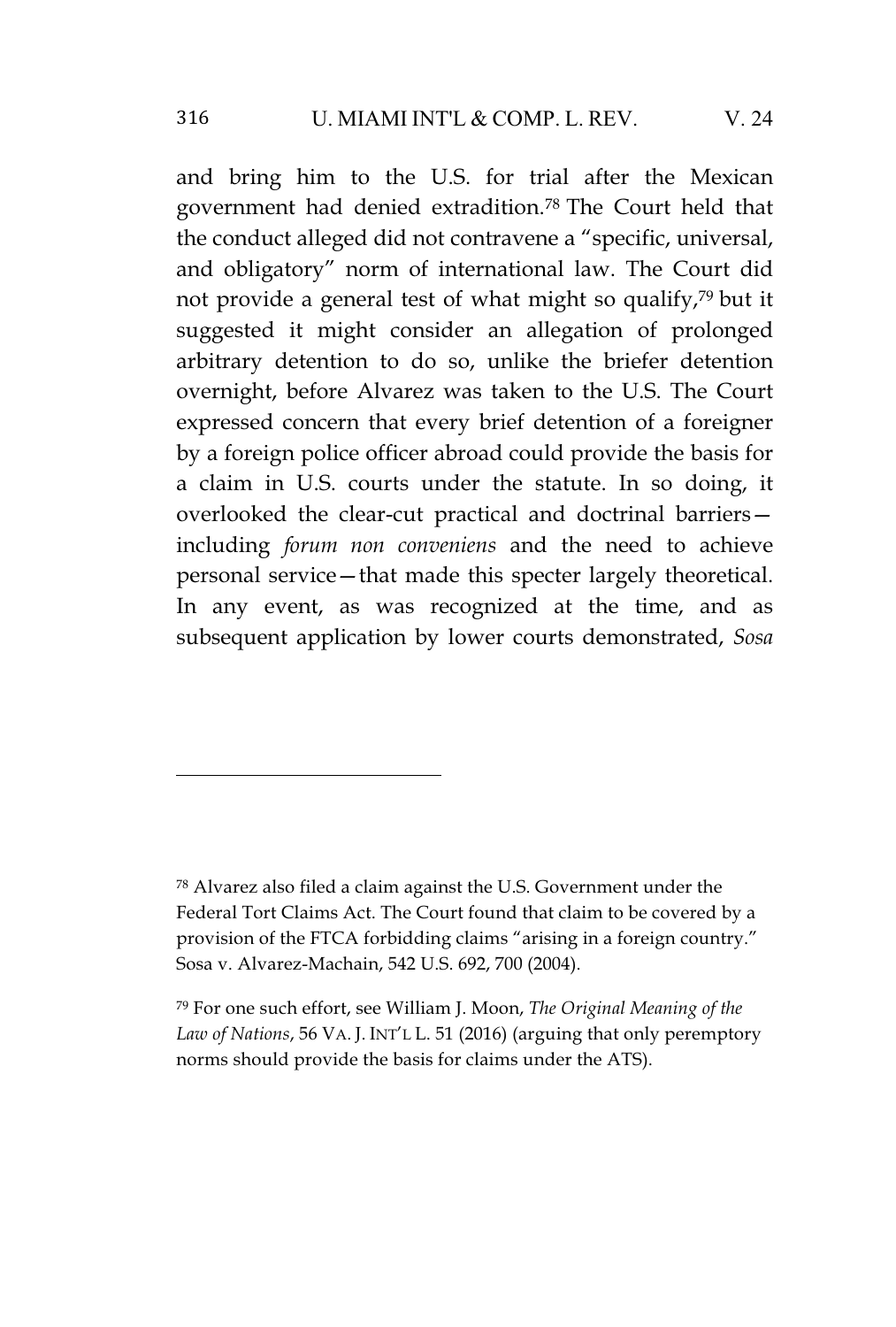proved far from a death knell for human rights litigation under the ATS.<sup>80</sup>

The same cannot be said of the Court's second encounter with the ATS. In *Kiobel v. Royal Dutch Petroleum Co*., <sup>81</sup> twelve Nigerians sued three oil companies, none of them U.S. based, claiming that the companies had sought the help of the Nigerian government in brutally putting down resistance to oil exploration in the Ogoni region of Nigeria. The Second Circuit, which had led the way in *Filártiga*, held that international law simply does not govern the conduct of corporations, potentially eliminating an entire field of human rights litigation.<sup>82</sup> Given the opportunity to review

<sup>81</sup> 133 S. Ct. 1659, 1660 (2013).

<sup>82</sup> Kiobel v. Royal Dutch Petroleum Co.*,* 621 F.3d 111, 145, 151 (2d Cir. 2010), *aff'd*, 133 S. Ct. 1659 (2013). *See, e.g*., Joe Lodico, *Corporate Aiding and Abetting Liability Under the Alien Tort Statute*, 30 J.L.&COM. 117, 127- 29 (2011) (arguing for corporate liability under ATS); Theresa (Maxi) Adamski, *The Alien Tort Claims Act and Corporate Liability: A Threat to the United States' International Relations*, 34 FORD. INT'L L.J. 1502, 1542 (2011) (arguing that such liability constitutes "judicial imperialism"). For an argument that the most common framing of the issue—whether corporations are subjects of international law, or have international legal personhood—is misguided, see José E. Alvarez, *Are Corporations "Subjects" of International Law*, 9 SANTA CLARA J. INT'L L. 1 (2011).

<sup>80</sup> *See* Stephens, *supra* note 57; Ralph Steinhardt, *Non-State Actors and the Alien Tort Claims Act*, in JOHN NORTON MOORE, ED., FOREIGN AFFAIRS LITIGATION IN UNITED STATES COURTS 89, 93 (2013).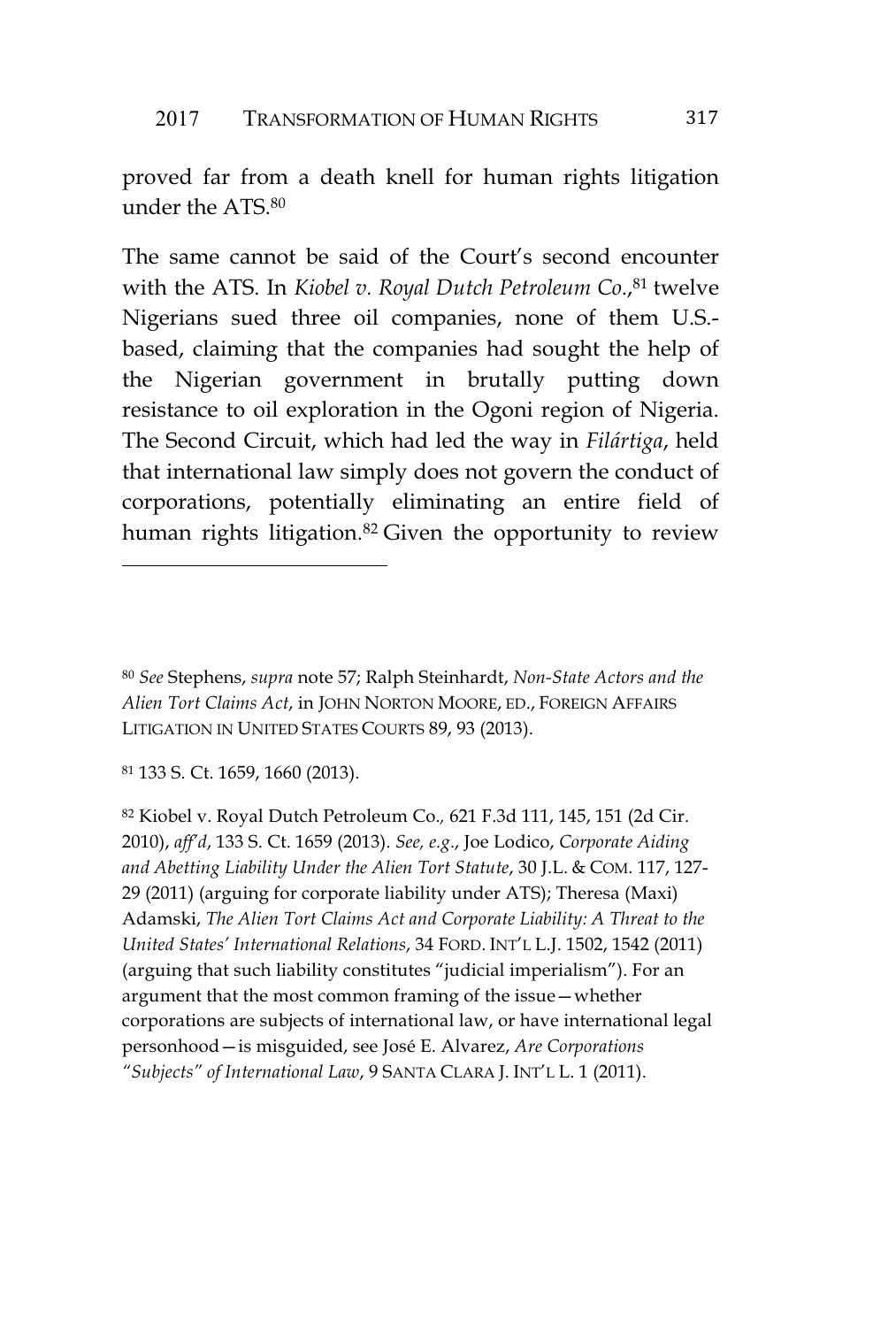#### 318 U. MIAMI INT'L & COMP. L. REV. V. 24

that decision, the Supreme Court vastly expanded the question before it, <sup>83</sup> and for the first time applied the presumption against extraterritoriality to the ATS.<sup>84</sup>

The Court went on to hold that the presumption had not been overcome, reading the statute as primarily concerned with international law claims by aliens that arose from conduct within the U.S. In *Kiobel*, the Court held, "all the relevant conduct took place outside the United States,"<sup>85</sup> and so did not fall within the statute. The Court further added, in Delphic language, that "even where the claims touch and concern the territory of the United States, they must do so with sufficient fore to displace the presumption against extraterritorial application."<sup>86</sup> The Court also cautioned that

<sup>84</sup> *Id.* at 1661. The Supreme Court did not decide the question of corporate liability under international law. Other circuits have rejected the Second Circuit's holding on this point. *See* Altman, *supra* note 48, at 114 & n.16. In April 2017, the Court granted *certiorari* in a Second Circuit case squarely raising the issue. Jesner v. Arab Bank, PLC, 2017 WL 1199472 (No. 16-499) (April 3, 2017).

<sup>85</sup> Kiobel, 133 S. Ct. at 1669.

<sup>86</sup> *Id*. It is not clear, for example, whether domestic law or international law provides the rules that determine what "touches and concerns" U.S. territory. For an argument in favor of international law, see Anthony J. Colangelo, The *Alien Tort Statute and the Law of Nations in* Kiobel *and Beyond*, 44 GEO. J. INT'L L. 1329 (2013).

<sup>83</sup> Kiobel v. Royal Dutch Petroleum Co., 133 S. Ct. 1659, 1660 (2013).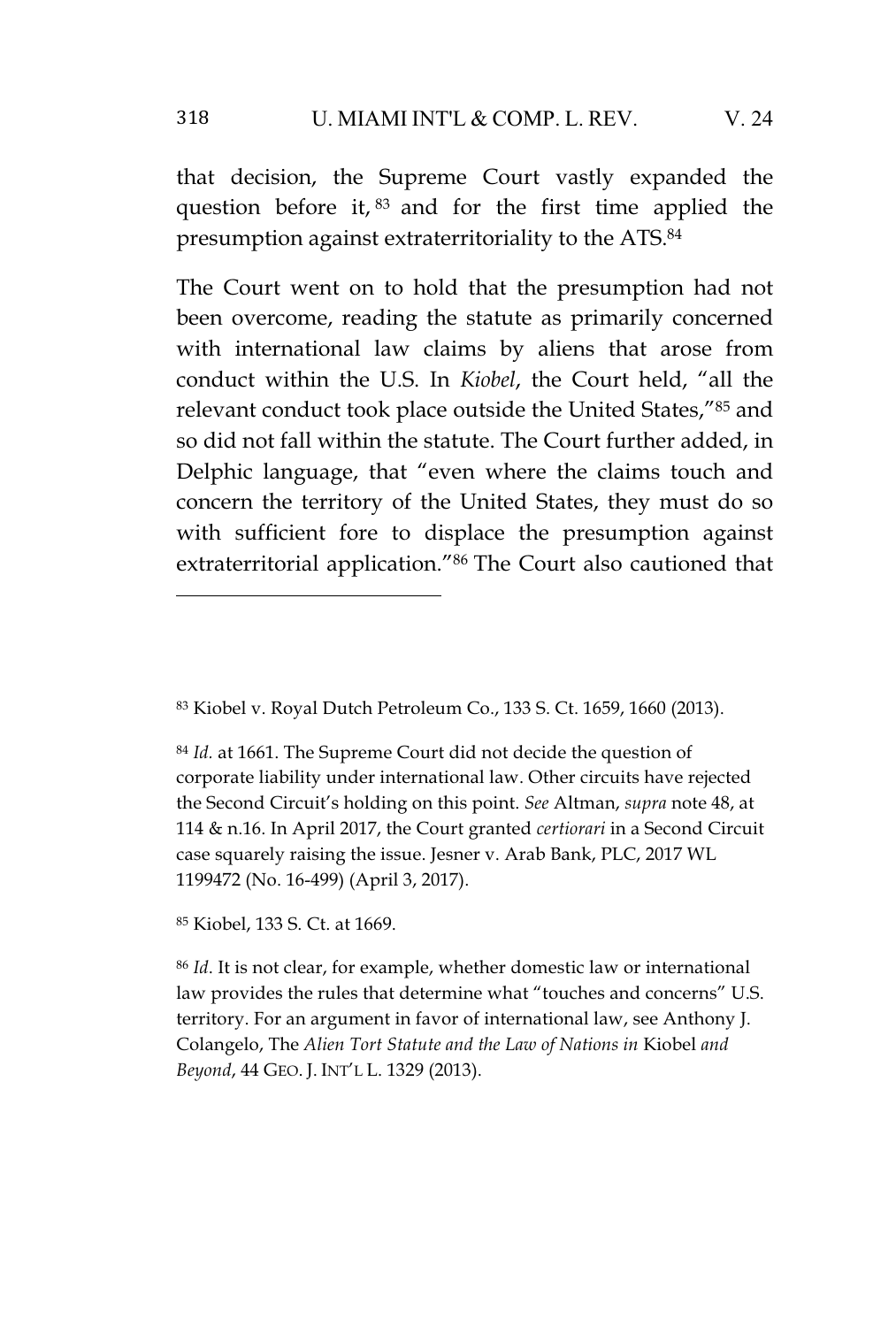"mere corporate presence" in the U.S. would not suffice to overcome the presumption.<sup>87</sup> Speaking more generally, the Court viewed any judicial resolution of human rights violations that took place in foreign territory as raising unacceptable risks of drawing the U.S. into contentious disputes with foreign governments.<sup>88</sup>

The potential implications of *Kiobel* are sweeping. <sup>89</sup> Commentators have suggested that a whole category of claims—so-called foreign cubed cases brought by foreign plaintiffs against foreign corporations for violations abroad<sup>90</sup> – may well be discarded. Indeed, the assertion that

<sup>87</sup> Kiobel*,* 133 S. Ct. at 1670.

<sup>88</sup> For a critique of the view that judicial resolution of ATS cases poses significant foreign policy risks, see Robert Knowles, *A Realist Defense of the Alien Tort Statute*, 88 WASH. U.L. REV. 1117 (2011).

<sup>89</sup> The same might be said of other proposed limitations on the scope of the ATS. The denial of any corporate responsibility under international law would be one. *See* text accompanying *supra* note 82. A limitation of potential defendants to U.S. citizens (a limitation not accepted by the courts today) would be another. *See* Anthony J. Bellia Jr. & Bradford R. Clark, *Two Myths About the Alien Tort Statute*, 89 NOTRE DAME L. REV. 1609 (2014).

<sup>90</sup> *See, e.g.,* Caroline Kaeb & David Scheffer, The Paradox of Kiobel in Europe, 107 Amer. J. Int'l L. 852, 854 (2013); Oona Hathaway, *Kiobel Commentary: The door remains open to "foreign squared" cases*, SCOTUSBLOG (Apr. 18, 2013, 4:27 PM),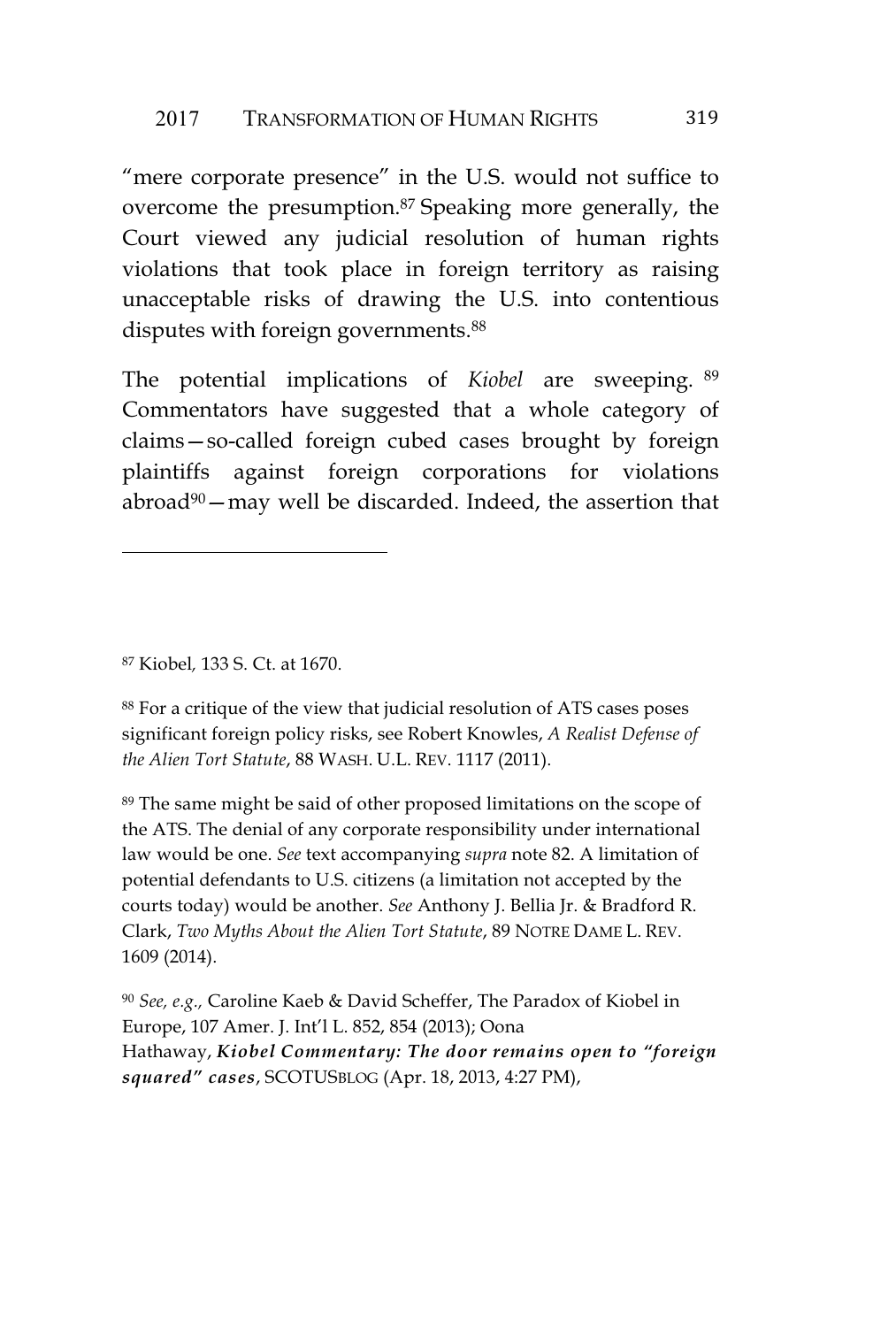"all the relevant conduct took place outside the United States" could easily be made of *Filártiga* itself, at least as it is commonly portrayed. While the Court did not address the continuing validity of the decision, the logic of *Kiobel* could be fatal to it.<sup>91</sup> *Filártiga* involved federal courts adjudicating the legality of actions by Paraguayan officials with respect to Paraguayan officials in Paraguay.<sup>92</sup>

http://www.scotusblog.com/2013/04/kiobel-commentary-the-doorremains-open-to-foreign-squared-cases/. The phrase is used in other non-ATS contexts as well, e.g., Michael P. Murtagh, The Rule 23(b)(3) Superiority Requirements and Transnational Class Actions: Excluding Foreign Class Members in Favor of European Remedies, 34 Hastings Int'l & Comp. L. Rev. 1, 1 (2011), but my remarks here are confined to the ATS context.

<sup>91</sup> *See* Warfaa v. Ali, 811 F.3d 653, 658 (4th Cir. 2016) (*Kiobel* and *Sosa* "have significantly limited, if not rejected, the applicability of the *Filártiga* regime"), petition for cert filed, June 6, 2016. In *Warfaa*, the plaintiff, Farhan Warfaa, alleged that Somali soldiers had kidnapped and tortured him there. Later, Yusuf Ali, the colonel whom Warfaa claimed had ordered the torture, moved to the United States, and Warfaa brought suit under the ATS and the TVPA. The Fourth Circuit affirmed the dismissal of the ATS claim. Of particular significance is the court's statement that under *Kiobel*, "[m]ere happenstance of residency, lacking any connection to the relevant conduct, is not a cognizable consideration in the ATS context." *Id*. at 661.

 $92$  To be sure, Justice Breyer, with the concurrence of three other Justices, enunciated a broader test that would save *Filártiga* from complete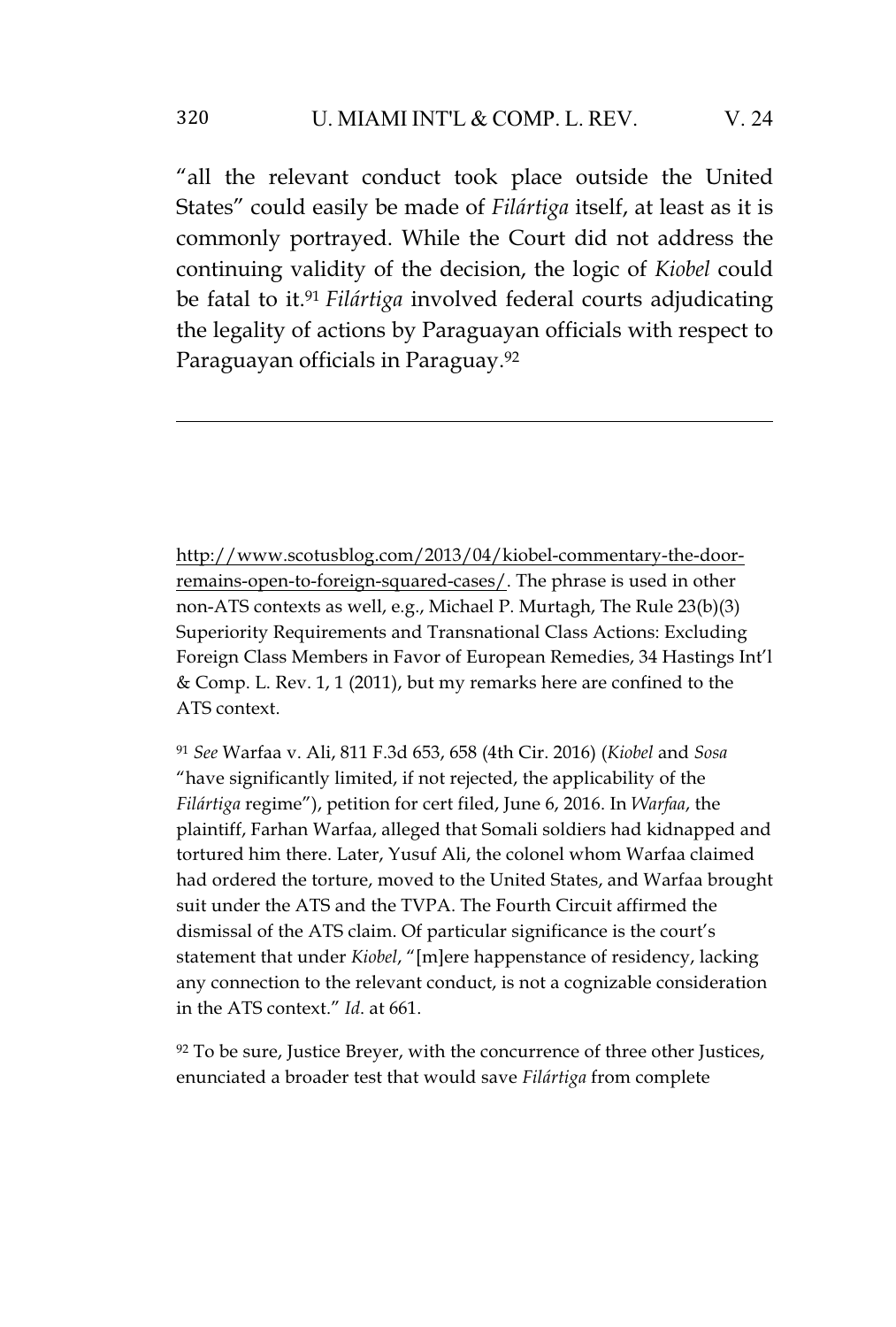What accounts for this Court's inhospitable approach to the ATS? One explanation is that the Court is simply following the lead of the political branches. This explanation might seem surprising at first glance, as the attitude of the political branches has varied greatly over the years. In 1991, Congress, as noted earlier, showed its support of federal civil remedies for human rights violations abroad by enacting the TVPA, partly in response to the push for

oblivion. Even accepting for the sake of argument that the presumption against extraterritoriality would apply, he argued, it should be overcome in three circumstances:

(1) the alleged tort occurs on American soil, (2) the defendant is an American national, or (3) the defendant's conduct substantially and adversely affects an important American national interest, and that includes a distinct interest in preventing the United States from becoming a safe harbor (free of civil as well as criminal liability) for a torturer or other common enemy of mankind.

Kiobel, 133 S.Ct. at 1674 (Breyer, J., concurring). The third would save the specific circumstances of *Filártiga*, since the defendant was living in the United States.

Further, there might be other avenues for civil litigation of human rights violations, in both federal and state court, though they have their limitations. *See* Gregory H. Fox & Yunjoo Goze, *International Human Rights Litigation After* Kiobel, 92-NOV MICH. B.J. 44 (2013) (suggesting federal question jurisdiction and federal common law, or state court actions).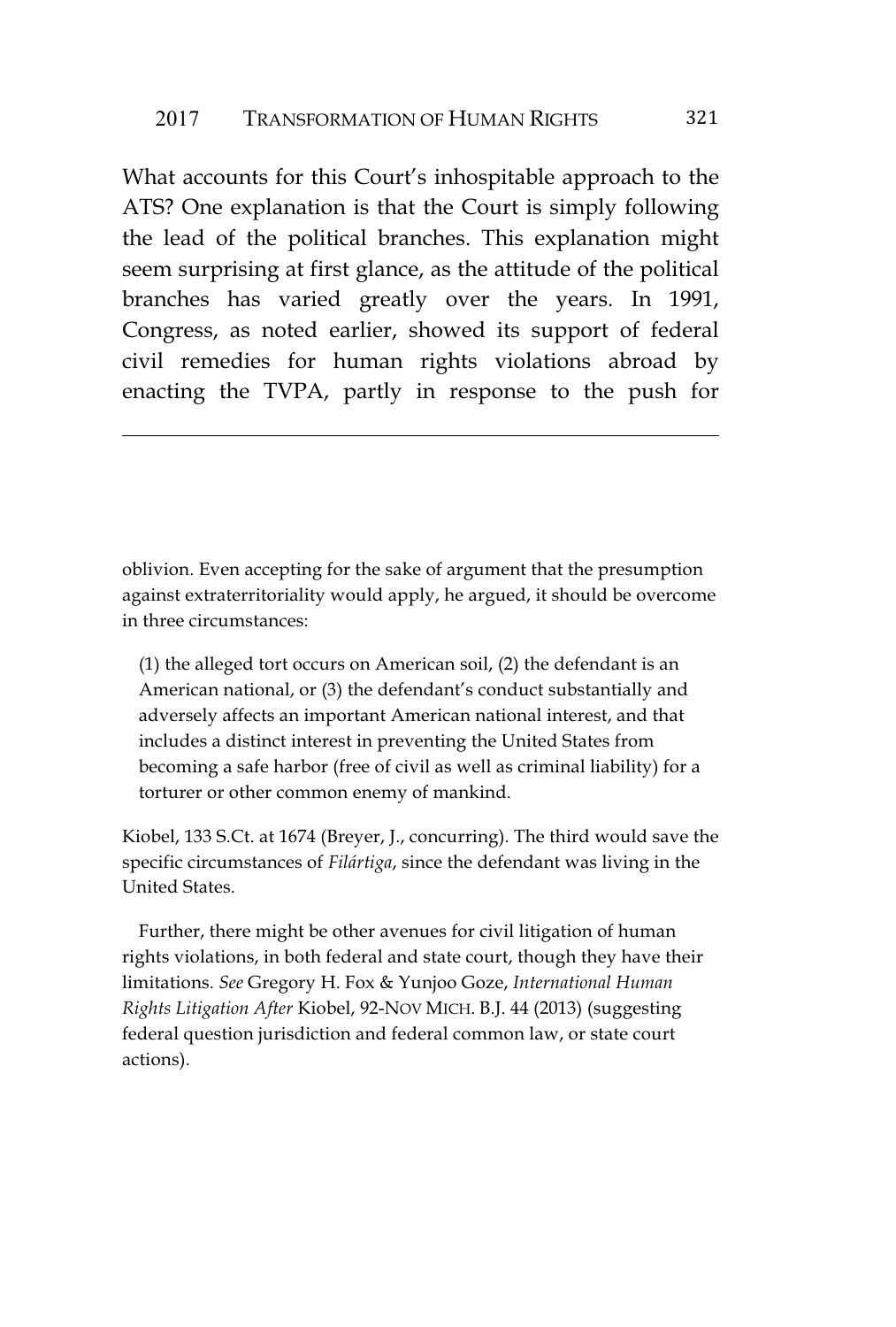## 322 U. MIAMI INT'L & COMP. L. REV. V. 24

narrowing interpretations of the ATS. Today, in contrast, there is virtually no prospect of Congressional action to counter application of the presumption against extraterritoriality as determined in *Kiobel*.

Presidential administrations have also varied in outlook.<sup>93</sup> As noted earlier, the Reagan and first Bush administrations favored narrow interpretations of the ATS, the Reagan administration especially so. The Clinton administration proved more amenable to the ATS, supporting adjudication of the claims brought in *Karadzic<sup>94</sup>* and *Doe I v. Unocal Corp.*<sup>95</sup> The second Bush administration returned the executive branch to a position of hostility, arguing that the ATS was jurisdictional and nothing more, and submitting statements of interests in ATS cases arguing for dismissal on the ground that adjudication of the claims would interfere with the

<sup>93</sup> Nzelibe provides an informative account of how the attitudes of Democratic and Republican administrations to ATS litigation have varied over the years. The partisan divide over ATS litigation is real. Nzelibe, *supra* note 45. The hostility of Congress and the executive branch to the judicial application of human rights law, however, has been largely invariant.

<sup>94</sup> Beth Stephens, *Judicial Deference and the Unreasonable Views of the Bush Administration*, 33 BROOK. J. INT'L L. 773, 791-92 (2008).

<sup>95</sup> *See* Baxter, *supra* note 58, at 813.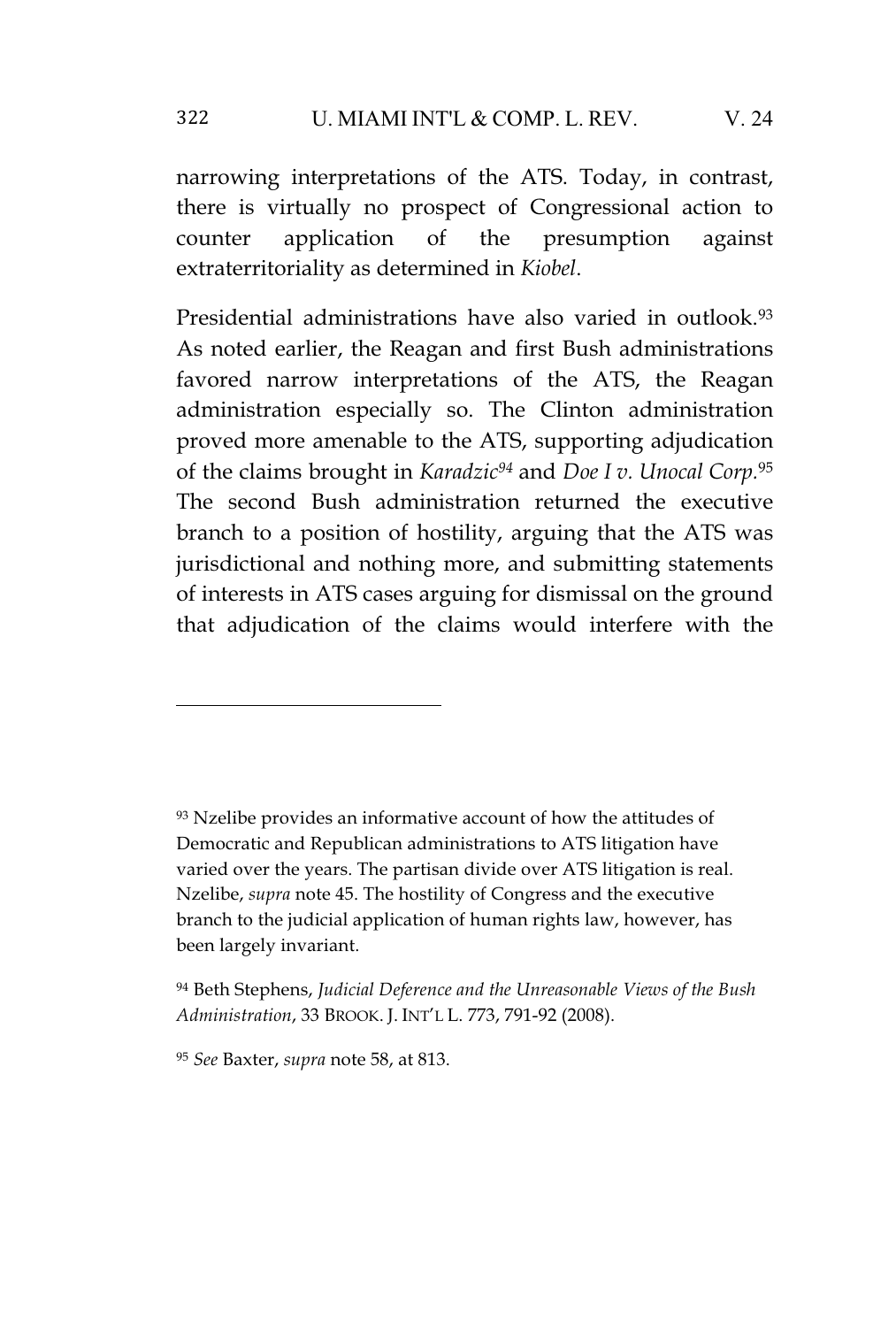conduct of foreign policy.<sup>96</sup> The Obama administration has been less unwelcoming, though it filed an amicus brief arguing that the claims in *Kiobel* were beyond the scope of the ATS.<sup>97</sup>

These shifts, while not unimportant, belie a deeper and longer-term consensus in the political sphere. In practice, across parties and administrations, the U.S. has treated human rights largely as a matter of foreign relations policy, not as universally applicable law. Nowhere is this approach clearer than in its approach to ratification of human rights treaties. When the U.S. becomes a party to human rights treaties, one argument the proponents of ratification consistently make is that ratification is vitally important to the credibility of U.S. pressure on other countries to respect human rights. At the same time, the terms of U.S. ratification have been consistently structured to ensure that it has little or no domestic legal impact. Before submission of the treaty to the Senate, the State Department identifies conflicts

<sup>96</sup> *See id*. at 811-815.

<sup>&</sup>lt;sup>97</sup> Brief for the United States as Amicus Curiae Supporting Petitioners, *Kiobel v. Royal Dutch Petroleum Co.,* 133 S. Ct. 1659 (2013) (No. 10-1491), 2011 WL 6425363. For a very critical take on the Obama administration's approach, *see* Hannibal Travis, *Reparations for Mass Atrocities as a Path to Peace: After* Kiobel v. Royal Dutch Petroleum Co.*, Can Victims See Relief at the International Criminal Court?*, 40 BROOK. J. INT'L L. 547, 576-85 (2015).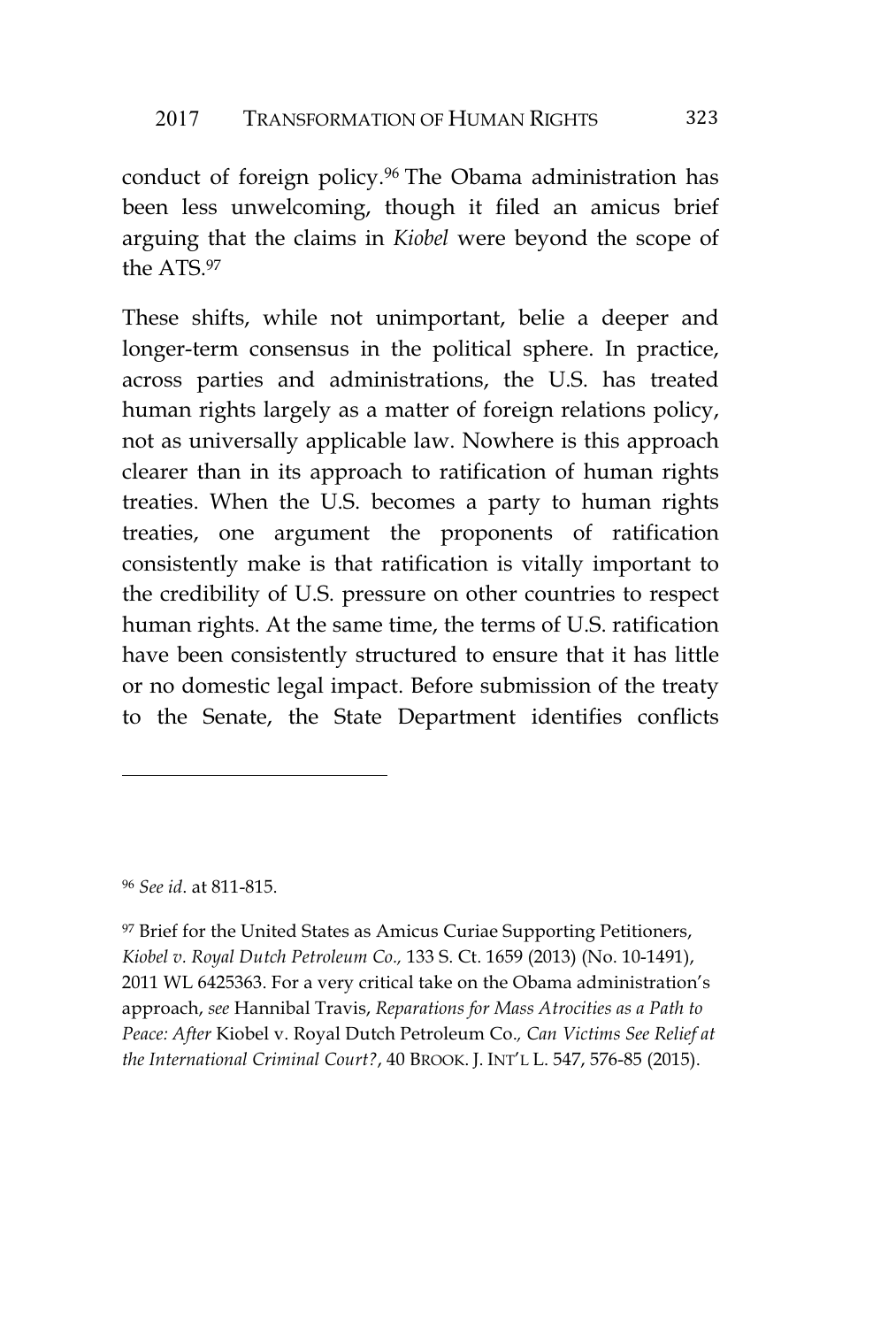# 324 U. MIAMI INT'L & COMP. L. REV. V. 24

between the text of the treaty and current U.S. law and practice and formulates reservations and understandings aimed at conforming the treaty obligations the U.S. takes on with current U.S. law. A declaration that the treaty is nonself-executing is added—and no implementing legislation is taken up. A somewhat cryptic federalism declaration is added for good measure.<sup>98</sup>

It is no wonder that then-Senator Kerry, Chairman of the Senate Foreign Relations Committee, expressed incredulity that any of his colleagues would hesitate to support ratification of the Convention on the Rights of Persons with Disabilities.<sup>99</sup> Characterizing the treaty, he spoke of "words or suggestions that have no power, that cannot be implemented, that have no access to the courts, that have no effect on the law of the United States, and cannot change the law of the United States."<sup>100</sup> A description of a treaty in less law-like terms could hardly be imagined.

<sup>98</sup> *See* Penny M. Venetis*, Making Human Rights Treaty Law Actionable in the United States: The Case for Universal Implementing Legislation*, 63 ALA. L. REV. 97, 99-110 (2011).

<sup>99</sup> Convention on the Rights of Persons with Disabilities, Dec. 13, 2006, 2515 U.N.T.S.3.

<sup>100</sup> Mike Lee, *If the U.N. Convention Won't Affect U.S. Laws, How Can It Change Other Nations?*, USA TODAY, Dec. 6, 2012 (op-ed) (quoting Sen. Kerry's remarks). *See also* Michael Mathes, *US Senate Fails to Ratify UN*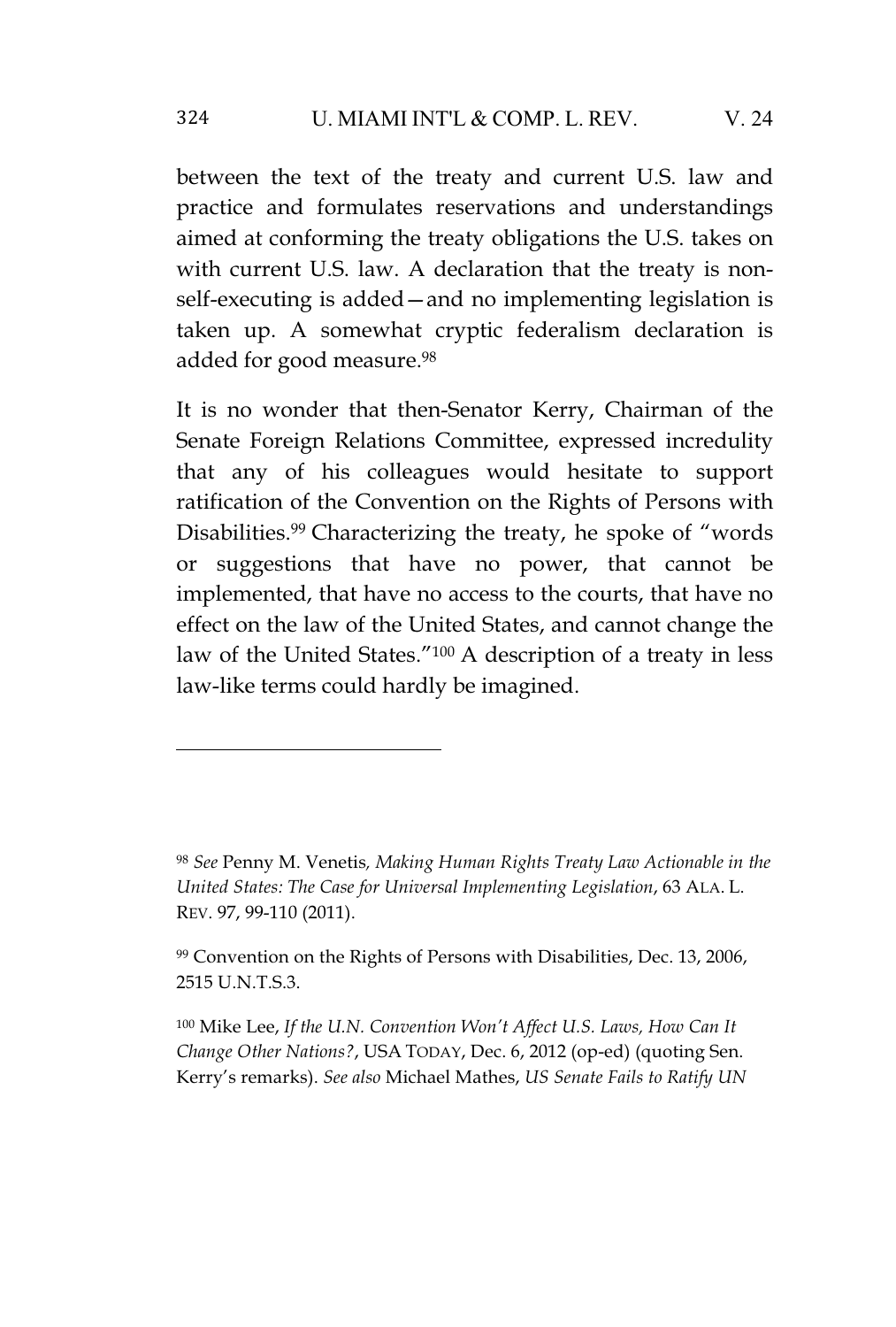The Court's approach to international law generally is consistent with this deeper political consensus. Increasingly, the Court treats international law as something to avoid as a basis of decision, if at all possible, out of a concern that it is an area better left to the political branches. In *Sosa*, Justice Souter clearly articulated the case for judicial caution in the

http://readersupportednews.org/news-section2/328-121/14866-ussenate-fails-to-ratify-un-treaty-on-disabilities ("'It doesn't require any changes to American law, zero,' Kerry said. 'This has no tying of the hands of America, there isn't one law of the United States that would be negatively affected.'"). Later testifying as Secretary of State when the treaty was again up for ratification, Kerry made a similar argument, arguing that it would only be other countries who had to change their laws and practices, given that the U.S. already embodies the "gold standard." Penny Starr, *Kerry on U.N. Disabilities Treaty: 'No Impact Whatsoever On the Sovereignty of the United States*,' CNSNews.com, Nov. 22, 2013, http://www.cnsnews.com/news/article/penny-starr/kerryun-disabilities-treaty-no-impact-whatsoever-sovereignty-united-states ("joining this treaty doesn't require a change to U.S. law, and there's no reach whatsoever by any committee or any entity outside—the one committee that exists within the framework of this treaty is allowed to suggest things, but they have no power to enforce, no power to compel"). *See also* Eric Chung, *The Judicial Enforceability and Legal Effects of Treaty Reservations, Understandings, and Declarations*, 126 YALE L.J. 170, 173-74 (2016) (noting concerns of Senators to ensure that Disabilities Convention, if ratified, have no domestic legal effect).

*Treaty on Disabilities*, RSN, Dec. 5, 2012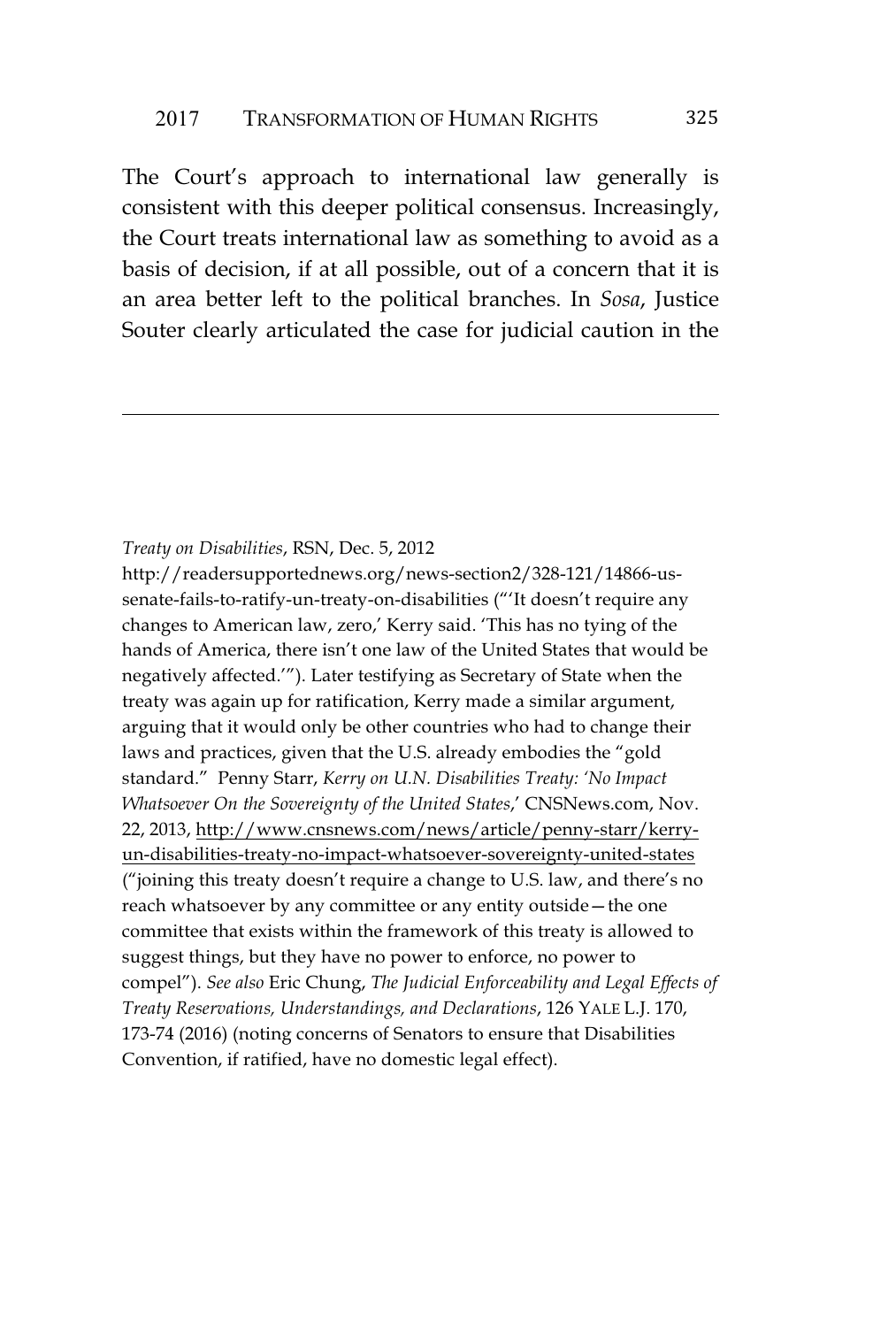face of Congress's persistent signaling of its distaste for the domestic judicial application of human rights treaties.<sup>101</sup>

The Court's attention to those signals is not limited to ATS litigation, but shows up in a number of spheres. One is the Court's much-remarked references to international and foreign law in several juvenile justice cases. Those cases are notable mainly for how reluctant the Court seems to be to treat international human rights law as something the courts can apply. It is true that in striking down the juvenile death penalty and severely limiting the availability of life without parole for juvenile defendants, the Court discussed international law, foreign law, and the practices of other nations.<sup>102</sup> But the Court lumped those three rather different phenomena together, without any sharp distinction among them—hardly a sign of engagement with international law

<sup>101</sup> Sosa v. Alvarez-Machain, 542 U.S. 692, 694 (2004). For critiques of the distaste for judicial application of human rights law, *see*, *e.g*., Louis Henkin, *U.S. Ratification of Human Rights Conventions: The Ghost of Senator Bricker*, 89 AMER. J. INT'L L. 341 (1995); Kenneth Roth, *The Charade of US Ratification of International Human Rights Treaties*, 1 CHI. J. INT'L L*.* 347 (2000), http://chicagounbound.uchicago.edu/cjil/vol1/iss2/14; for a defense, *see* Curtis A. Bradley, *The United States and Human Rights Treaties: Race Relations, the Cold War, and Constitutionalism*, 9 CHINESE J. INT'L L. 321 (2010).

<sup>102</sup> Roper v. Simmons, 543 U.S. 551, 575 (2005); Graham v. Florida, 560 U.S. 48, 51 (2010), Miller v. Alabama, 132 *S. Ct*. 2455, 2487 (2012).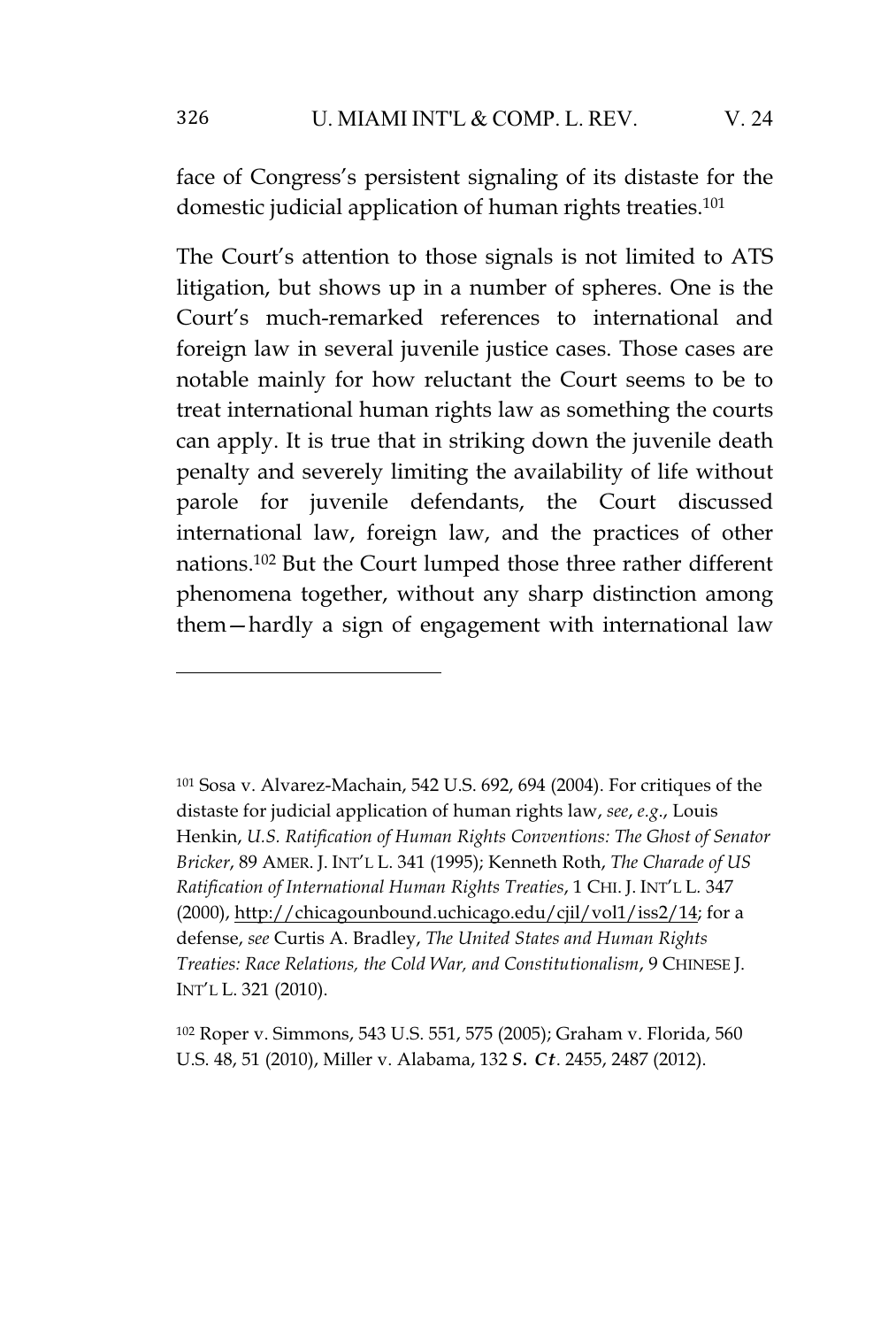as law. And in *Graham* it made clear that international law could at most be referred to confirm an interpretation of the Constitution reached by other means.<sup>103</sup>

Consider also the holding in *Kiobel*. The idea of applying a presumption against extraterritoriality to the ATS—a statute that provides jurisdiction for claims based in international law, and which contemplates only foreign plaintiffs—is striking, to say the least. But it reflects the thrust of the Court's other major recent decisions on extraterritoriality, which emphasize the dangers of judicial involvement in issues that might offend foreign national governments and thereby complicate the conduct of foreign relations matters by the president and congress.<sup>104</sup>

*Medellín v. Texas* provides another example of the Court going out of its way to place treaty questions in the political branches.<sup>105</sup> Texas had convicted Medellín for murder and sentenced him to death without complying with the requirements of the Vienna Convention on Consular Relations.<sup>106</sup> The International Court of Justice held that the

<sup>103</sup> *Graham*, 560 U.S. at 88.

<sup>104</sup> *E.g*., RJR Nabisco, Inc. v. European Cmty., 136 S. Ct. 2090, 2107 (2016).

<sup>105</sup> Medellin v. Texas, 552 U.S. 491 (2008).

<sup>106</sup> Medellin, 552 U.S. at 503; Vienna Convention on the Law of Treaties, May 23, 1969, 1155 U.N.T.S. 331, 8 I.L.M. 679.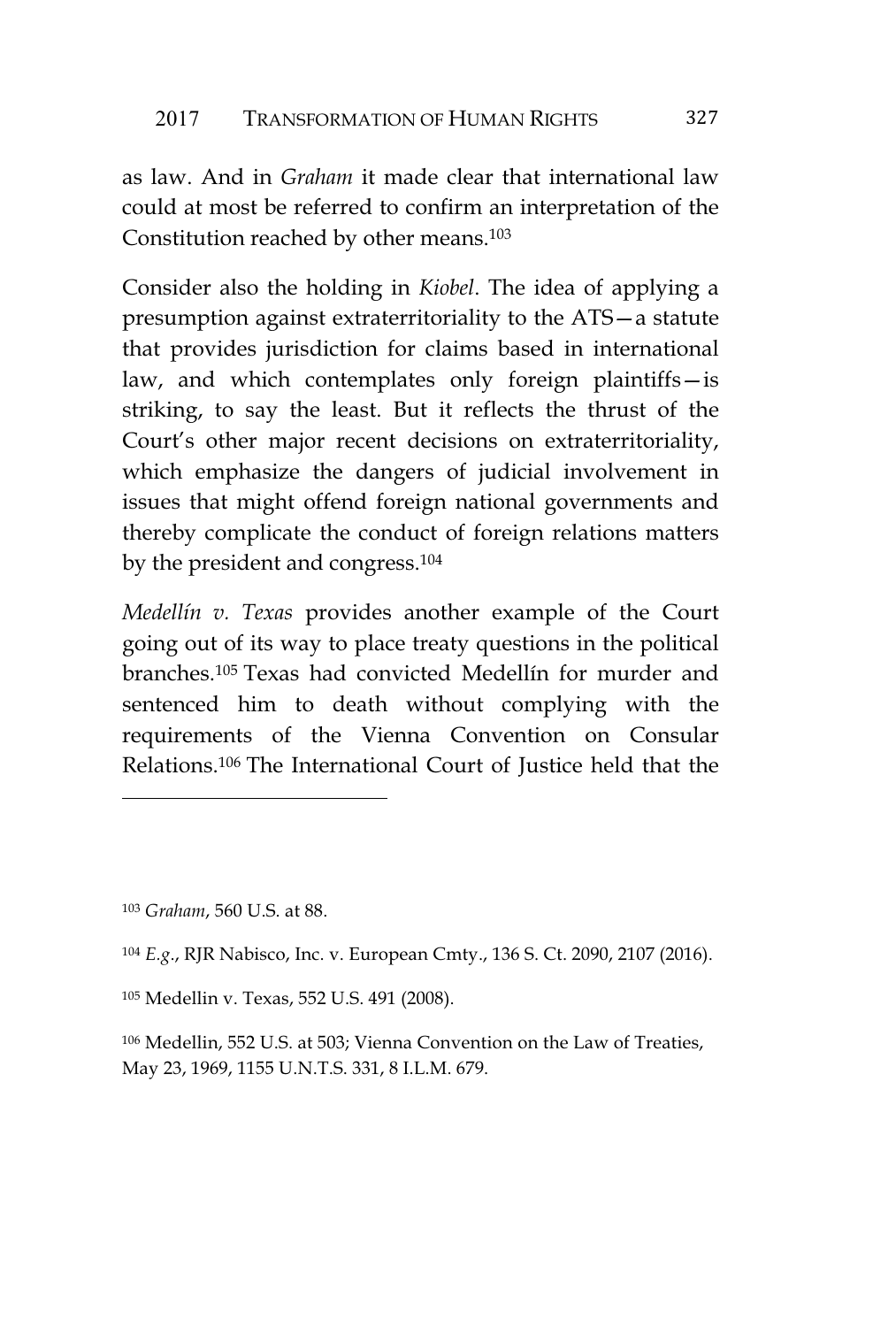U.S. had violated the Convention, and ruled that he and others who had similarly suffered violations be afforded the opportunity to have a review of their convictions and sentences, even if applicable domestic procedural law would otherwise bar such review. President Bush issued a memorandum effectively directing state courts to give effect to the ICJ's decision. Texas courts declined to do so, and Medellín sought review before the Supreme Court. One question before the Court was whether Article 94 of the U.N. Charter, which obligates member states to comply with ICJ judgments, is self-executing. Reasonable people might come to different interpretations on this issue, as the disagreement on this point between Justice Stevens and Justice Breyer demonstrates.<sup>107</sup> But the majority's approach goes beyond reason. It demands that the treaty itself provide clear language in favor of self-execution. As others have pointed out,<sup>108</sup> that is a nonsensical test. The interest of state parties

<sup>108</sup> Carlos Manuel Vázquez, *Treaties as Law of the Land: The Supremacy Clause and the Judicial Enforcement of Treaties,* 122 HARV. L. REV. 599, 635, 640 (2008); Carlos Manuel Vazquez, *The Four Doctrines of Self-Executing Treaties*, 89 AM. J. INT'L L. 695, 714-18 (1995); Curtis A. Bradley, *Self-Execution and Treaty Duality*, 2008 SUPREME COURT REVIEW 131, 133 ("the relevant intent is that of the U.S. treatymakers (*i.e*., the Senate and President), not the collective intent of the treaty parties"). Bradley defends *Medellin's* reference to the treaty text on the theory that it does show what the treatymakers agreed to. *Id*. at 155 ("Treaty text is relevant

<sup>107</sup> Medellin, 562 U.S. at 522-23; id. at 562-63 (Breyer, J., dissenting)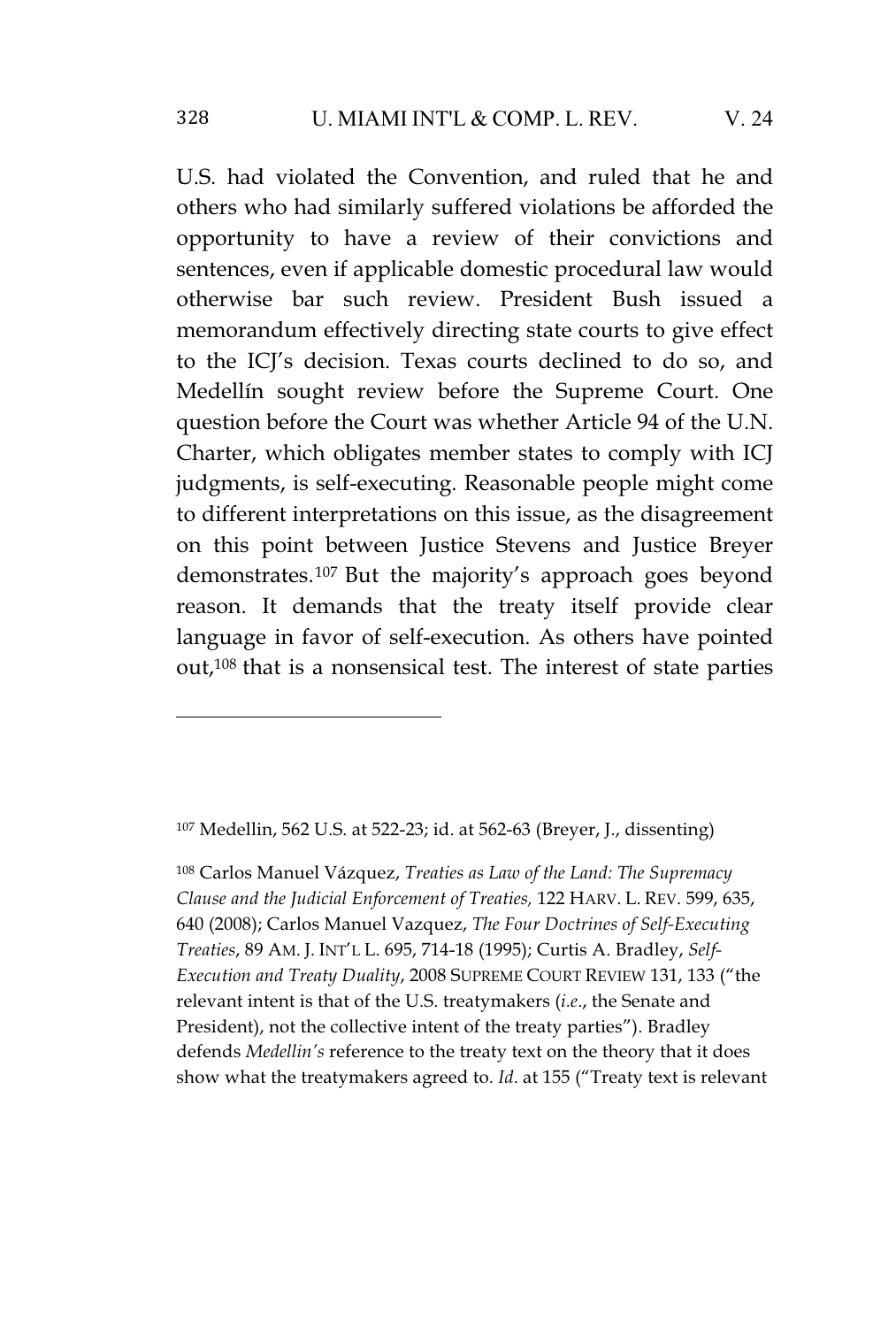to a treaty lies in compliance, not in whether that compliance comes about as a result of judicial implementation, executive action, legislation, or some combination of them. Indeed, national legal systems differ; some do not recognize selfexecution at all. If taken seriously, the Court's test would mean, as a practical matter, that in the U.S. no treaty is selfexecuting unless the Senate expressly so provides.

A final example stems from the first appearance of the *Alvarez-Machain* case. Alvarez challenged the power of the government to bring him to criminal trial in the U.S. by kidnapping him. In ruling that the manner in which he was brought to the U.S. was irrelevant to the power to try him, the Supreme Court went so far as to reject any assertion that kidnapping Alvarez after the Mexican courts had denied

under this approach because it is what the Senate and President specifically approve when agreeing to the treaty, just as statutory text is relevant in discerning congressional intent with respect to whether and to what extent a statute is to be judicially enforceable"). But since the text of a treaty (especially a multilateral treaty) relates to a number of domestic legal systems with different rules regarding what it takes to make a treaty domestically enforceable, a textual approach effectively amounts to a presumption against self-execution—a presumption likely to be overcome only if the Senate expressly states at the time it gives its consent to ratification that it regards the treaty as self-execution. For a useful collection of commentary, see Venetis, *supra* note 98, at 112 n.89. For a helpful analysis of *Medellin's* effect, see *id*. at 110-16.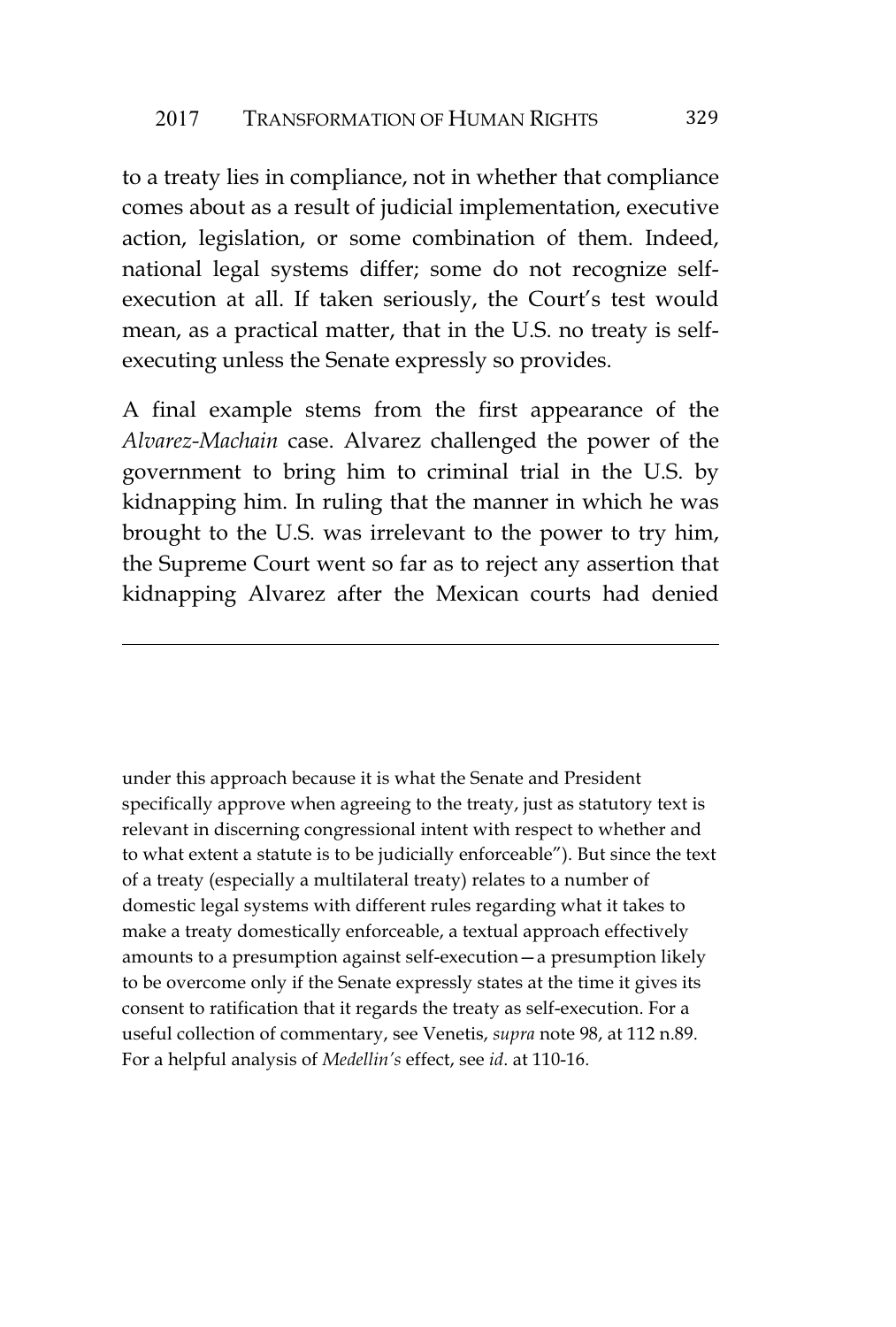extradition in any way violated the U.S.-Mexico extradition treaty. <sup>109</sup> It is scarcely reasonable to imagine that a state ratifying an extradition treaty would regard the treaty as permitting the other party to respond to a denial of extradition by kidnapping the individual whose extradition has been unsuccessfully requested.<sup>110</sup> This strange interpretation of a treaty did, however, leave the breach of obligations undertaken in a treaty with Mexico entirely to the executive branch's discretion.

It would be mistaken, however, to view the Court as simply following the lead of the political branches. One senses in the Court's rulings something more: an aversion to domestic implementation of human rights norms, by any branch of the federal government. Again, *Medellín* provides a telling example. Having held that the treaty is not self-executing, the Court turned to whether the president's memorandum obligated Texas courts to review Medellín's conviction. The

<sup>109</sup> United States v. Alvarez-Machain, 504 U.S. 655, 659-70 (1992). The following year, the prosecution ended with a grant by the District Court of a motion for a judgment of acquittal. *See United States v. Alvarez-Machain*, 971 F.2d 310, 311 (9th Cir. 1992), *as amended* Nov. 3, 1992.

<sup>110</sup> *See* Vienna Convention on Law of Treaties, art. 31(1), May 23, 1969, 1155 U.N.T.S. 331 ("A treaty shall be interpreted in good faith in accordance with the ordinary meaning to be given to the terms of the treaty in their context and in light of its object and purpose.").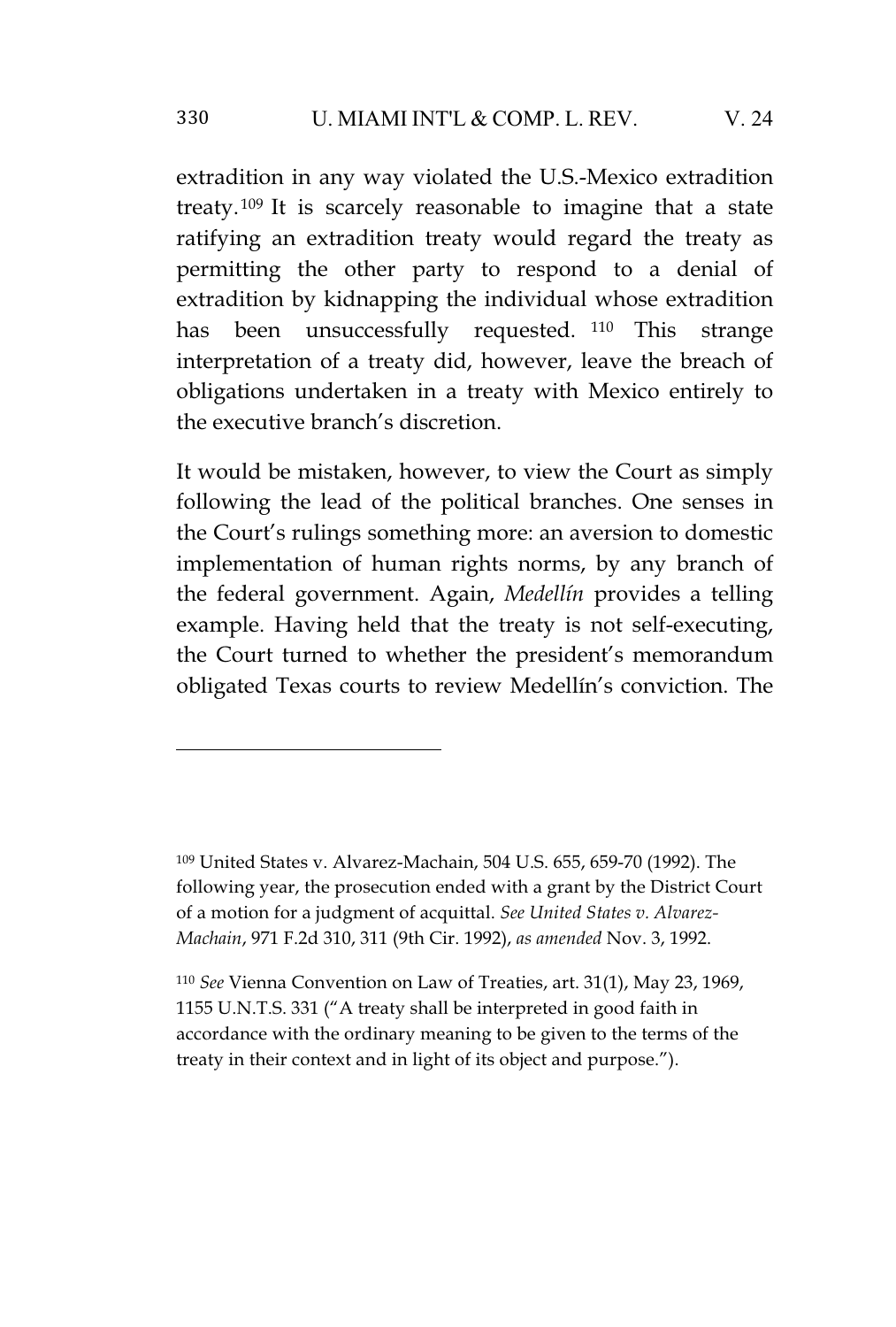Court held that it did not.<sup>111</sup> One might have thought that under the familiar three-part test that Justice Jackson laid out in *Youngstown* the president's power would have been upheld. He was acting with the support of the legislative branch, which had after all consented to ratification of the U.N. Charter; thus the president would seem to have been acting at the maximum of his powers, and only a constitutional limitation that stripped the federal government of any power to enforce the treaty would have negated his power. Instead, the Court treated the Senate's inaction—its failure to enact implementing legislation—as an expression of opposition to presidential action to implement the treaty. This placed the president's power in the category under least favorable to upholding president power under Jackson's schema. This implausible understanding of the domestic legal significance of ratifying a treaty that the Court later deems non-self-executing is hard to understand other than as a strong judicial presumption against any domestic application of treaties.

*Bond v. United States*<sup>112</sup> provides another example. There was speculation before the decision that the Court might subject the Congressional power to implement treaties to federalism

<sup>111</sup> Medellin, 552 U.S. at 536.

<sup>112</sup> Bond v. United States, 134 S.Ct. 2077 (2014).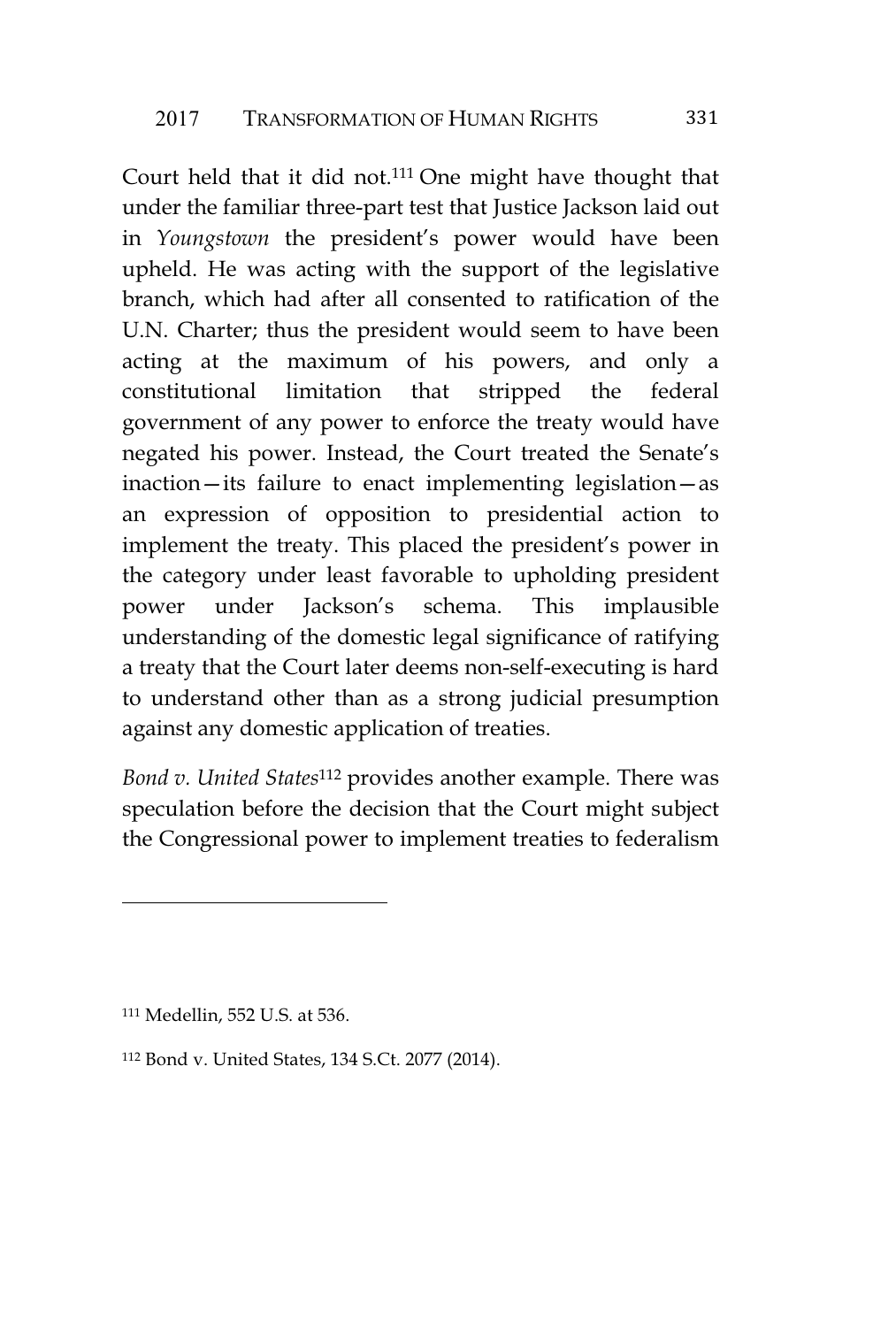# 332 U. MIAMI INT'L & COMP. L. REV. V. 24

constraints, overturning *Missouri v. Holland*. <sup>113</sup> It did not, but just as the Court gave a clear signal in its 2009 decision in *NAMUDNO* that it would eviscerate the pre-clearance requirement of the Voting Rights Act the next time the matter the matter came before it, <sup>114</sup> so *Bond* reads like a portent of future ruling overturning *Missouri v. Holland*. <sup>115</sup> In both *NAMUDNO* and *Bond*, the Court adopted a highly strained reading of a statute to avoid what it made clear were, in its view, serious constitutional problems.<sup>116</sup> That the Court would seriously consider overruling *Missouri v. Holland* is striking, to say the least—especially as it concerns human rights treaties. To subject Congress's power to implement human rights treaties to federalism limits would be to enter uncharted territory. But in the context of the

<sup>113</sup> Missouri v. Holland, 252 U.S. 416 (1920).

<sup>114</sup> Northwest Austin Mun. Util. Dist. No. 1 v. Holder, 557 U.S. 193 (2009).

<sup>115</sup> Bond, 134 S. Ct. at 2088.

<sup>116</sup> *See* Eric S. Fish, *Constitutional Avoidance as Interpretation and as Remedy*, 114 MICH. L. REV. 1275, 1308 (2016) (in *NAMUDNO*, "implausible reading of the statute"); Jonathan H. Adler, *Anti-Disruption Statutory Construction*, 38 CARDOZO L. REV. 101, 109 (2016) ("strained and scarcely plausible interpretation"). As to the statute at issue in *Bond*, *see id*. at 112 ("implausible"); Nicholas Quinn Rosenkranz, Bond v. United States*: Concurring in the Judgment*, 2014 CATO SUP. CT. REV. 285, 287 (2014) ("dodgy").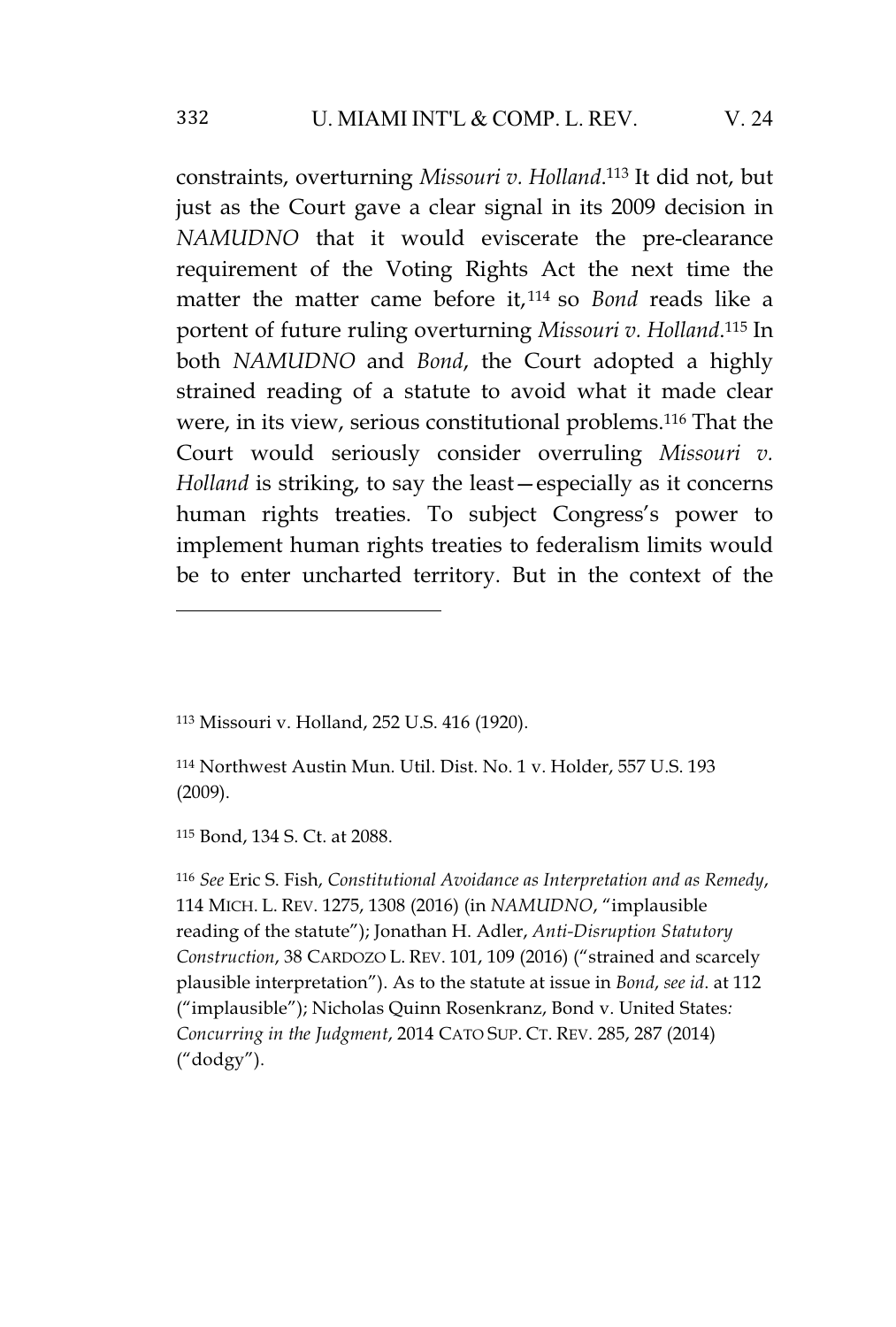Court's federalism revival—a revival so strong it dealt severe blows to a landmark statute implementing the Fifteenth Amendment and to the major domestic achievement of President Obama's first term—there are good reasons to think that there would be occasions when the national government was powerless to ensure compliance with human rights treaties in the face of recalcitrant state governments. *Medellín* itself suggests one set of facts. The Texas courts declined to give effect to the ICJ ruling, notwithstanding the U.S. treaty commitment to do so. In theory, the Court's objection was simply that Congress had not acted to implement that treaty obligation. But while the Court's federalism jurisprudence is not straightforward, it is worth noting that criminal law is one area the Court has pronounced local in its federalism decisions, in part on the ground that it is not a commercial matter. Thus the Court's own federalism jurisprudence might preclude Congress from giving the President the power to implement the ICJ ruling.

Through a combination of deference to the political branches and the Court's own inclinations, then, the landscape for civil litigation of foreign human rights violations has changed dramatically since 1991. This change, however, is not entirely in the direction of retrenchment. On the contrary, there has been one major growth area unaffected by the *Sosa* and *Kiobel*: litigation in U.S. courts by U.S. victims of foreign terrorism.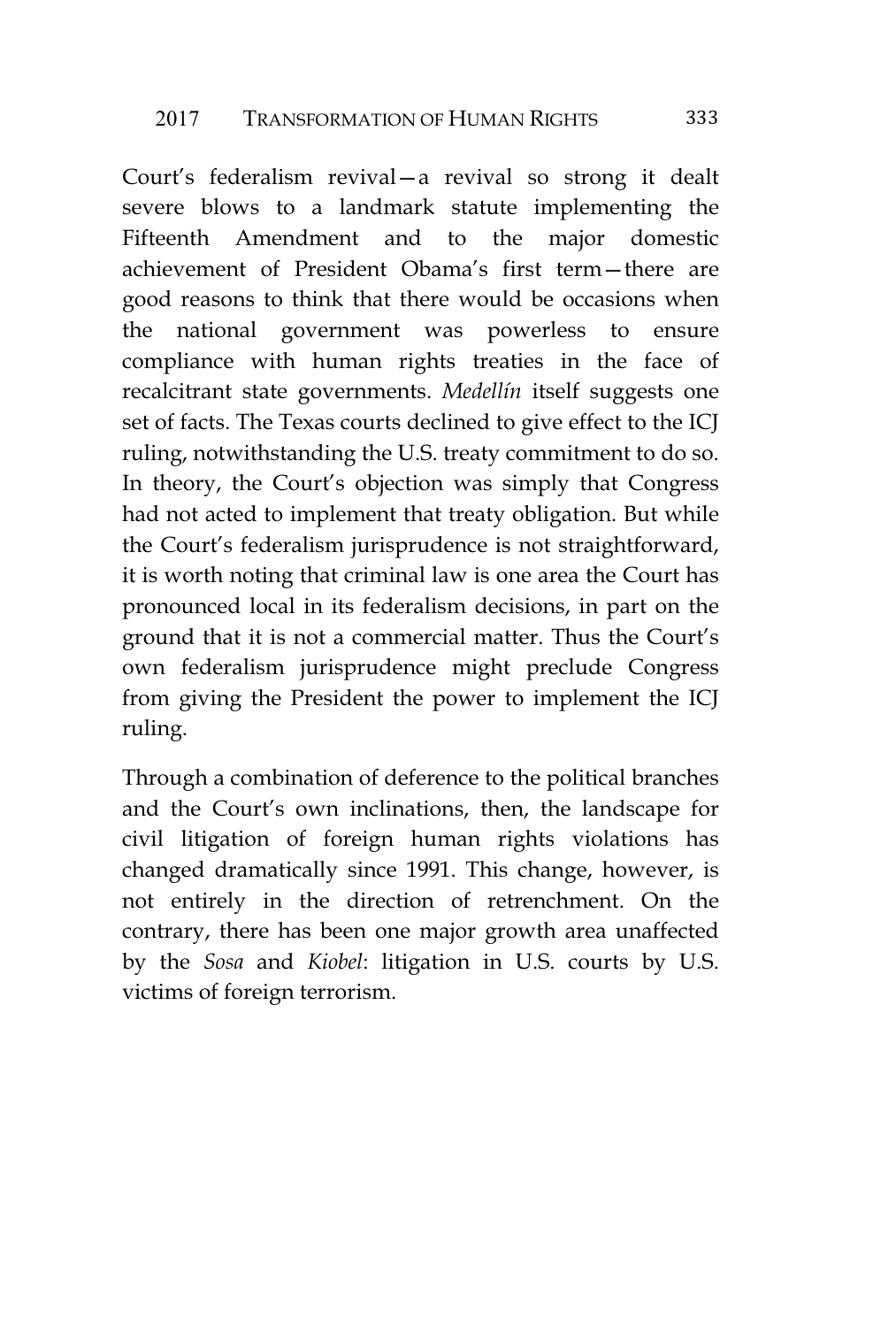#### IV. THE GROWTH OF ANTI-TERRORISM LITIGATION

The range of potential responses to terrorism is, of course, quite broad, encompassing resort to military force, surveillance of communications, and banking regulations targeting the funding of terrorist activities, among others. With dramatic instances of terrorism abroad in the 1980s particularly the hijacking of the Achille Lauro and the bombing of Pan Am flight 103—Congress began to focus on adding civil litigation by victims of terrorism to the panoply of responses.<sup>117</sup> What had been, as noted earlier, a highly uncertain set of prospects for civil litigation over terrorism began to change significantly.

<sup>117</sup> *See* ACEVES, *supra* note 7, at 83-84. Particularly useful accounts of the development of the statutes can be found in Steven R. Perles and Edward B. MacAllister, *Policy Options for the Obama Administration: Enforcement Provisions of the Foreign Sovereign Immunities Act as a Tool Against State Sponsors of Terrorism*, in JOHN NORTON MOORE, ED., FOREIGN AFFAIRS LITIGATION IN UNITED STATES COURTS 21 (2013); Royce C. Lamberth, *The Role of Courts in Foreign Affairs*, in MOORE, *supra*, at 3. For a useful description of remedies not based on litigation, see Deborah M. Mostaghel, *Wrong Place, Wrong Time, Unfair Treatment? Aid to Victims of Terrorist Attacks*, 40 BRANDEIS L.J. 83, 103 (2001).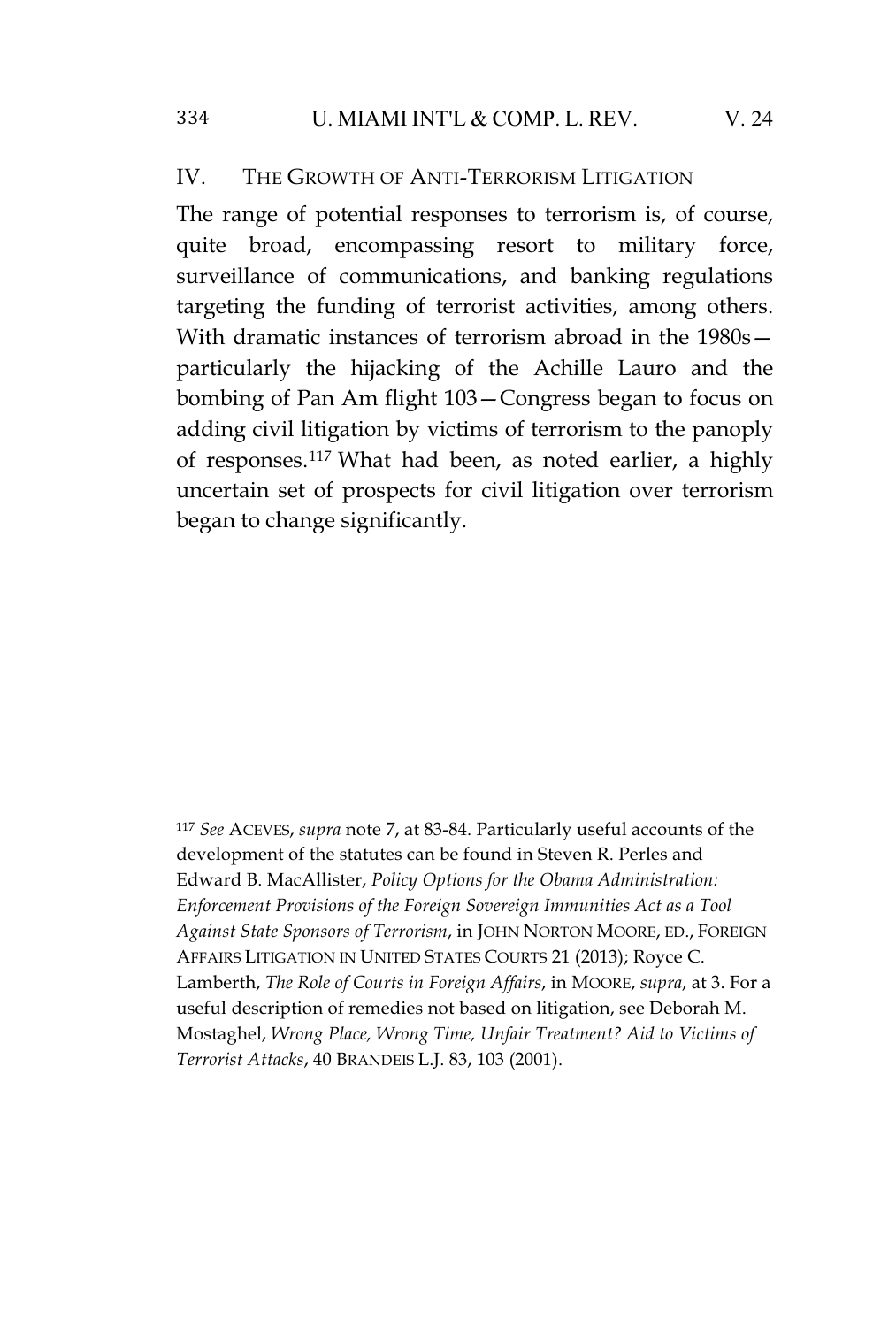### 2017 TRANSFORMATION OF HUMAN RIGHTS 335

- A. THE ANTITERRORISM ACT AND THE FOREIGN SOVEREIGN IMMUNITIES ACT
	- 1. THE ANTITERRORISM ACT (ATA)

As noted earlier, Congress approved a civil remedy for victims of terrorism through the ATA. <sup>118</sup> It provides jurisdiction in the federal courts for a claim by U.S. nationals for injury arising "by reason of an act of international terrorism."<sup>119</sup> The ATA defines "international terrorism" as violent or dangerous acts that violate U.S. criminal law (or would if U.S. criminal law applied), and which are intended to intimidate or coerce a civilian population or influence government policy or affect government conduct. <sup>120</sup> Only activities that occur primarily outside the U.S. or which "transcend national boundaries" are covered by the Act.<sup>121</sup>

<sup>118</sup> *See supra* note 60. For a useful analysis of the ATA and the FSIA, see Van Schaack, *supra* note 50, at 385-406. *See also* Gurulé, *supra* note 60 (analyzing bank liability under the statute); .

<sup>119</sup> 18 U.S.C. § 2333(a) (2012).

<sup>120</sup> 18 U.S.C. § 2331 (2012). Section 2331(1)'s definition of international terrorism was amended in 2001 by the PATRIOT Act, Pub.L. No. 107-56, § 802(a)(1), 115 Stat. 272, 376. It should be noted that U.S. law contains a number of definitions of terrorism; the ATA's is one among many. *See* Nicholas J. Perry, *The Numerous Federal Legal Definitions of Terrorism: The Problem of Many Grails*, 30 J. LEGIS. 249 (2004).

<sup>121</sup> 18 U.S.C. § 2331(1)(C) (2012).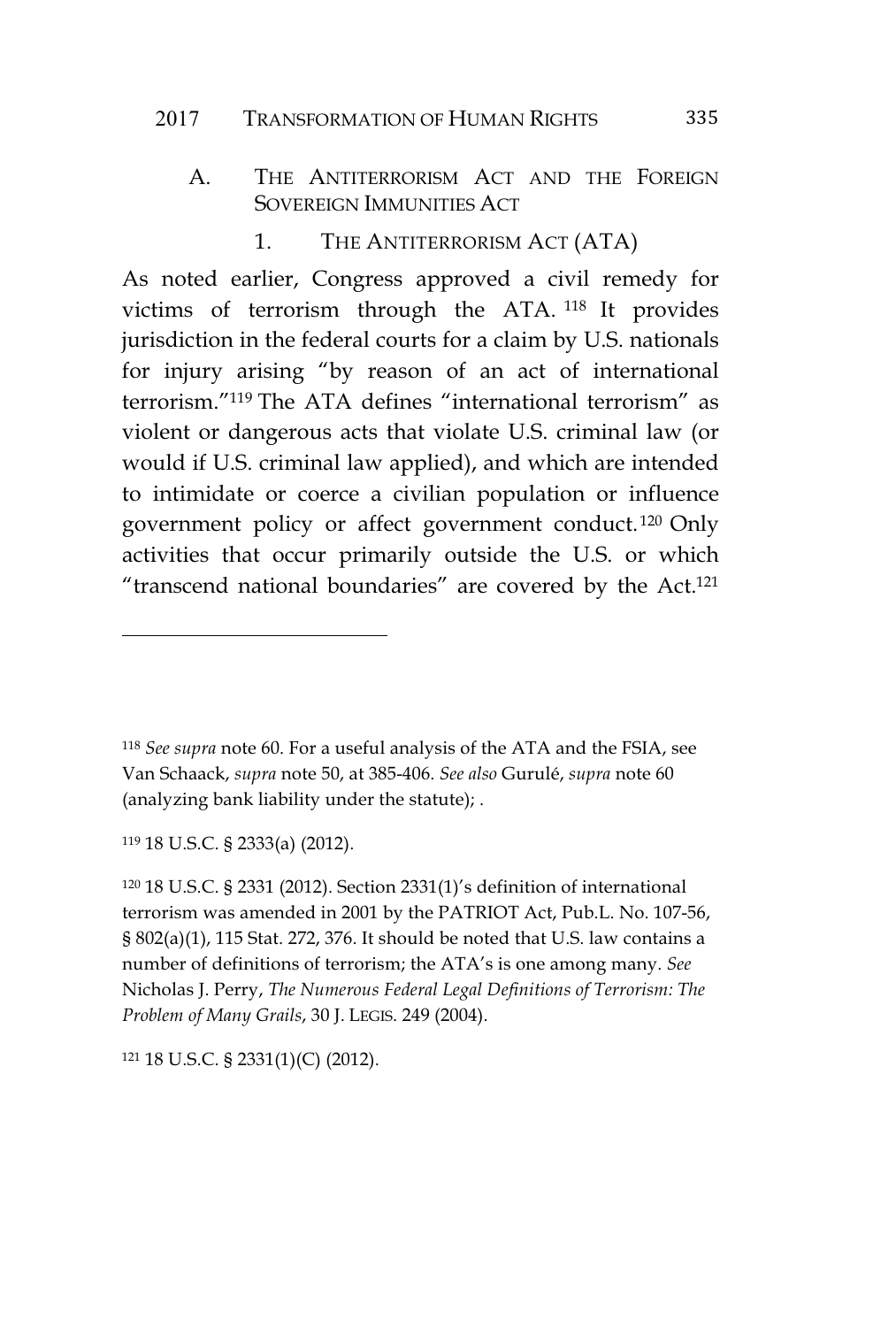The ATA provides for treble damages, attorneys' fees, and costs (but not punitive damages). <sup>122</sup> The treble damages provision could make it easier for victims to secure counsel, and was also said to fight terrorism by attacking its funding.<sup>123</sup>

What is notable in the first instance is the distinction drawn between terrorism at home and terrorism abroad (or "transcend[ing] national boundaries"); the ATA covers only the latter, insofar as civil liability is concerned. <sup>124</sup> As

<sup>122</sup> 18 U.S.C. § 2333(a) (2012).

<sup>123</sup> Mostaghel, *supra* note 117, at 101-02 (citing Senate report). The ATA also provided for a four-year statute of limitations. Federal Courts Administration Act of 1992, Pub. L. 102-572, title X, § 1003(a)(2) (Oct. 29, 1992), codified at 18 U.S.C. § 2335 (2012). In 2013, Congress amended the ATA to provide for a ten-year period in general. *See* National Defense Authorization Act for Fiscal Year 2013, Pub. L. No. 112-239, § 1251(a), 126 Stat. 1632 (Jan. 2, 2013), codified at 18 U.S.C. § 2335 (2012). In a sign of Congress' close attention to pending cases and claims, however, it also provided a "Special Rule Relating to Certain Acts of International Terrorism," by which ATA claims for international terrorism occurring between September 11, 2001 and January 2, 2009) would be timely if filed by Jan. 2, 2019. *See* National Defense Authorization Act for Fiscal Year 2013, Pub. L. No. 112-239, § 1251(c), 126 Stat. 1632 (Jan. 2, 2013) (not codified).

<sup>124</sup> *See* Margaret K. Lewis, *When Foreign Is Criminal*, 55 VA. J. INT'L L. 625, 666-72 (2015). The PATRIOT Act added a definition of "domestic terrorism" to the ATA. Uniting and Strengthening America by Providing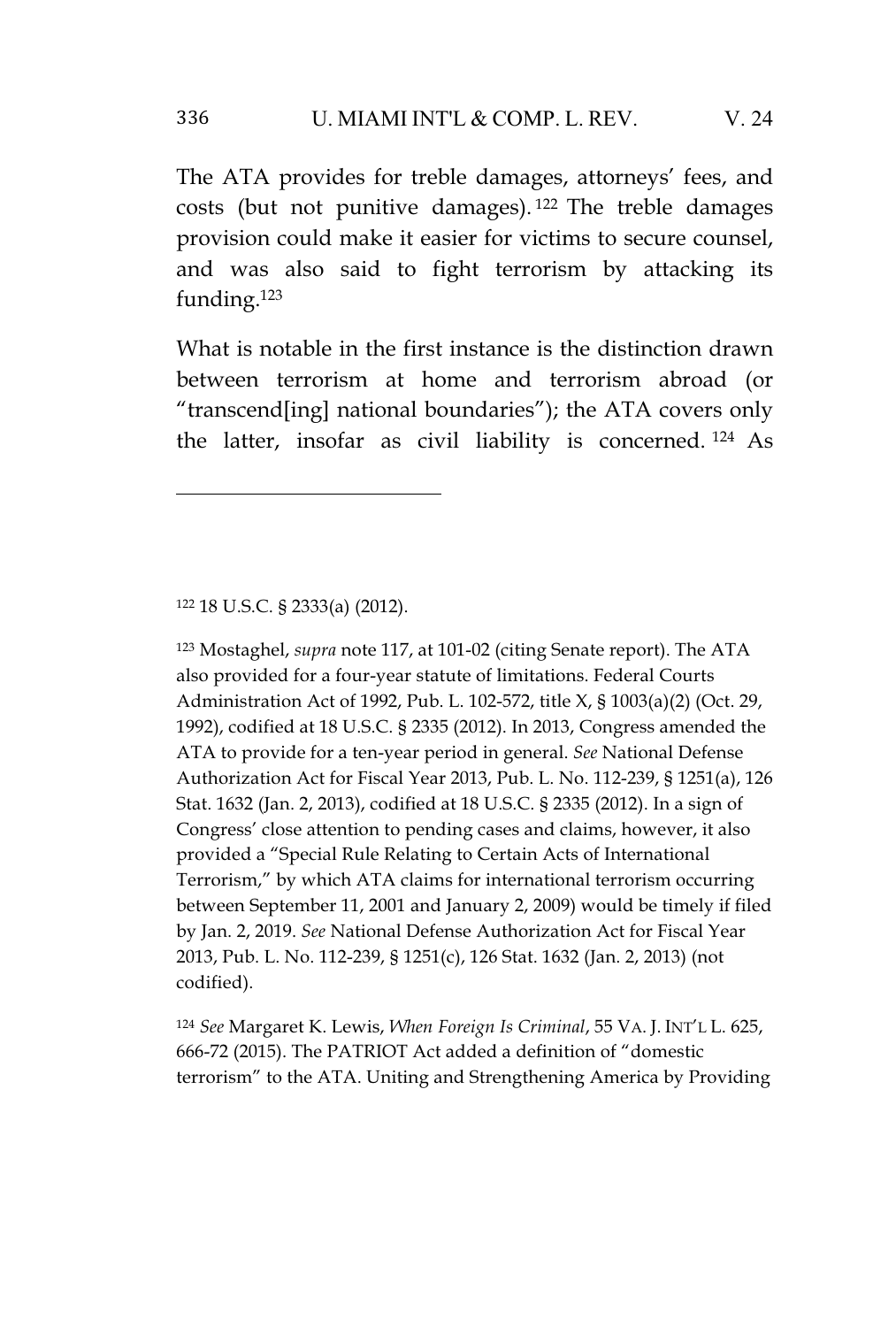Margaret Lewis notes, codifying foreignness poses risks of polarization and suspicion of others. <sup>125</sup> Many if not most other nations' laws do not draw such a fundamental distinction.<sup>126</sup> Yet it pervades U.S. anti-terrorism law, on the criminal as well as civil side.<sup>127</sup> In this respect, anti-terrorism law mirrors a more general trend for extraterritorial application of U.S. criminal law to make culpability specifically turn on the presence of a foreign element.<sup>128</sup> In some instances, this approach is hardly surprising (as with

Appropriate Tools Required to Intercept and Obstruct Terrorism (USA PATRIOT Act) Act Of 2001, Pub. L. 107-56, § 802(a)(4) (Oct. 26, 2001), codified at 18 U.S.C. § 2331(5) (2012). But it did not provide for a civil remedy for victims of domestic terrorism. It did make limited provision for compensation for victims of terrorism under the Victims of Crime Act of 1984. USA PATRIOT Act, Pub. L. 107-56, § 624 (a) (Oct. 26, 2001).

<sup>125</sup> Lewis, *supra* note 124, at 679-83.

<sup>126</sup> Keiran Hardy & George Williams, *What is "Terrorism"? Assessing Domestic Legal Definitions*, 16 U.C.L.A. INT'L L. & FOREIGN AFF. 77, 156 (2011).

<sup>127</sup> Lewis, *supra* note 124, at 666-72.

<sup>128</sup> *Id*. at 638-72.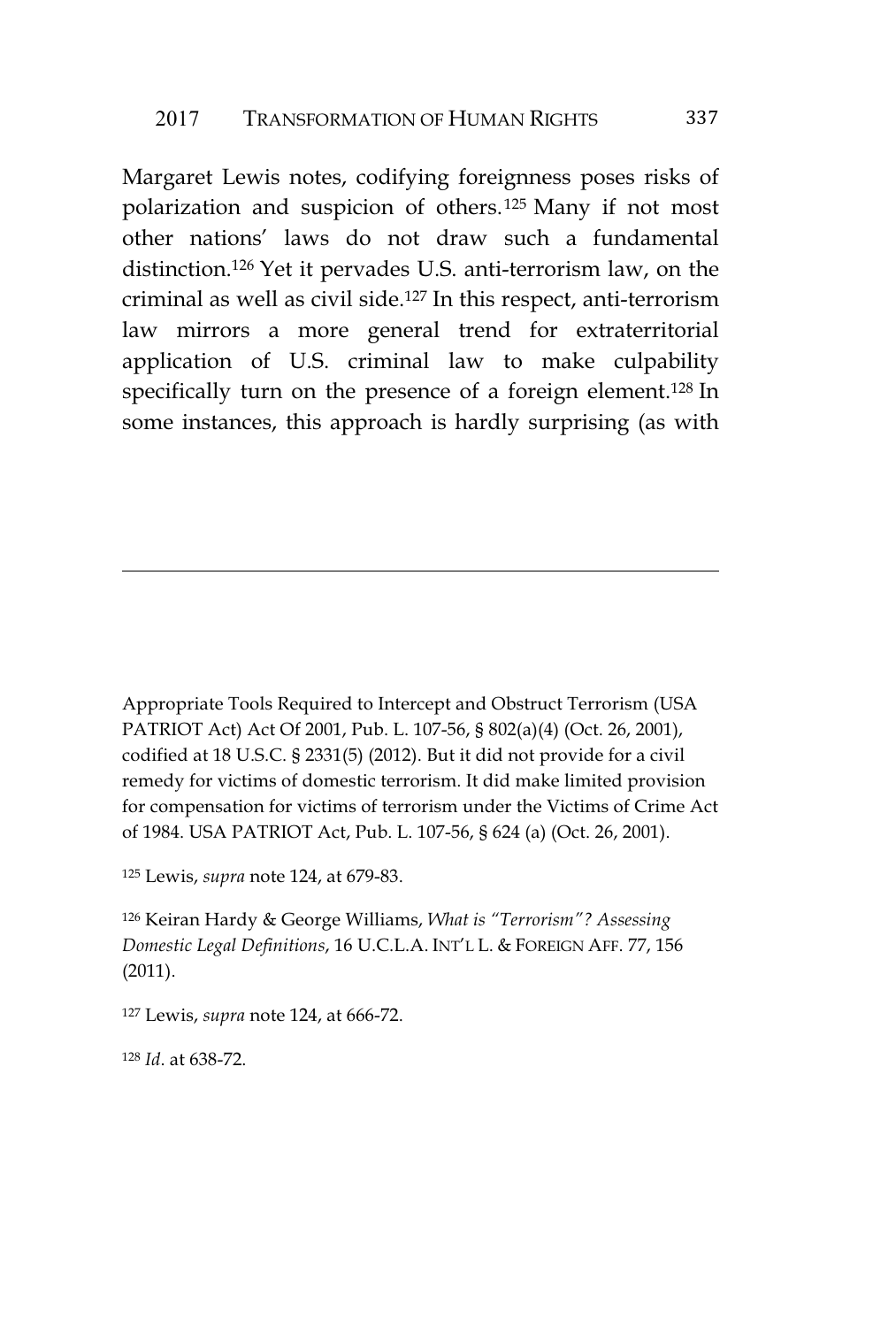piracy <sup>129</sup> ); in other instances, very much so (as with torture).<sup>130</sup>

A second notable feature is the complete absence of any reference in the statute to international law. Terrorism is expressly defined in U.S. law terms, which suggests that courts should also resolve legal issues not expressly addressed (whether there is any state of mind requirement, for example) in terms of U.S. law.<sup>131</sup> This stands in contrast to the ATS, with its reference to torts "committed in violation of the law of nations or a treaty of the United States."<sup>132</sup> To be sure, the substance of the ATA's definition reflects elements common in discussions of the international legal provisions on terrorism, and included in some treaties, such as the intent to intimidate or coerce civilian

<sup>129</sup> *Id*. at 643-45.

<sup>130</sup> U.S. law criminalizes torture that takes place outside the U.S., but not within it. To be sure, acts that constitute torture, if undertaken within the U.S., may constitute criminal offenses, but not for "torture." *Id*. at 653-55. As Lewis points out, many other nations criminalize torture regardless of where it occurs. *Id*. at 655.

<sup>131</sup> JASTA, enacted in 2016, is clear on this point, commending to courts faced with determining the scope of secondary liability a case about a murder committed in the course of a burglary in Washington, D.C. *See* note 239 *infra*.

<sup>132</sup> 28 U.S.C. § 1350 (2012).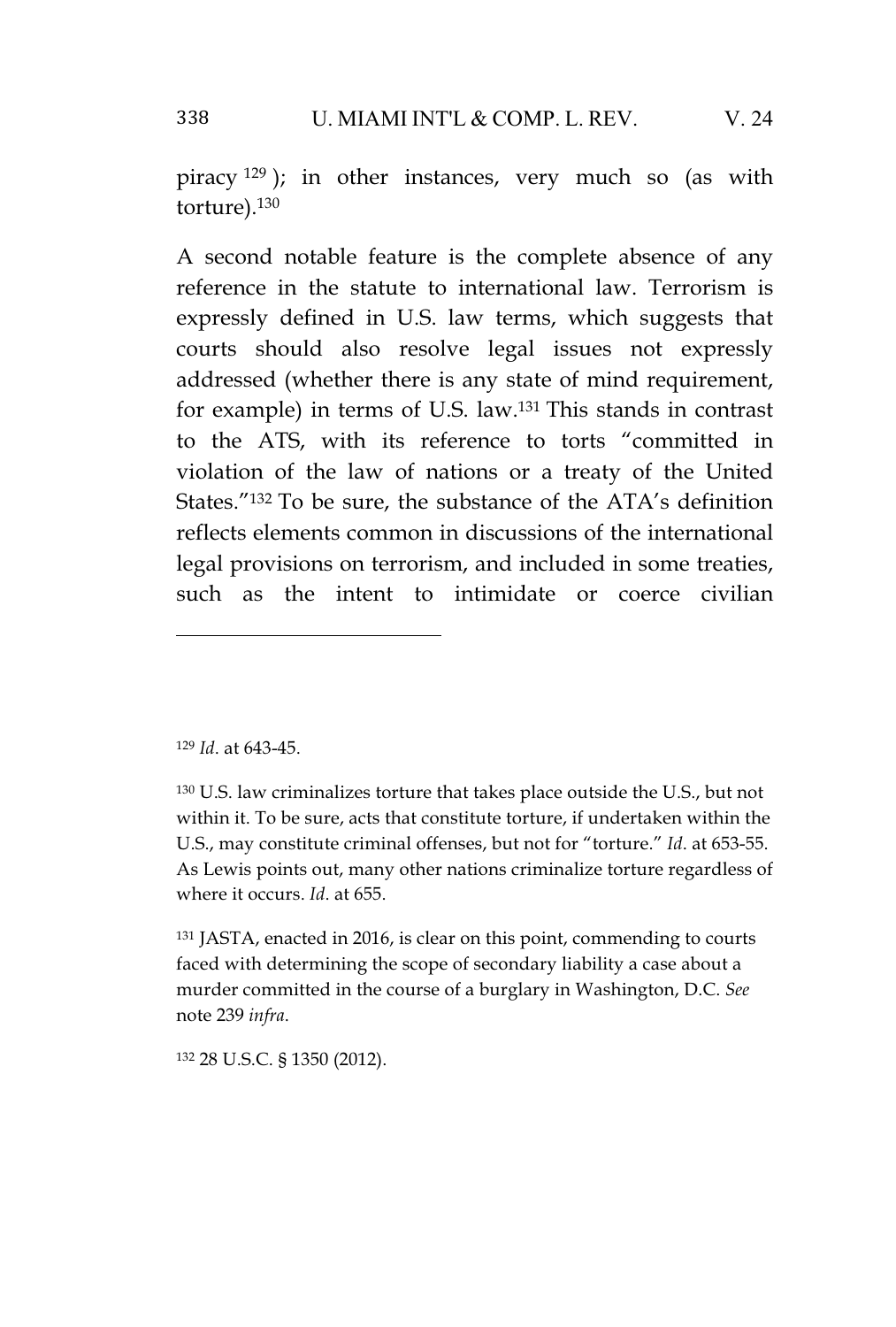populations.<sup>133</sup> And Congress might have thought it better to specify the definition of terrorism and the terms of liability than to rely on a uncertain provisions of international law.<sup>134</sup> Still, the ATA can easily be seen as a lack of interest on Congress's part in embedding federal civil adjudication of international terrorism claims in any larger global legal order.

The ATA resolved some legal issues and left others unclear, which may be why it had so little impact for more than a decade after its passage.<sup>135</sup> A few aspects were clear from the

<sup>133</sup> *See* Reuven Young, *Defining Terrorism: The Evolution of Terrorism as a Legal Concept in International Law and Its Influence on Definitions in Domestic Legislation*, 29 BOSTON COLLEGE INT'L & COMP. L. REV. 23, 52-53, 56-57, 91-93 (2006).

<sup>134</sup> One might even read Congress's silence on some issues as a deliberate stance. For example, there is nothing in the text of the ATA that makes relevant the question of whether the violence was committed in the context of a national liberation struggle, or was inconsistent with international humanitarian law. In reality, though, there is little if any evidence that Congress gave any thought to international law in drafting the ATA, or other anti-terrorism provisions for that matter. This is Young's conclusion with respect to U.S. criminal statutes regarding terrorism. See Young, *supra* note 133, at 80; *see also id*. at 76-80.

<sup>135</sup> *See* Geoffrey Sant, *So Banks Are Terrorists Now? The Misuse of the Civil Suit Provision of the Anti-Terrorism Act*, 45 ARIZ. ST. L.J. 533, 545-46 (2013); Saperstein and Sant, *supra* note 61; Gill v. Arab Bank, PLC, 893 F. Supp. 2d 542, 553 (E.D.N.Y. 2012) ("Like a civil RICO claim, a suit for damages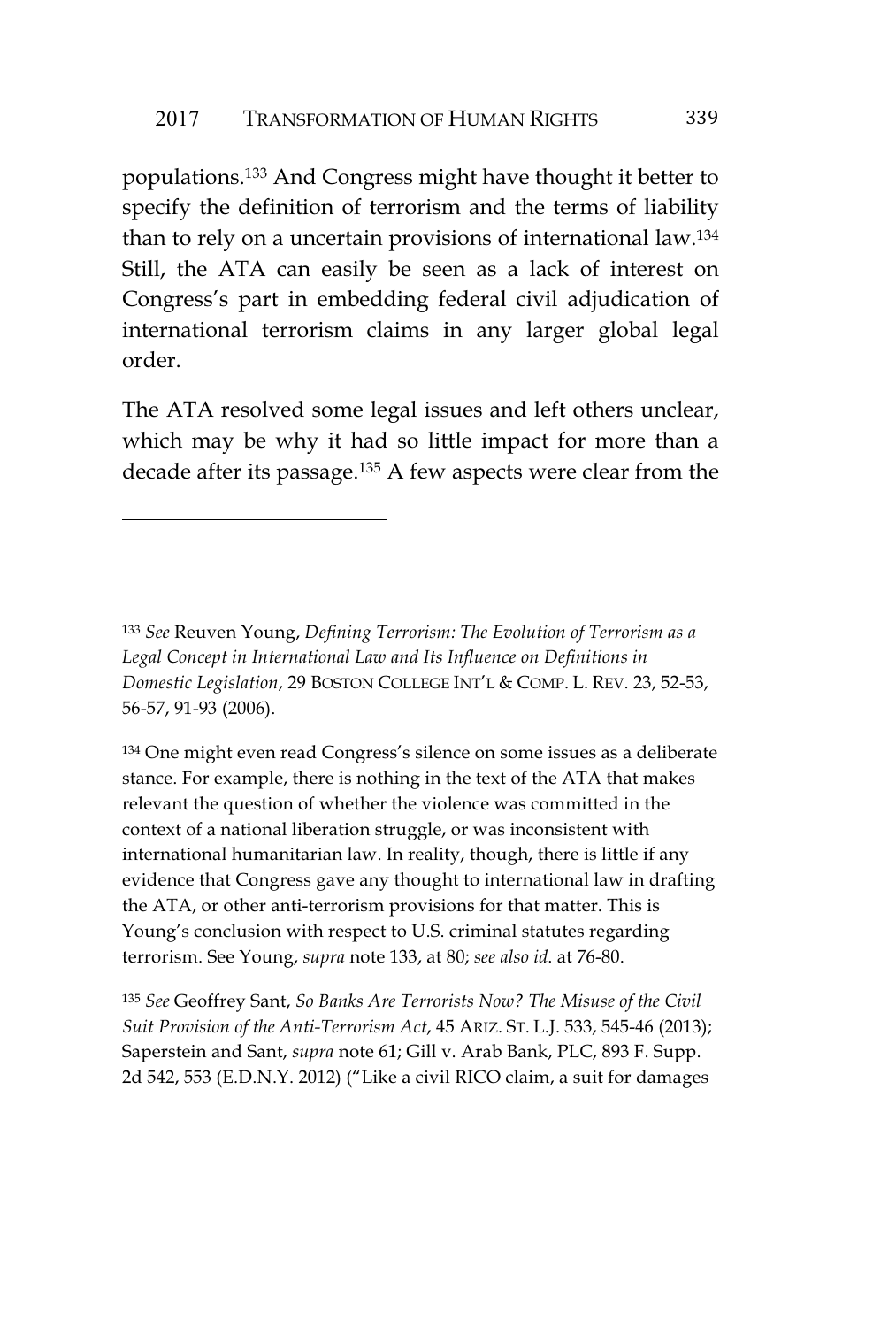start. It specifies who may be a plaintiff—only U.S. nationals—and it puts no limitation on who may be a defendant, apart from one important provision. Section 2337 prohibits suits under the ATA against the U.S. or foreign states or their officials acting in their official capacity or under color of legal authority.<sup>136</sup> Thus defendants are nonstate individuals and entities—in practice, foreign entities and individuals, given that the ATA does not provide for civil liability for domestic terrorism. The ATA clearly disposed of the issue Judge Edwards raised in *Tel-Oren* as to whether international law applies to private actors accused of committing terrorism. The measure of the illegality of "violent acts or acts dangerous to human life" under the ATA is whether those acts would be illegal under U.S. law if committed within the U.S.<sup>137</sup>

Still, there remained serious practical limits to successfully asserting terrorism claims, including personal jurisdiction

under the ATA 'is akin to a Russian matryoshka doll, with statutes nested inside of statutes.') (quoting Schwab v. Philip Morris USA, Inc., 449 F.Supp.2d 992, 1032 (E.D.N.Y. 2006), *rev'd on other grounds sub nom*. McLaughlin v. Am. Tobacco Co., 522 F.3d 215 (2d Cir. 2008)).

<sup>136</sup> 18 U.S.C. § 2337 (2012). As noted below, this section is now inapplicable to JASTA claims. *See infra* note 224.

<sup>137</sup> 18 U.S.C. § 2331(1)(A) (2012).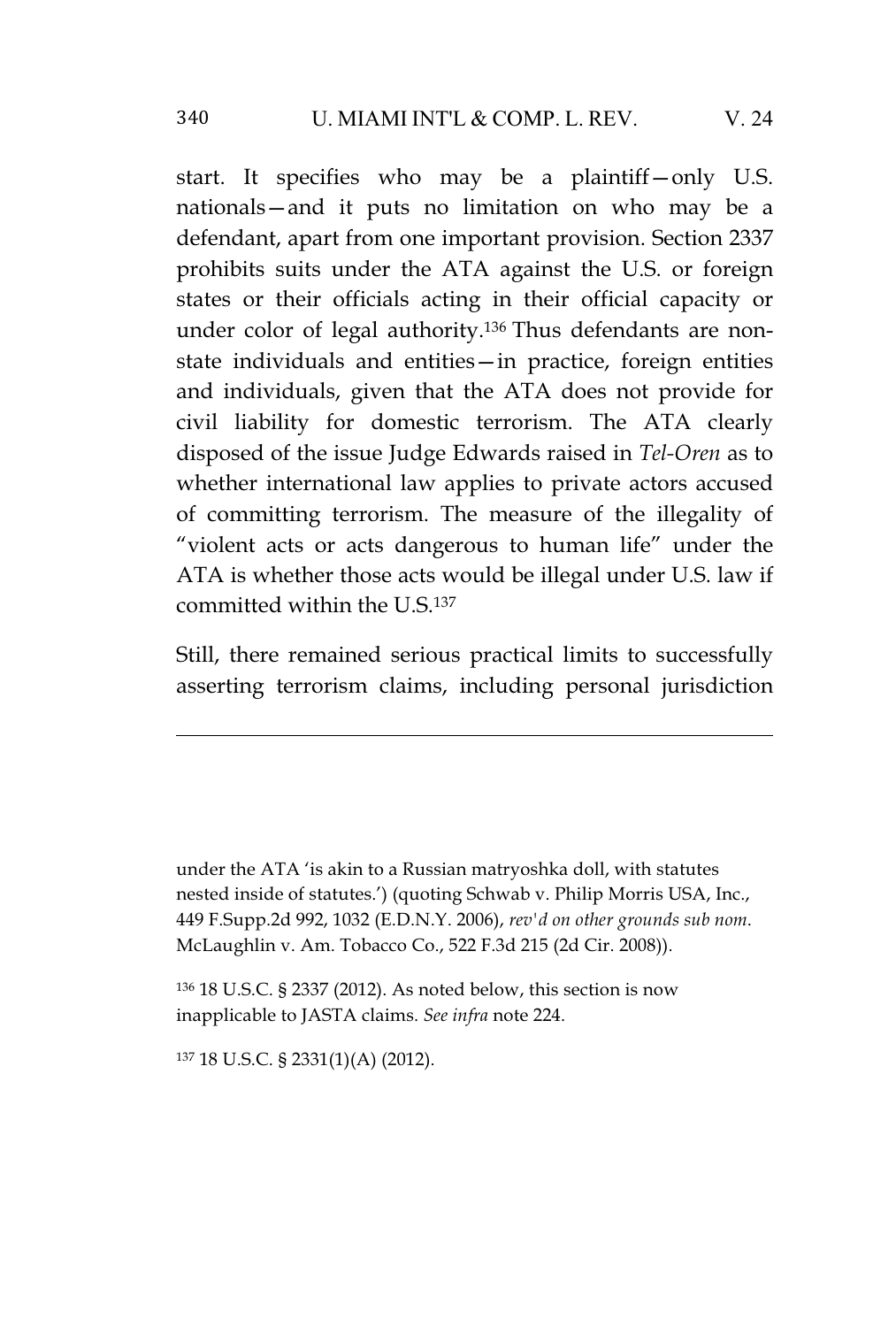and the practicalities of executing on any judgment. One of the biggest questions was whether individuals or charities could be liable for funding terrorist conduct abroad through donations, or whether banks could be liable for facilitating transfers of funds in aid of terrorist activities. The ATA as approved in 1992 said nothing one way or the other about liability for aiding and abetting terrorist activity.

Courts have reached differing conclusions on the question of secondary liability, in light of the civil liability provisions of the ATA and criminal penalties for providing "material support" for terrorism.<sup>138</sup> Currently the Second and Seventh

<sup>138</sup> Congress did specifically address the aiding and abetting question in the ATA in 1994 and 1996, but in the context of provisions for criminal and civil penalties for the "material support" for terrorism. 18 U.S.C. §§ 2339A, 2339B, 2339C (2012). *See generally* Holder v. Humanitarian Law Project, 561 U.S. 1 (2010). For useful background, see, *e.g*., Brent Tunis, *Material-Support-to-Terrorism Prosecutions: Fighting Terrorism by Eroding Judicial Review*, 49 AM. CRIM. L. REV. 269 (2012). There is a complex relationship between these criminal provisions and civil liability. One might take the position, as does Sant, that they are entirely separate matters, with the criminal provisions having no relation to civil liability. *See* Sant, *supra* note 135, at 558-63. Even in this view, there remained a distinct question whether the civil liability provisions of the ATA encompass aiding and abetting liability. Moreover, while inferring a civil cause of action from the ATA's criminal provisions would be a bold step, one might – as did the Seventh Circuit – look to the criminal provisions on material support "not as independent sources of liability under section 2333, but to amplify what Congress meant by 'international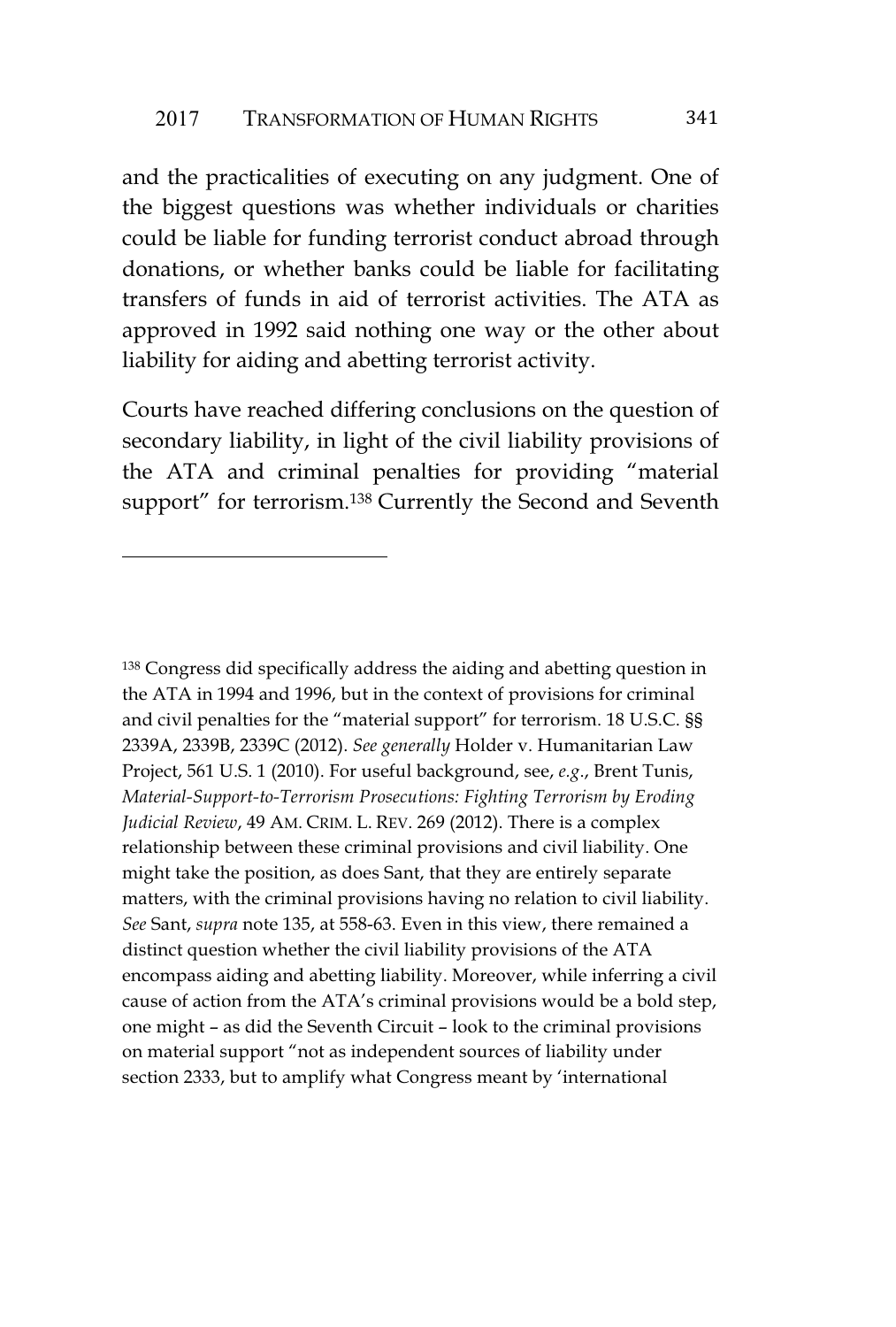## 342 U. MIAMI INT'L & COMP. L. REV. V. 24

Circuits have answered in the negative, other lower courts have found that the ATA does encompass secondary liability.<sup>139</sup> Even where secondary liability is rejected, banks or charities might be primarily liable under the Seventh Circuit's interpretation, where support was given knowing that it would be used for terrorist activities. The Second Circuit, while rejecting secondary liability, permits banks or other alleged providers of support to be held liable under the ATA if the financial support in question was the proximate cause of the injury.<sup>140</sup> In some instances, the court reasoned, donations to groups supporting terrorism could

terrorism.'" Boim v. Quranic Literacy Institute and Holy Land Foundation for Relief and Development, 291 F. 3d 1000, 1016 (7th Cir. 2002) (Boim I). *See also* Havlish v. Bin Laden (In re Terrorist Attacks on September 11, 2001), No. 03 MDL 1570 (GBD), 2011 BL 442294 (S.D.N.Y. Dec. 22, 2011), Conclusions of Law ¶ 17 (holding Iran liable for provision of "material support" to al-Qaeda in 9/11 attacks) (citing 18 U.S.C. §  $2339A(b)$ ).

<sup>139</sup> *See* Rothstein v. UBS AG, 708 F.3d 82, 97-98 (2d Cir. 2012) (construing ATA not to provide for secondary liability); Boim v. Holy Land Foundation for Relief and Development, 549 F.3d 685, 689 (7th Cir. 2008) (en banc) (same); Wultz v. Islamic Republic of Iran, 755 F. Supp. 2d 1 (D.D.C. 2010) (construing ATA to provide for secondary liability). For a useful account of the development of secondary liability by a strong critic of it, see Sant, *supra* note 135.

<sup>140</sup> Rothstein, 708 F.3d at 91.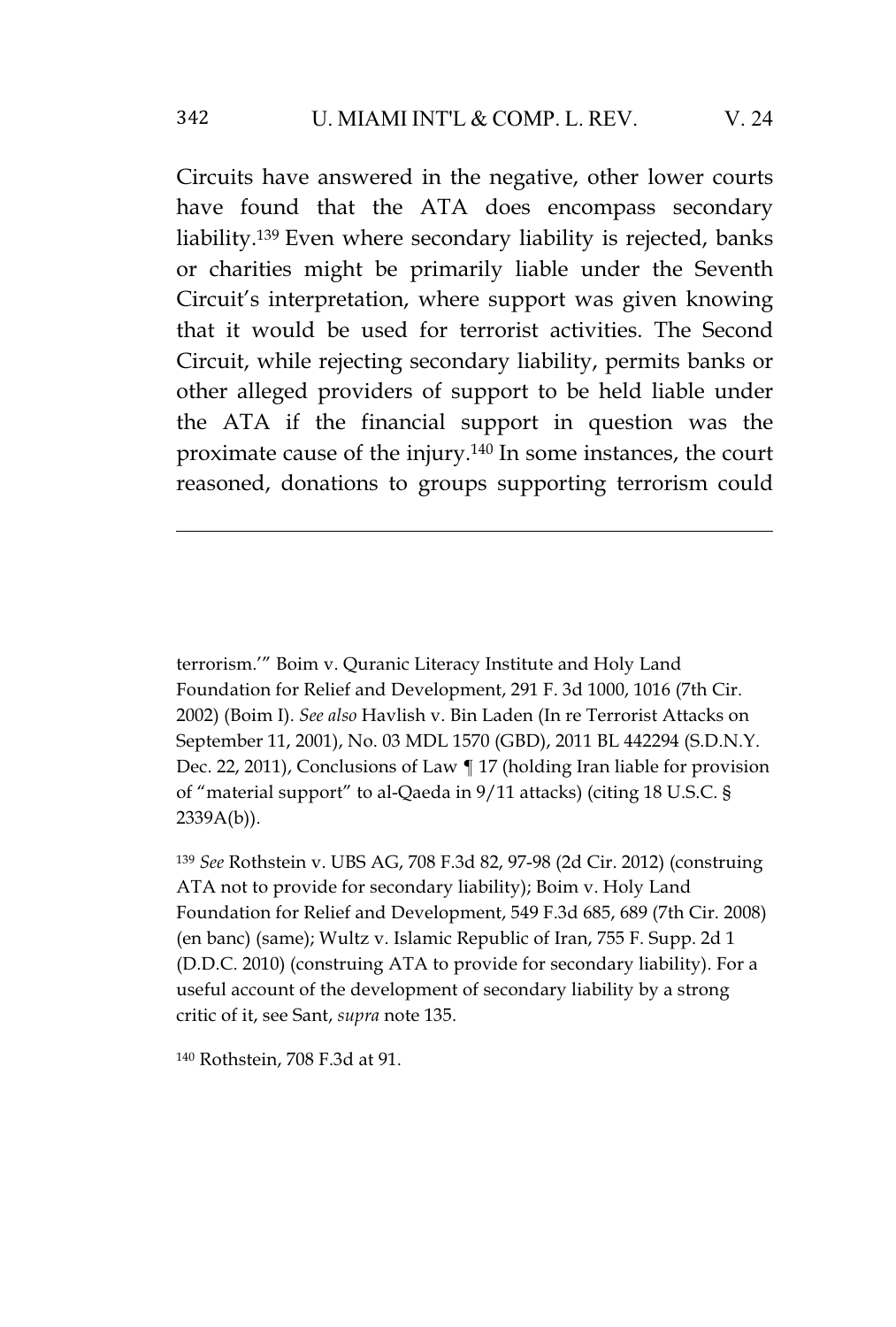be an activity "dangerous to human life."<sup>141</sup> The unsettled status of many questions relating to the liability of actors others than the individuals or groups who carry out terrorist attacks left a great deal of room for litigation.<sup>142</sup>

<sup>141</sup> Boim, 549 F.3d at 690. The court analogized it to liability for criminal recklessness in knowingly giving a child a loaded gun. *Id*. The court took note of the Violent Crime Control and Law Enforcement Act of 1994, Pub. L. 103-322, title XII (Sept. 13, 1994). That statute makes it illegal to provide material support within the U.S. to terrorists, where such support is done "knowing or intending that . . . [it is] to be used in preparation for, or in carrying out," an act of international terrorism as defined by the ATA.

<sup>142</sup> *See* Saperstein and Sant, *supra* note 61 (as of 2012, there were more than 100 reported decisions under the ATA, with many of them involving banks and donors). For an illuminating analysis of the legal issues posed in relations to banks alleged to have supported terrorism, see Gurulé, *supra* note 60. For an argument that the ATA does not provide for secondary liability, but should, see Alison Bitterly, *Can Banks Be Liable for Aiding and Abetting Terrorism? A Closer Look into the Split on Secondary Liability Under the Antiterrorism Act*, 83 FORDHAM L. REV. 3389, 3429 (2015). For a comprehensive proposal to amend the ATA to provide for secondary liability, see Gurulé, *supra* note 60, at 219-23. Of course, as discussed below, JASTA significantly changed the law by giving aiding and abetting liability a statutory basis. *See* text accompanying *infra* notes 234-239.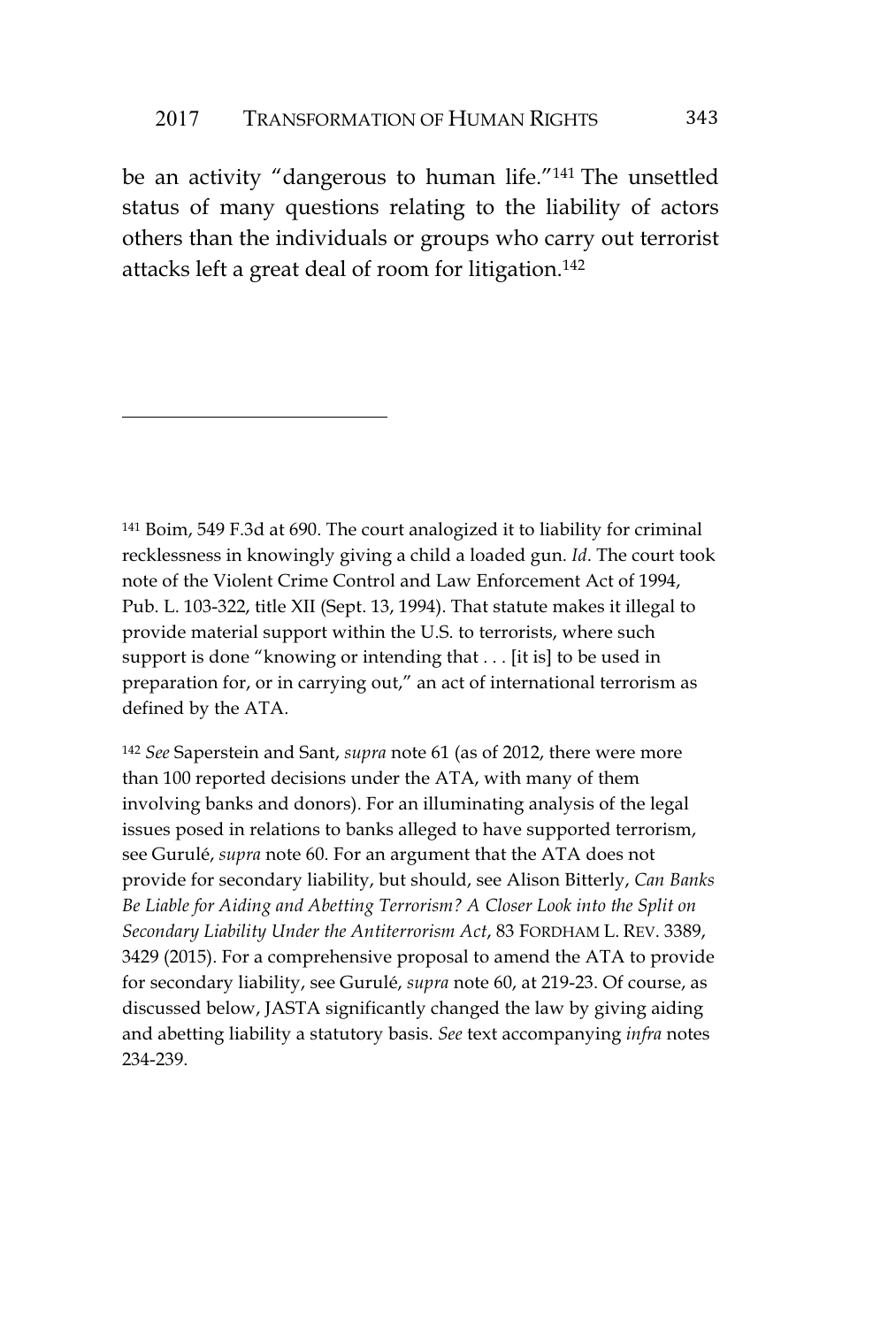## 344 U. MIAMI INT'L & COMP. L. REV. V. 24

2. THE ANTI-TERRORISM AND EFFECTIVE DEATH PENALTY ACT AND THE FLATOW AMENDMENT

In 1996, Congress enacted two provisions dealing with terrorism lawsuits against foreign states, though exactly what Congress intended to accomplish was to become the subject of litigation. These two changes came in separate bills passed within months of each other.

First, Congress amended the FSIA to make two changes to foreign sovereign immunity. Under a new section 1605(a)(7), states that were on the list of state sponsors of terror would not have immunity for claims by U.S. nationals based on "torture, extrajudicial killing, aircraft sabotage, [or] hostage taking."<sup>143</sup> The first suit brought under this provision was against Cuba, for shooting down civilian aircraft over international waters in 1996.<sup>144</sup> Congress also provided in a

<sup>&</sup>lt;sup>143</sup> The amendment was part of the Antiterrorism and Effective Death Penalty Act (AEDPA), Pub. L. No. 104-132, § 221, 110 Stat. 1214 (April 24, 1996). The AEDPA was, in part, a response to the 1993 World Trade Center attack and the 1995 Oklahoma City bombing. *See* Schaack, *supra* note 50, at 395. But it was also the vehicle for many other changes to federal law, including limitations on post-conviction remedies and challenges to the death penalty.

<sup>144</sup> Alejandre v. The Republic of Cuba, 996 F. Supp. 1239, 1249 (S.D. Fla. 1997). *See generally* Joseph W. Glannon & Jeffrey Atik, *Politics and Personal Jurisdiction: Suing State Sponsors of Terrorism Under the 1996 Amendments To the Foreign Sovereign Immunities Act*, 87 GEO. L.J. 675, 675-80 (1999);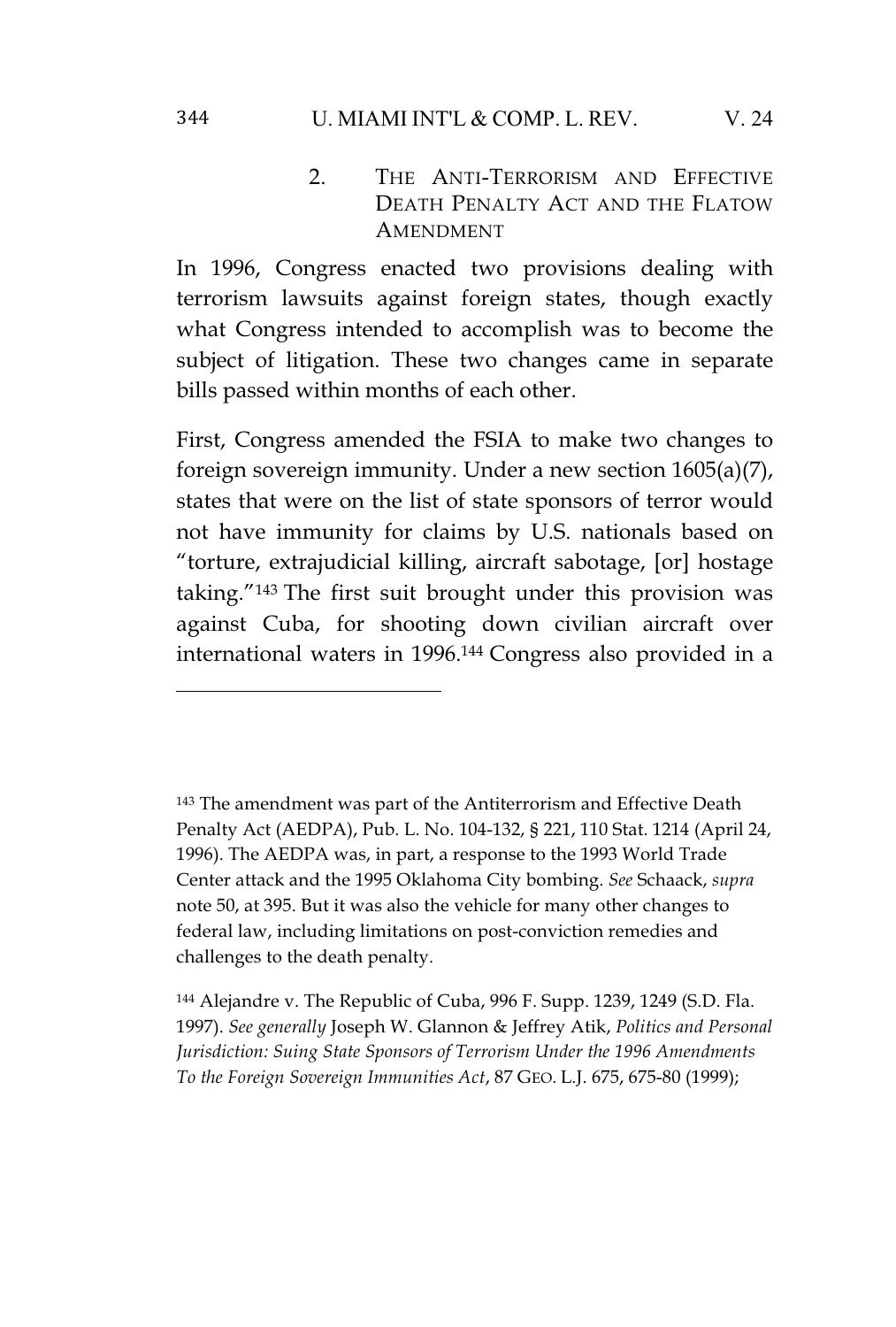new section 1610(a)(7) that a foreign state's property, if used for a commercial activity in the United States, would not be immune from execution of a judgment covered by section  $1605(a)(7)$ , "regardless of whether the property is or was involved in the act upon which the claim was based."<sup>145</sup> This latter phrase removed the requirement of a nexus between the property being executed upon and the claim.

Several months after amending the FSIA, Congress approved what is commonly known as the Flatow Amendment. <sup>146</sup> The Flatow Amendment provides that an "official, employee or agent of a foreign state" on the list of state sponsors of terrorism, acting within the scope of employment, would be liable to U.S. citizens for personal injury or death, along with punitive damages. <sup>147</sup> Any

Stephen J. Schnably, *Alejandre v. Republic of Cuba*, 92 AM. J. INT'L L. 768 (1998).

<sup>145</sup> Pub. L. 104-132, (amending 28 U.S.C. § 1610(b)(7)) (2012).

<sup>146</sup> For whatever difference it might make in construing the Flatow Amendment, it is not at all clear that it is an amendment to the FSIA. It is codified as a note to section 1605 of the FSIA. *See* Flatow v. Islamic Republic of Iran, 308 F.3d 1065, 1067 n.3 (9th Cir. 2002). Similarly, the TVPA, codified as a note to the ATS, is generally not regarded as an amendment to the ATS. Apostolova, *supra* note 32, at 652.

<sup>147</sup> Omnibus Consolidated Appropriations Act of 1997, Pub. L. 104-208 § 589 (Sept. 30, 1996). *See generally* Joseph Keller, *The Flatow Amendment*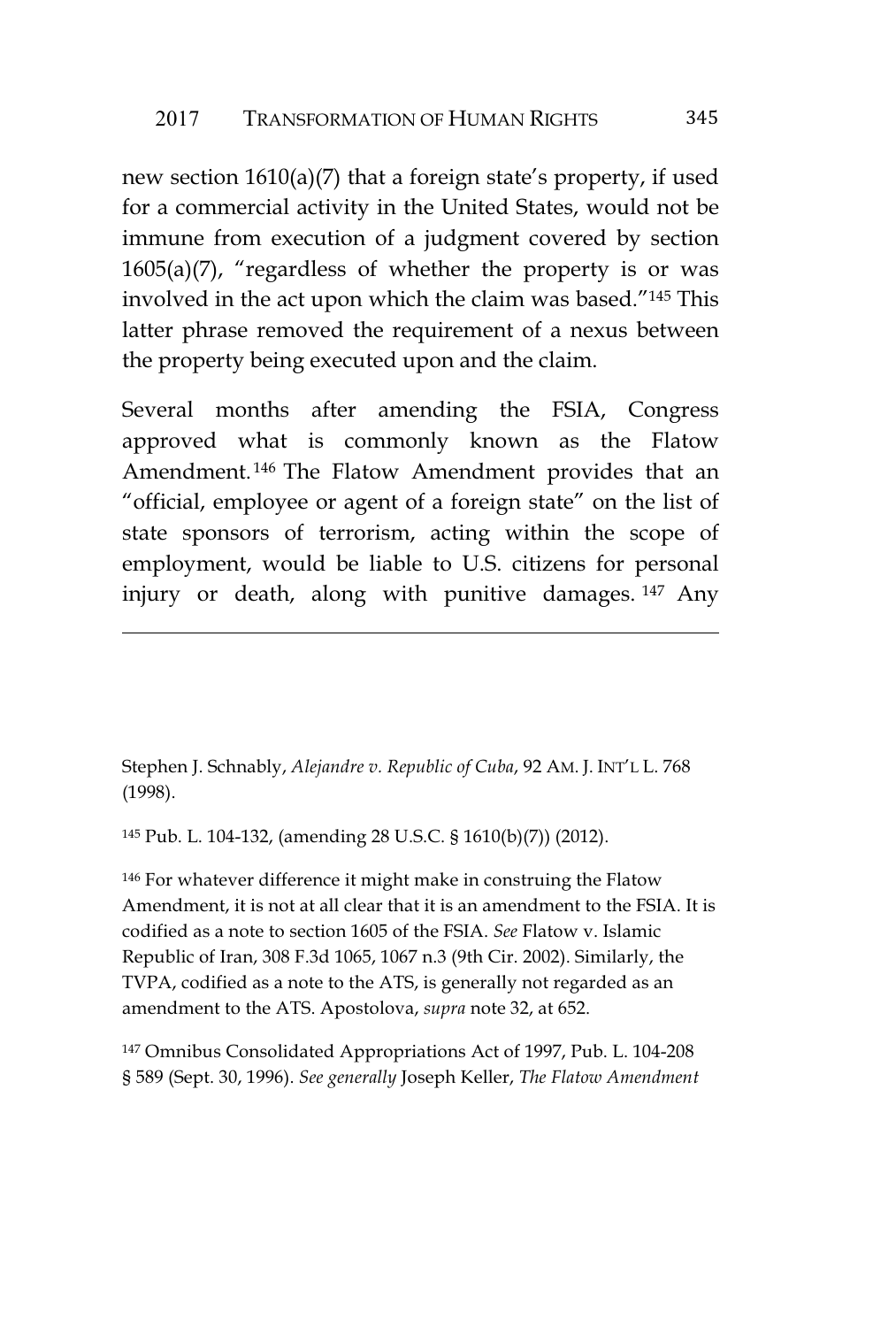## 346 U. MIAMI INT'L & COMP. L. REV. V. 24

immunities that a U.S. government official or agent might enjoy would extend to the foreign agent as well.

Two things were notable about these changes. Congress left important matters unclear. And what *was* made clear ranges from the hard-to-defend to the indefensible.

*and State-Sponsored Terrorism*, 28 SEATTLE U.L. REV. 1029 (2005). The Amendment was named in memory of Alisa Flatow, who was killed in a terrorist attack in the Gaza Strip. The amendment, codified at 28 U.S.C. § 1605 note (2012), provides in full:

(a) an official, employee, or agent of a foreign state designated as a state sponsor of terrorism designated under section 6(j) of the Export Administration Act of 1979 while acting within the scope of his or her office, employment, or agency shall be liable to a United States national or the national's legal representative for personal injury or death caused by acts of that official, employee, or agent for which the courts of the United States may maintain jurisdiction under section 1605(a)(7) of title 28, United States Code, for money damages which may include economic damages, solatium, pain, and suffering, and punitive damages if the acts were among those described in section 1605(a)(7).

(b) Provisions related to statute of limitations and limitations on discovery that would apply to an action brought under 28 U.S.C. 1605(f) and (g) shall also apply to actions brought under this section.

No action shall be maintained under this action if an official, employee, or agent of the United States, while acting within the scope of his or her office, employment, or agency would not be liable for such acts if carried out within the United States.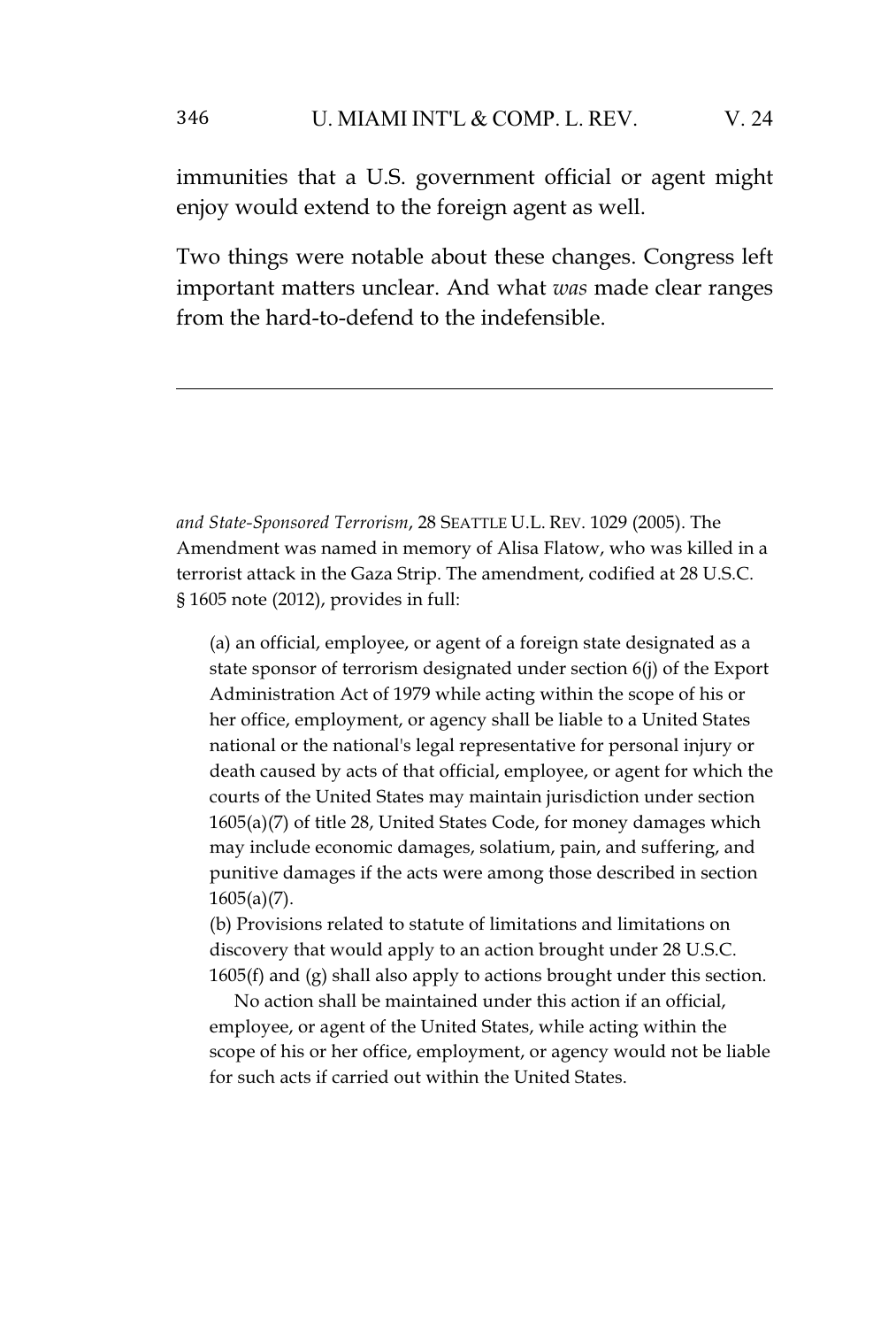The unclarities related to three matters: whether Congress had provided for causes of action against foreign states; whether it had modified sovereign immunity from execution; and whether the changes to the law were retroactive. With regard to the first matter, lifting sovereign immunity from suit is not logically the same thing as providing a cause of action against states. Nor is providing for a cause of action against *agents* of states. In the absence of a federal cause of action against foreign states, plaintiffs would be forced to rely on state tort law, as had been the case in *Letelier*, for example. Applying differing legal standards to victims (and their relatives) of a terrorist attack abroad, depending on the particular U.S. state in which the victims or relatives were domiciled, could only lead to inconsistent relief. It could also affect the availability of punitive damages. Only if the FSIA were held to create a cause of action against states would punitive damages be available. <sup>148</sup> A number of district courts decided that the FSIA amendment did provide for a cause of action against

<sup>148</sup> Lamberth, *supra* note 117, at 7.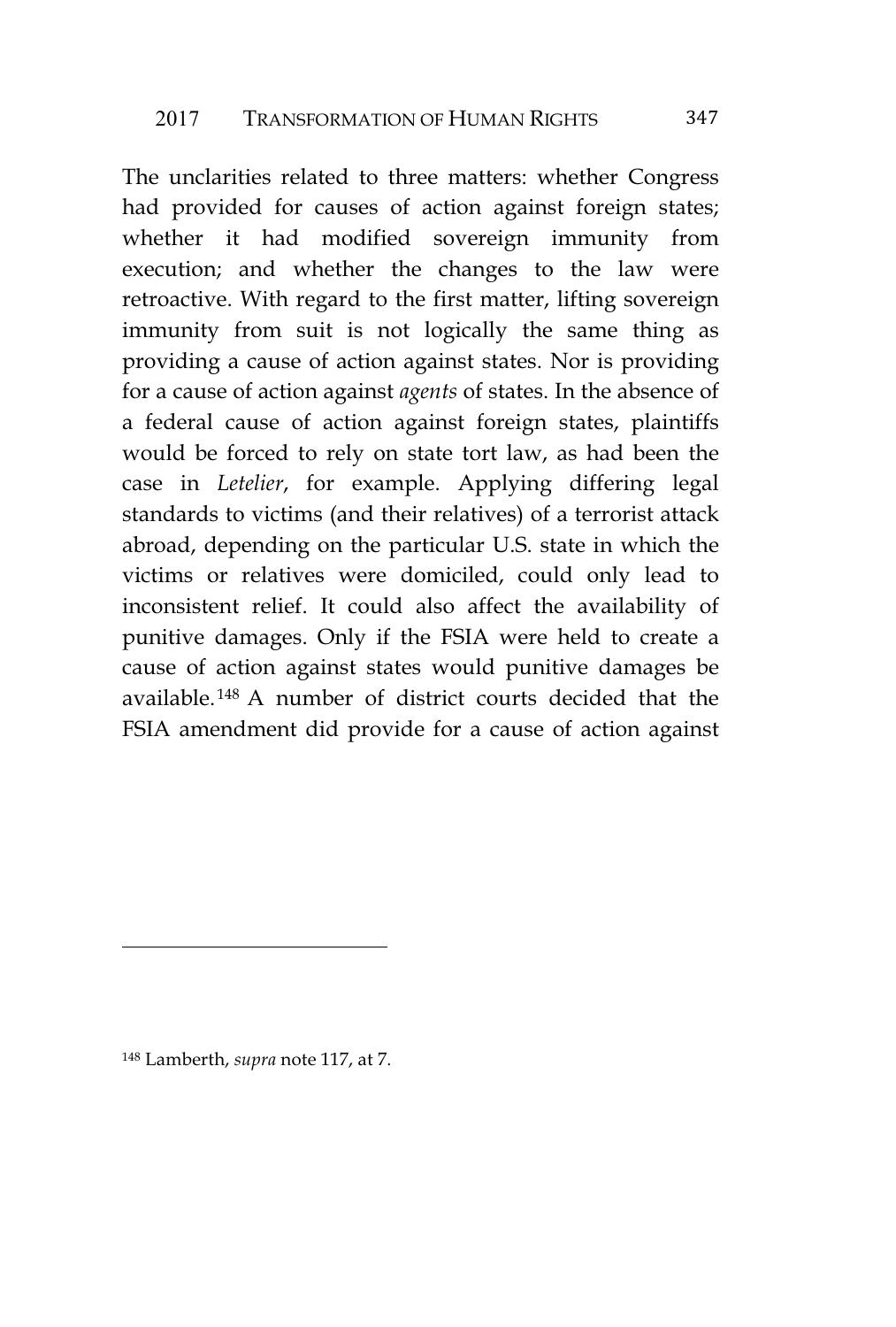states.<sup>149</sup> In 2004, the D.C. Circuit held otherwise, posing a serious barrier to such lawsuits.<sup>150</sup>

It is worth noting that Congress's lack of clarity did not reflect a lack of interest in the subject. Spurred on by the 1996 legislation, a second effort by the Americans taken hostage in 1979 to press claims against Iran commenced in 2000. <sup>151</sup> After they secured a default judgment, the Bush Administration intervened and took the position that the judgment was inconsistent with the Algiers Accords, which, in resolving the hostage crisis, had precluded further assertion in U.S. courts of claims arising out of it. The Administration also asserted that Iran had immunity under the FSIA, despite the 1996 amendments to it.<sup>152</sup> In response,

<sup>151</sup> Roeder v. Islamic Republic of Iran (*Roeder I*), 195 F. Supp. 2d 140 (D.D.C. 2002), *aff'd*, 333 F.3d 228 (D.C. Cir. 2003).

 $152$  Section  $1605(a)(7)(A)$  provided that a state would not have immunity for torture and other human rights violations only if it was on the list of state sponsors of terrorism at the time of the conduct giving rise to the claims. The list of state sponsors of terrorism was not created until December 1979, and Iran was not added until 1984, after the hostage crisis. *See Roeder I*, 195 F. Supp. 2d at 160. Section 1605(a)(7)(A) further

<sup>149</sup> *E.g*., Alejandre v. Republic of Cuba, 996 F. Supp. 1239, 1249 (S.D. Fla. 1997). The court ruled, however, that *punitive* damages were available only against agents of states, not states themselves. *Id*.

<sup>150</sup> Cicippio-Puleo v. Islamic Republic of Iran, 353 F.3d 1024, 1032 (D.C. Cir. 2004).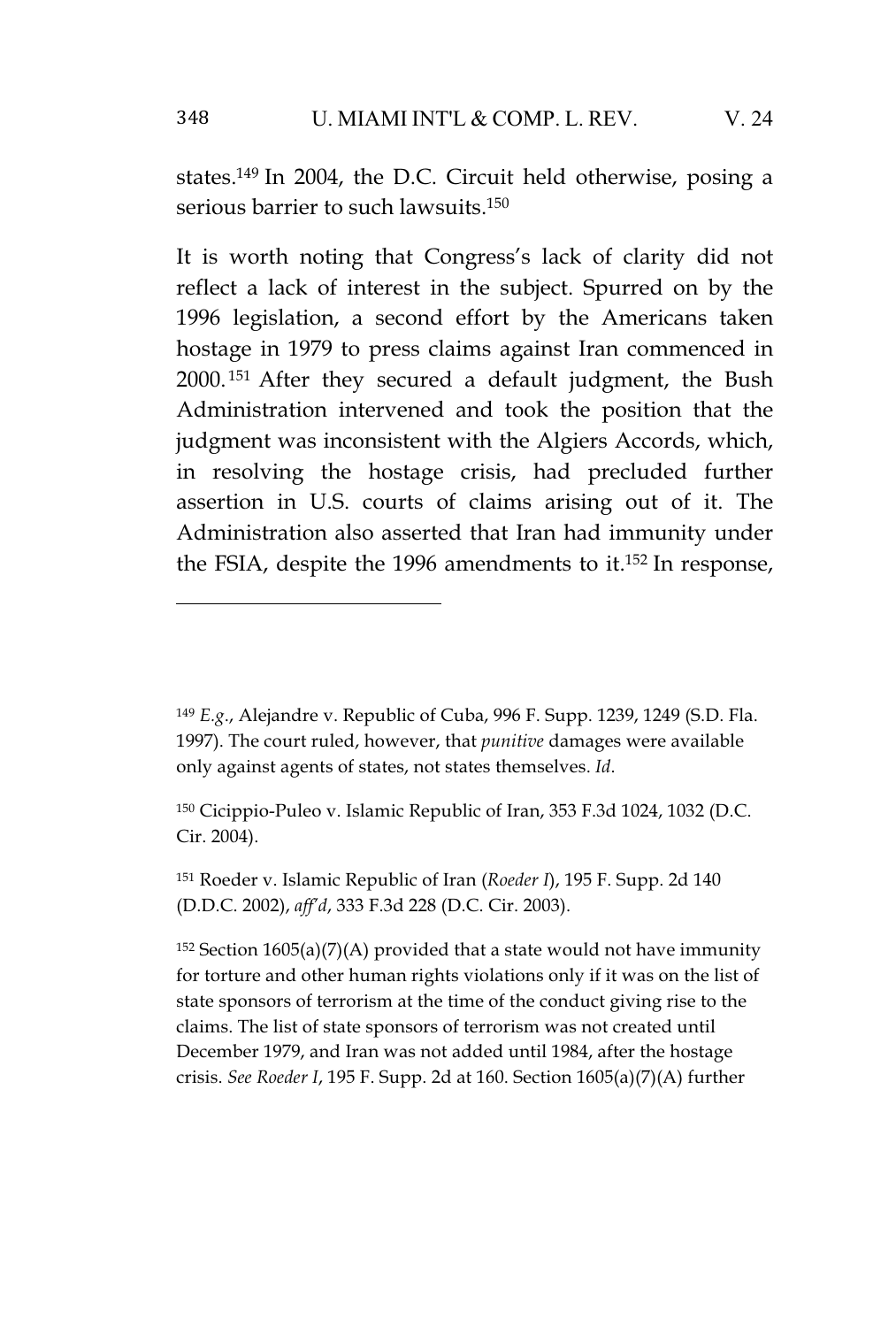in November 2001 Congress—through a provision added at the last minute to an appropriations bill—amended thensection  $1607(a)(7)(A)$  (providing terrorism-related exceptions to immunity) to refer to that specific case.<sup>153</sup> In December 2001, after the court expressed uncertainty about the meaning of this provision, Congress made a minor technical change to the FSIA amendment it had approved in November, including the change in a Defense appropriations bill. <sup>154</sup> An accompanying statement in the conference report referred to the Bush Administration's position and stated flatly that the American hostages "have a claim against Iran under the Antiterrorism Act of 1996" and that the amendment to section  $1607(a)(7)(A)$  allowed the default judgment to stand. <sup>155</sup> Ultimately the potential for

provided that if a state was added to the list after the claims arose, it would have its immunity lifted if it was "so designated as a result of" the conduct giving rise to the claim. The Bush administration informed the court that Iran had not been placed on the list as a result of the taking of hostages. *Roeder I*, 195 F. Supp. 2d at 151.

<sup>153</sup> Departments of Commerce, Justice, and State, the Judiciary, and Related Agencies Appropriations Act, 2002, Pub. L. No. 107-77, § 626(c), 115 Stat. 748, 803 (2001). See *Roeder I*, 195 F. Supp. 2d at 152.

<sup>154</sup> *See* Department of Defense and Emergency Supplemental Appropriations Act, Pub. L. 107-117, 115 Stat. 2230 (2002).

<sup>155</sup> H.R. REP. NO. 107-350, at 422-423 (2001) (Conf. Rep.).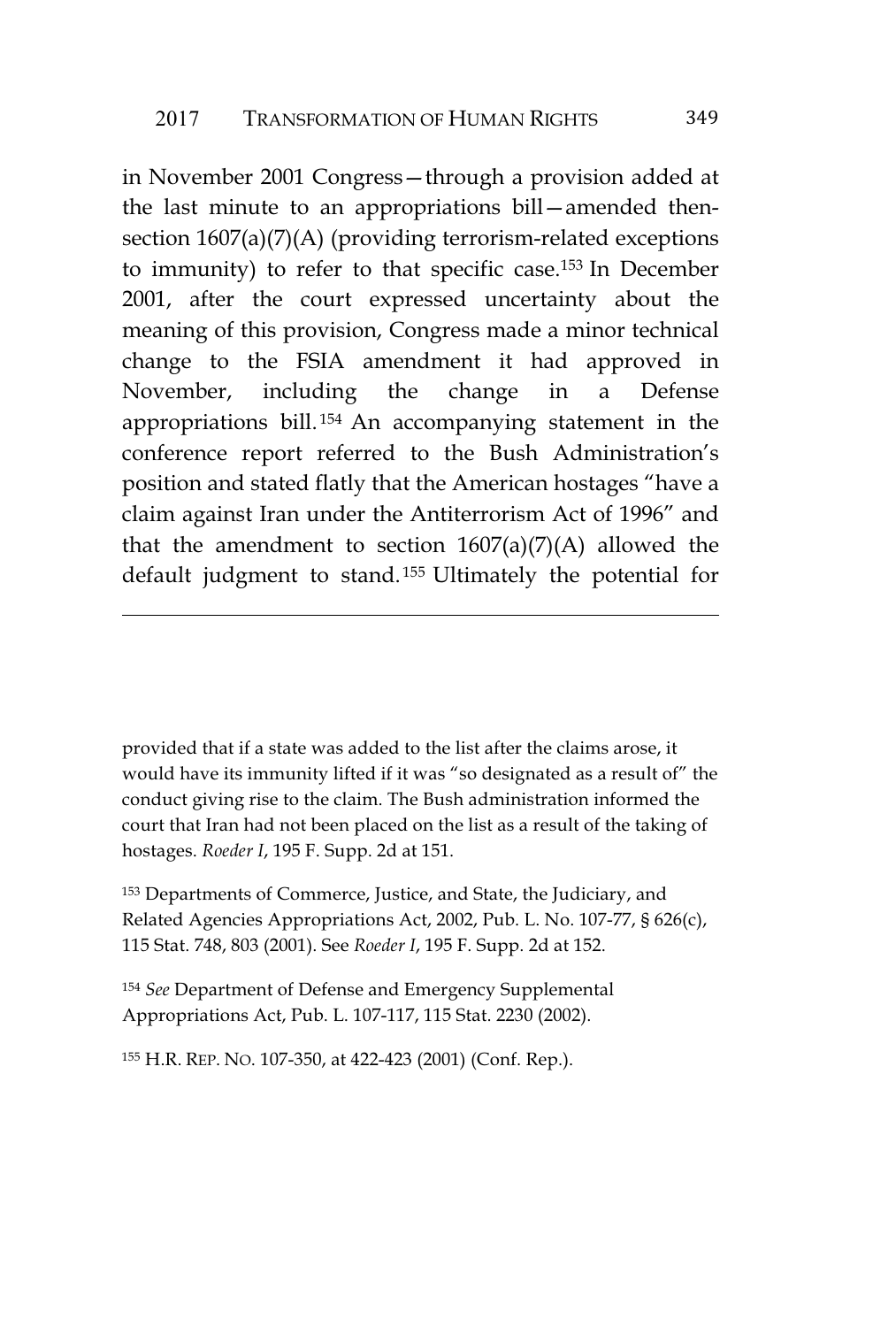constitutional confrontation was avoided when the court decided that it would not interpret the 1996 amendments to the FSIA as abrogating the Algiers Accord without a very clear statement of Congressional intent to do so.<sup>156</sup>

As for the second matter, the changes to immunity from execution turned out to be full of hidden pitfalls. As noted earlier, in 1996 Congress removed the nexus requirement for execution on a foreign state's property as to claims under the new terrorism exception.<sup>157</sup> As the Flatows discovered after

<sup>156</sup> Roeder v. Islamic Republic of Iran (*Roeder II*), 333 F.3d 228, 237-38 (D.C. Cir. 2003). The court also held that the November 2001 provision affected only jurisdiction, and did not purport to create a cause of action. *See id*. at 238.

Congress acted again the next year with the Terrorism Risk Insurance Act of 2002, Pub. L. No. 107-297, § 201, 116 Stat. 2322 (Nov. 26, 2002), codified at 28 U.S.C. § 1610 Note (2012), which allowed plaintiffs with judgments secured under the terrorism exception to the FSIA to execute against assets of the foreign state and its agents that had been frozen under the President's emergency powers. *See* Bank Markazi v. Peterson, 136 S. Ct. 1310, 1318 (2016). Ten years later, as it sought to ensure that plaintiffs who had secured judgments against Iran on a different matter – the 1983 bombing of the Marine barracks in Beirut – Congress followed up with very specific legislation that occasioned a Supreme Court ruling on Congress's constitutional power to intervene in pending cases. *See* text accompanying *infra* notes 263-271.

<sup>157</sup> *See* text accompanying *supra* note 145.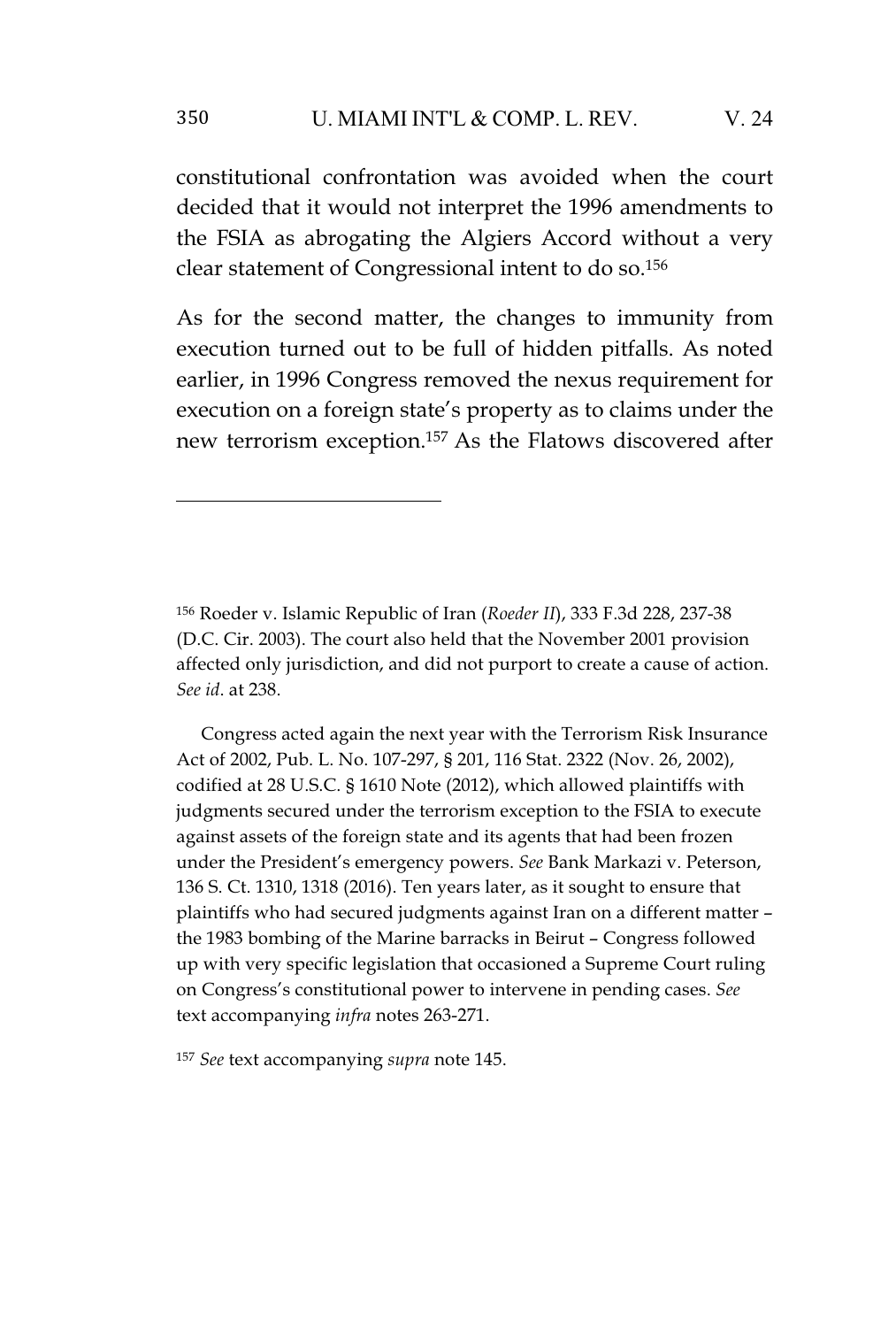winning a default judgment against Iran in 1998,<sup>158</sup> however, Congress did *not* eliminate the general requirement in section 1610(a) that only foreign state property "used for a commercial activity in the United States" would be subject to execution.<sup>159</sup> Their efforts to execute on the former Iranian embassy and consular properties in Washington, D.C., appeared to founder on the commercial activity limitation, when the State Department filed a statement opposing their efforts. Congress swiftly enacted a law general in its expression, but seemingly tailored to the Flatows' efforts: Foreign diplomatic or consular property subject to an asset freeze (as were Iran's diplomatic and consular properties at the time<sup>160</sup>) could be used to satisfy a claim brought under the terrorism exception.<sup>161</sup> Congress also added a provision allowing the President to waive this new section "in the

<sup>158</sup> Flatow v. Islamic Republic of Iran, 999 F. Supp. 1 (D.D.C. 1998).

<sup>159</sup> 28 U.S.C. § 1610(a) (2012).

<sup>160</sup> Blocking Iranian Government Property, Executive Order 12170, 44 Fed. Reg. 65729 (Nov. 14, 1979); Sean D. Murphy, *Contemporary Practice of the United States Relating to International Law*, 93 AMER. J. INT'L L. 161, 184- 85 (1999) (citing U.S. government statement filed with court).

<sup>161</sup> Treasury and General Governmental Appropriations Act, 1999, § 117(a), contained in Omnibus Consolidated and Emergency Supplemental Appropriations Act of 1999, Pub. L. No. 105-277, 112 Stat. 2681-491 (Oct. 21, 1998). This bill added present § 1610(a)(f)(1)(A).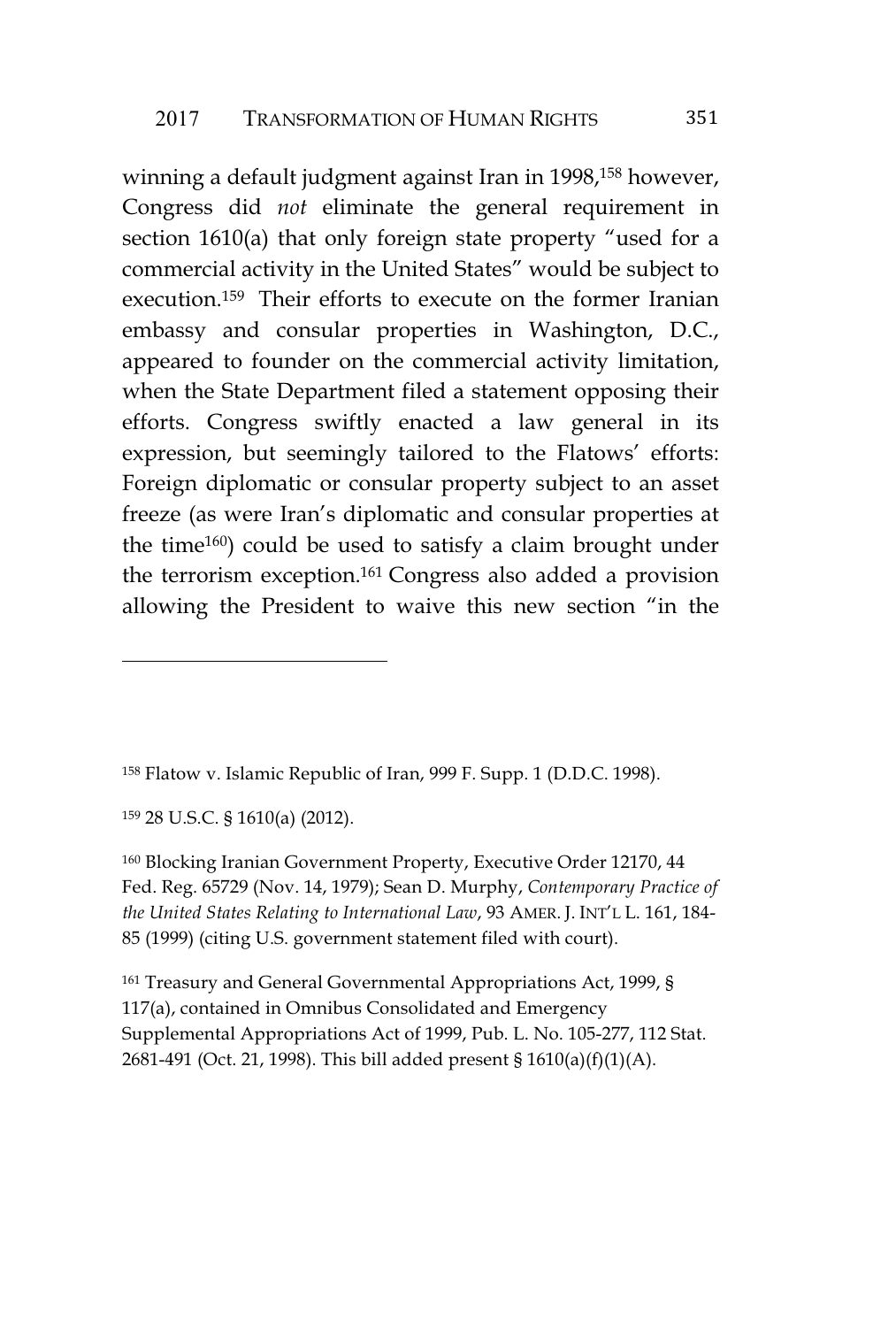interest of national security."<sup>162</sup> President Clinton did so the day he signed the bill, arguing that the new provision "encroach[ed] on my authority under the Constitution" and would endanger the conduct of foreign policy.<sup>163</sup>

Going after the assets of a state-owned bank might seem to be another matter. Suppose U.S. nationals injured by an act of terrorism abroad obtain a judgment against a foreign state, and now seek to execute on the assets of such a bank. Section 1610(a)(7) would seem to permit execution, without any need to show that the bank had in any way been involved in the act of terrorism that underlay the judgment. What Congress did not do in 1996, however, was address the continued relevance of the Supreme Court's determination in 1983 that the separate corporate form of state-owned entities should be respected for liability purposes unless the degree of control by the state was sufficient to pierce the corporate veil.<sup>164</sup> In other words, did then-section  $1610(a)(7)$ lift immunity from attachment from a state-owned bank

<sup>162</sup> Treasury and General Governmental Appropriations Act, 1999, § 117(d), *supra* note 161, 112 Stat. 2681-492.

<sup>163</sup> *See* Murphy, *supra* note 160, at 185 (quoting Statement on Signing the Omnibus Consolidated and Emergency Supplemental Appropriations Act, 1999, 34 Weekly Comp. Pres. Doc. 2108, 2113 (Oct. 23, 1998)).

<sup>164</sup> *See* First Nat'l City Bank v. Banco Para El Comercio Exterior de Cuba (*Bancec*), 462 U.S. 611, 629-630 (1983).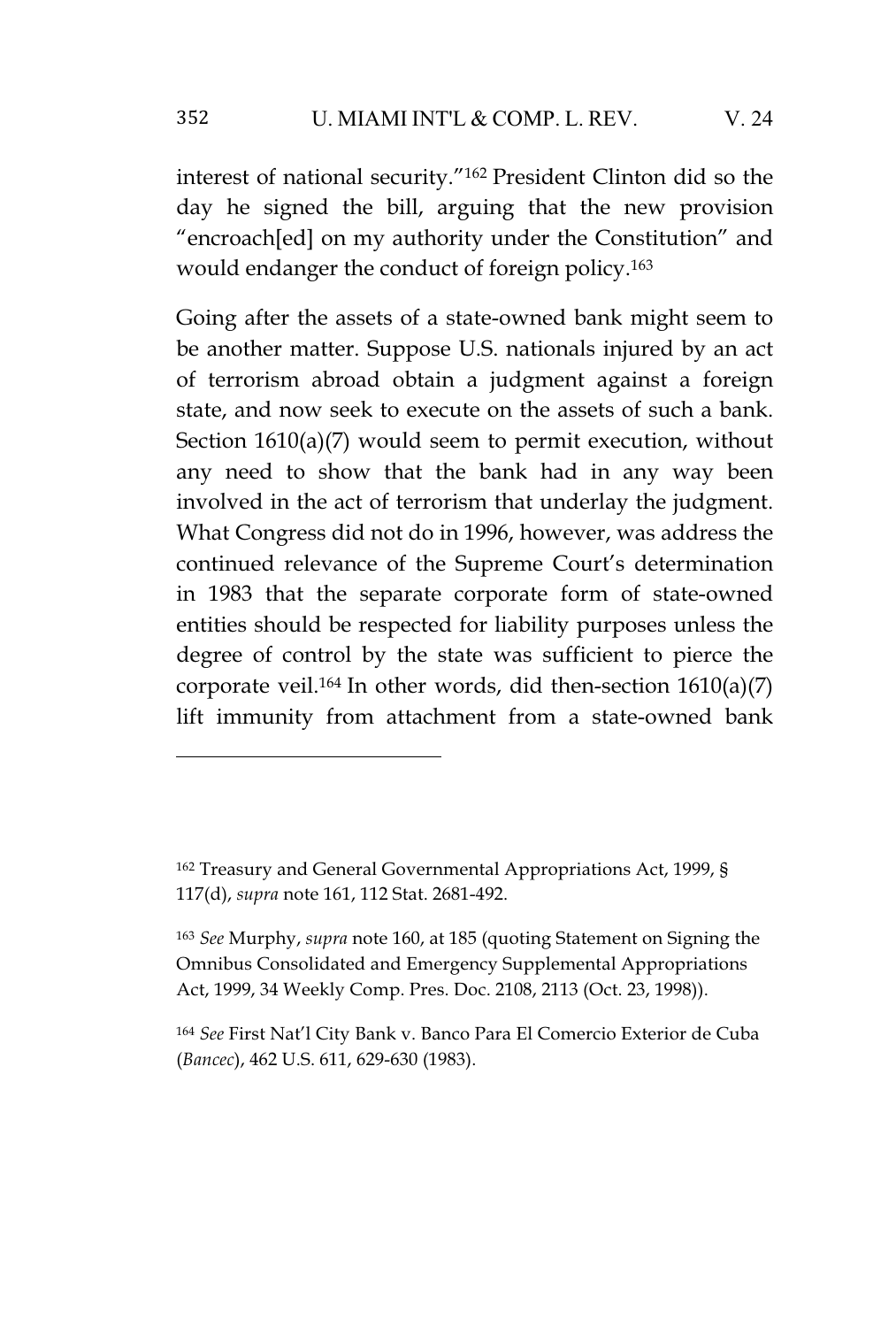only if the state exercised day-to-day control over it? The Ninth Circuit, with the concurrence of the Bush Administration, answered this in the affirmative in a case in which the Flatows sought to execute against a California subsidiary of a state-owned Iranian bank.<sup>165</sup> Whatever one concludes about this issue, the very fact that it *was* an issue is a sign of how incomplete Congress's treatment was.

Finally, Congress was of course quite aware of recent terrorist incidents and pending or possible lawsuits, so one might have expected it to be clear about the retroactivity of the changes. It was not. The amendments to the FSIA were expressly made retroactive.<sup>166</sup> But the Antiterrorism Act was silent on the matter; the accompanying conference report stated that it was intended to "apply to cases pending upon enactment of this Act." <sup>167</sup> The reason for the different approaches was not clear.

To be sure, Congress does not always legislate clearly. But one might expect the tolerance for ambiguity or omission ought to be less where the legislation virtually invites U.S.

<sup>165</sup> *See* Flatow v. Islamic Republic of Iran, 308 F.3d 1065, 1073 (9th Cir. 2002).

<sup>166</sup> Antiterrorism and Effective Death Penalty Act of 1996 (AEDPA), Pub. L. 104-132, § 221(c), 110 Stat. at 1243 (1996).

<sup>167</sup> H.R. REP. NO. 104-863, at 985 (1996) (Conf. Rep.). *See* Schnably, *supra* note 144, at 771-72 & 772 n.42.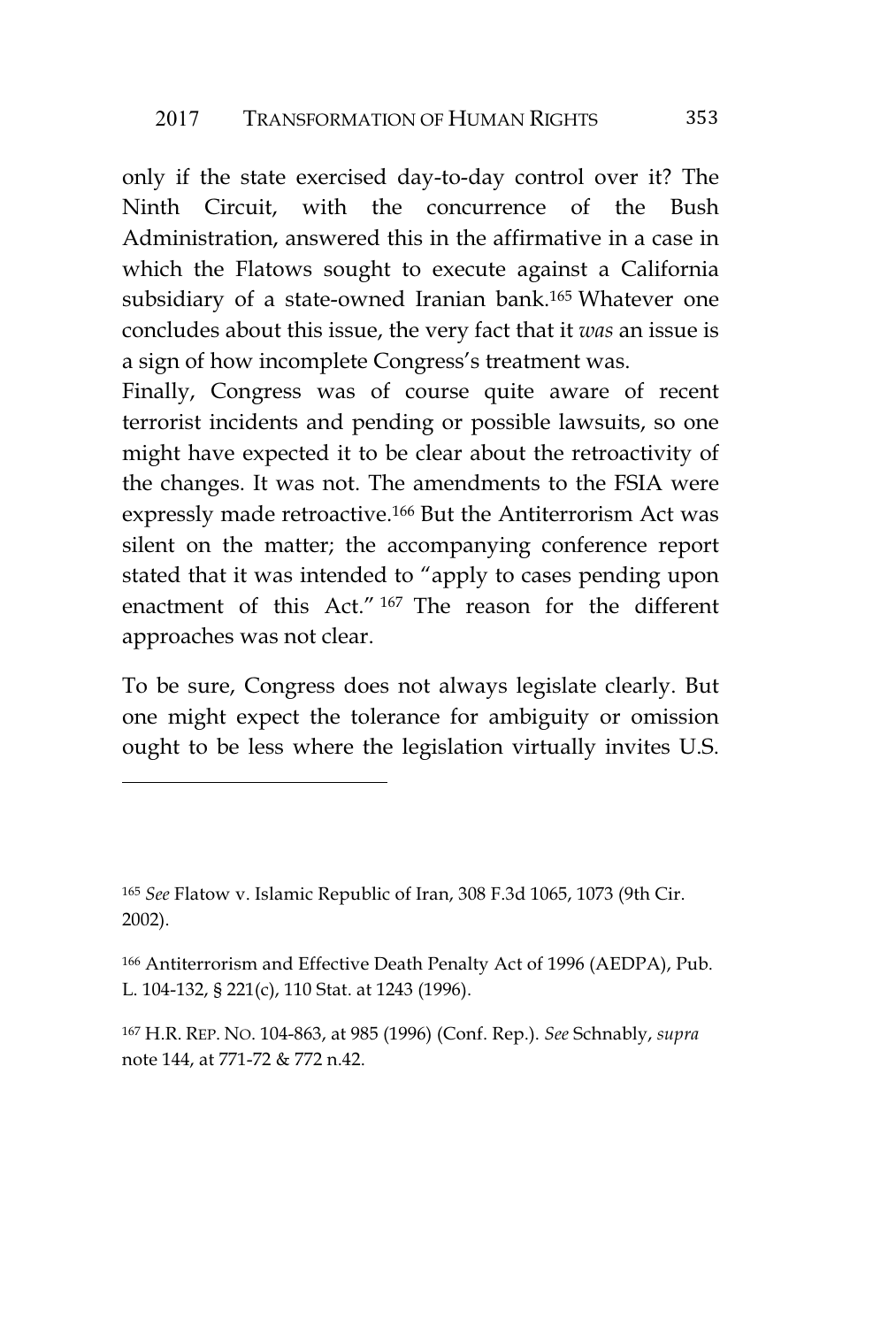# 354 U. MIAMI INT'L & COMP. L. REV. V. 24

citizens to bring suit. What heightened this tolerance, perhaps, was the fact that failing to address these ambiguities allowed Congress to approve legislation that appeared to open up terrorists and states sponsoring them to litigation, while leaving it to the courts to face the hard choices - with the advice of an executive branch that on the whole has tended to be more attuned to the foreign policy strains generated by such litigation than has Congress.

As noted, Congress *was* clear as to certain matters, and what it did make clear is highly questionable as a matter of policy. Remedies for victims of foreign terrorism would continue to be limited to U.S. nationals.<sup>168</sup> That would be so even if noncitizens were injured in the same attack. In one sense this is understandable: we expect elected representatives to be more attuned to the interests of members of the polity. And foreign states could provide judicial remedies for their own nationals. Civil litigation against terrorist groups and state sponsors, however, was touted as part of the United States'

<sup>&</sup>lt;sup>168</sup> As then provided in § 1605(a)(7)(B)(ii) (as added to the FSIA by the AEDPA), claims were limited to those brought by "nationals" as defined under immigration law, which includes both citizens and any noncitizens who "owe[] permanent allegiance to the United States."8U.S.C. § 1101(a)(22) (2012). The ATA adopts the same definition. *See* 18 U.S.C. § 2331(2) (2012). When the FSIA's terrorism exception was later consolidated into a new Section 1605A, the group of victims covered expanded somewhat. *See infra* note 181.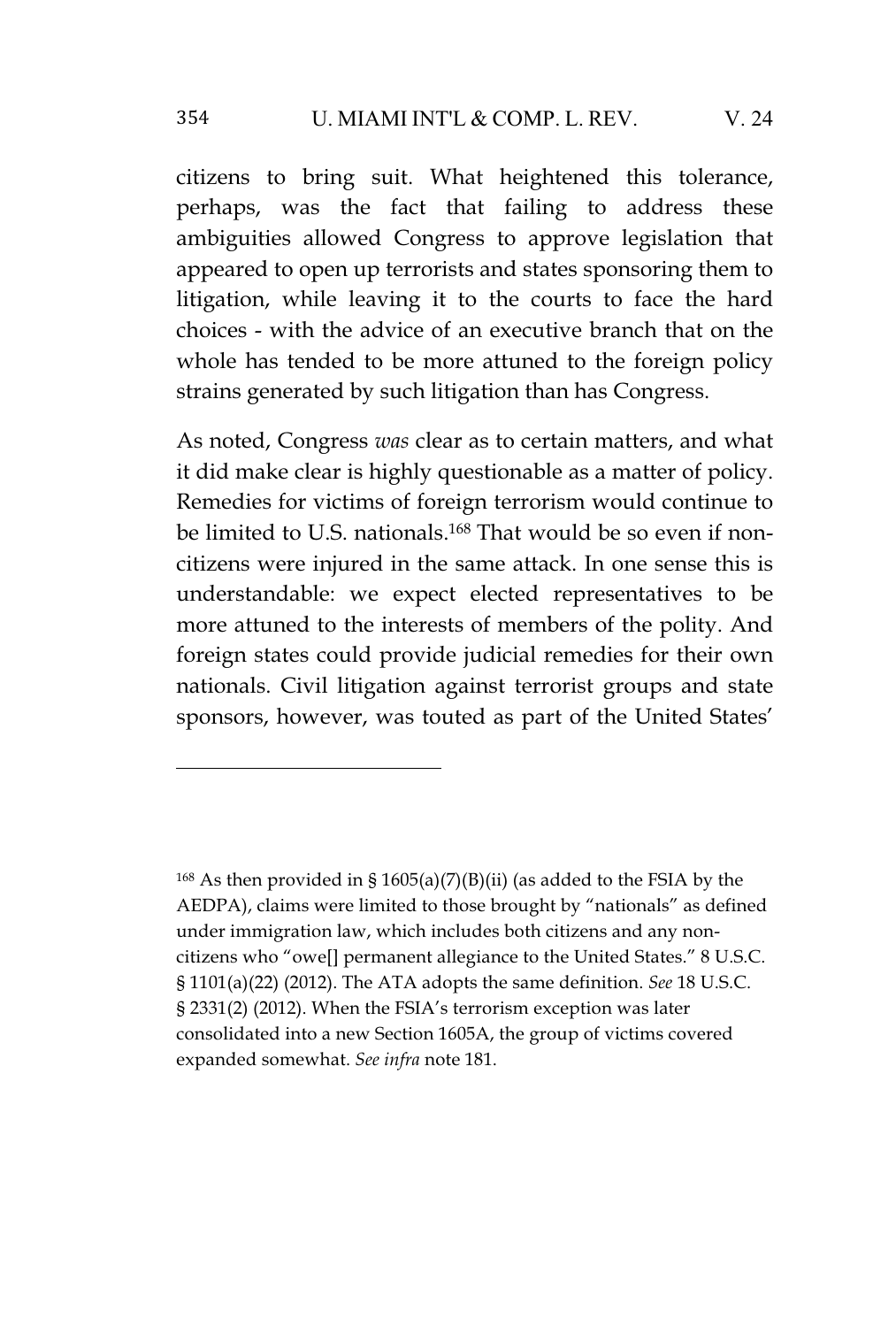counterterrorism strategy, and from this perspective exclusion of foreigners—especially foreign nationals with U.S. residency <sup>169</sup> —makes no sense. In any event, the consistent exclusion of foreign nationals from relief for injuries and death caused by terrorism provides a striking contrast to the stirring prospect in 1991 of vindication of universal human rights through civil litigation.

Also open to reasonable difference of opinion would be an approach that legislated vigorously to provide remedies for injury to U.S. nationals caused by "terrorism" but not by other serious human rights violations that do not amount to terrorism. Perhaps the former is much worse, or poses more of a threat to the U.S.

That is not, however, what the amendments did. To begin with, only terrorist actions attributable to states on the State Department list of state sponsors of terrorism would be actionable. That list is notoriously politicized, its composition heavily influenced by strategic questions of U.S. foreign policy. <sup>170</sup> This fact effectively turned liability for

<sup>&</sup>lt;sup>169</sup> For an argument that statutes intended to aid victims of terrorism should protect permanent non-citizen residents of the U.S., refugees and others, as well as U.S. citizens, *see* Mostaghel, *supra* note 117, at 104-19.

<sup>170</sup> *See generally* Matthew J. Peed, *Blacklisting as Foreign Policy: The Politics and Law of Listing Terror States*, 54 DUKE L.J. 1321 (2005). In debate over the 1996 AEDPA, Senator Arlen Specter complained that the limitation to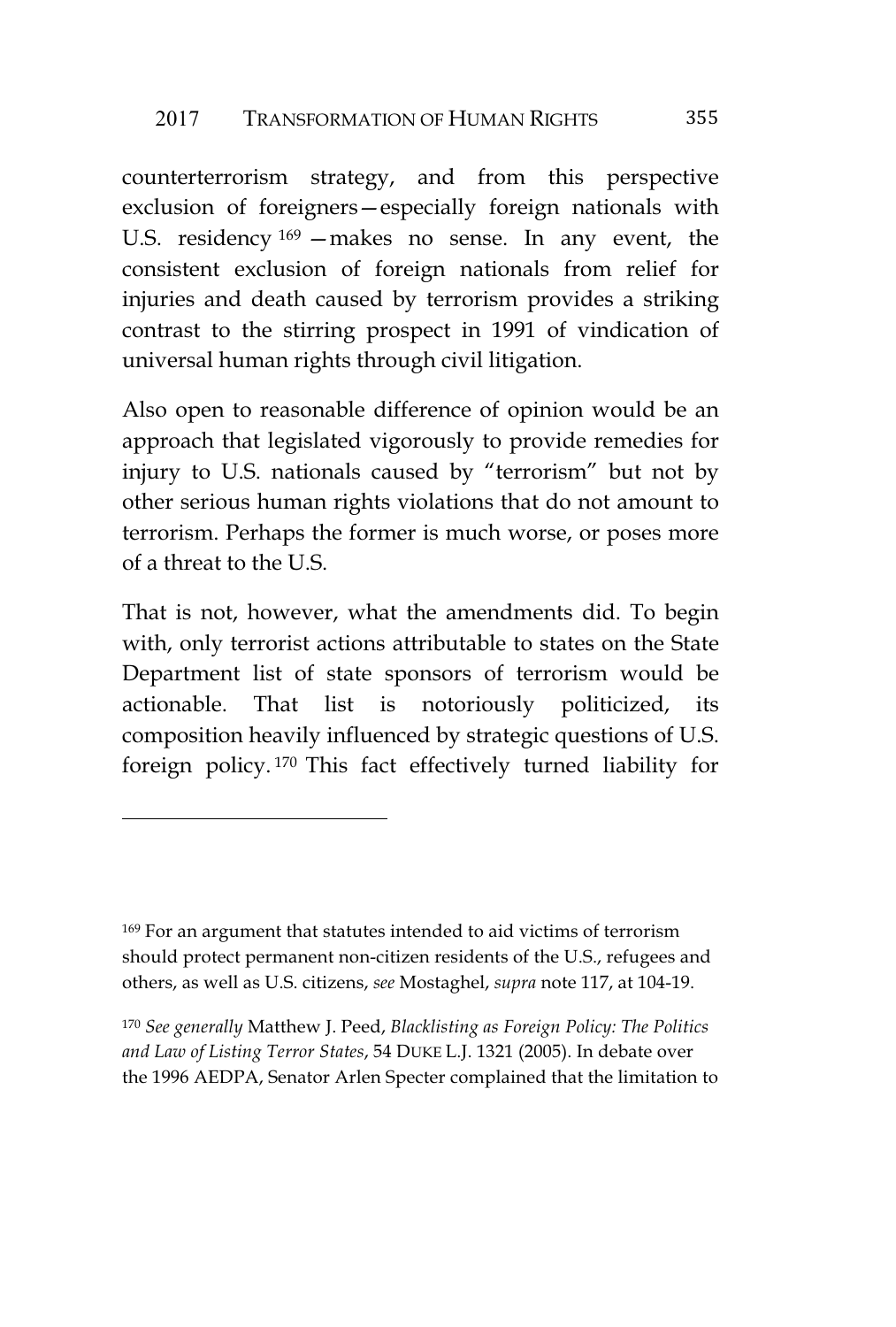torture or extrajudicial killing into a weapon against disfavored states, with the shield retained for others in U.S. favor. This weaponization of human rights litigation was made even clearer, when Congress gave President George W. Bush the power to waive the application of this exception in the case of Iraq, now an ally after the U.S. invasion.<sup>171</sup>

states on the terrorism list would "allow impermissible foreign policy consideration[s] to affect the ability of Americans to seek redress for their injuries caused by foreign governments." He favored a broad lifting of immunity for terrorist actions (as he had proposed in a bill he introduced in 1993), or lifting immunity as to any foreign state that failed to provide adequate remedies to U.S. nationals injured by terrorism. 142 CONG. REC. S3417, 3473 (daily ed. Apr. 17, 1996). Proponents of the limitation argued that lifting immunity was a "powerful and significant tool that should be used cautiously." 142 CONG. REC. S3417, 3463-64 (daily ed. Apr. 17, 1996) (remarks of Senator Hank Brown).

<sup>171</sup> National Defense Authorization Act for Fiscal Year 2008, Pub. L. No. 110-181 § 1083(d), 122 Stat. 343-344. (2008). *See* Republic of Iraq v. Beaty, 556 U.S. 848 (2009). *See also U.S. Supreme Court Finds President's Waiver of Terrorism Exception to Iraq's Sovereign Immunity Bars Pending Claims*, 103 AMER. J. INT'L L. 582 (2009). The first time Congress approved the 1996 amendments to the FSIA, President Bush vetoed the bill, citing concern that large damage judgments would interfere with reconstruction there. Congress approved the bill a second time with this waiver provision. *See* Lamberth, *supra* note 117, at 8; John F. Murphy, *Civil Litigation Against Terrorists and the Sponsors of Terrorism: Problems and Prospects*, 28 REV. LITIG. 315, 336-37 (2008).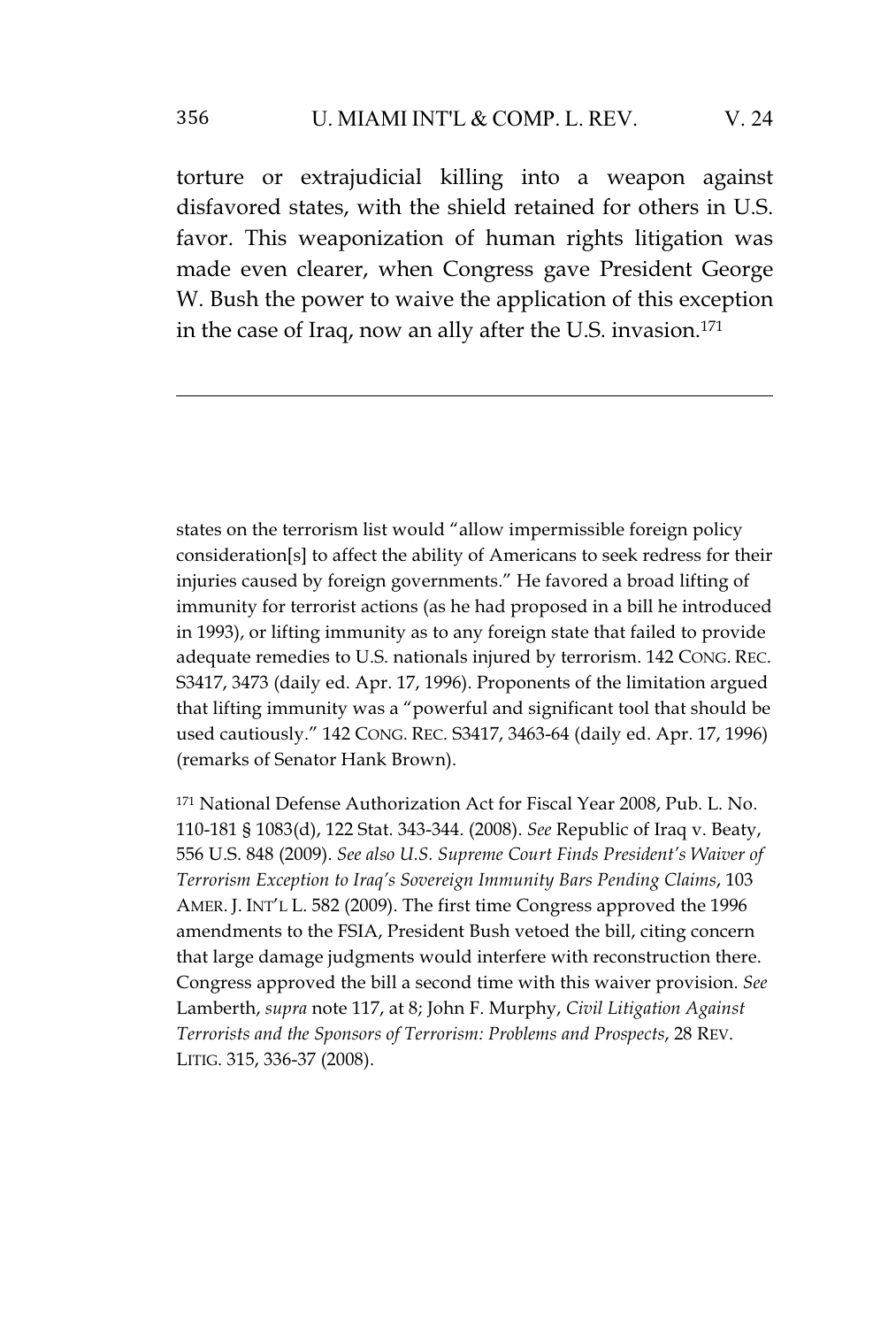The legal impact of the list was, for several years, made even greater by the Second Circuit's interpretation of the 1996 amendments to the FSIA. In 2008, that court held that a state not on the list was immune not only to claims arising from terrorism abroad (covered by section  $1605(a)(7)$ ) but also to claims arising from damage caused by terrorist acts within the United States (covered in section 1605(a)(5) by the noncommercial tort exception to immunity). <sup>172</sup> The court rejected that interpretation three years later, opening the way for the non-commercial tort exception to immunity to apply to claims for injury within the U.S.—for example, claims that Saudi Arabia had sponsored or financed the 9/11 attacks.<sup>173</sup>

There was an even subtler problem that a less political list would not address. Under the then-new section 1605(a)(7), if a state was on the State Department terrorism list, it would lose its immunity not for "terrorism" but for "personal injury or death" caused by torture, extrajudicial killing, aircraft sabotage, or hostage taking (or by certain support for such acts). There was no requirement that the torture (for example) be related to any terrorist activity at all. If the state was not on the terrorism list, on the other hand, there would

<sup>172</sup> *In re Terrorist Attacks on September 11, 2001*, 538 F. 3d 71, 89 (2d Cir. 2008).

<sup>173</sup> Doe v. Usama Bin Laden, 663 F.3d 64 (2d Cir. 2011).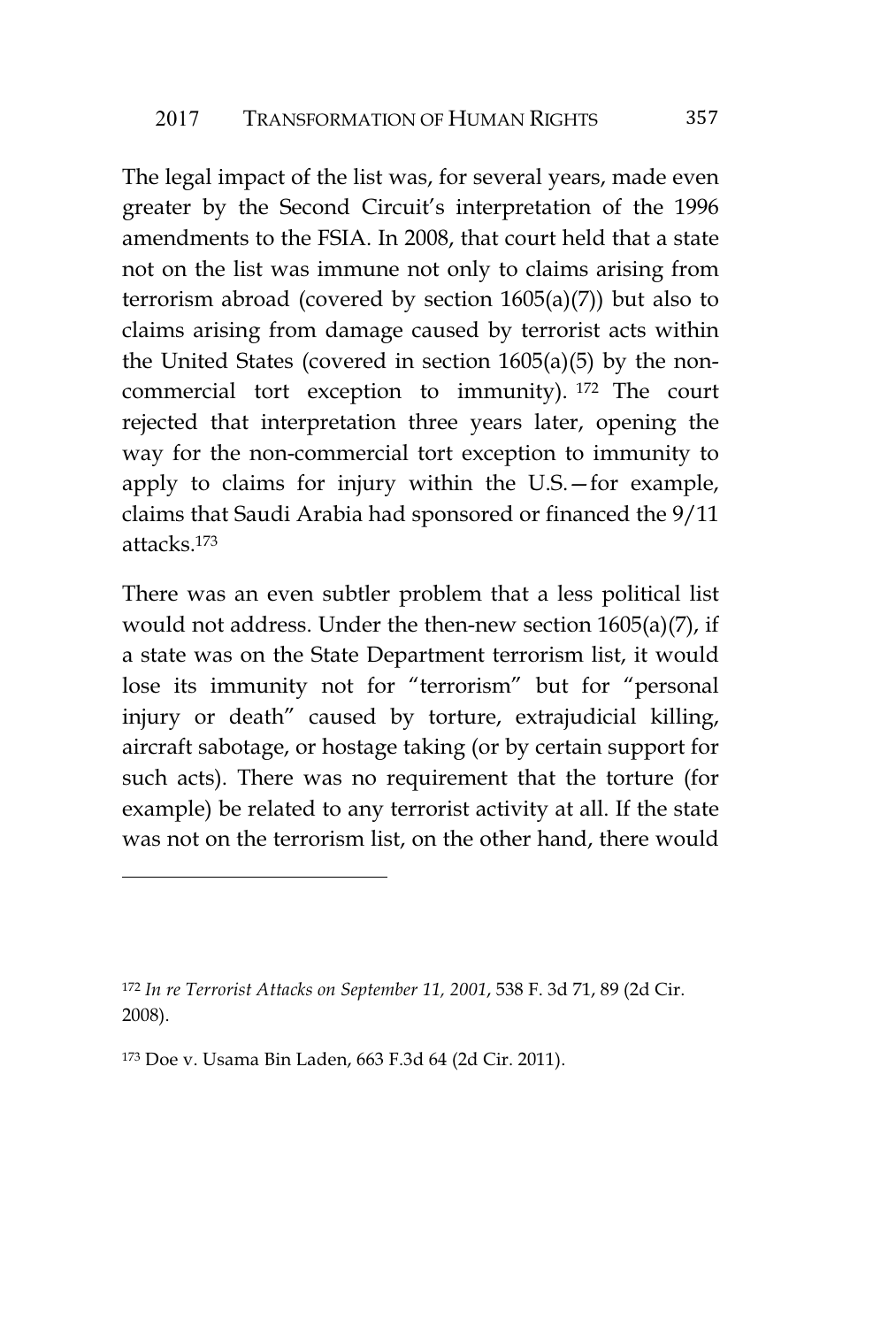be no exception to immunity for the same acts of torture. If Congress wanted to make terrorism rather than "lesser" human rights violations by states actionable in federal court, it could have done that. But what it did instead was to provide, in effect, that torture by a state on the State Department terrorism list is worse than torture by other states.<sup>174</sup>

Congress's legislative efforts in 1996, then, marked a major step in the direction of weaponizing one form of human rights litigation. States that were placed on a highly political list of state sponsors of terrorism were vulnerable to suit for human rights violations including but by no means limited to terrorism. States not on that list would be subject to suit for human rights violations only if the injury occurred within the U.S.

## 3. THE 2008 AMENDMENT TO THE FSIA

In 2008 Congress returned to the subject once again, now amending the FSIA. <sup>175</sup> This provision was embodied in

 $174$  28 U.S.C. § 1605(a)(5) (2012) (stating the new exception to immunity from execution matched the new exception to liability, perpetuating the same distinction).

<sup>175</sup> In the interim, Congress had again modified the FSIA's provisions on immunity from execution in 1998. *See* Omnibus Consolidated and Emergency Supplemental Appropriations Act of 199, Pub. L. No. 105-277 § 117, 112 Stat. 2681 (1998).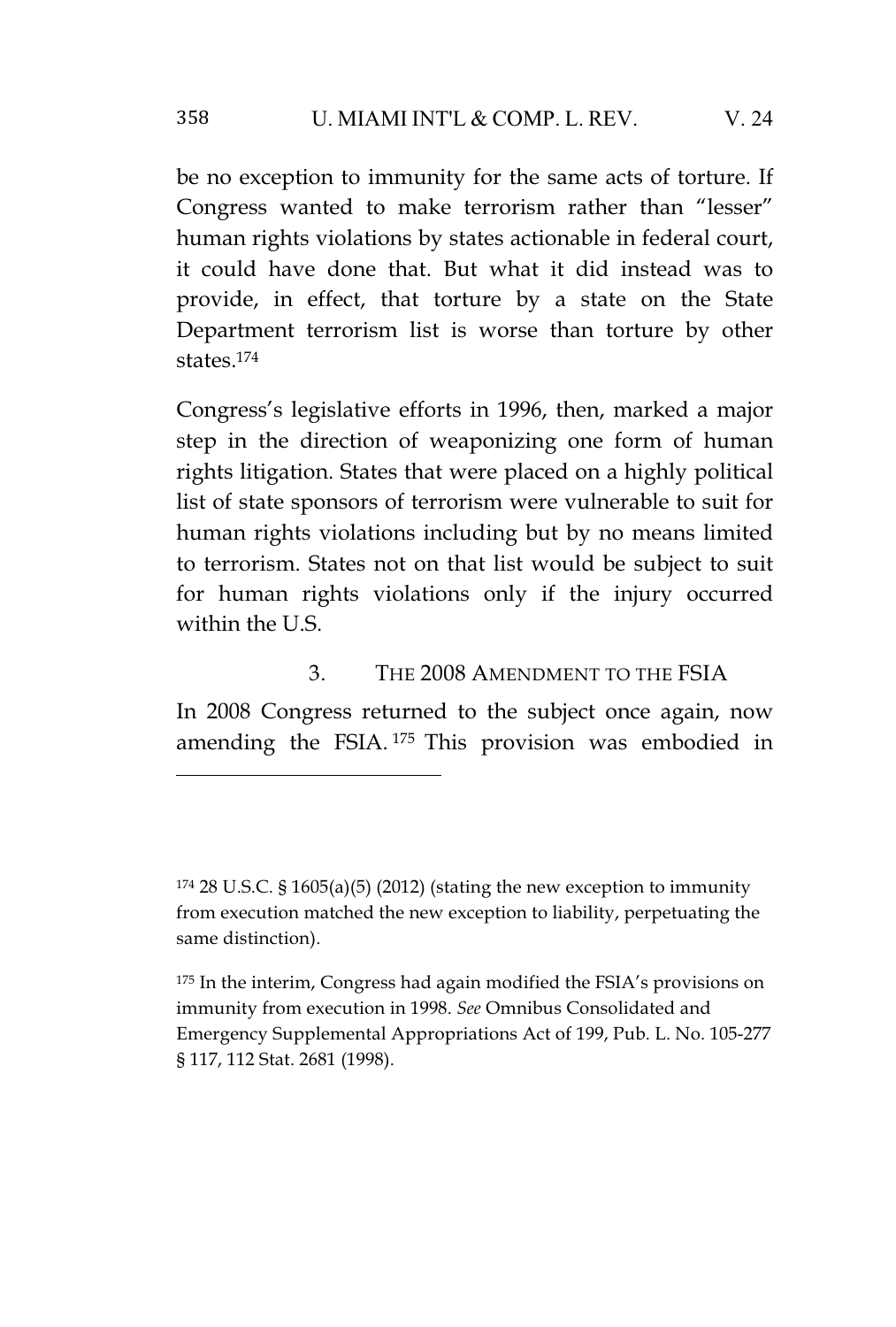section 1083 of the National Defense Authorization Act for Fiscal Year 2008.<sup>176</sup> This Act created a new section 1605A of the FSIA, consolidating what had been sections 1605(a)(7) and 1605(a)(10). As part of this change, Congress resolved the issue that it had left unclear in 1996,<sup>177</sup> expressly creating a cause of action against foreign states for terrorism. <sup>178</sup> Congress also made clear that punitive damages could be awarded in such cases. And it expanded the basis for execution against the assets owned by a foreign state found liable. New section 1610(g) provides that the property of a foreign state or an agency thereof found liable under section 1605A is subject to execution, even if held by a juridically separate entity.<sup>179</sup> It thus resolved the questions courts had

<sup>178</sup> 28 U.S.C. § 1605A(c) (2012). That section created a private right of action by U.S. nationals and others against a foreign state sponsor of terrorism or officials or agents of the foreign state for personal injury or death in situations where the FSIA denied immunity under  $\S 1605A(a)(1)$ (the new codification, with some modification) of the terrorism exception created in 1996.

<sup>179</sup> *See* 28 U.S.C. § 1610(g) (2012):

Property in Certain Actions.—

(1) In general.—Subject to paragraph (3), the property of a foreign state against which a judgment is entered under section 1605A, and the property of an agency or instrumentality of such

<sup>176</sup> Pub. L. 110-181, 122 Stat. 3, § 1083.

<sup>177</sup> *See* text accompanying *supra* notes 148-149.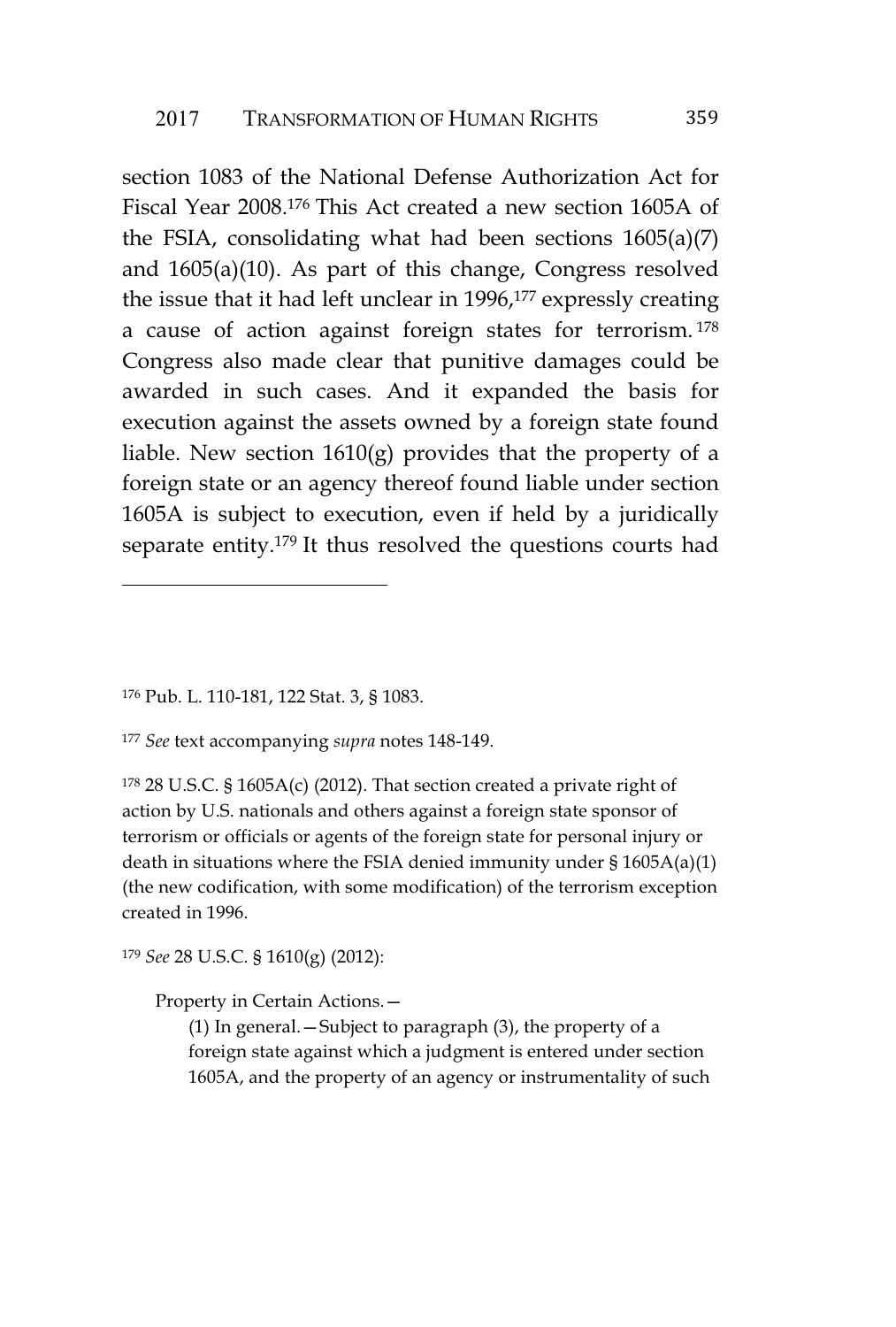raised earlier as to whether the separate legal form of stateowned entities should be disregarded. <sup>180</sup> As before, the statute protected primarily U.S. nationals, though the class of potential plaintiffs may have been expanded somewhat.<sup>181</sup> Congress did more than legislate generally. It also included provisions that seemed designed to allow revival of the Iranian hostage victims' lawsuit, and indeed, after section

> a state, including property that is a separate juridical entity or is an interest held directly or indirectly in a separate juridical entity, is subject to attachment in aid of execution, and execution, upon that judgment as provided in this section, regardless of—

(A) the level of economic control over the property by the government of the foreign state;

(B) whether the profits of the property go to that government;

(C) the degree to which officials of that government manage the property or otherwise control its daily affairs; (D) whether that government is the sole beneficiary in interest of the property; or

(E) whether establishing the property as a separate entity would entitle the foreign state to benefits in United States courts while avoiding its obligations.

<sup>180</sup> *See* text accompanying *supra* notes 164-165.

<sup>181</sup> In contrast to the old § 1605(a)(7), *see supra* note 168, the denial of immunity is not limited to claims brought by U.S. nationals, but also includes members of the armed forces, U.S. employees or employees of U.S. government contractors acting within the scope of employment, and the legal representative of any of the preceding. 28 U.S.C. § 1605A(c).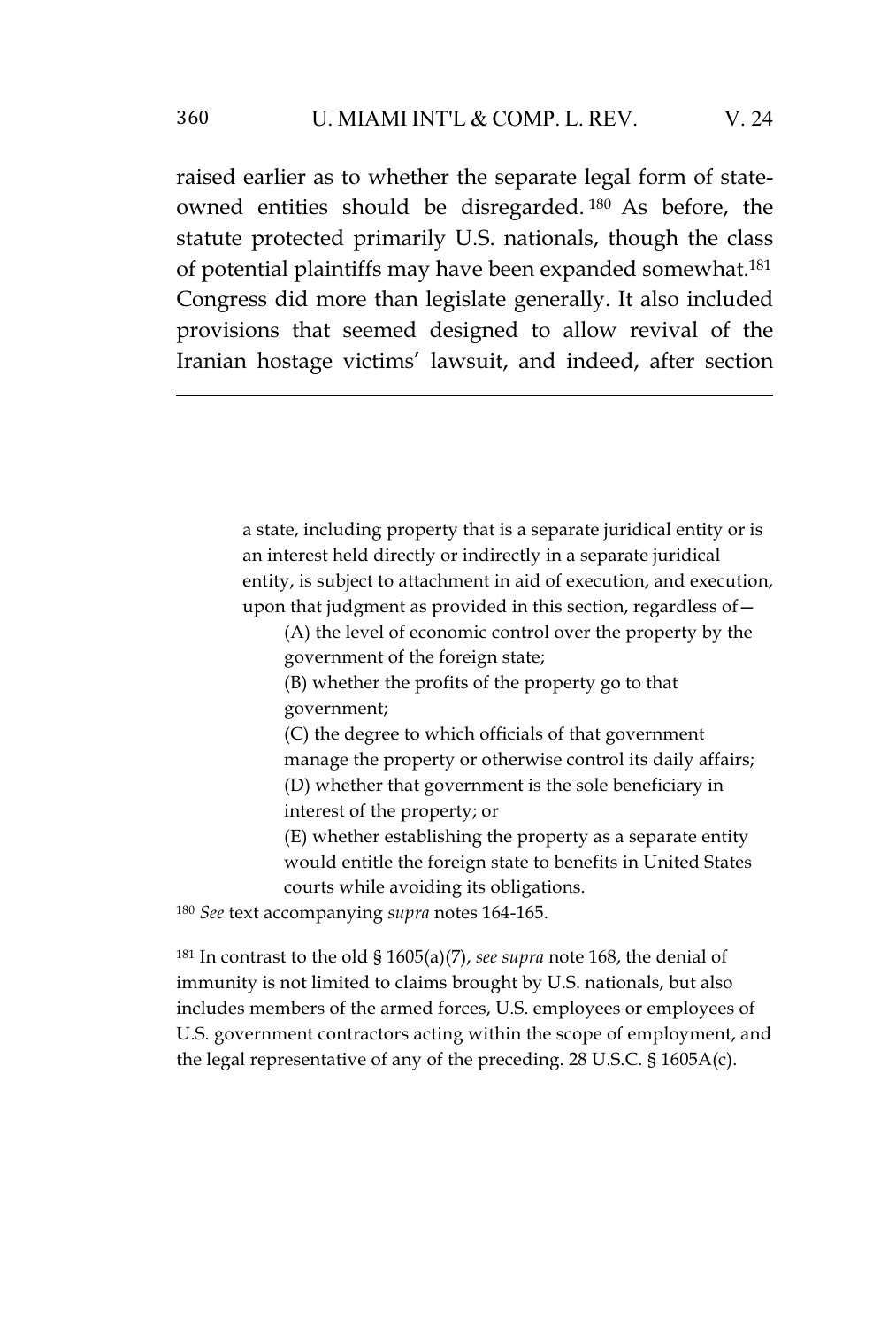1605A was enacted, plaintiffs filed a new lawsuit. As indicated earlier, a fundamental barrier to such a lawsuit was that Iran had not been a designated on sponsor of terrorism when the hostage taking occurred; nor was the hostage taking the official reason for its inclusion when Iran was put on the list in 1984. Thus Iran would still enjoy immunity unless there was some other basis for lifting it. The new section 1605A provided that a state would not have immunity to a claim brought under section 1605A if the state was on the terrorism when "the related action under  $1605(a)(7)$  (as in effect before the enactment of [1605A]) ... was filed." Iran was in fact on the State Department terrorism list when a prior related action had been filed in 2000. But did this provision apply only to cases pending under the older section 1605(a)(7) at the time section 1605A was enacted? At the time of section 1605A's enactment, the earlier Iranian hostage case was no longer pending, having been dismissed. Nothing in section 1605A clarified this question, but a heading within Section 1083 of the appropriations act did refer to "application to pending cases." <sup>182</sup> The D.C. Circuit determined that it was not sufficiently clear that the 2008 amendment to the FSIA was intended to allow revival of prior cases, as opposed to refiling of cases that were pending in 2008. Even more striking, the court noted that Congress had again failed to

<sup>182</sup> Pub. L. 110-181, 122 Stat. 3, § 1083(c).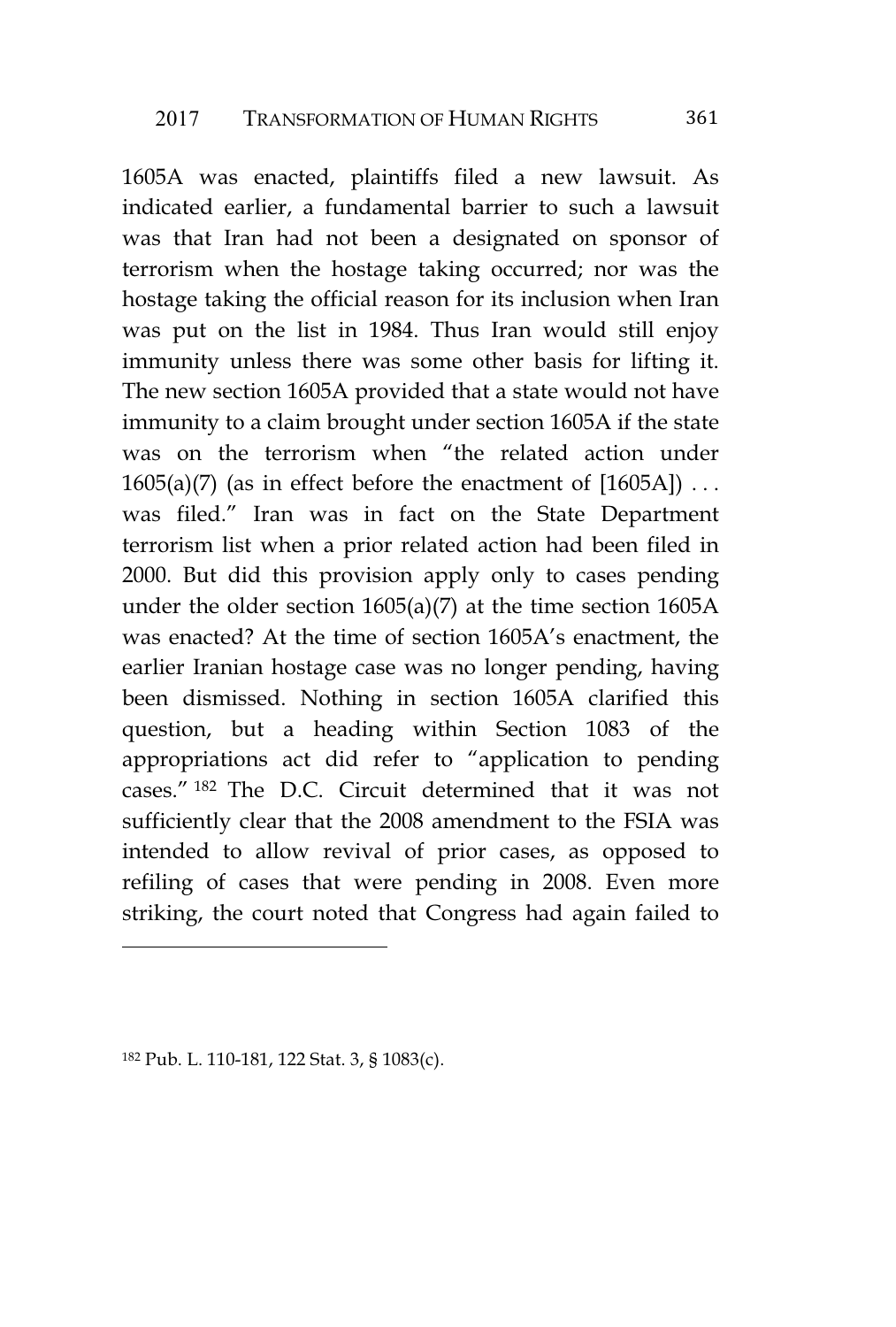## 362 U. MIAMI INT'L & COMP. L. REV. V. 24

make clear that it intended to abrogate the Algiers Accords.<sup>183</sup>

> B. THE 9/11 LITIGATION AND THE JUSTICE AGAINST SPONSORS OF TERRORISM ACT

The 2008 amendment to the FSIA by no means resolved all the general issues related to claims for compensation. Efforts to hold Saudi Arabia and some non-state entities such as charities liable for allegedly sponsoring or financing the 9/11 attacks well illustrate a number of the unresolved issues *and* Congress's detailed attention (or perhaps inattention) to them.<sup>184</sup>

Lawsuits filed in 2003 by survivors of the 9/11 attacks, relatives of those killed, and insurers who paid claims arising from the attacks were consolidated into a single

<sup>183</sup> Roeder v. Islamic Republic of Iran, 646 F.3d 56 (D.C. Cir. 2011), *cert. denied*, 132 S. Ct. 2680 (2012). Ultimately, the plaintiffs received compensation through Congressional legislation enacted in 2015. The awards were funded from a \$9 billion penalty against a French bank for violating sanctions against Iran, Sudan, and Cuba. *See* David M. Herszenhorn, *Americans Held Hostage in Iran Win Compensation 36 Years Later*, N.Y. TIMES, Dec. 24, 2015.

<sup>184</sup> *See* Steve Vladeck, *The 9/11 Civil Litigation and the Justice Against Sponsors of Terrorism Act (JASTA)*, JUST SECURITY, April 18, 2016, https://www.justsecurity.org/30633/911-civil-litigation-justicesponsors-terrorism-act-jasta/ (providing an excellent account of the litigation in relation to JASTA, on which the account here draws).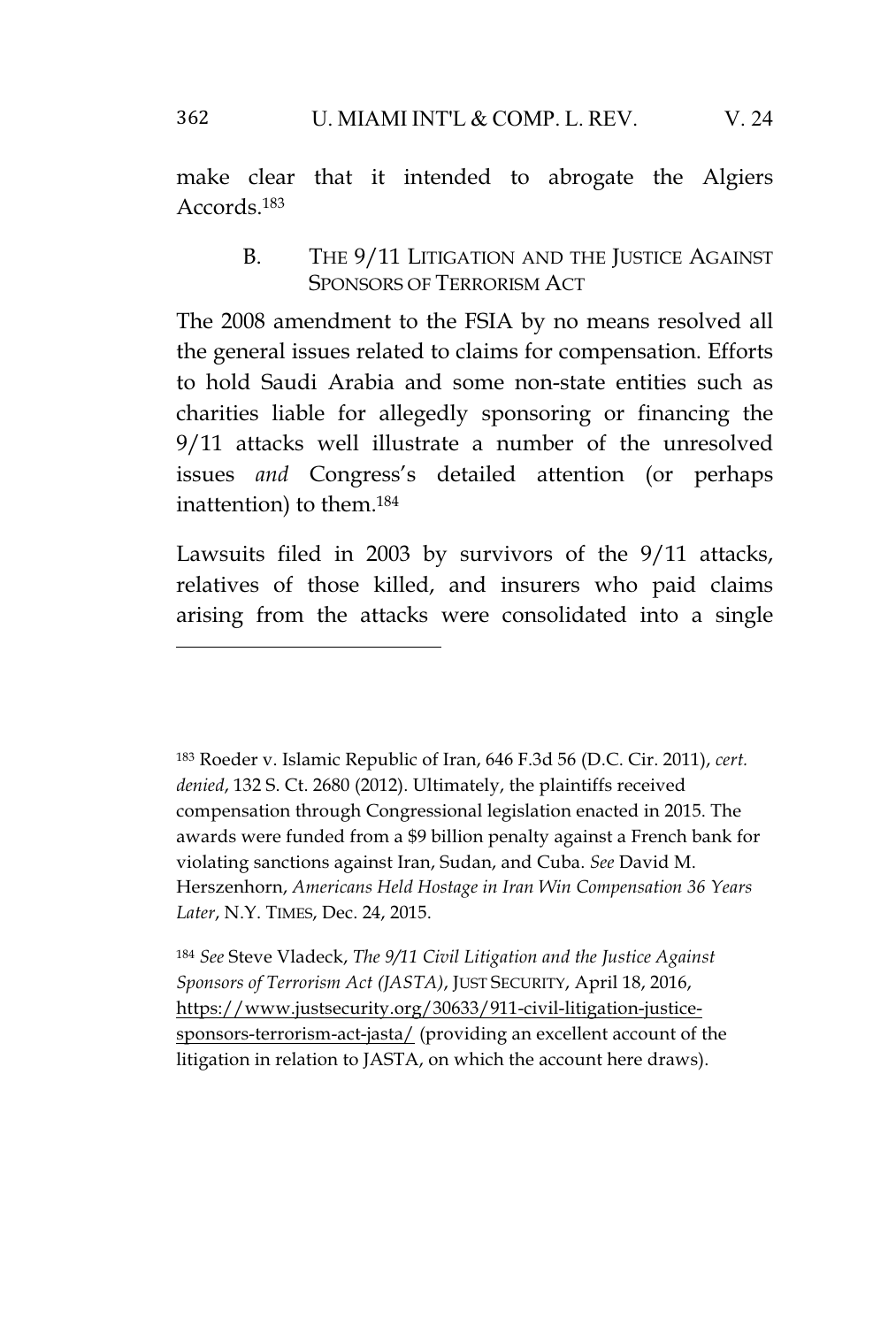proceeding in the Southern District of New York and captioned *In re Terrorist Attacks on September 11, 2001*. Plaintiffs were survivors, family members, and insurance companies. Defendants were Saudi Arabia, various Saudi agencies and officials, al Qaeda and related groups, and banks and charities alleged to have supported those groups.<sup>185</sup> In 2005, the district court ruled that Saudi Arabia,

<sup>185</sup> *In re* Terrorist Attacks on September 11, 2001, 349 F. Supp. 2d 765, 779- 80 (S.D.N.Y. 2005); In re Terrorist Attacks on September 11, 2001, 392 F. Supp. 2d 539, 546-47 (S.D.N.Y. 2005).

The 9/11 claims are not limited to Saudi Arabia. Plaintiffs also brought an action against Iran for aiding and abetting al-Qaeda in the 9/11 attacks. The claims were brought under the terrorism exception to the FSIA, 28 U.S.C. § 1605A (2012). (Iran is on the State Department's state sponsors of terrorism list. *See* United States Department of State, State Sponsors of Terrorism,

https://www.state.gov/j/ct/list/c14151.htm; Kenneth Katzman, *Iran Sanctions* 3, 5 (Cong. Res. Serv. Rep. No. RS20871, Jan. 31, 2017). In 2011, the court found Iran liable. Havlish v. Bin Laden (In re Terrorist Attacks on September 11, 2001), No. 03 MDL 1570 (GBD), 2011 BL 442294  $(S.D.N.Y.$  Dec. 22, 2011), Conclusions of Law  $\P\P$  14-35. The following year it made a default award to plaintiffs of \$1,362,277,884 in compensatory damages and \$4,686,235,921 in punitive damages (apparently the second default judgment so rendered). In re Terrorist Attacks on September 11, 2001 (Havlish v. bin Laden, 2012 WL 4711407 (No. 03 Civ. 9848 (GBD) (FM), No. 03 MDL 1570 (GBD) (FM)); Letter from Lee Wolosky & Michael J. Gottlieb to Prime Minister Xavier Bettel, March 2, 2017, at 2,

https://www.documentcloud.org/documents/3480413-Wolosky-Letter-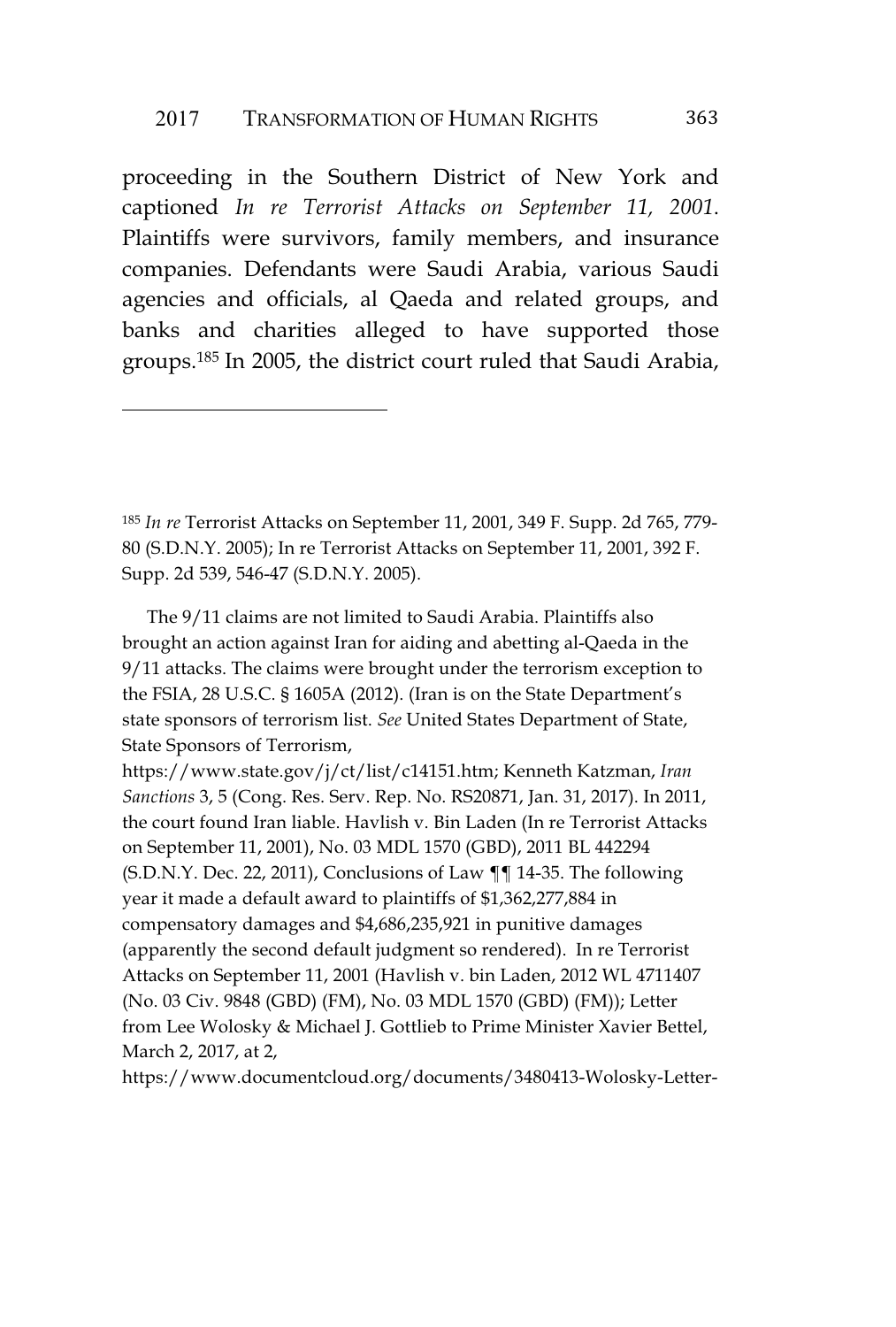along with certain Saudi princes and agencies, had sovereign immunity.<sup>186</sup> It found that none of the FSIA exceptions were available to those with sovereign immunity. In particular, it rejected the non-commercial tort exception to the FSIA (section 1605(a)(5)). That section provides an exception to sovereign immunity in a case of injury occurring within the U.S., caused by tortious acts of foreign officials acting within the scope of their employment. The court agreed that the exception to section  $1605(a) - for$  claims based on the exercise of discretionary functions—applied here. <sup>187</sup> Not surprisingly, the court rejected the state sponsors of terrorism exception, because Saudi Arabia is not on the

to-PM-Bettel-Iran-default-judgment.html. There remains the question of execution, but plaintiffs have sought to attach \$1.6 billion of Iranian funds held by Clearstream, a international clearinghouse in Luxembourg. *See* Charlie Savage, *Iran Nuclear Deal Could Be Gateway for Terrorism Legal Claims*, N.Y. TIMES, March 6, 2017, https://www.nytimes.com/2017/03/06/us/politics/terrorism-foreigngovernments-lawsuits-iran-nuclear-deal.html?\_r=1.

<sup>186</sup> *Terrorist Attacks*, 349 F. Supp. 2d at 783-92; *Terrorist Attacks*, 392 F. Supp. 2d at 551-53.

<sup>187</sup> 349 F. Supp. 2d at 801-04; 392 F. Supp. 2d at 555-56. *See also supra* note 54. The court also rejected the commercial activities exception under 28 U.S.C. § 1605(a)(2) (2012), *see* 349 F. Supp. 2d at 793-794; 392 F. Supp. 2d at 553-54; and found insufficient allegations to support causation as to the Kingdom and certain princes, 392 F. Supp. 2d at 795-801.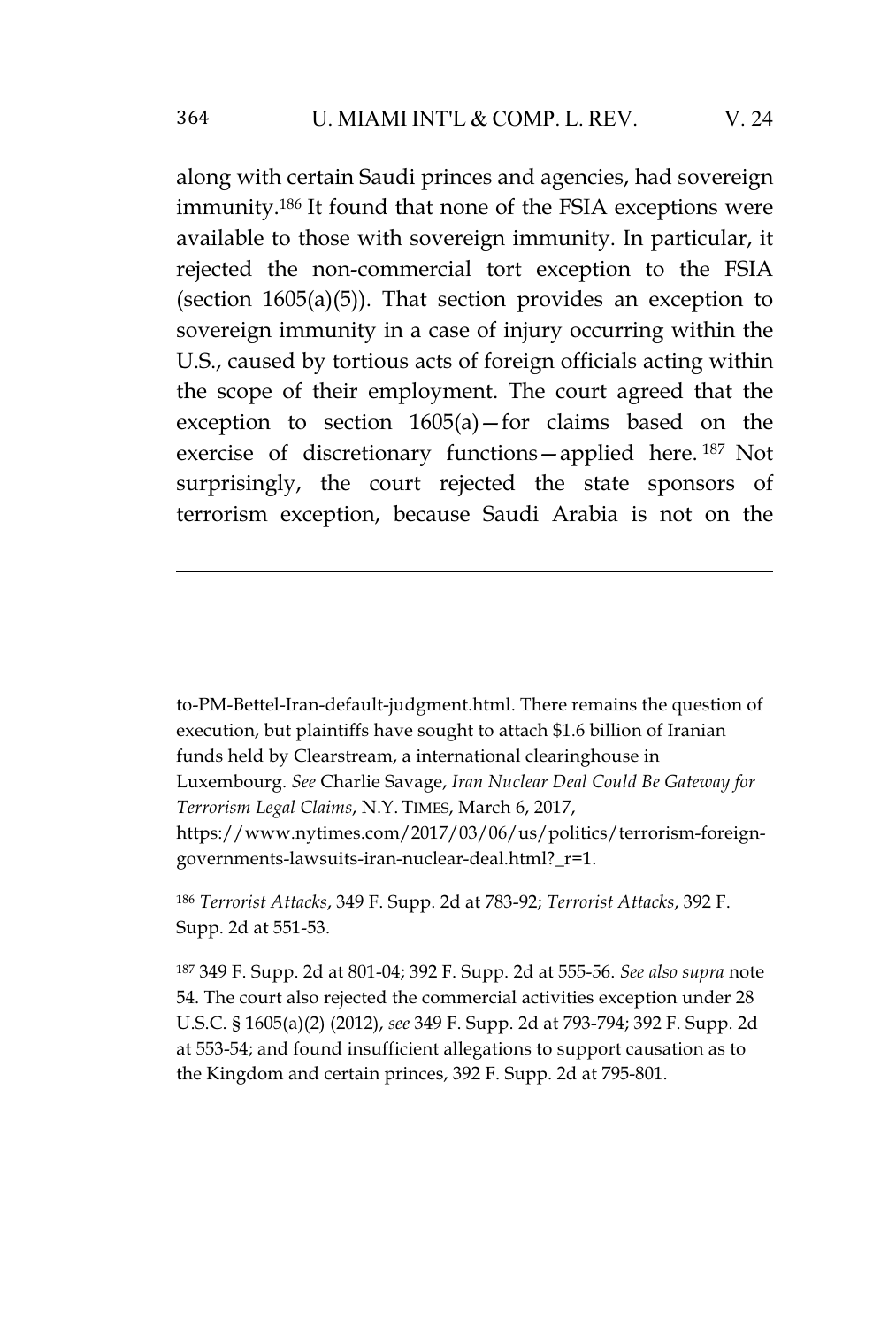list. <sup>188</sup> The court also rejected defendants' argument that Saudi Arabia's absence from that list precluded liability not only under the state sponsors of terrorism exception, but also under section 1605(a)(5) (the non-commercial tort exception).<sup>189</sup>

In 2008 the Second Circuit upheld the district court's dismissal of claims, but disagreed with the district court on this last issue. As noted earlier, it ruled that the noninclusion of Saudi Arabia on the state sponsors of State Department terrorism list precluded liability under the noncommercial tort exception. <sup>190</sup> The Supreme Court later denied *certiorari*. <sup>191</sup> In 2011, however, the Second Circuit, ruling in a different case, rejected the 2008 ruling that the availability of the non-commercial tort exception is dependent on inclusion on the State Department terrorism list.<sup>192</sup> The 9/11 plaintiffs then asked the district court to

<sup>188</sup> 349 F. Supp. 2d at 793-94.

<sup>189</sup> *See id*. at 795-96.

<sup>190</sup> *In re* Terrorist Attacks on September 11, 2001, 538 F.3d 71 (2d Cir. 2008). *See* text accompanying *supra* note 172172.

<sup>191</sup> Fed. Ins. Co. v. Kingdom of Saudi Arabia, 557 U.S. 935 (2009).

<sup>192</sup> Doe v. Bin Laden, 663 F.3d 64, 68-71 (2d Cir. 2011). To rule otherwise, the court noted, would have been to hold put an end to the liability successfully asserted in cases like *Letelier* and *Liu* (in which a foreign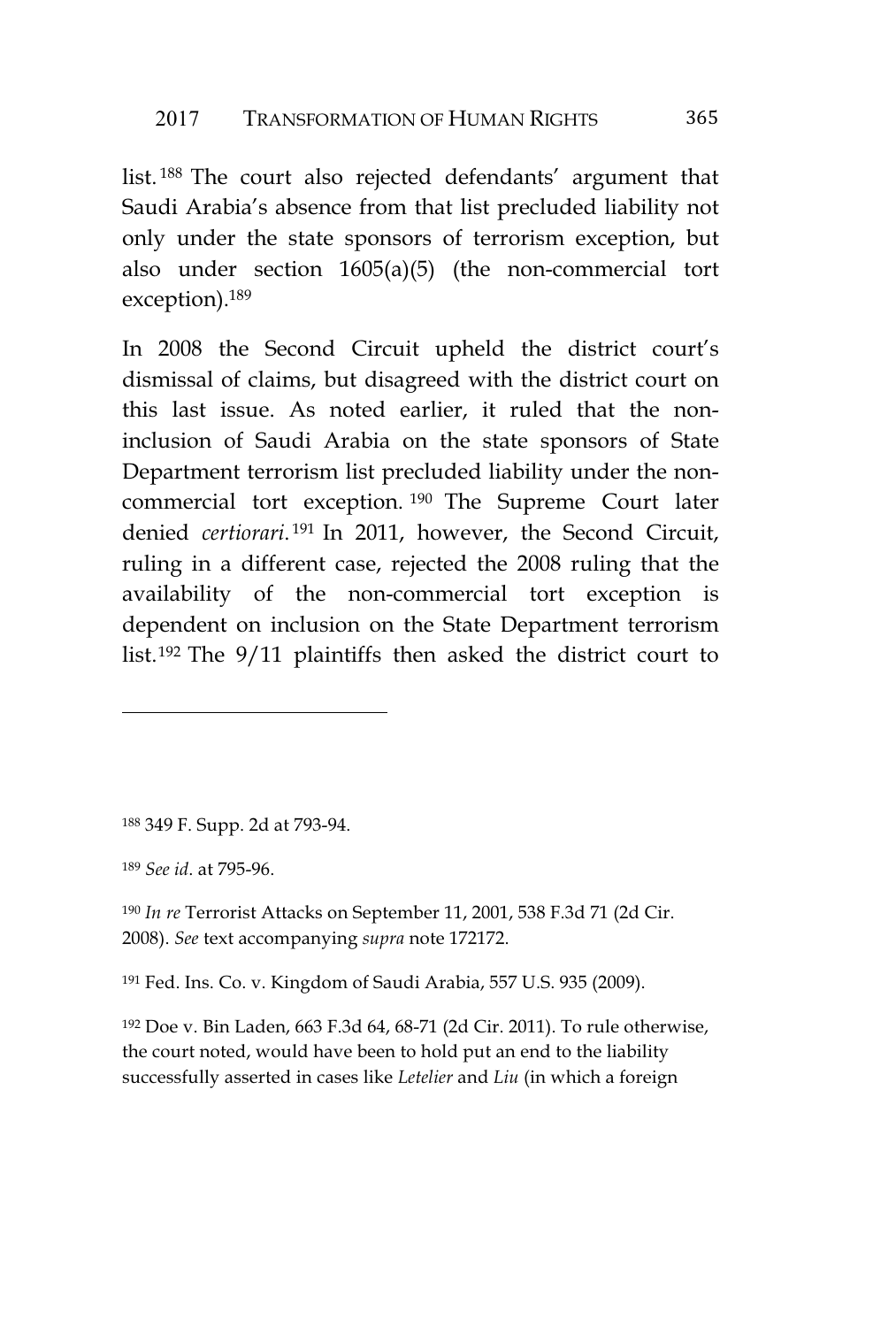reopen their case; in 2013, the Second Circuit reversed the district court's denial of that motion, and the case was reopened.<sup>193</sup>

In September 2015, the district court dismissed the complaint on a different ground: The non-commercial tort exception to sovereign immunity did not apply, the court held, because of the "entire tort" rule. <sup>194</sup> The claims for liability are complex, but center on assertions that the Saudi government or other defendants (including Saudi princes and various

state was sued for assassinating a dissident on U.S. soil), *see* text accompanying *supra* notes 62-66, unless the state was on the terrorism list. *See id*. at 69.

<sup>193</sup> *In re* Terrorist Attacks on September 11, 2001, 741 F.3d 353, 355-59 (2d Cir. 2013), *cert. denied*, 134 S. Ct. 2875 (2014). The Second Circuit did not rule on the discretionary function exception to the non-commercial tort exception to foreign sovereign immunity. *Id*. at 359; *In re* Terrorist Attacks, 714 F.3d 659, 117 n.11 (2d Cir. 2013).

<sup>194</sup> *In re* Terrorist Attacks on September 11, 2001, 134 F. Supp. 3d 774 (S.D.N.Y. 2015). In so ruling, the court followed an earlier ruling of the Second Circuit regarding some of the charity defendants, in which it affirmed the applicability of the "entire tort" rule, which Argentine Republic v. Amerada Hess Shipping Corp., 488 U.S. 428, 441 (1989), is generally seen as having established. *See In re* Terrorist Attacks of September 11, 2001, 714 F.3d 109, 116 (2d Cir. 2013). *See* Walter W. Heiser, *Civil Litigation as a Means of Compensating Victims of International Terrorism*, 3 SAN DIEGO INT'L L.J. 1, 12-13 (2002).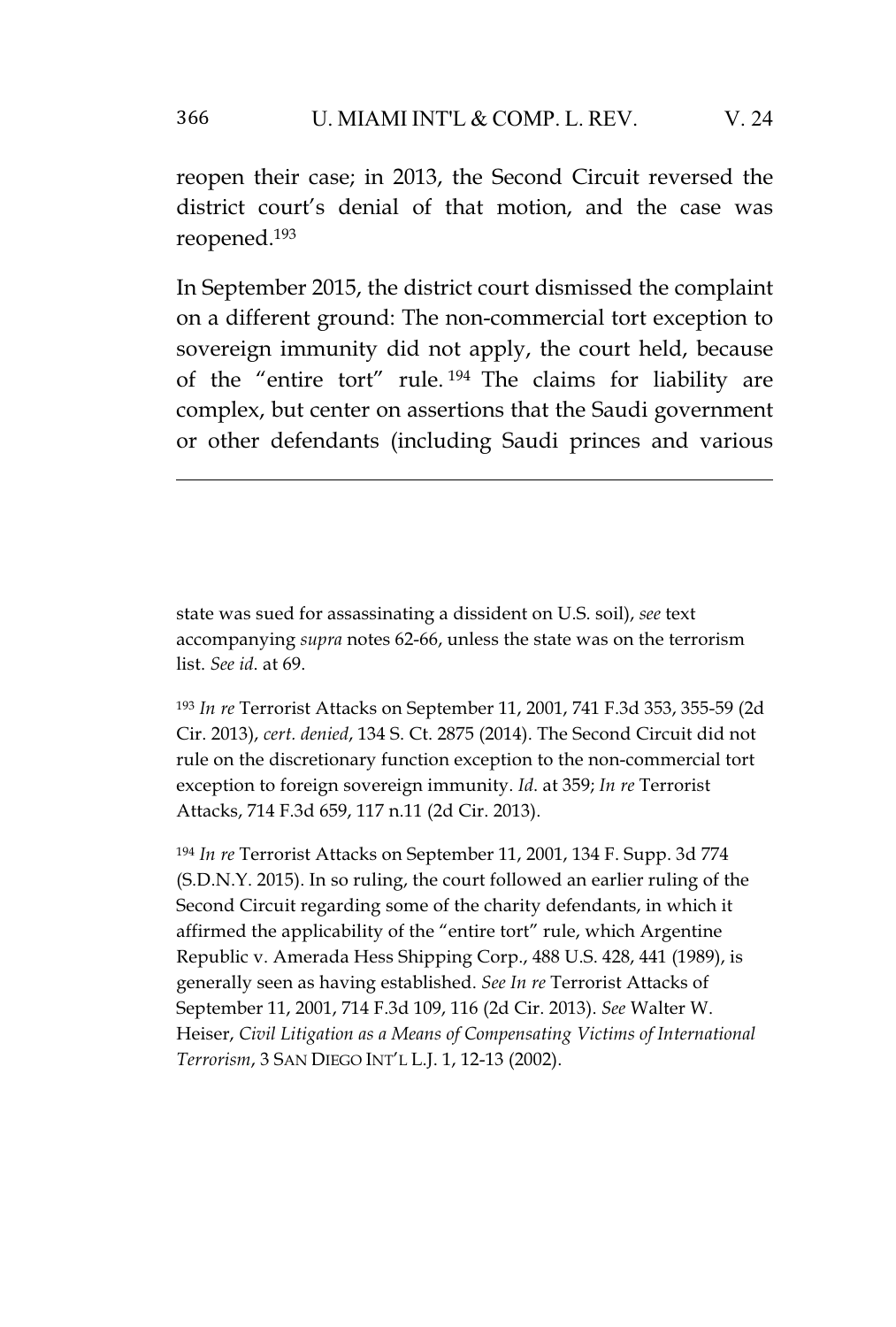Saudi organizations including banks and charities) supported and funded terrorism. While the injuries from 9/11 attacks obviously occurred within the United States, the alleged assistance to the 9/11 hijackers was abroad.<sup>195</sup> The plaintiffs filed an appeal in October 2015, and Congress took an interest.

Within months, members of Congress began to raise issues related to a classified report addressing the question of Saudi Arabia involvement in the 9/11 attacks. This report had been issued in 2002 by a Joint Committee of the House

<sup>195</sup> 134 F. Supp. 3d at 781, 782-87. The court took note of the earlier ruling finding that the discretionary function exception applied, *see id*. at 781- 82, but here found that the entire tort rule was not satisfied as to each of the defendants. The court also rejected the argument that "the 9/11 attacks were themselves an entire tort committed in the United States caused by Defendants' conduct abroad," *id*. at 787 n.13, citing the Second Circuit's ruling in *In re* Terrorist Attacks, 714 F.3d at 117 n.10.

As Steve Vladeck has noted, the claims raise other issues as well. These include whether there is any liability under the ATA for aiding and abetting or something like it, *see* text accompanying *supra* note 141*,* and, if it is recognized, what if anything must be shown regarding intent and causation. *See* Gurulé, *supra* note 60; *see also* Vladeck, *supra* note 184; Steve Vladeck, *The Senate Killed JASTA, Then Passed It*, JUST SECURITY, (May 18, 2016) [hereinafter, "Vladeck, *The Senate Killed JASTA*"], https://www.justsecurity.org/31156/senate-killed-jasta-passed-it/.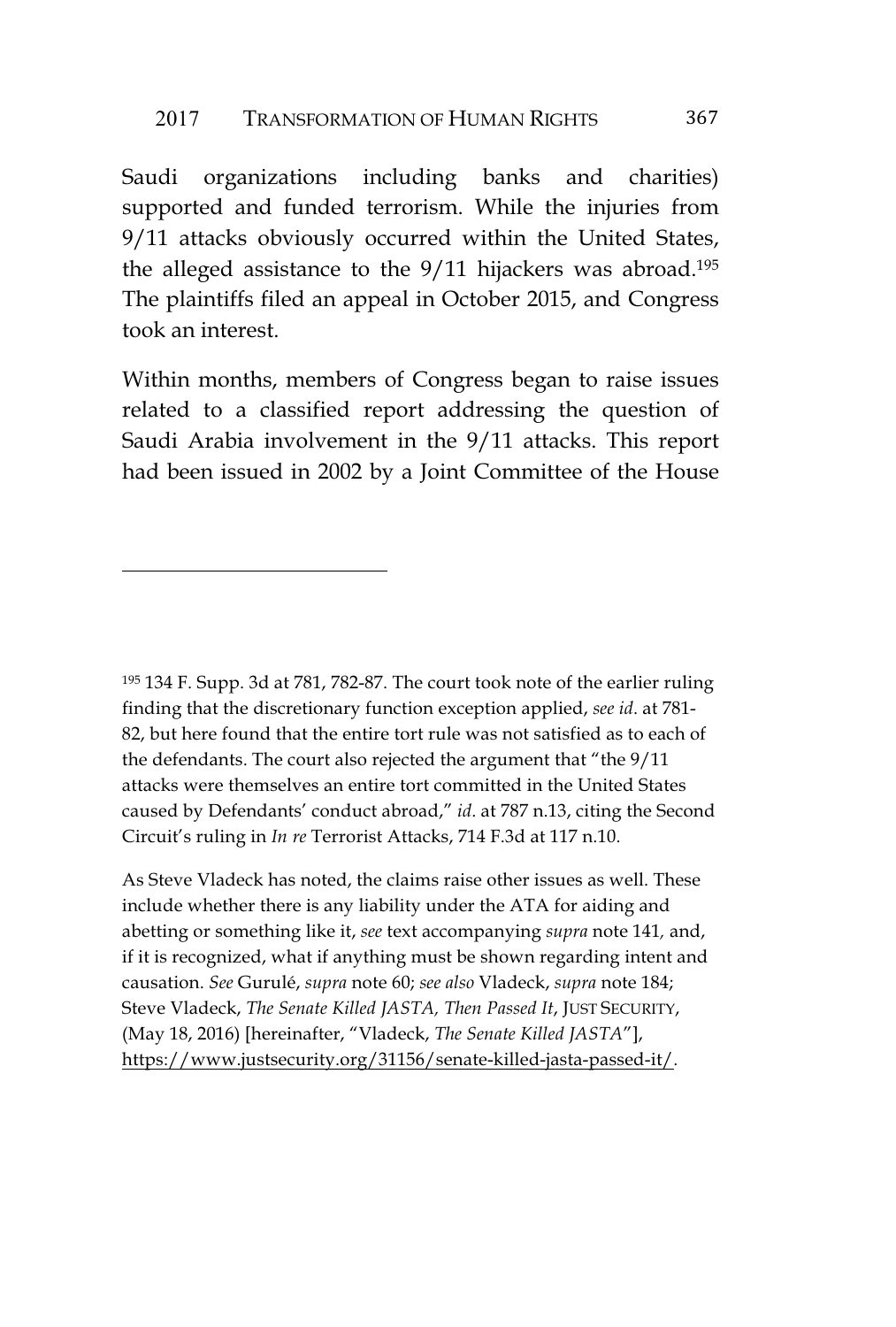## 368 U. MIAMI INT'L & COMP. L. REV. V. 24

and Senate. <sup>196</sup> At that time, a 28-page section had been redacted as classified. Soon after its issuance there had been news reports suggesting that the redacted pages detailed links between the hijackers and Saudi individuals, possibly including officials or individuals with close ties to officials. After largely fading from public view for nearly a decade, the issue was revived by comments by former Senator Bob Graham in 2011 calling for their release; Graham had been a co-chair of the Joint Committee. Members of Congress began to press the Obama administration to declassify and release the 28 pages; bills were introduced to that effect.

In February 2016 the 28 pages briefly became an issue in the presidential primaries. The Obama administration initiated a declassification review, and, responding to the pressure created by the prospect of legislative action on a bill to modify the ATA and FSIA to permit the Saudi claims to go forward,<sup>197</sup> declassified most of the information in them. On July 15, 2016, the House Intelligence Committee released the 28 pages. How useful they may prove to plaintiffs is subject

<sup>196</sup> Joint Inquiry into the Intelligence Community Activities Before and After the Terrorist Attacks of September 11, 2001, S. Rep. No. 107-351, H. Rep. No. 107-792.

<sup>197</sup> *See* Karen DeYoung, *Saudi Officials Tout the Country's Efforts to Crack Down on Terror Financing*, WASH. POST., June 8, 2016 (noting efforts to pass JASTA "led to renewed pressure to release the 28 pages").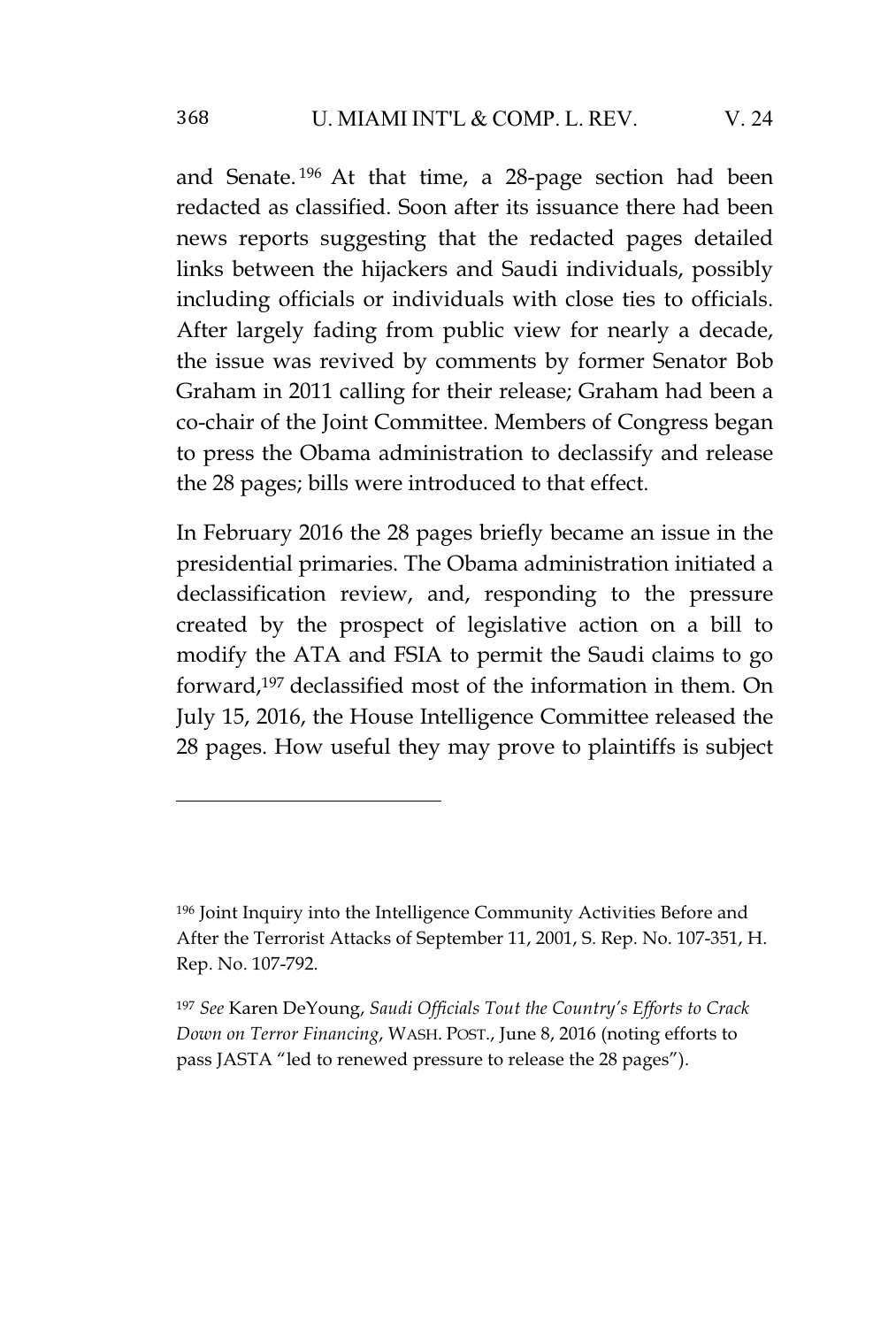to debate, but they were widely regarded as containing no dramatic revelation.<sup>198</sup>

On September 16, 2015, Senator Charles Schumer and Representative Peter King, both of New York, introduced the Justice Against Sponsors of Terrorism Act (JASTA) in Congress, along with a number of co-sponsors from both parties. <sup>199</sup> Its preamble declared that "knowingly or recklessly contribut[ing] material support or resources, directly or indirectly, to persons or organizations that pose a significant risk of committing acts of terrorism" threatens national security. <sup>200</sup> Although drafted in general terms,

<sup>198</sup> Mark Mazzetti, *In 9/11 Document, View of a Saudi Effort to Thwart U.S. Action on Al Qaeda*, N.Y. TIMES, July 15, 2016; Karen DeYoung, *Congress Releases Long-Classified '28 pages' on Alleged Saudi Ties to 9/11*, WASH. POST., July 15, 2016; Chris Mondics, *Why a Philly Firm Wants the Saudis Sued*, Philly.com, (July 23, 2016), http://articles.philly.com/2016-07- 23/business/74648474\_1\_bayoumi-congressional-joint-inquiry-saudiarabia.

<sup>199</sup> Cong. Rec., Vol. 161, No. 133, Sept. 16, 2015 (114th Cong., 1st Sess. daily ed.), at 56701, https://www.congress.gov/congressionalrecord/2015/09/16/senate-section/article/S6700-1. An earlier version of the bill was introduced in 2009. Juliet Eilperin and Karoun Demirian, *Congress Thwarts Obama on Bill Allowing 9/11 Lawsuits Against Saudi Arabia*, WASH. POST, Sept. 28, 2016.

<sup>200</sup> Justice Against Sponsors of Terrorism Act, S. 2040, 114th Cong. § 2(a)(6) (2016).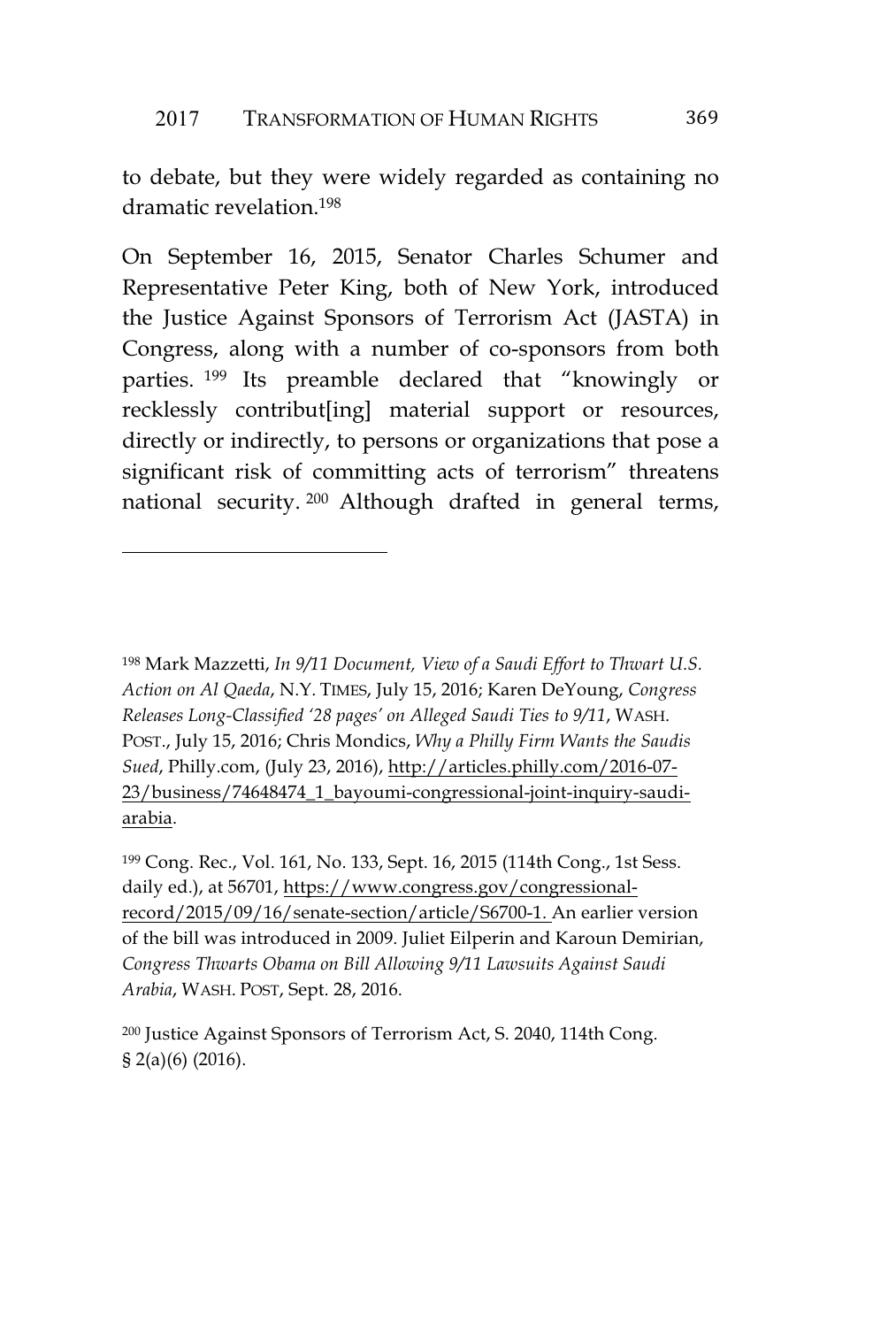JASTA was formulated with the claims against Saudi Arabia very much in mind. <sup>201</sup> The Saudi government was not unaware of this, and threatened economic retaliation against the U.S. if JASTA were enacted.<sup>202</sup>

The then-proposed JASTA gained publicity when the CBS news show 60 Minutes aired a segment in April 2016 on the case and the 28 pages issue shortly before the President visited Saudi Arabia. Major presidential candidates in both parties endorsed the bill before the New York primary on April 19, 2016. <sup>203</sup> Beyond providing a vehicle for elected officials to express sympathy for victims of 9/11, support for JASTA became a way to express opposition to U.S. support for Saudi Arabia's military intervention in Yemen.<sup>204</sup>

<sup>201</sup> *See* William Dodge, *JASTA and Reciprocity*, JUST SECURITY, (June 9, 2016); Curtis Bradley & Jack Goldsmith, *Don't Let Americans Sue Saudi Arabia*, N.Y. TIMES, April 22, 2016.

<sup>202</sup> Mark Mazzetti, *Saudi Arabia Warns of Economic Fallout If Congress Passes 9/11 Bill*, N.Y. TIMES, April 16, 2016.

<sup>203</sup> Michael D. Goldhaber, *The Global Lawyer: Terror Plaintiffs Still Have Friends in Washington*, AM. LAW. DAILY, May 17, 2016, http://amlawdaily.typepad.com/amlawdaily/2011/09/the-globallawyer-the-kingdom-and-the-911-plaintiffs.html.

<sup>204</sup> Bruce Reidel, *What JASTA Will Mean for U.S. Saudi Relations*, BROOKINGS, MARKAZ BLOG, Oct. 3, 2016 (noting that Saudi Arabia "in increasingly unpopular in America," in light of 9/11 and other factors,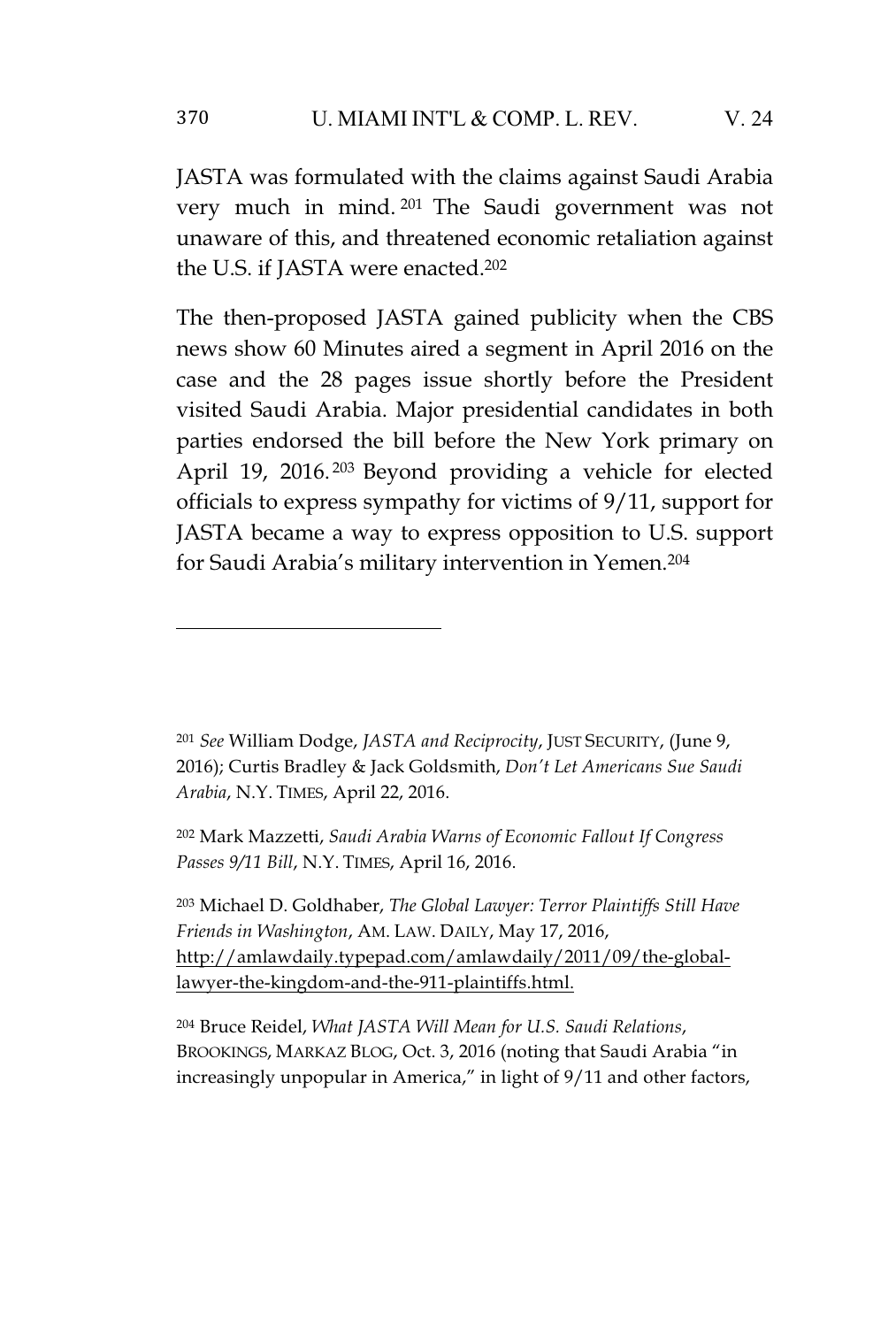The process by which JASTA was adopted was remarkable. The text of the bill was modified as it advanced through the Senate, and underwent major changes shortly before its passage by the Senate in May 2016.<sup>205</sup> In early September 2016, the House approved the bill. Its prospects in the House had previously not appeared great, but it was brought to the floor not long after a group of 9/11 family members met with House Speaker Paul Ryan in anticipation of the fifteenth anniversary of the 9/11 attacks.<sup>206</sup> It was debated in neither house. Support came from both parties, and it was passed overwhelmingly, with more than enough votes to override a veto.

As expected, President Obama vetoed the bill, arguing that it would provide no real protection against terrorist attacks, and would weaken the international law doctrine of

including war in Yemen), https://www.brookings.edu/blog/markaz/2016/10/03/what-jastawill-mean-for-u-s-saudi-relations/.

<sup>205</sup> An Act to Deter Terrorism, Provide Justice for Victims, and for Other Purposes, S. 2040, 114th Cong., 2d Sess., Pub. L. No. 114-222 (Sept. 28, 2016) [hereinafter "JASTA"].

<sup>206</sup> Jennifer Steinhauer, *House Passes Bill Allowing 9/11 Lawsuits Against Saudi Arabia; White House Hints at Veto*, N.Y. TIMES, Sept. 9, 2016; Rachael Bade and John Bresnahan, *Suing the Saudis: House GOP Pressed to Pass 9/11 Bill*, POLITICO, Sept. 7, 2016.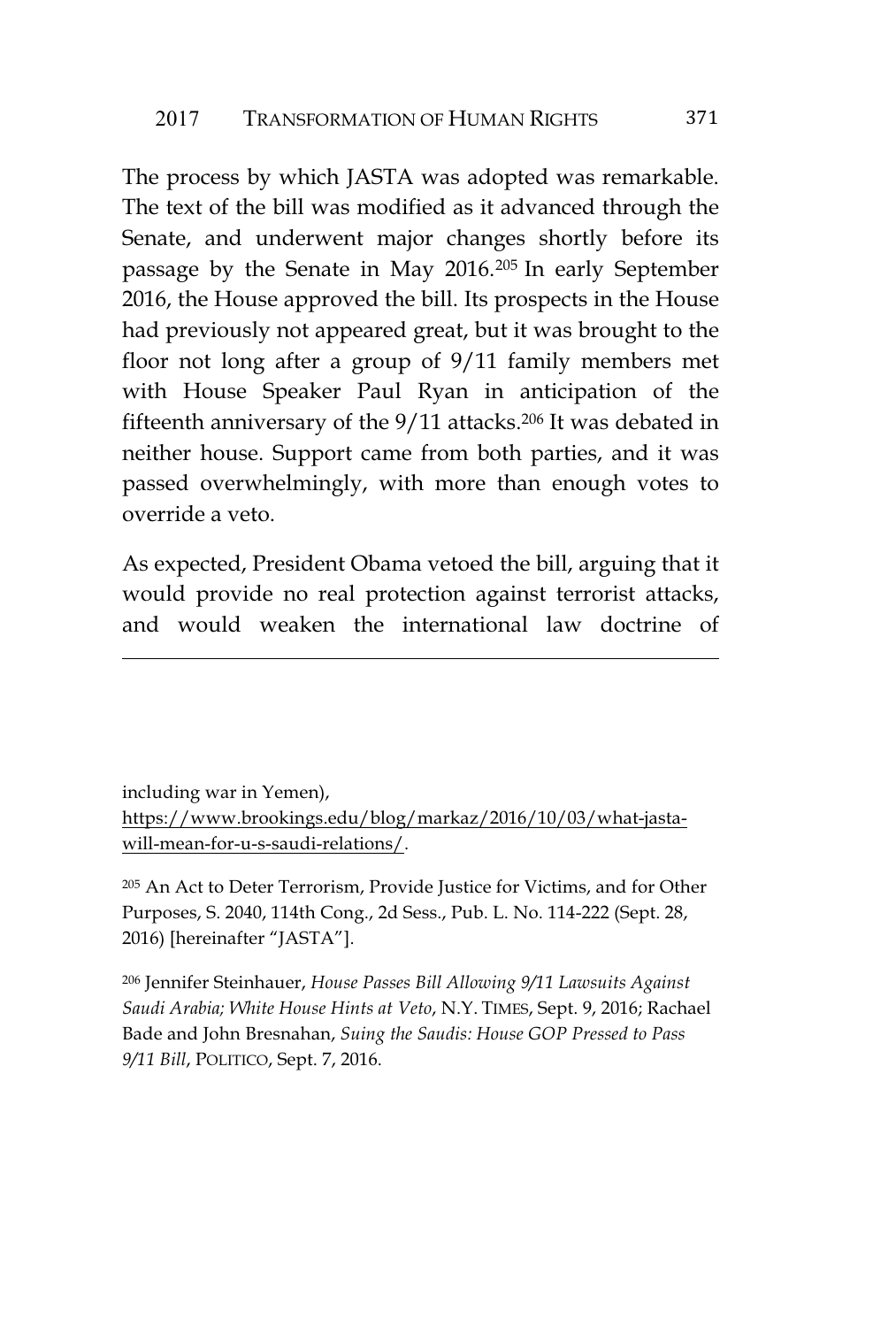sovereign immunity by encouraging other countries to adopt exceptions, thereby putting U.S. officials and service members at risk of suit, and complicating the president's conduct of foreign policy.<sup>207</sup> The administration mounted a lobbying effort seeking to persuade members of Congress who had voted for the bill to sustain the veto.<sup>208</sup> As Congress considered the veto, the Senate voted on a resolution calling for restrictions on arms sales to Saudi Arabia in light of its

<sup>207</sup> Karoun Demirian and Juliet Eilperin, *Congress Overrides Obama's Veto of 9/11 Bill*, WASH. POST, PowerPost, Sept. 28, 2016 ("The Senate vote was 97 to 1 and the House tally was 348 to 77."). *See also* Quinta Jurecic, *Letter from Rep. Adam Smith in Opposition JASTA*, LAWFARE (Sep. 27, 2016, 4:51 PM), https://www.lawfareblog.com/letter-rep-adam-smith-oppositionjasta (reproducing letter from Rep. Adam Smith, Ranking Member, House Armed Services Committee, to Democratic Colleagues, Sept. 25, 2016).

<sup>208</sup> Karoun Demirjian and Juliet Eilperin, *White House Accuses Congress of "Buyer's Remorse" on 9/11 Bill*, WASH. POST, PowerPost, Sept. 29, 2016, https://www.washingtonpost.com/news/powerpost/wp/2016/09/29 /republican-leaders-say-911-measure-may-need-to-be-revisited-afterelections/ ("In the days leading up to the override vote, the White House, national security officials, the European Union's delegation to the United States and business leaders urged lawmakers to sustain the veto. They warned the law will damage relations with Saudi Arabia and encourage other countries to pass laws that would allow them to target U.S. officials.").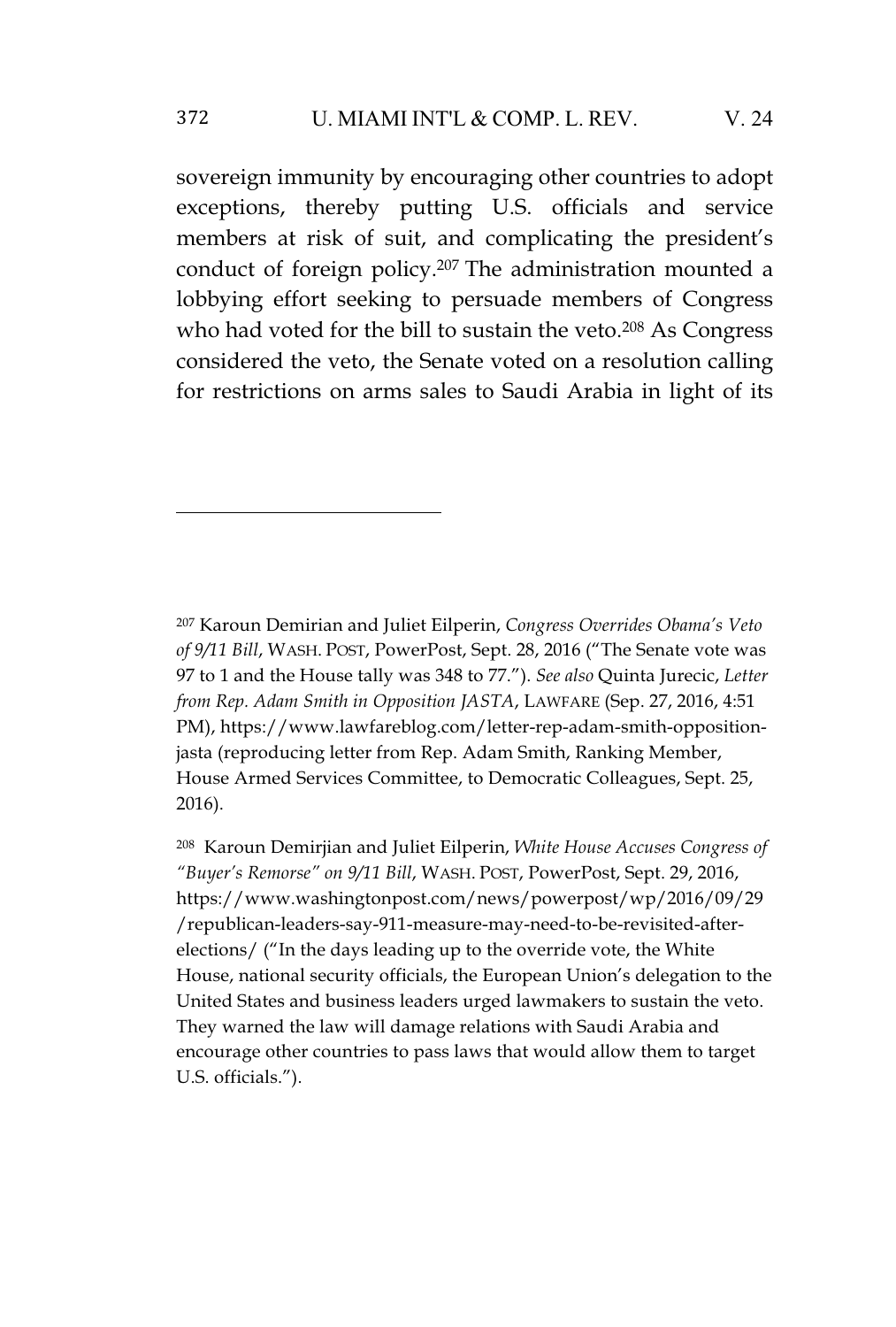military operations in Yemen targeting civilians. <sup>209</sup> On September 28, Congress overrode the veto overwhelmingly—the first time in the Obama presidency that that had happened.<sup>210</sup>

President Obama accused members of Congress of lacking familiarity with the provisions and effective consequences of JASTA, attributing its passage to a reaction to "the scars and trauma of 9/11."<sup>211</sup> What was more unusual was the reaction of Congressional leaders. Noting the hastiness of the bill's passage, the Chairman of the Senate Foreign Relations

<sup>209</sup> Demirian and Eilperin, *supra* note 207. *See also* Eilperin and Demirian, *supra* note 199. The bill was tabled, but as a Human Rights Watch official noted, "[T]he tide is turning" against Saudi Arabia. *Id*.

<sup>210</sup> Eilperin and Demirian, *supra* note 207.

<sup>211</sup> Demirian and Eilperin, *supra* note 207. *See also* Demirian and Eilperin, *supra* note 208 ("Everybody was aware of who the potential beneficiaries were, but nobody had really focused on the potential downsides in terms of our international relationships") (quoting Senate Majority Leader Mitch McConnell, a supporter of the bill); Ted Barrett and Deirdre Walsh, *Congress Suddenly Has Buyer's Remorse for Overriding Obama's Veto*, CNN POLITICS, Sept. 29, 2016,

http://www.cnn.com/2016/09/29/politics/obama-911-vetocongressional-concerns/ (quoting House Speaker Paul Ryan as having concerns about the bill's "unintended consequences," but "you want to make sure that the 9/11 victims and their families get their day in court").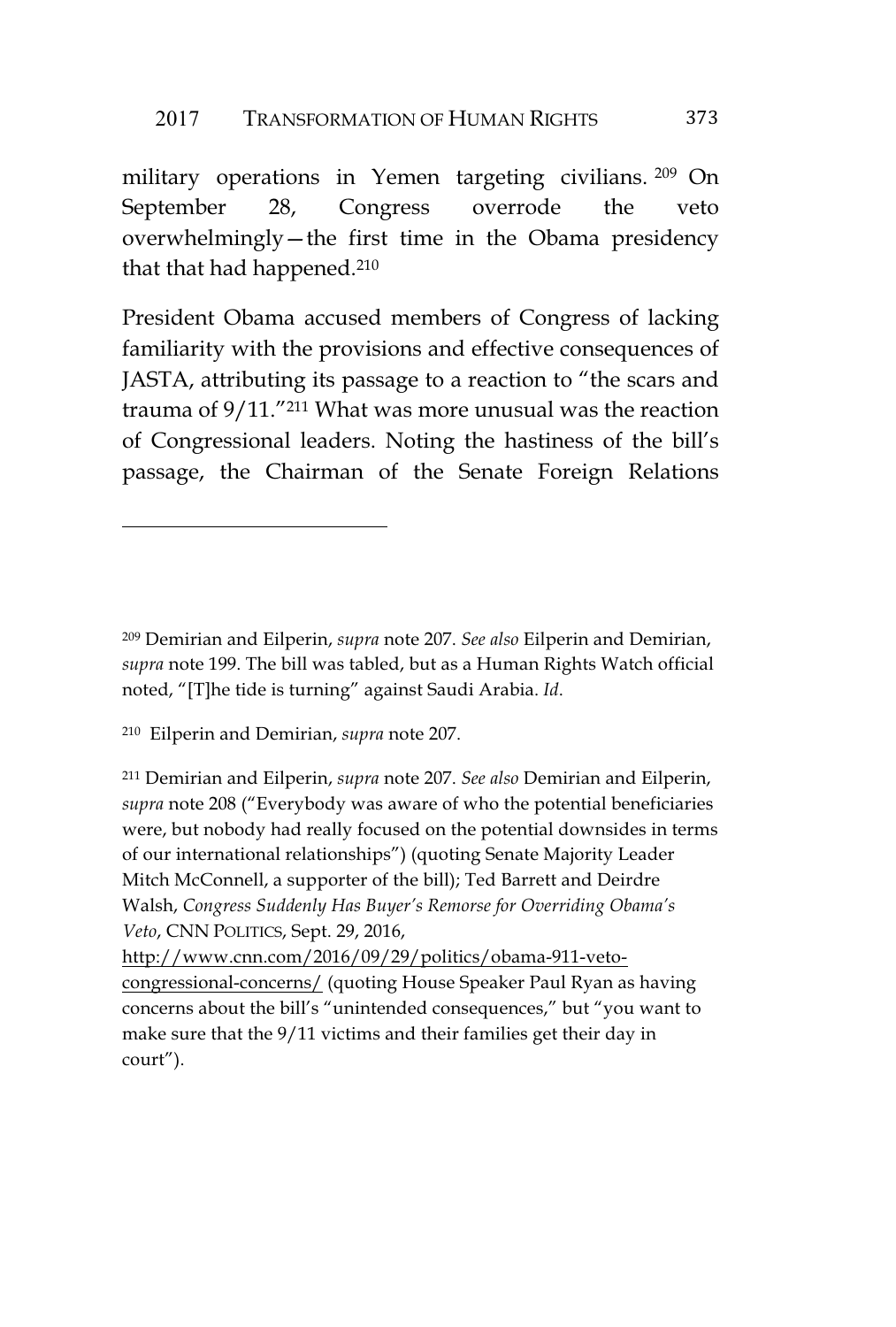## 374 U. MIAMI INT'L & COMP. L. REV. V. 24

Committee said he "wish[ed] we had all focused on this a little bit more, earlier."<sup>212</sup> Senator Lindsey Graham expressed a desire to check whether Congress had opened a Pandora's box; he and twenty-seven other Senators sent a letter to JASTA's Senate sponsors calling on them to work "in a constructive manner to appropriately mitigate ... [JASTA's] unintended consequences." <sup>213</sup> Senator Orrin Hatch said, "I don't think we had enough time to consider all of the ramifications," adding that he was "worried about getting into a tremendous legal morass that could really cost this country."<sup>214</sup> House Speaker Ryan expressed the hope that a modified bill could be approved to address the concerns raised.<sup>215</sup> Senate Majority Leader Mitch McConnell said, "I just think it was a ball dropped," and (as did some other Senate members) proceeded to place the blame on President Obama.<sup>216</sup>

It remains to be seen whether Congress will act on its buyer's remorse. In October 2016 U.S. Secretary of State John

<sup>212</sup> Eilperin and Demirian, *supra* note 199.

<sup>214</sup> Carney, *supra* note 213.

<sup>216</sup> *Id.*

<sup>213</sup> Jordain Carney, *Senators Already Eyeing Changes to 9/11 Bill After Veto Override*, THE HILL.COM, Sept. 28, 2016.

<sup>215</sup> Barrett and Walsh, *supra* note 211.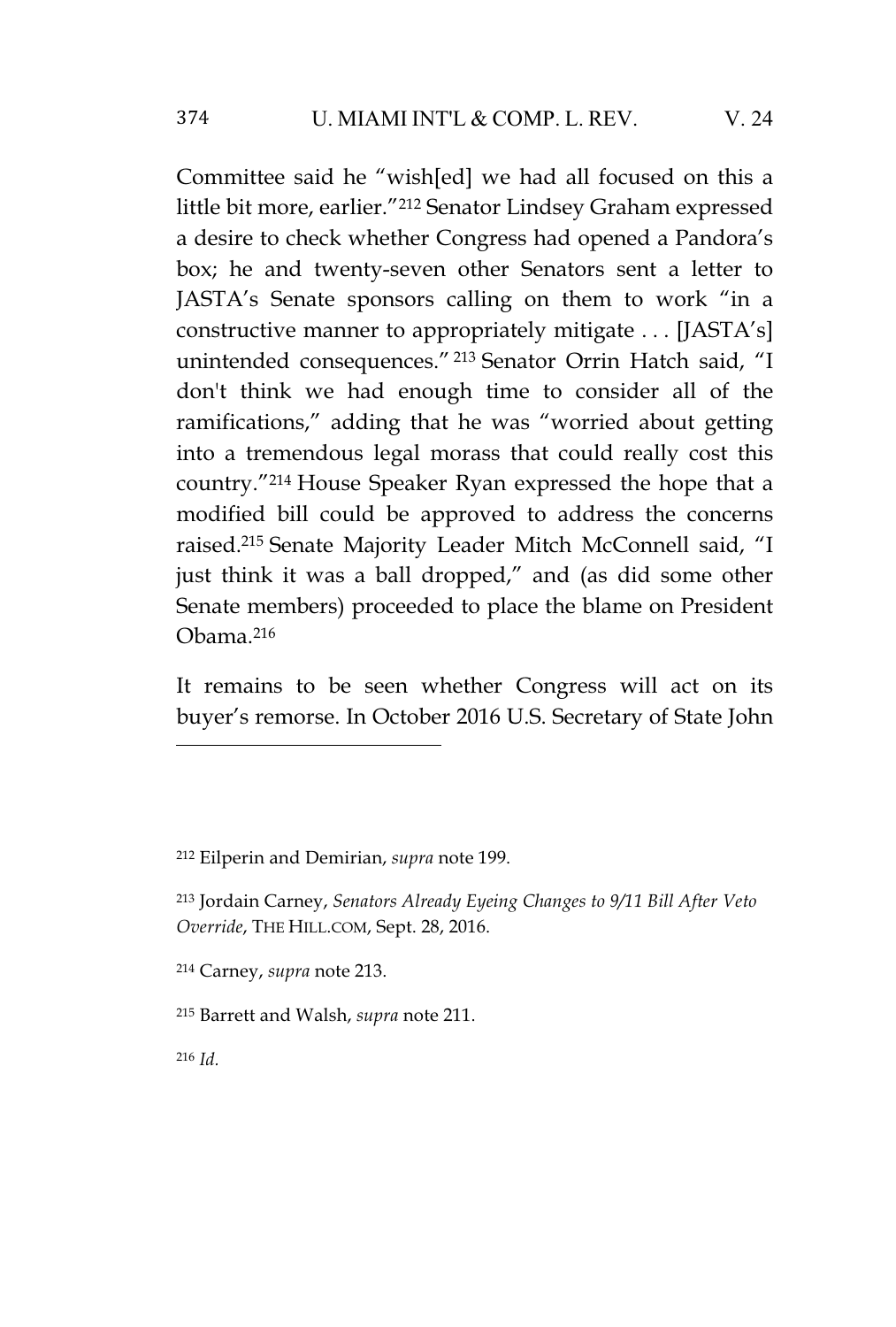Kerry and Saudi Foreign Minister Adel al-Jubeir had talks about potential proposals to "fix" the problems associated with JASTA.<sup>217</sup> The Trump Administration's position is not clear. As a candidate, President Trump strongly criticized President Obama's veto of JASTA.<sup>218</sup> The Saudi government appears to be pressing the Trump administration to reconsider the bill.<sup>219</sup> In November 2016, Senators McCain and Graham introduced a bill to amend JASTA to limit liability to cases where "the foreign state knowingly engaged in the financing or sponsorship of terrorism, whether directly or indirectly."<sup>220</sup> In the meantime, the case proceeds.

http://www.thearabweekly.com/Opinion/7174/Trump%E2%80%99selection-may-have-killed-prospects-for-amending-JASTA.

http://english.alarabiya.net/en/News/gulf/2017/02/15/How-a-CIAmedal-to-Saudi-crown-prince-ended-the-JASTA-issue.html (quoting Saudi Foreign Minister Adel al-Jubeir) ("The US estimates the negative repercussions of implementing JASTA and it may reconsider it").

<sup>220</sup> Cong. Rec. S6612 (daily ed. Nov. 30, 2016) (statement of Sen. Graham). The quotation is from Sen. Graham's statement, not the proposed bill.

<sup>217</sup> Megan R. Wilson, *Saudi Arabia Now Employing 14 Lobby Firms as It Fights 9/11 Law*, THE HILL, (Nov. 2, 2016), http://thehill.com/business-alobbying/business-a-lobbying/304019-saudi-arabia-continues-

expansion-of-k-street-force. The month before, the Foreign Minister spoke with the Chair of the Senate Foreign Relations Committee. *Id*.

<sup>218</sup> Mark Habeeb, *Trump's Election May Have Killed Prospects for Amending JASTA*, THE ARAB WEEKLY, (Nov. 27, 2016\_,

<sup>219</sup> Hoda al-Saleh, *Did a CIA Medal to the Saudi Crown Prince Close the JASTA File?*, AL ARABIYA (ENGLISH), (Feb. 15, 2017),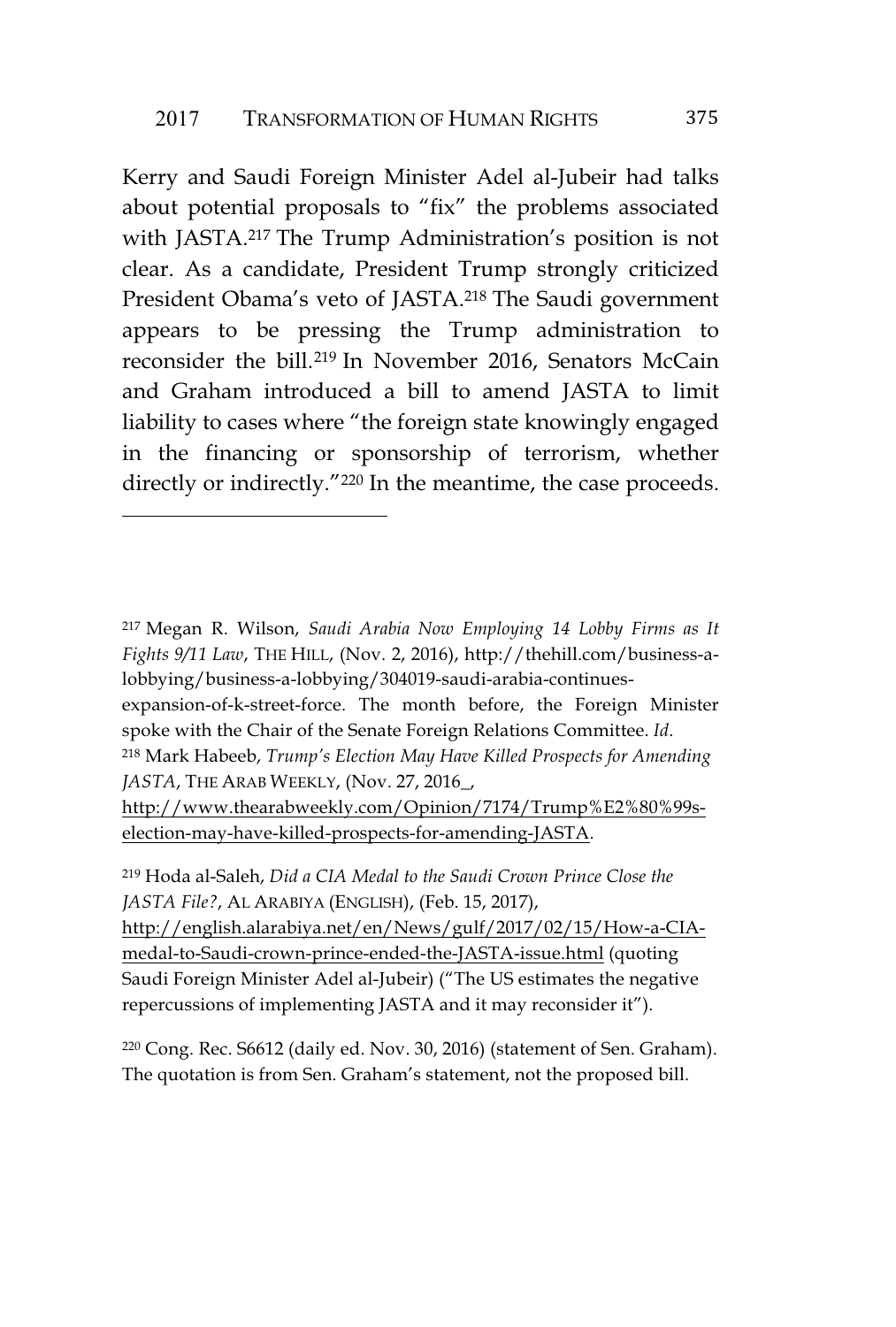## 376 U. MIAMI INT'L & COMP. L. REV. V. 24

On February 7, 2017, the Second Circuit granted a joint motion to vacate the district court's September 2015 opinion and remand the case for further consideration in light of JASTA.<sup>221</sup>

JASTA makes a number of changes to the law, including to cases pending as of its effective date.<sup>222</sup> It allows claims for personal injury or property damage occurring in the U.S. if it was caused either by "an act of international terrorism in the United States," or by a tortious act or acts (not, "act or omission") of the foreign state or its agents, "regardless of where the tortious act or acts of the foreign state occurred." <sup>223</sup> This change is accomplished by denying immunity to such claims through a new section 1605B of the

<sup>222</sup> JASTA, § 3(a), *supra* note 205, § 7.

https://www.justsecurity.org/33325/jasta-violate-international-law-2/. It should be noted that JASTA refers to no immunity for "damages against a foreign state" for personal injury or property damage in the U.S. caused by "(1) an act of international terrorism in the United States; *and* (2) a tortious act of acts of the foreign state ..." The "and" here apparently refers to two instances in which immunity may be denied, as opposed to two elements that must be satisfied in each case.

<sup>221</sup> *In re* Terrorist Attacks on September 11, 2001, No. 15-3426(L) (2d Cir. Feb. 7, 2017).

<sup>223</sup> JASTA, § 3(a), *supra* note 205 (JASTA also bars claims based purely on "mere negligence."). *See* William Dodge, *Does JASTA Violate International Law?* JUST SECURITY, (Sept. 30, 2016),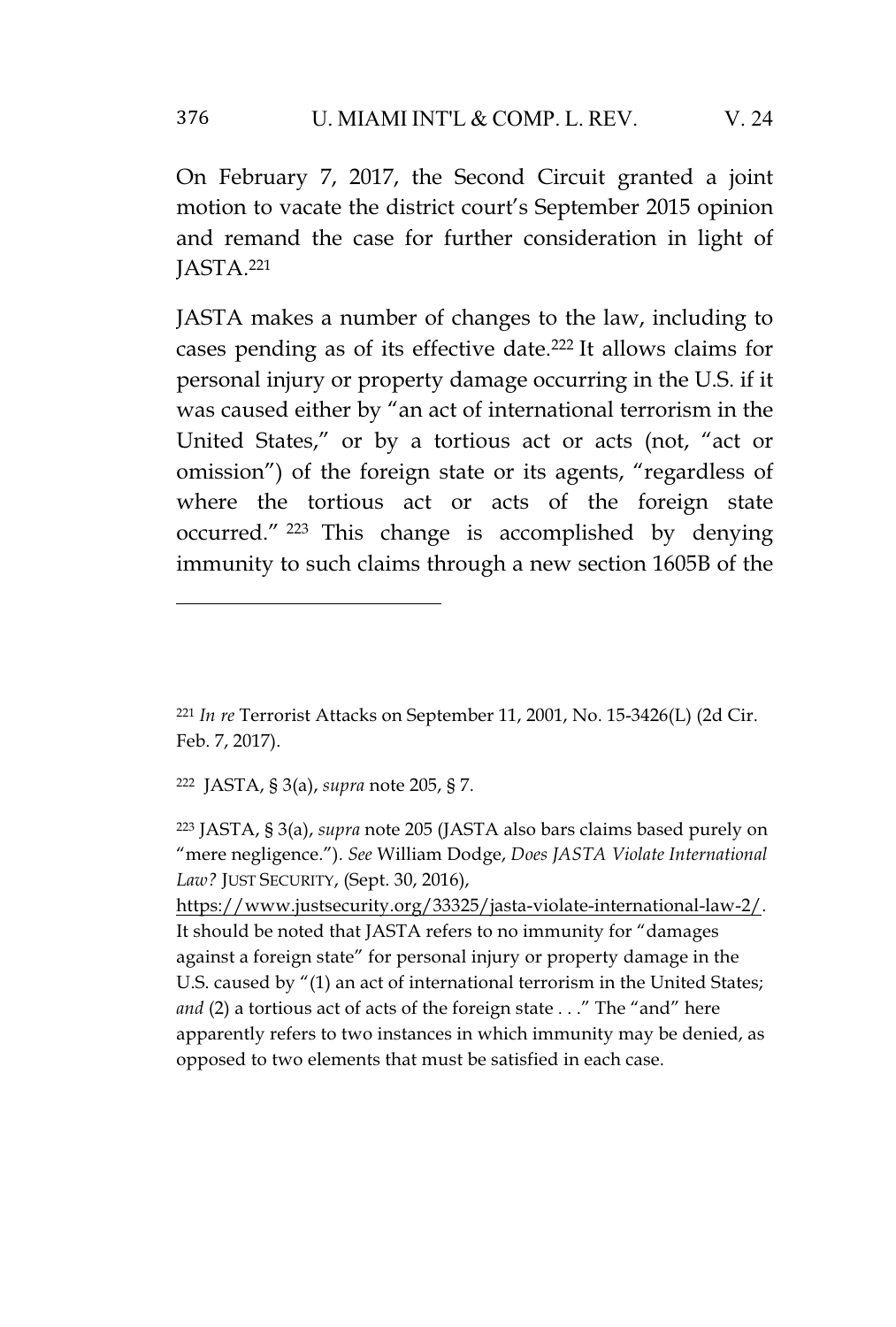FSIA, and authorizing such claims under the ATA. 224 Nothing in this provision requires that the foreign state be on the State Department terrorism list. Plaintiffs must be U.S. nationals.<sup>225</sup>

As with many of Congress's forays in the area, the drafting is not entirely clear. Despite some drafting unclarity, it appears that "international terrorism" and "tortious acts"

<sup>224</sup> JASTA §3(a), *supra* note 205, (allows claims against foreign states under 18 U.S.C. § 2333(a)) (2012). That section allows U.S. nationals to bring claims for personal injury or property damage by reason of an act of international terrorism. Prior to JASTA, the ATA did not provide for suits under § 2333 against foreign states, *see* 18 U.S.C. § 2337(2) (2012), but JASTA modifies that with respect to any claim as to which JASTA would remove immunity. In turn, a new § 1605B provides an exception to foreign sovereign immunity for claims arising out an act of international terrorism in the U.S., and for tortious acts or omissions of foreign states or their agents, "regardless where the tortious act or acts of the foreign state occurred." *Id*.

<sup>225</sup> JASTA §3(a), *supra* note 205, (codified as 28 U.S.C. § 1605B(c) (2016)). Thus only a U.S. national could bring a JASTA claim against a foreign state for an act of international terrorism occurring in the U.S. Yet a slightly broader category of plaintiffs (U.S. nationals, armed forces members, government employees and government contractors' employees, and their legal representatives) could bring an action for an act of international terrorism occurring outside the U.S. 28 U.S.C. § 1605A(c) (2012); *see supra* note 181.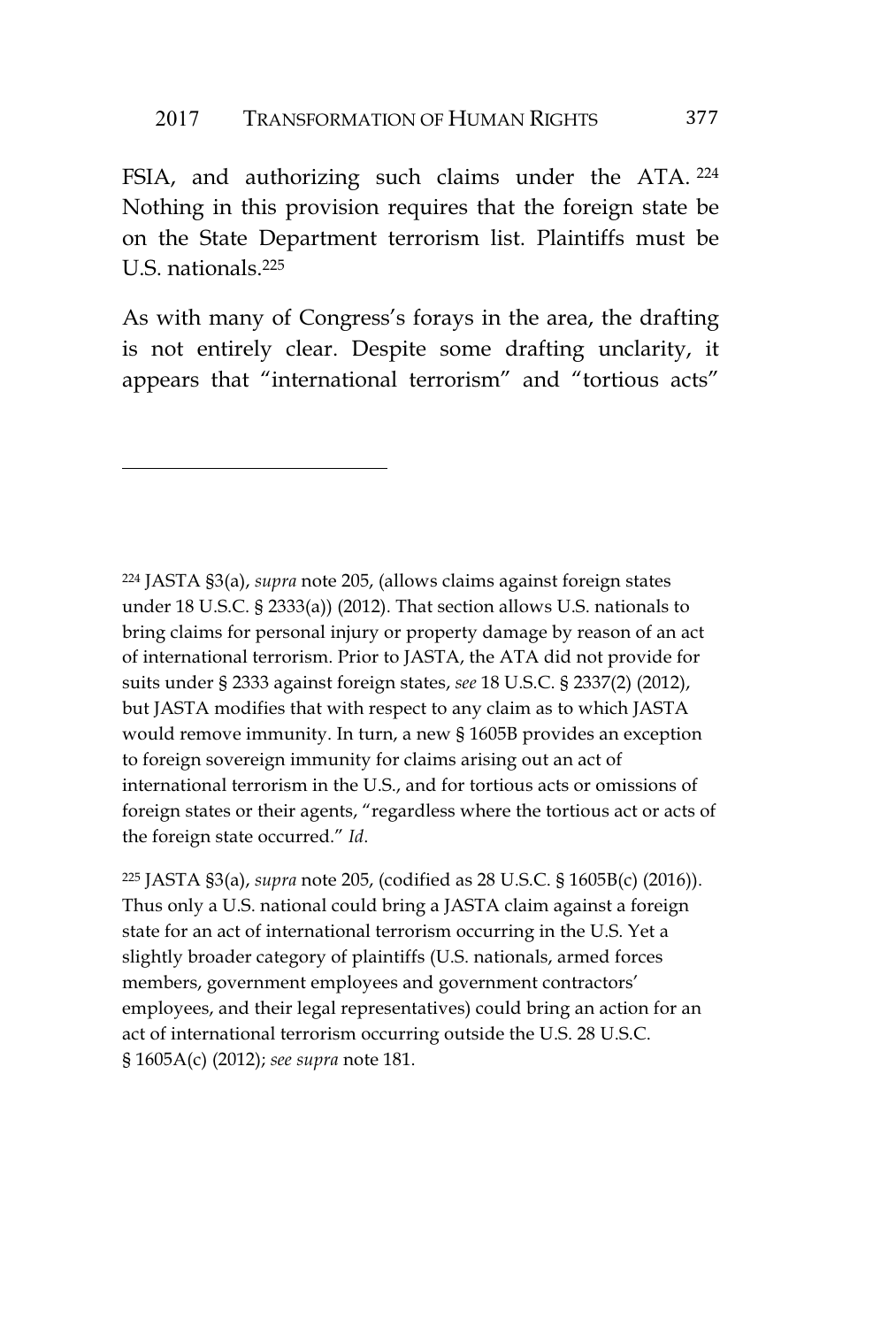are alternative bases for liability."<sup>226</sup> The reference to an act of "international terrorism in the United States" is somewhat infelicitous. JASTA adopts the ATA's definition of international terrorism.<sup>227</sup> The ATA defines it as terrorism "occur[ring] primarily outside the territorial jurisdiction of the United States" or as terrorism "transcend[ing] national boundaries."<sup>228</sup> The idea of an act of international terrorism that occurs in the U.S. but primarily outside U.S. territorial jurisdiction is hard to fathom. One explanation may be that Congress simply assumed that the 9/11 attacks were instead acts of terrorism "transcend[ing] national boundaries." <sup>229</sup>

<sup>227</sup> 18 U.S.C. § 2331(1)(C) (2012).

<sup>228</sup> JASTA, *supra* note 205, § 3(a), (codified as 28 U.S.C. §§ 1605B(a)(1) (2016)).

<sup>229</sup> *See* 18 U.S.C. § 2331(1(C) (2012) (referring to acts that "transcend national boundaries in terms of the means by which they are accomplished, the persons they appear intended to intimidate or coerce, or the locale in which their perpetrators operate or seek asylum"). There is a separate criminal provision for acts of terrorism transcending

<sup>226</sup> JASTA refers to no immunity for "damages against a foreign state" for personal injury or property damage in the U.S. caused by "(1) an act of international terrorism in the United States; *and* (2) a tortious act of acts of the foreign state ..." The "and" here apparently refers to two instances in which immunity may be denied, as opposed to two elements that must be satisfied in each case.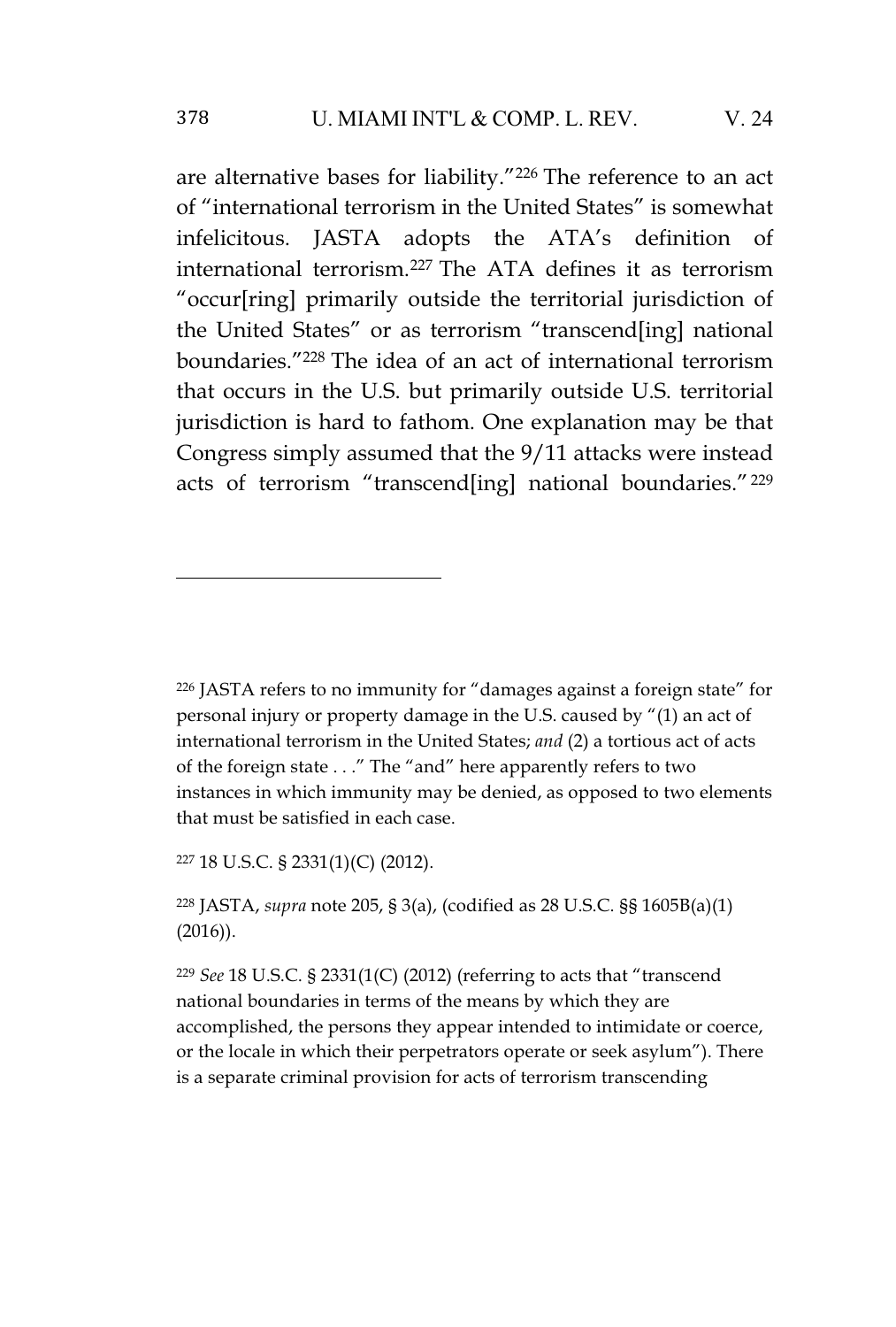#### 2017 TRANSFORMATION OF HUMAN RIGHTS 379

Even then it may be odd to refer to an act that transcends national boundaries as taking place "in the United States." The provision might refer to the fact that much of the planning took place outside the U.S., while the hijacking, death and destruction occurred within it. In any event, to the extent that the claims relate to the tort of financing and supporting terrorism, JASTA expressly renders the "entire tort" rule in applicable.230

There will be other legal issues to resolve as well. In contrast to the non-commercial tort provision of the FSIA, JASTA says nothing about an exception for discretionary functions. <sup>231</sup> If the court interprets this silence as

national boundaries, added in 1996 by the Antiterrorism and Effective Death Penalty Act (AEDPA), Pub. L. No. 104-132, § 702, 110 Stat. 1216, codified at 18 U.S.C. § 2332b (2012).

<sup>230</sup> *See* text accompanying *supra* note 223.

<sup>231</sup> *See* 28 U.S.C. § 1605(a)(5)(A) (201) (qualifying the non-commercial tort exception to sovereign immunity with the proviso that the exception to immunity does not apply to "any claim based upon" the exercise or failure to exercise a "discretionary function"); JASTA, §3(a), *supra* note 205, codified as 28 U.S.C. § 1605B(b) (2016). In proposing in November 2016 to amend JASTA to limit liability to cases where a state "knowingly" aids and abets terrorism, Senator Lindsey Graham plaintively noted that "[s]omebody took the discretionary function language out of the original [JASTA] bill. I guess a lot of them missed it." Cong. Rec. S6613 (daily ed. Nov. 30, 2016).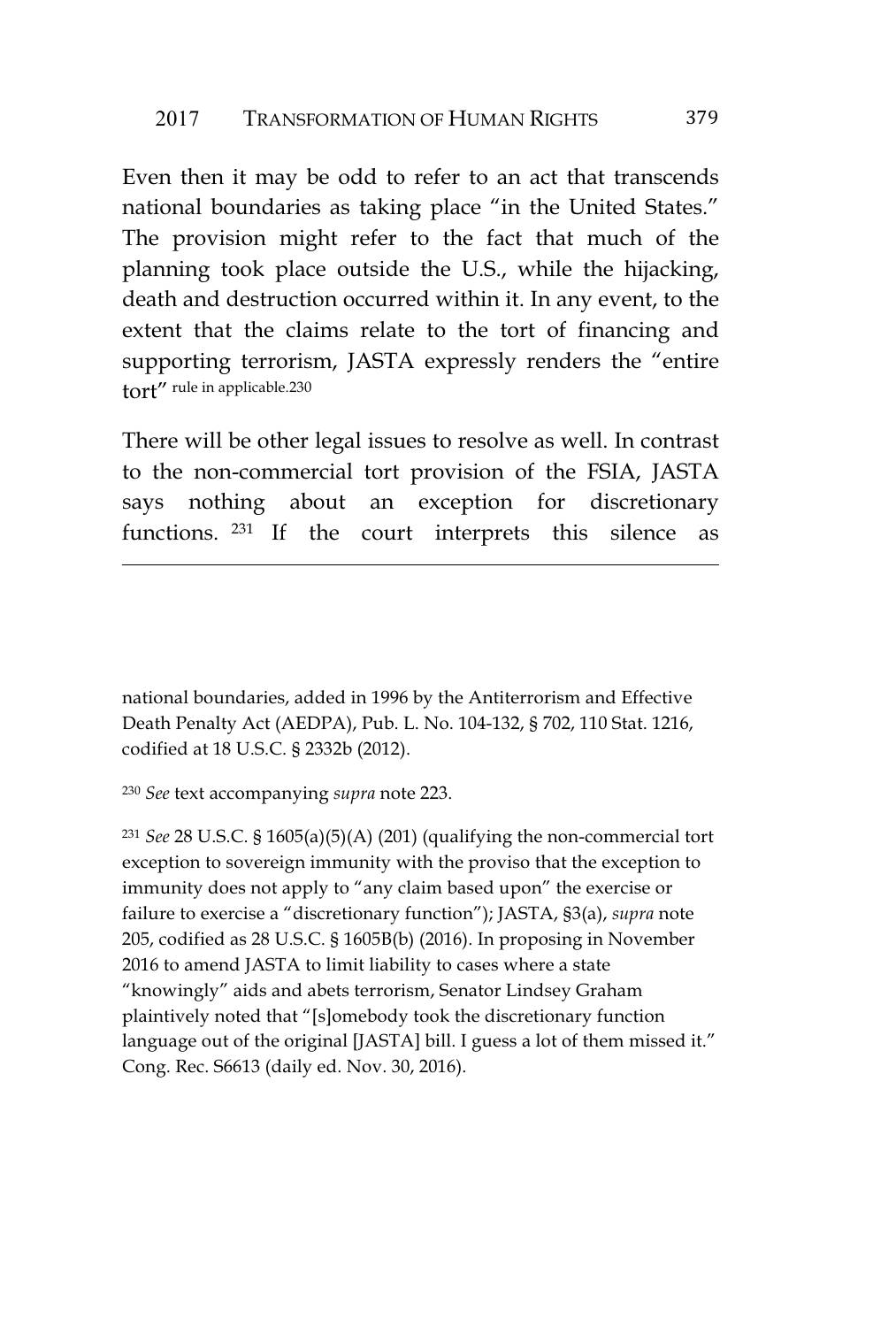Congressional rejection of the discretionary function exception for JASTA claims, that would be significant, since the earlier district court decision on the non-commercial tort exception had found the discretionary function exception to it applicable.<sup>232</sup> The plaintiffs argue that JASTA has modified the law regarding scope of agency and causation, which have been difficult issues for plaintiffs in terrorism litigation in the past. The defendants may argue that JASTA is unconstitutional.<sup>233</sup>

<sup>232</sup> *See* text accompanying *supra* notes 185-189; JASTA, §3(a), *supra* note 190 (JASTA does put a limitation on the exception to immunity, just as does section 1605(a)(5). But whereas the limitations on the section 1605(a)(5) exception relate to discretionary functions,  $\S$  1605(a)(5)(A) and certain specific torts, § 1605(a)(5)(B), the limitation in JASTA lifting of immunity relates to claims for "mere negligence."); JASTA, §3(a), *supra* note 205, codified as 28 U.S.C. § 1605B(d) (2016) ("A foreign state shall not be subject to the jurisdiction of the courts of the United States under subsection (b) on the basis of an omission or a tortious act or acts that constitute mere negligence."). The contrast might strengthen the argument that Congress meant for no discretionary function exception to apply to JASTA claims.

<sup>233</sup> *See* Joint Motion to Vacate and Remand in Light of Changes in Law, *In re* Terrorist Attacks on September 11, 2001, No. 15-3426-cv, at 10 & 12. n3 (filed Oct. 21, 2016).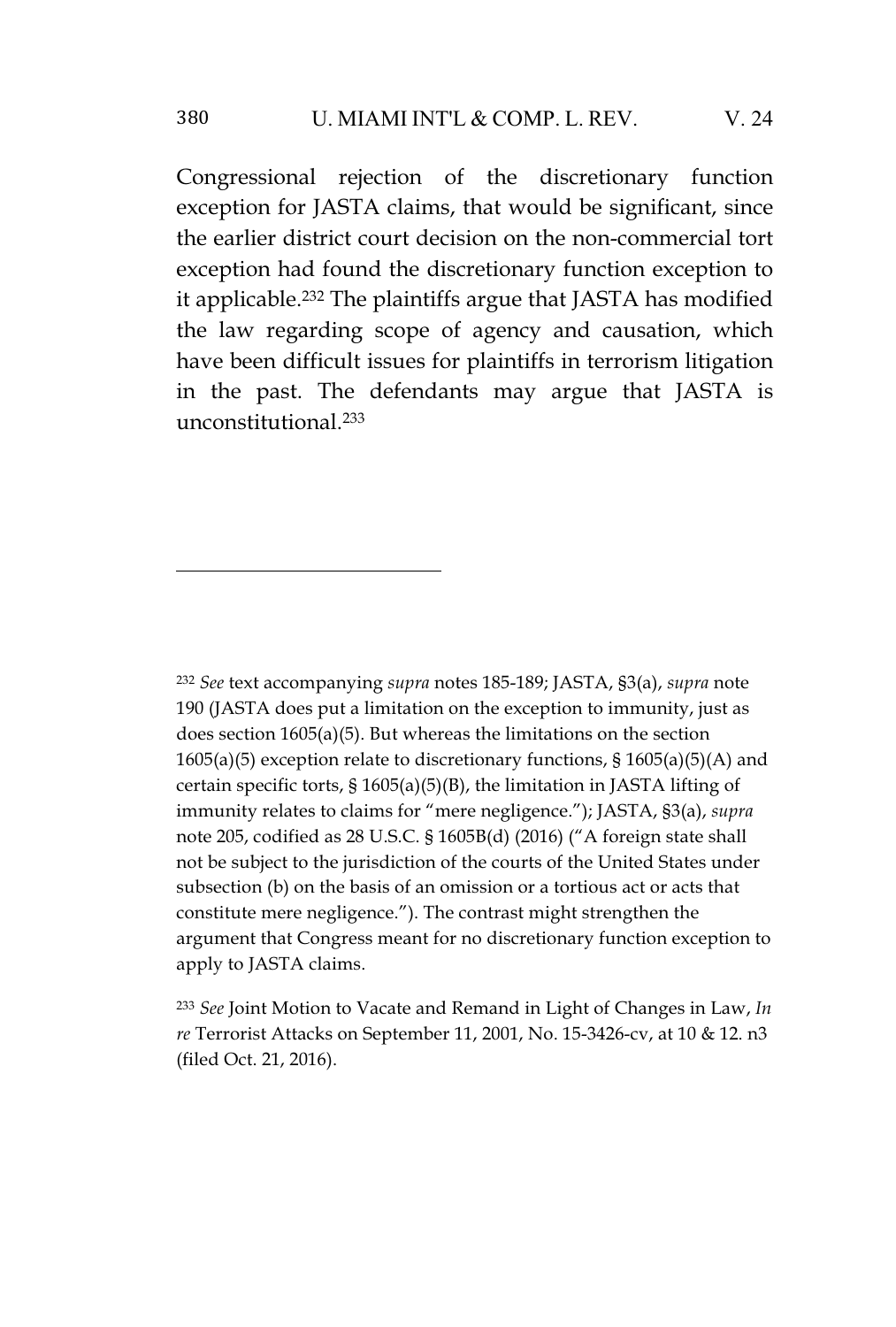Despite these uncertainties, in many respects JASTA could cover the 9/11 attacks very well,<sup>234</sup> to the extent that the claim was that Saudi Arabia is primarily responsible for the attacks, though that may prove difficult to prove or even allege with sufficient specificity. As for assertions that high Saudi officials or other agents committed a "tort or tortious acts"<sup>235</sup> in financing or supporting terrorism, the removal of the entire tort rule may provide an opening; it should be noted, though, that in dismissing the claims, the district court emphasized how general or even speculative many of

<sup>234</sup> After JASTA went into effect, at least one other lawsuit was filed against Saudi Arabia; others are likely. *See* Greg Clary, *9/11 Widow Files Lawsuit Against Saudi Arabia*, CNN POLITICS, (Oct. 1, 2016), http://www.cnn.com/2016/10/01/politics/saudi-arabia-9-11-lawsuit/. Whether there is any state against which a plausible case for causing damage by terrorism in the U.S. could be made is open to debate. A complaint filed in February 2017 against Israeli officials characterizes them as supporting international terrorism. Peled v. Netanyahu, No. 1:17-cv-00220 (D.D.C. Feb. 1, 2017), http://courthousenews.com/wpcontent/uploads/2017/02/netanyahu.pdf. *See* Joshua Claybourn, *How Congress Made It Easier to Sue Israel*, THE HILL.COM, (Feb. 6, 2017), http://thehill.com/blogs/pundits-blog/international-affairs/318097 how-congress-made-it-easier-to-sue-israel. The complaint asserts claims under the ATA, the ATS, JASTA, and a number of other statutes.

<sup>235</sup> JASTA, Pub. L. No. 114-222, *supra* note 205, § 3(a) (codified as 28 U.S.C. § 1605B(b)(2) (2016).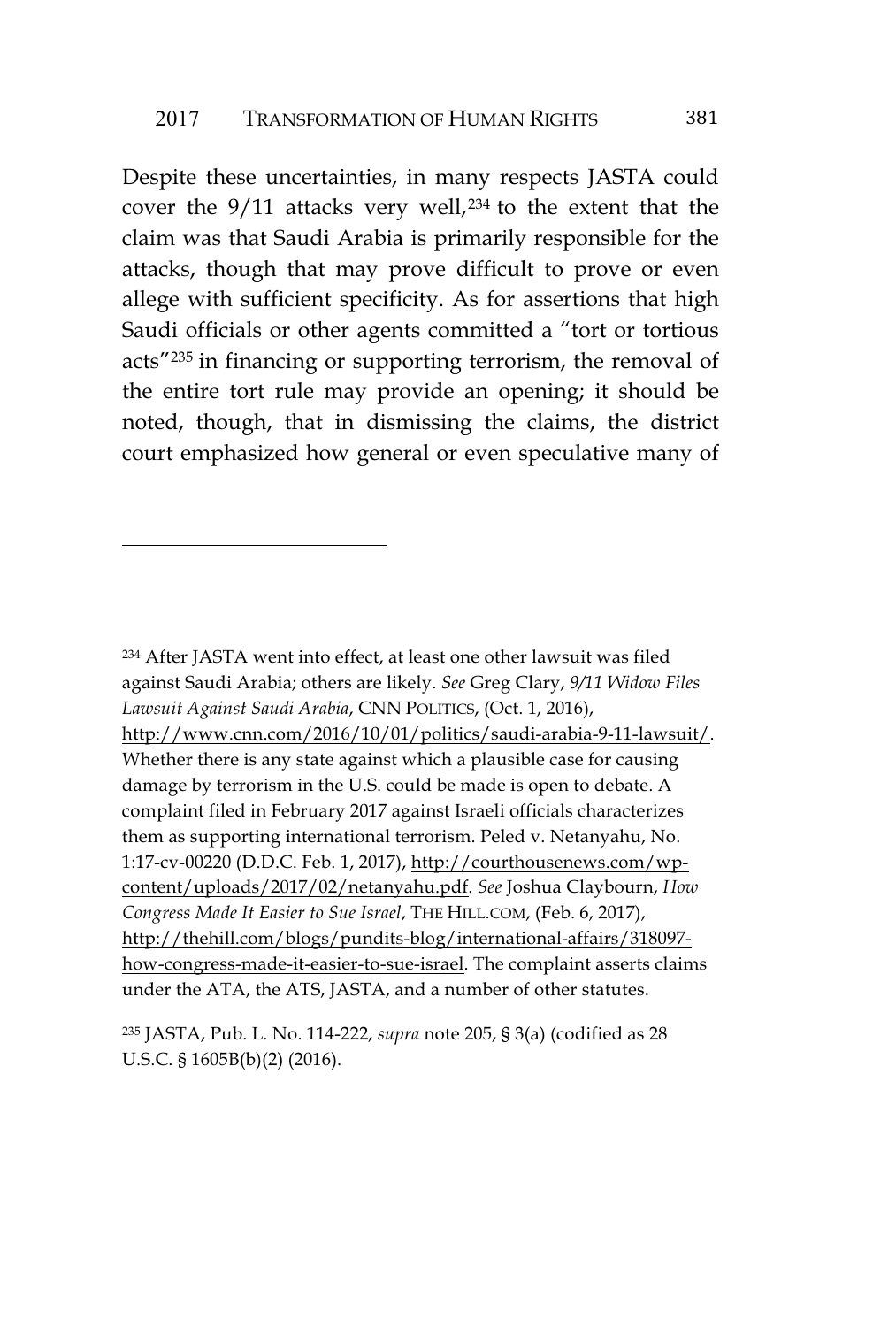the allegations were.<sup>236</sup> What may not work is any attempt to predicate liability of Saudi Arabia or its officials or agents on an aiding and abetting or conspiracy theory under Section 4 of JASTA. That section provides that a "person" may be liable if they aid and abet "an act of international terrorism" that was undertaken by an organization designated on the foreign terrorist organization list. <sup>237</sup> "Person," in turn, is defined to "include corporations, companies, associations, firms, partnerships, societies, and joint stock companies, as well as individuals"—but not, most likely, states.<sup>238</sup> Liability under this section of JASTA may be limited to claims against

<sup>237</sup> JASTA, *supra* note 205, § 4(a) (codified as 18 U.S.C. § 2333(d)(2)) (2016).

<sup>238</sup> JASTA, *supra* note 205, § 4(a) (codified as 18 U.S.C. § 2333(d)(1)) (2016). The definition is accomplished by referring to the general definition of person in 1 U.S.C. § 1. That definition makes no reference to states or state agencies. It does, however, say that the term "includes" the various entities listed. Courts would likely want a stronger basis than that for holding a foreign state subject to suit. Note, also, that the aiding and abetting liability relates only to an act of international terrorism (presumably in the United States, although the new § 2333(d)(2) does not so specify). A person who aided and abetted the tortious acts of a foreign state would not be covered, since the sole reference in § 2333(d)(2) is to international terrorism.

<sup>236</sup> *E.g*., *In re* Terrorist Attacks, 134 F. Supp. 3d at 787 (plaintiffs intend to renew their bid for additional discovery on remand); *See* Joint Motion, *supra* note 233, at 12-13.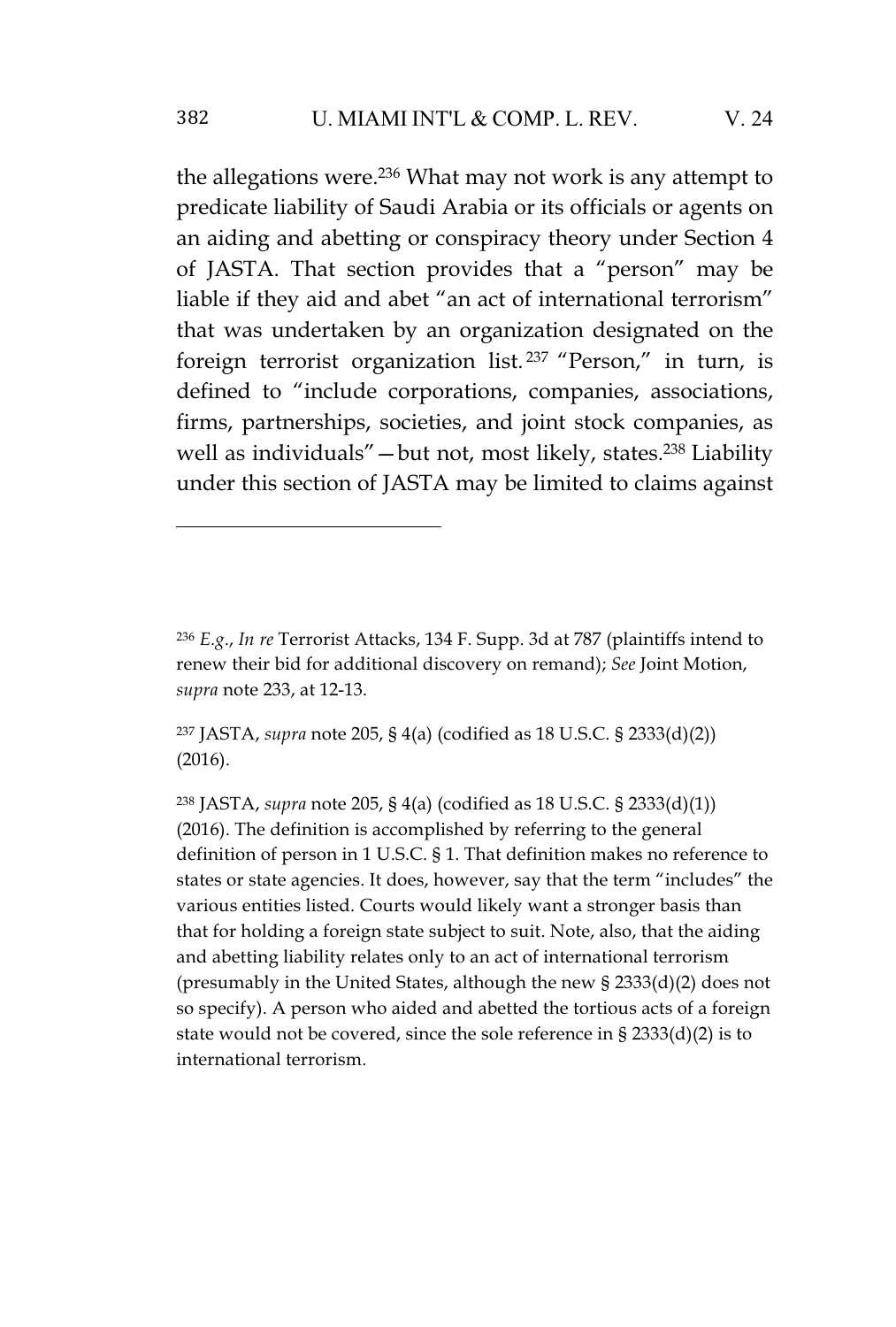non-state "persons" who knowingly aid and abet or conspire with persons who commit an act of international terrorism if that act was planned by a designated foreign terrorist organization.<sup>239</sup>

<sup>239</sup> JASTA, *supra* note 205, § 4(a). Steve Vladeck has made this point very well. Vladeck, *The Senate Killed JASTA, supra* note 195. As he points out, the new aiding and abetting liability is available only against "persons" as defined in 1 U.S.C. § 1. *See* JASTA, *supra* note 205, at § 4(a). 1 U.S.C. § 1 (2012) provides that "unless the context indicates otherwise," the word "person" includes "corporations, companies, associations, firm, partnerships, societies, and joint stock companies, as well as individuals."

The preamble to JASTA states that the decision in Halberstam v. Welch, 705 F.2d 472 (D.C. Cir. 1983) provides "the proper legal framework" for how aiding and abetting and conspiracy liability should function "in the context of" the ATA. JASTA, *supra* note 205, § 2(a)(5). *Halberstam* provides a very thorough analysis of civil conspiracy and aiding and abetting liability in the context of a civil action against a woman whose partner had killed a homeowner during a burglary, concluding with a cautionary note that "[t]ort law is not, at this juncture, sufficiently well developed or refined to provide immediate answers to all the serious questions of legal responsibility and corrective justice. ... Precedent, except in the securities area, is largely confined to isolated acts of adolescents in rural society." *Id*. at 489. In some other contexts, as the Supreme Court has pointed out, Congress has defined the elements of aiding and abetting liability very specifically. *See* Central Bank of Denver v. First Interstate Bank of Denver, 511 U.S. 164, 181-83 (1994).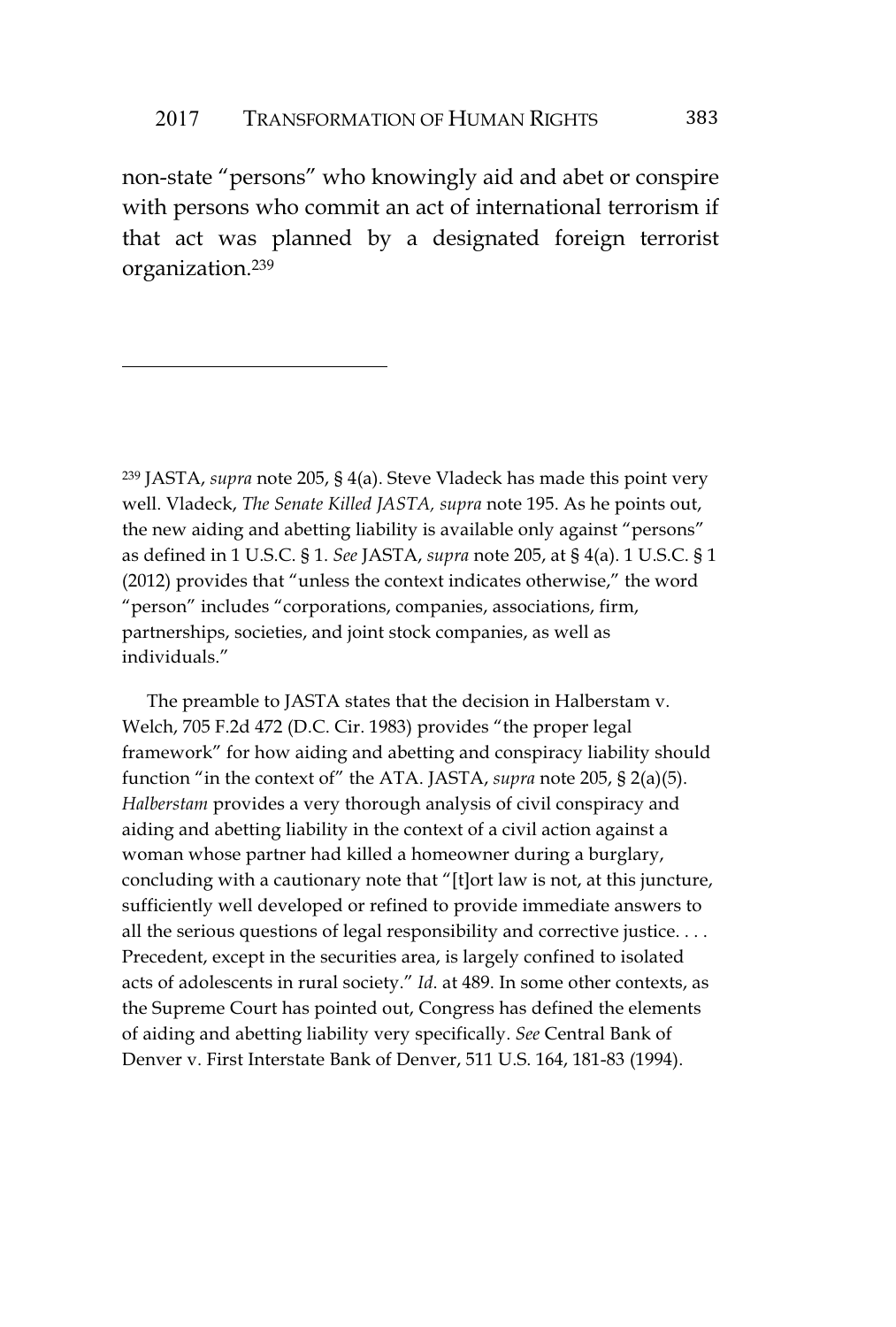Even assuming a judgment at some point, JASTA appears not to have changed the law on immunity from execution.<sup>240</sup> A more significant barrier might turn out to be a section in JASTA that allows the court to stay proceedings if the Secretary of State certifies that the U.S. is engaged in good faith negotiation with the foreign state or certain other parties over the claims.<sup>241</sup> Of course, that would depend on the somewhat unlikely prospect of Saudi Arabia agreeing to enter into good faith negotiations regarding payment of damages for the 9/11 attacks. Of greater interest is the fact that Congress again employed a technique of seeming to make relief available, but providing (or saddling) the president with the power to preclude judicial resolution.<sup>242</sup> Or perhaps even Congress will step in if too many people take it seriously. The Chairman of the Senate Foreign Relations Committee suggested that Congress might reconsider JASTA if it triggered a flood of lawsuits.<sup>243</sup>

<sup>242</sup> *See* text accompanying *supra* note 171.

<sup>243</sup> *See* Wilson, *supra* note 217. *Cf*. Sant, *supra* note 135, at 546-47 (noting expectations voiced by Senator Chuck Grassley and a State Department

<sup>240</sup> *See* Vladeck, *The Senate Killed JASTA, supra* note 195.

<sup>241</sup> JASTA, *supra* note 205, § 5(c), codified as 28 U.S.C. § 1605B Note (2016). The request expires after 180 days unless the court renews it following a recertification by the Secretary of State. For a very useful analysis, *see* Vladeck, *The Senate Killed JASTA, supra* note 195.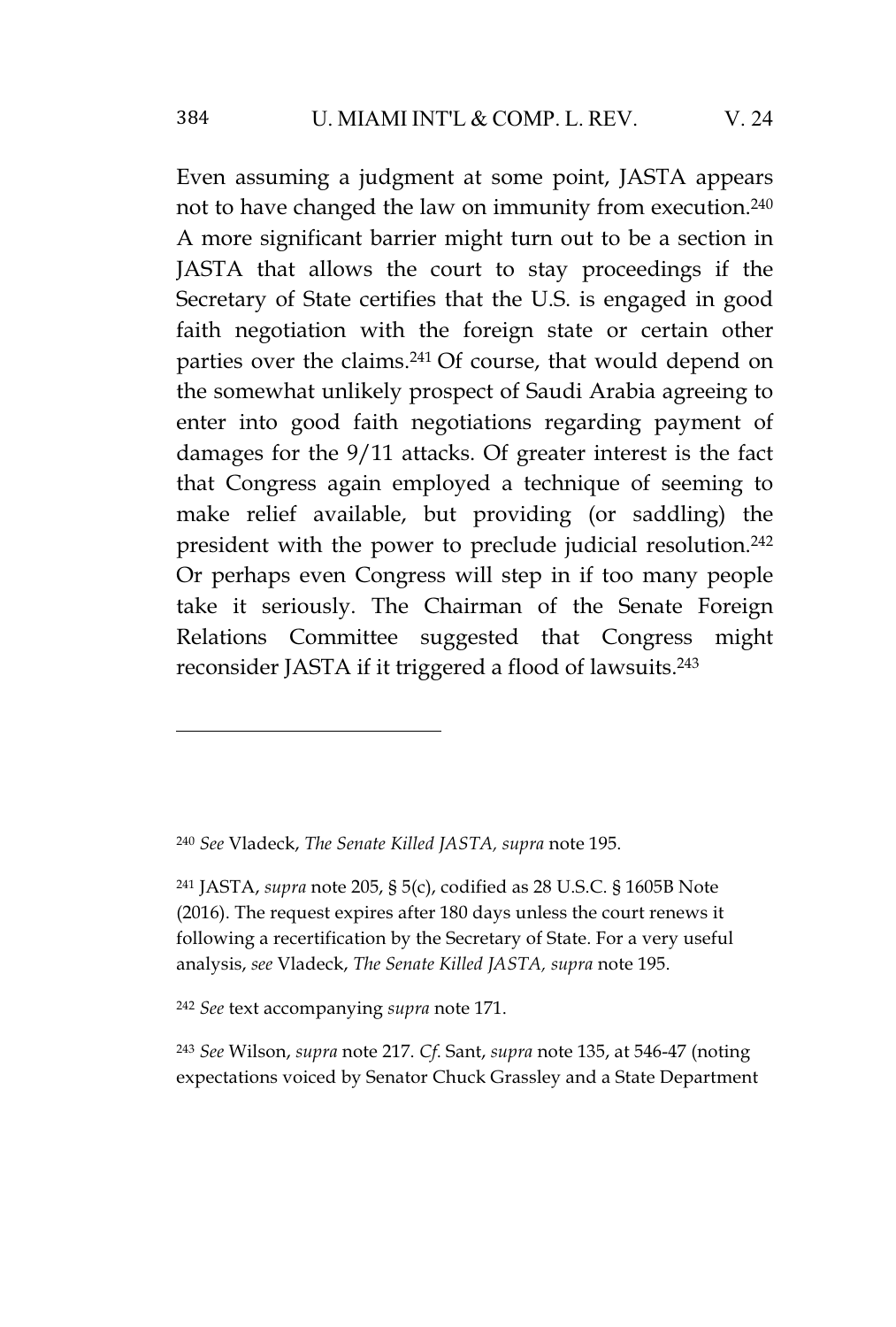### 2017 TRANSFORMATION OF HUMAN RIGHTS 385

## V. FUTURE DIRECTIONS

- A. TWO VISIONS OF HUMAN RIGHTS LITIGATION
	- 1. COSMOPOLITANISM AND NATIONALISM

In 1991, U.S. ratification of human rights treaties, together with the opening of American courts to foreigners seeking remedies for their own governments' human rights violations, embodied the prospect of U.S. participation in an emerging post-Cold War order. Two features of this order were the United States' promotion of international trade and market-oriented domestic policies, and its assumption of the military role that other states, particularly Japan and European nations, might otherwise have taken on. U.S. commitment to human rights and international law represented a symbolic feature of this order, lending legitimacy to the U.S. role in it.

In terms of the role of U.S. courts, where might this cosmopolitan vision have taken us, had it been fulfilled? Without attempting a detailed answer, two basic principles may be set out. The first would be a commitment to the full range of well-established human rights, including economic, social and cultural rights. The commitment would include ratification of the major global and regional human rights

official that civil litigation under the ATA, then under consideration, would be symbolic and rarely used).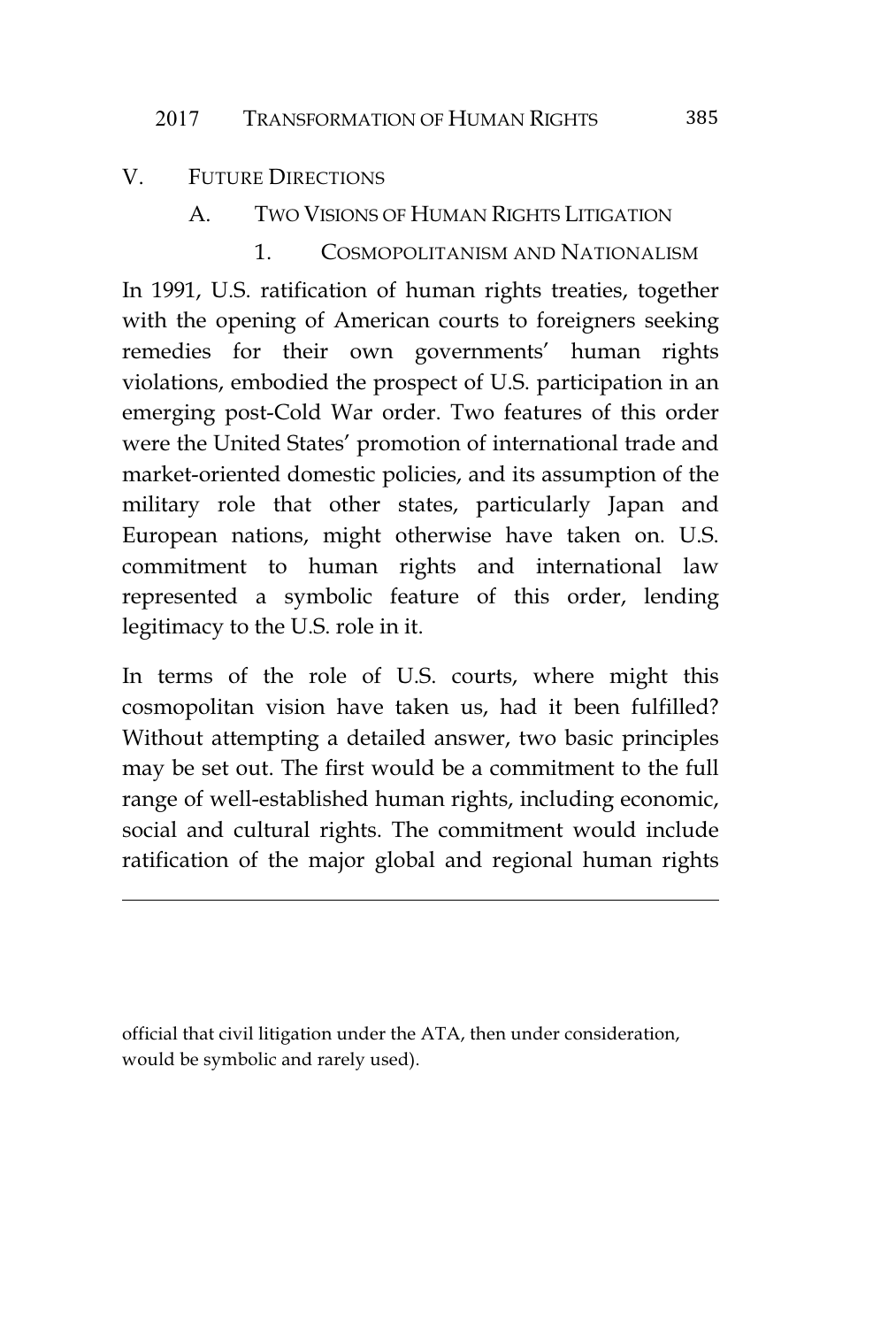treaties. Reservations would be limited, and not aimed at generally bringing treaty obligations into conformity with existing domestic law. Ratification would include acceptance of the competence of the treaty body to hear individual petitions, where the treaty so provides.

The second concerns the courts: They would be open to the enforcement of international human rights, as part of a general U.S. commitment to international law. <sup>244</sup> Treaties would be domestically enforceable, either through regarding them as self-executing or through implementing legislation, as appropriate. Adjudication would be subject to doctrines relating to standing, justiciability, and other general doctrines relating to the role of the courts, interpreted in light of the U.S. commitment to human rights.

The courts, moreover, would be open to civil claims by foreigner nationals or foreign governments arising out of serious violations of human rights abroad, whether committed by U.S. nationals or not. That would not rule out some distinctions between nationals and foreigners, or the U.S. government and foreign governments, related to factors such as the severity of the violation and the degree of its connection to the U.S. Nor would this availability rule out the application of doctrines such as *forum non conveniens*,

<sup>244</sup> For one version of what this would entail, *see* Koh, *supra* note 6, at 2371.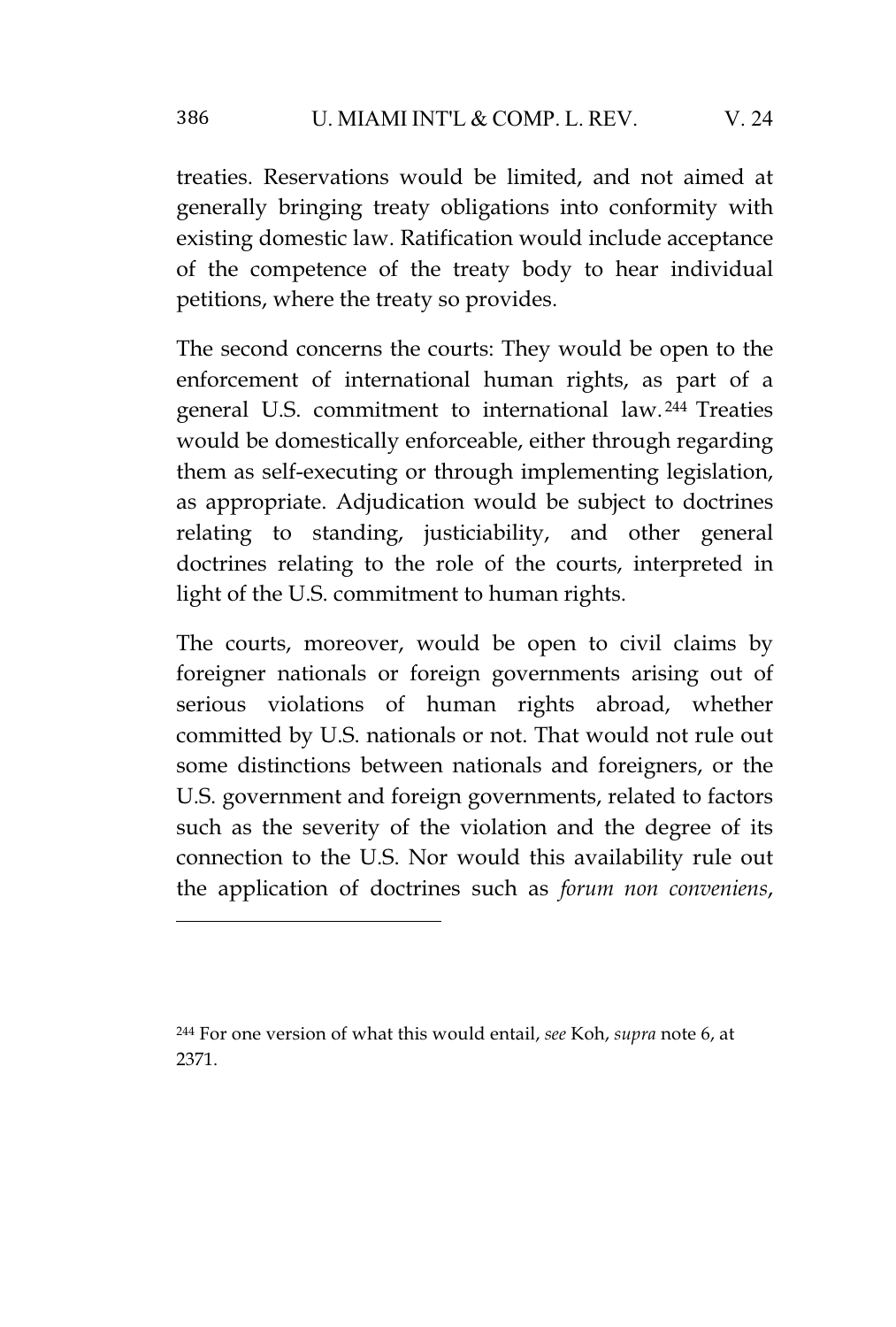immunity, and extraterritoriality—again, so long as they were interpreted in light of the U.S. commitment to human rights.<sup>245</sup>

This cosmopolitan vision stands in striking contrast to a more nationalist vision today. This nationalist vision has two aspects. One is a focus on vindicating the rights of U.S. citizens *as* U.S. citizens, not as the subjects of international human rights law, with far less interest in protecting foreign nationals or playing a role in vindicating their universal rights. In this vision, the normal political accountability of a democratic government is at play: voters expect their government to be particularly focused on protecting citizens, not foreigners who are harmed abroad by foreign governments or other foreign actors. The second is a reconceptualization of human rights as most urgently focused on protection against terrorism. One reason for this reconceptualization may be that terrorism, especially on U.S.

<sup>245</sup> *Cf*. Koh, *supra* note 6, at 2390 (envisioning an emerging "Federal Rules of Transnational Civil Procedure"). Richard Haass's recent prescriptions for U.S. foreign policy manifest a broadly similar spirit in his advocacy of "sovereign obligation." RICHARD HAASS, A WORLD IN DISARRAY: AMERICAN FOREIGN POLICY AND THE CRISIS OF THE OLD ORDER 227 (2017). He emphasizes the weakening of the significance of national borders in a globalized world and argues that states have some responsibility to foreign citizens abroad. *Id*. at 233 (arguing for a "larger approach to sovereignty, one that includes obligations beyond borders. Call it World Order 2.0"). *See generally id*. at 225-55.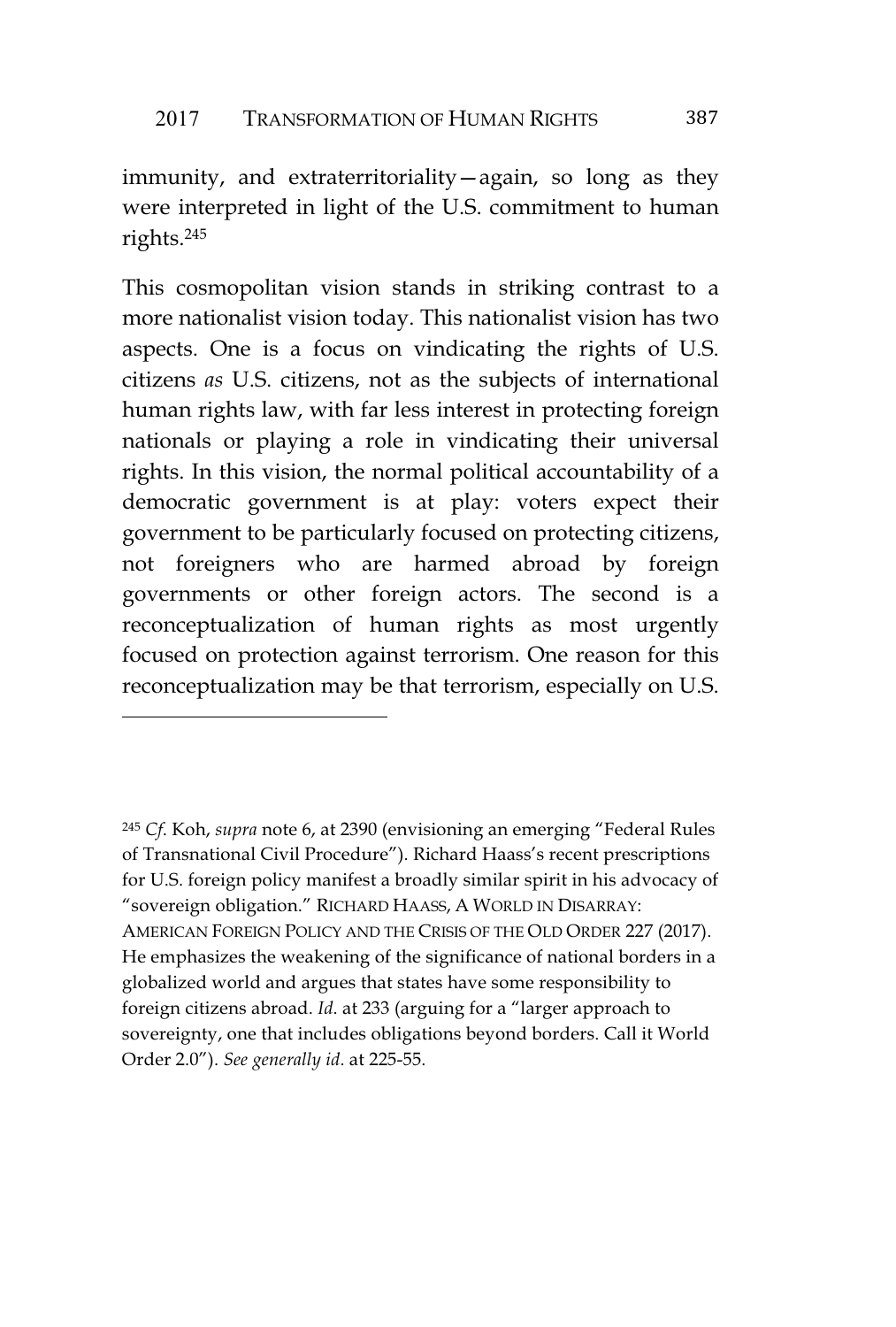soil, can easily be recast not simply as an attack on individual human rights but as an almost existential threat to the nation. Nationalism draws on many sources, one of which can be "perceived threats to collective dignity and national well-being."<sup>246</sup>

Congress's silence on the ATS as the Supreme Court has progressively narrowed its scope can be understood in terms of this vision. The terrorism litigation that Congress has promoted involves the protection of U.S. nationals against heinous acts, whereas the ATS protects foreign nationals. The federal civil redress for victims of human rights violations has been reconceived in more nationalist terms, rooted in protection of U.S. citizens and territory and aimed at enhancing U.S. foreign policy goals. JASTA represents the latest example of this trend.

# 2. CRITIQUE OF THE COSMOPOLITAN VISION

Both visions leave something to be desired. The cosmopolitan vision carries with it a significant danger. The aspiration toward a new world order in which the rule of law prevails could inspire efforts to bring democracy and human rights to other countries by force, especially in light

<sup>246</sup> AVIEL ROSHWALD, THE ENDURANCE OF NATIONALISM: ANCIENT ROOTS AND MODERN DILEMMAS 122 (2006). *See generally id*. at 88-166.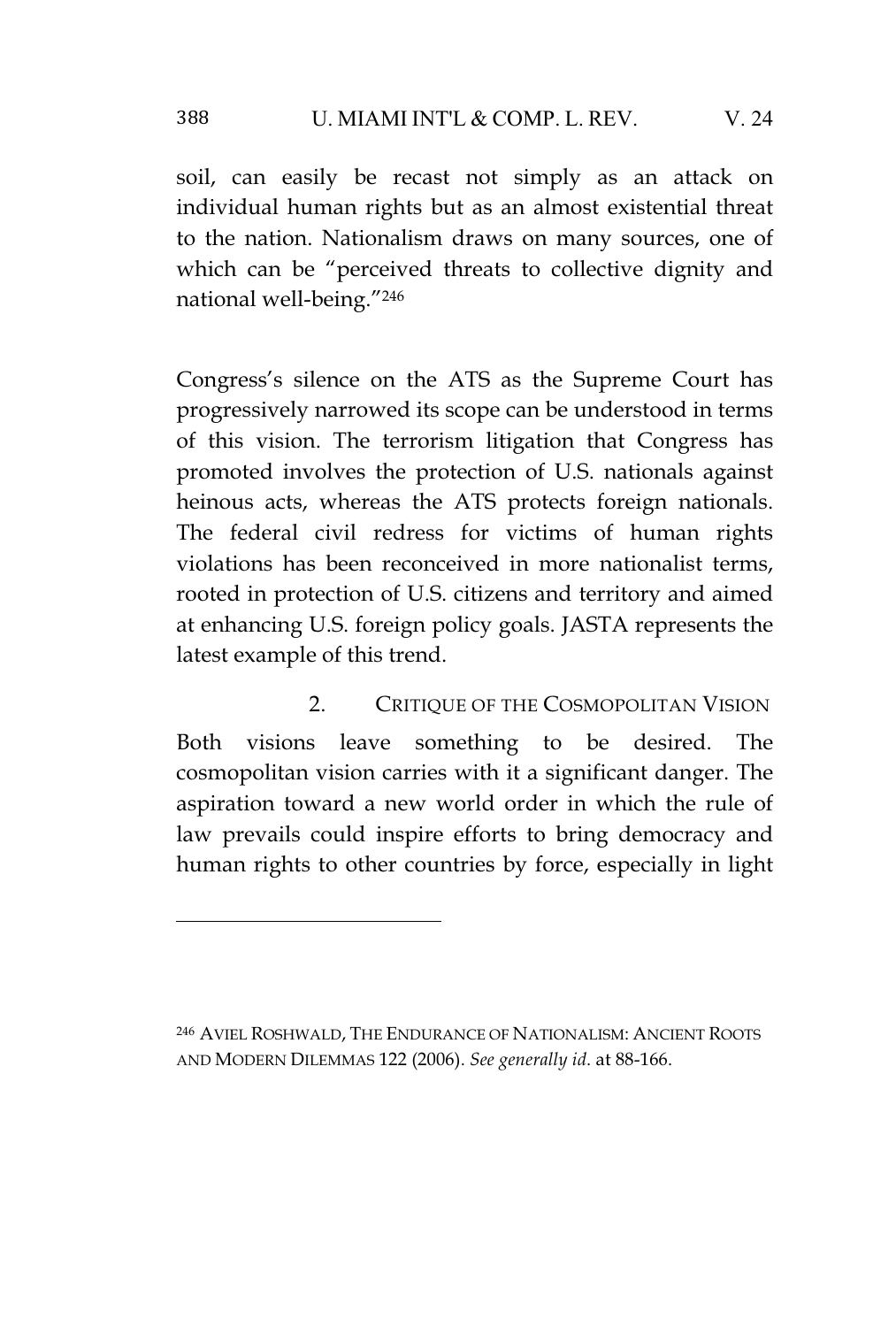of the United States' status as the sole superpower. Koh himself might be said to exemplify the connection. He was sharply criticized for taking a broad view of executive power as the State Department Legal Advisor when he opined that Congressional approval was not needed for U.S. intervention into Libya—seemingly in contradiction to his skepticism about executive power in his academic work.<sup>247</sup>

In another sense, though, his views of the American judiciary held a notable consistency with expansive views of the role of the U.S. in bringing democracy to other countries, by force if necessary. Transnational public law litigation represented to him an attractive prospect because U.S. courts were "uniquely positioned" to help fashion a new adjudicative order on a global level, "spur[ring] the recognition of developing global norms." <sup>248</sup> It is hard to

<sup>247</sup> *See* Paul Starobin, *A Moral Flip-Flop? Defining a War*, N.Y. TIMES, Aug. 6, 2011,

http://www.nytimes.com/2011/08/07/opinion/sunday/harold-kohsflip-flop-on-the-libya-question.html; Jennifer Steinhauer, *Obama Advisor Defends Libya Policy to Senate*, N.Y. TIMES, June 28, 2011,

http://www.nytimes.com/2011/06/29/us/politics/29powers.html. *See* Harold Hongju Koh, THE NATIONAL SECURITY CONSTITUTION: SHARING POWER AFTER THE IRAN-CONTRA AFFAIR (1990); Harold Hongju Koh, *Why the President (Almost) Always Wins in Foreign Affairs: Lessons of the Iran-Contra Affair*, 97 YALE L.J. 1255 (1988).

<sup>248</sup> Koh, *supra* note 6, at 2396, 2398. Koh subsequently defended his position with respect to Libya, arguing that he had appropriately interpreted ambiguity in the War Powers Resolution to accommodate the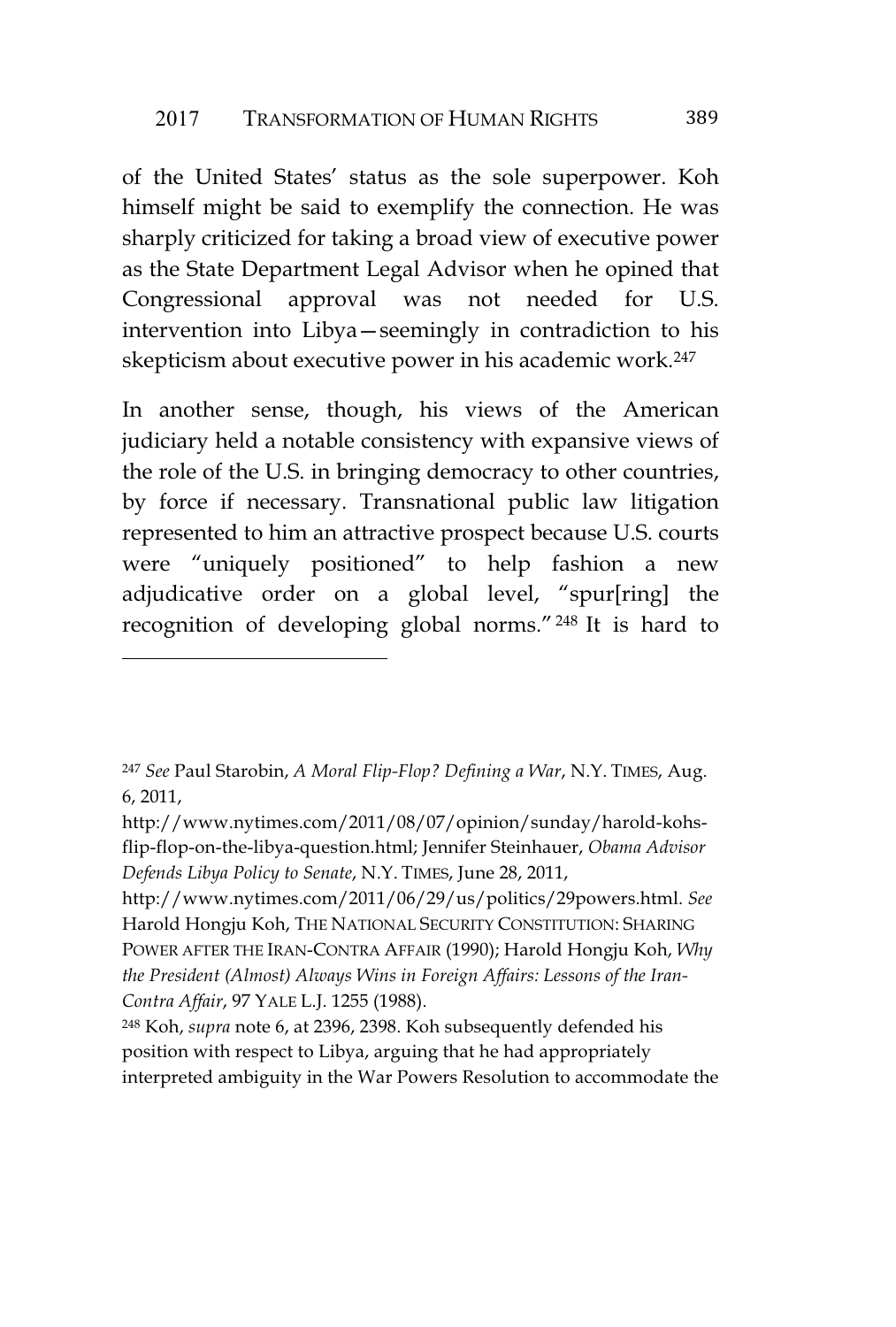#### 390 U. MIAMI INT'L & COMP. L. REV. V. 24

avoid the sense that the dialogue with international and foreign tribunals that he envisioned as part of an international legal process reshaping the global public order would be one led by the U.S.<sup>249</sup>

With its emphasis on a leading role for the U.S., the cosmopolitan vision overlooks a potentially subversive feature of ATS litigation. The pervasiveness of U.S. military and diplomatic involvement worldwide has meant that seemingly foreign human rights violations often have some

practice of humanitarian intervention, which he said Congress had not had in mind in 1973. Harold Hongju Koh, *The War Powers and Humanitarian Intervention*, 53 HOUS. L. REV. 971, 978-89, 1023-28 (2016).

<sup>249</sup> Indeed, this feature becomes explicit in some accounts. *See* Robert Knowles, *American Hegemony and the Foreign Affairs Constitution*, 41 ARIZ. ST. L.J. 87 (2009) (arguing that U.S. courts can act as a global judicial forum, providing an otherwise undersupplied public good). *Cf*. Jonathan Hafetz, *Human Rights Litigation and the National Interest:* Kiobel*'s Application of the Presumption Against Extraterritoriality to the Alien Tort Statute*, 28 MD. J. INT'L L. 107, 122 (2013) (". . . enforcement of fundamental individual rights in federal court can advance U.S. strategic interests"). Of course, other critiques of the cosmopolitan vision are possible as well. For example, Curtis Bradley argues that any judicial determination of international human rights law is necessarily "a highly creative process," Curtis A. Bradley, *The Costs of International Human Rights Litigation*, 2 CHI. J. INT'L L. 457, 465 (2001), and that judicial creativity in lawmaking is generally harmful to democracy, *id*. at 464-69.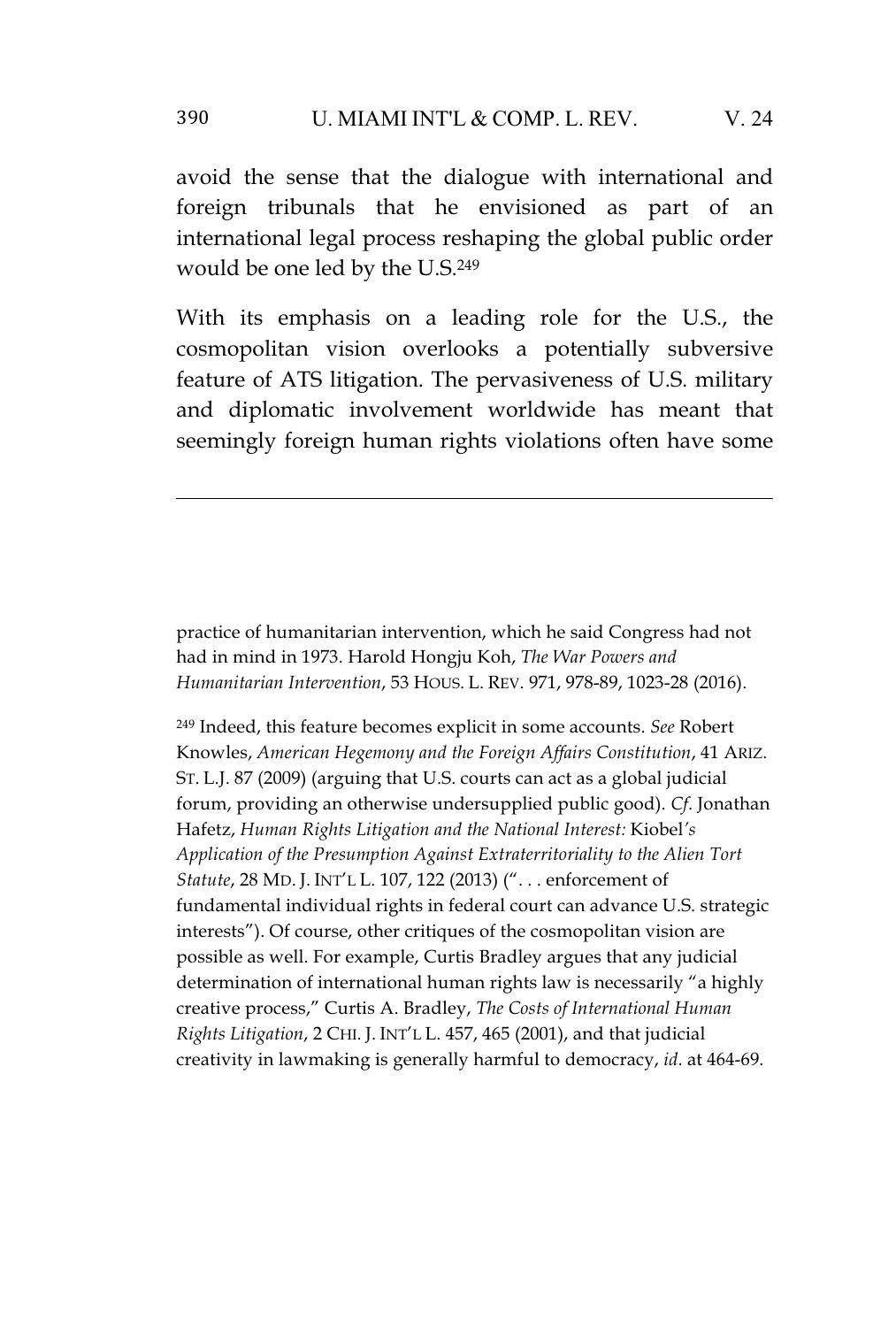degree of connection to the U.S. While the availability of the federal courts to hear foreign human rights violations represents U.S. participation in a global legal order in the cosmopolitan vision, there is also some potential for ATS suits to bring that role into question by exposing the ways that U.S. policy can work against human rights.<sup>250</sup>

The cosmopolitan vision, moreover, may have been the agent of its own destruction, by helping to bring about the rise of today's more nationalist approach. While the Persian Gulf War of 1990-1991 did not purport to be about bringing democracy and human rights to Iraq, the 2003 invasion of Iraq was justified by many of its supporters as doing just that. Instead, along with the invasion of Afghanistan, it inflicted enormous costs on the U.S. It also produced catastrophic and continuing violence abroad that may seem to many Americans not only to cast doubt on the very possibility of achieving universal respect for human rights, but to have become a source of the terrorist violence that Congress so assiduously makes a subject of its continuing legislative attention.<sup>251</sup>

<sup>250</sup> *See* Part V.B *infra*.

<sup>251</sup> *See* BARRY POSEN, RESTRAINT:ANEW FOUNDATION FOR U.S. GRAND STRATEGY 24-27 (2014). *See also id*. at 9-11 (noting connection with emphasis on global promotion of democracy and the rule of law).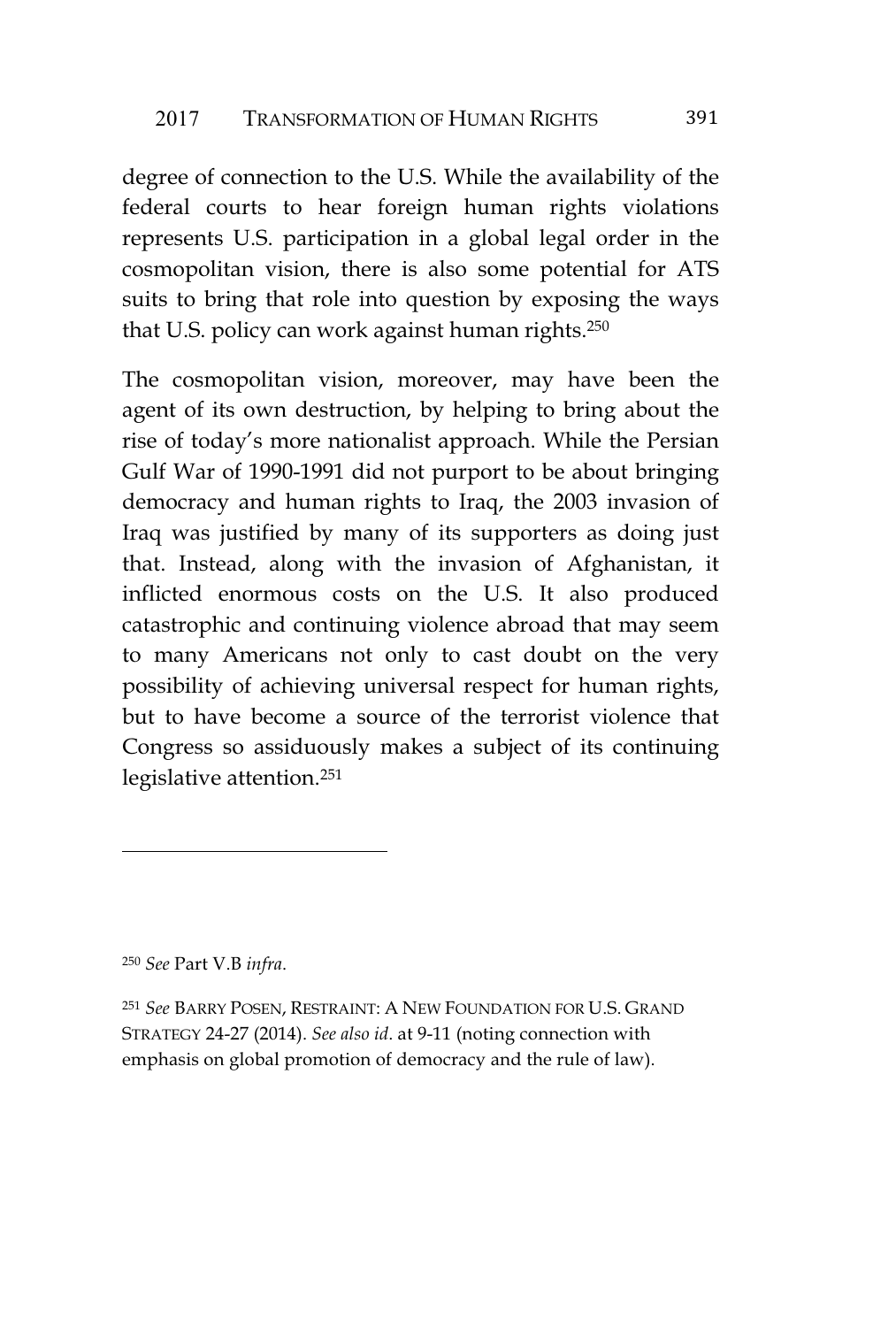## 392 U. MIAMI INT'L & COMP. L. REV. V. 24

## 3. CRITIQUE OF THE NATIONALIST VISION

Today's more nationalist vision also has its own shortcomings. The first relates to the idea of focusing on the protection of U.S. citizens and territory, rather than on distant human rights violations committed against foreigners. The second relates to the focus on terrorism as the primary concern of human rights.

# a) THE PROTECTION OF U.S. CITIZENS AND TERRITORY

With regard to the first, the aim of privileging the protection of U.S. citizens and territory seems rather imperfectly fulfilled by what Congress has actually done. For one thing, where a terrorist incident abroad harms both Americans and foreigners, or even foreigners alone, the goal of hitting back at the perpetrators and their supporters through damage judgments—something that could protect all Americans might be strengthened by allowing foreigners to sue.

Moreover, even as to Americans, Congress's approach is quite selective. First, Americans injured abroad by terrorist acts committed or supported by states not on the State Department terrorism list are not provided the opportunity to bring their claims to federal court. Second, the complete exclusion under the ATA of any possibility of suing the United States for support of terrorism shows a lack of concern for potential U.S. victims of U.S.-supported terrorism abroad. One need not posit that resort to terror is a routine tool of U.S. foreign policy to acknowledge that the U.S. has made use of it in the past, as with the Nicaraguan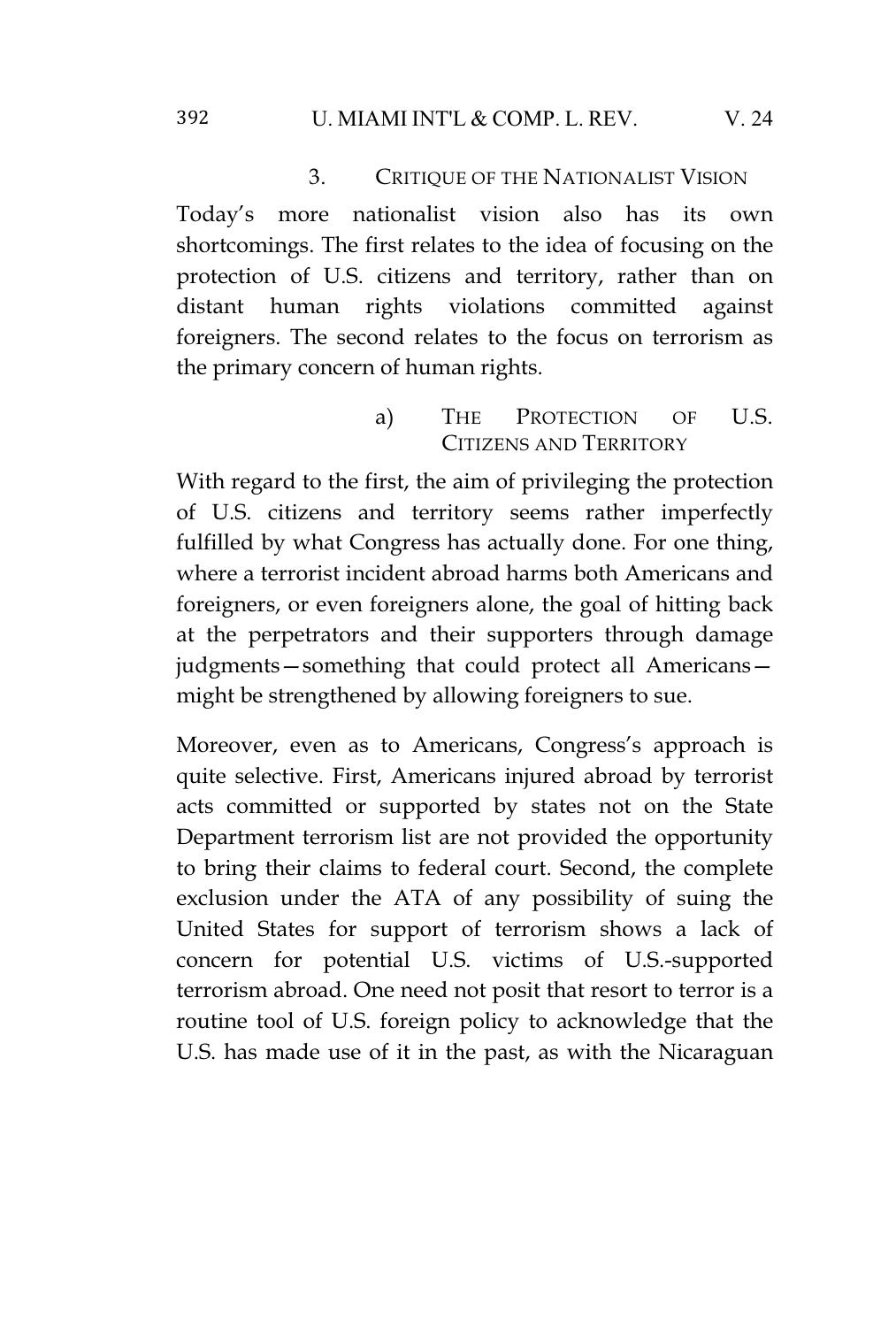*contras*, for example.<sup>252</sup> Third, even as Congress has sought through JASTA to raise the possibility of somehow holding Saudi Arabia accountable for the 9/11 attacks, it has done nothing to make it possible for U.S. nationals to hold foreign states accountable for human rights violations inflicted on them abroad.<sup>253</sup>

Legislation is, however, often imperfect, and can always be improved. But there at least one danger that could not be addressed simply by greater care and consistency in crafting the law. Congress's concern for the U.S. victims of terrorism verges on the misleading, while posing the risk of harm to the domestic institutions that embody the rule of law.

<sup>252</sup> In fact, the political reaction to victims of U.S. supported terrorism abroad has been to blame the victim. The case of Benjamin Linder is only one example. *See* Joanne Omang, *Republican Lawmakers, Contra Victim's Parents Trade Charges*, WASH. POST, May 14, 1987

https://www.washingtonpost.com/archive/politics/1987/05/14/repu blican-lawmakers-contra-victims-parents-trade-charges/6a6800eb-918e-4bf7-bd6f-94b9adf519f0/?utm\_term=.7c9327157923.

<sup>253</sup> One way to start would be to modify the FSIA to permit jurisdiction over claims by U.S. citizens against foreign states for severe violations of human rights (other than terrorism). Such legislation would, of course, further embed the distinction between American and foreigner, but it would at least be true to the nationalist vision of protecting U.S. nationals.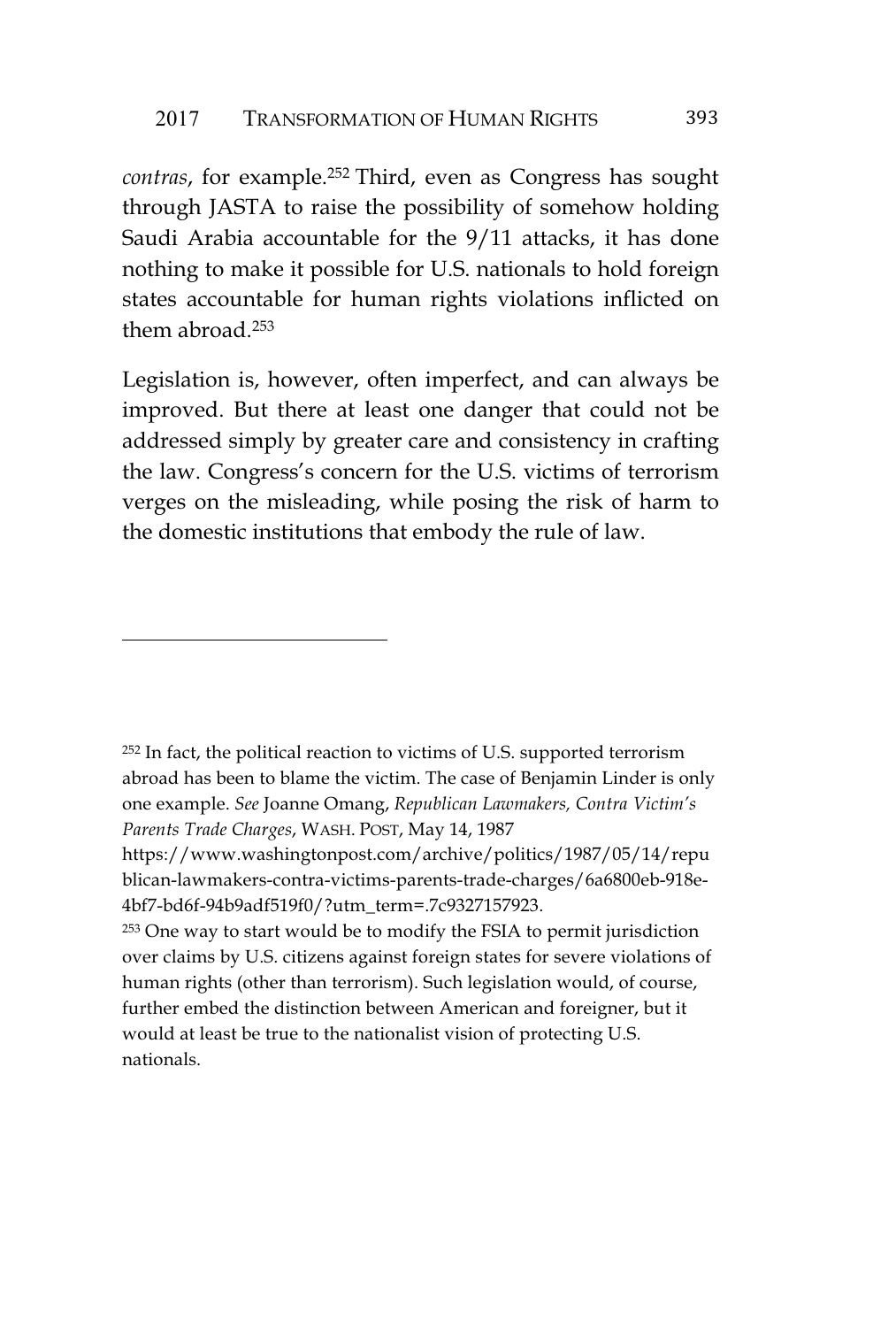There is a strong contrast between the degree of Congress's attention to plaintiffs' cases and the actual effectiveness of its interventions. The attention has been sustained and detailed over the years. Some of Congress's interventions have been framed in terms of seemingly general changes to the law, as in the second of the Iranian hostage cases.<sup>254</sup> At other times, as in the first of the Iranian hostage cases,<sup>255</sup> it has seemingly specified an outcome in the case. A similar point may be made of JASTA.<sup>256</sup> At the last minute, before passage in the Senate, the bill was subject to highly significant revisions.<sup>257</sup> It is not surprising that the text of provisions added under these circumstances may leave something to be desired.

Is this how laws are made? Yes: Legislating is an inherently messy business. And one would not want to fault lastminute changes to a bill needed to ensure its passage.<sup>258</sup>

<sup>256</sup> For most of that period JASTA was not a major topic public debate, but that is true of many statutes; and ultimately, with the assistance of the Saudis' threats of economic retaliation, it did rise to public attention. Moreover, the related question of whether to declassify the 28 pages was debated publicly over a number of years.

<sup>257</sup> Vladeck, supra note 195.

<sup>258</sup> *See* Goldhaber, *supra* note 203 (last-minute JASTA changes helped ensure its passage).

<sup>254</sup> *See* text accompanying notes 182-183.

<sup>255</sup> *See* text accompanying notes 151-156.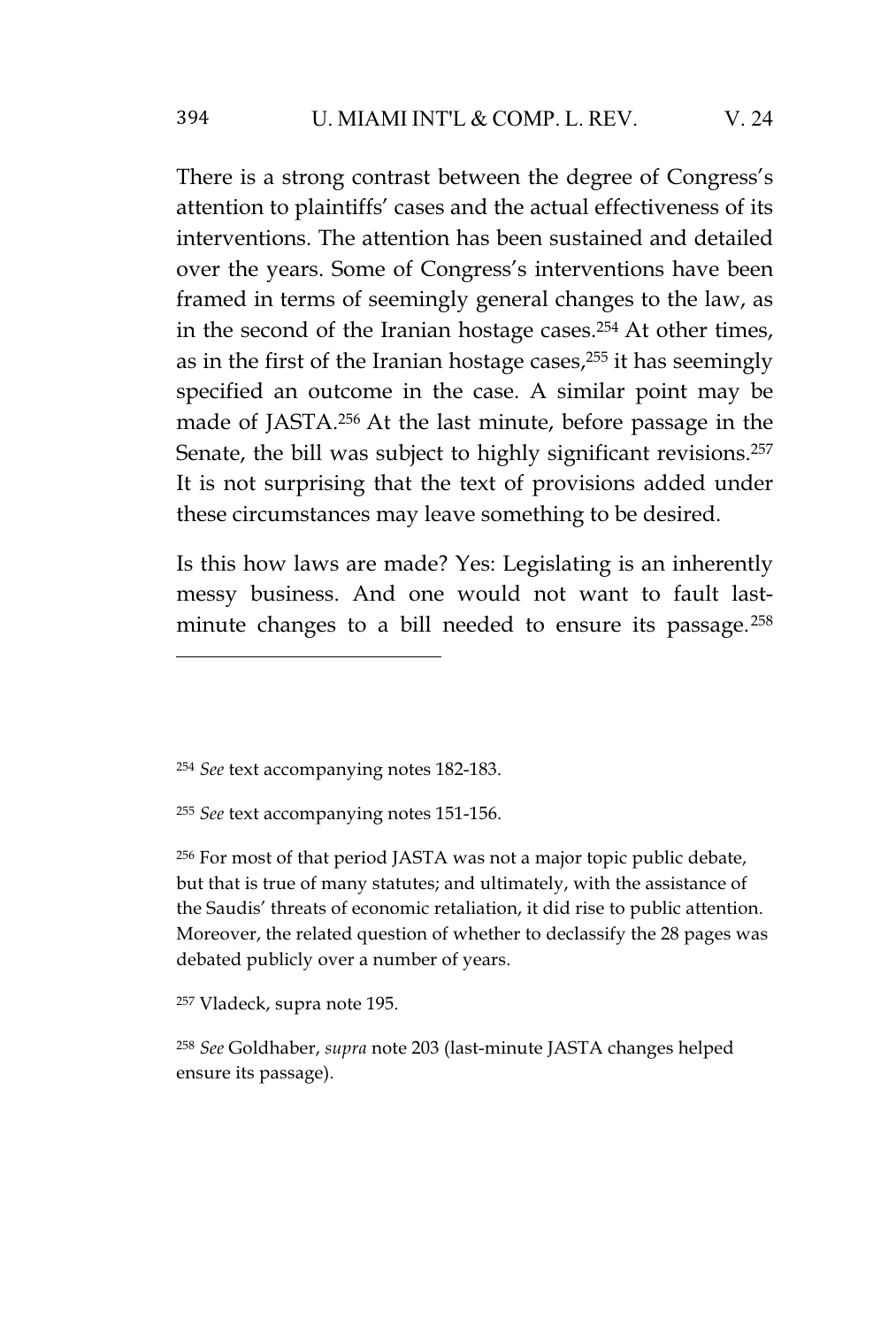What is so remarkable is how often Congress's interventions turn out to be ineffective. It approves legislation that appears to provide strong, effective judicial remedies to U.S. citizens injured abroad in terrorist incidents, but as the courts proceed to apply the statutes, barriers to judgment or execution or both seem to multiply because the legislation is not as comprehensive as first appears. Similarly, JASTA's actual impact—though practically speaking intended as an intervention into one case (while formulated in a way that certainly raises the possibility of wider application)—may prove no more effective at winning judgment for the plaintiffs than did Congress's interventions in the Iranian hostage cases.<sup>259</sup>

Congressional ineptitude is not the only possible explanation of this phenomenon. The actual ineffectiveness of the legislation may not be particularly important to Congress compared to its primary aim of vying with the executive for control of foreign policy. That might seem to be the case with JASTA, for example. There are many in Congress critical of the United States' closeness to Saudi Arabia. Subjecting Saudi Arabia to the spotlight (and, for foreign states, indignity) of judicial scrutiny may be an end in itself for some members, or at least more important than

<sup>259</sup> *See* text accompanying *supra* notes 151-156 and text accompanying *supra* notes 182-183.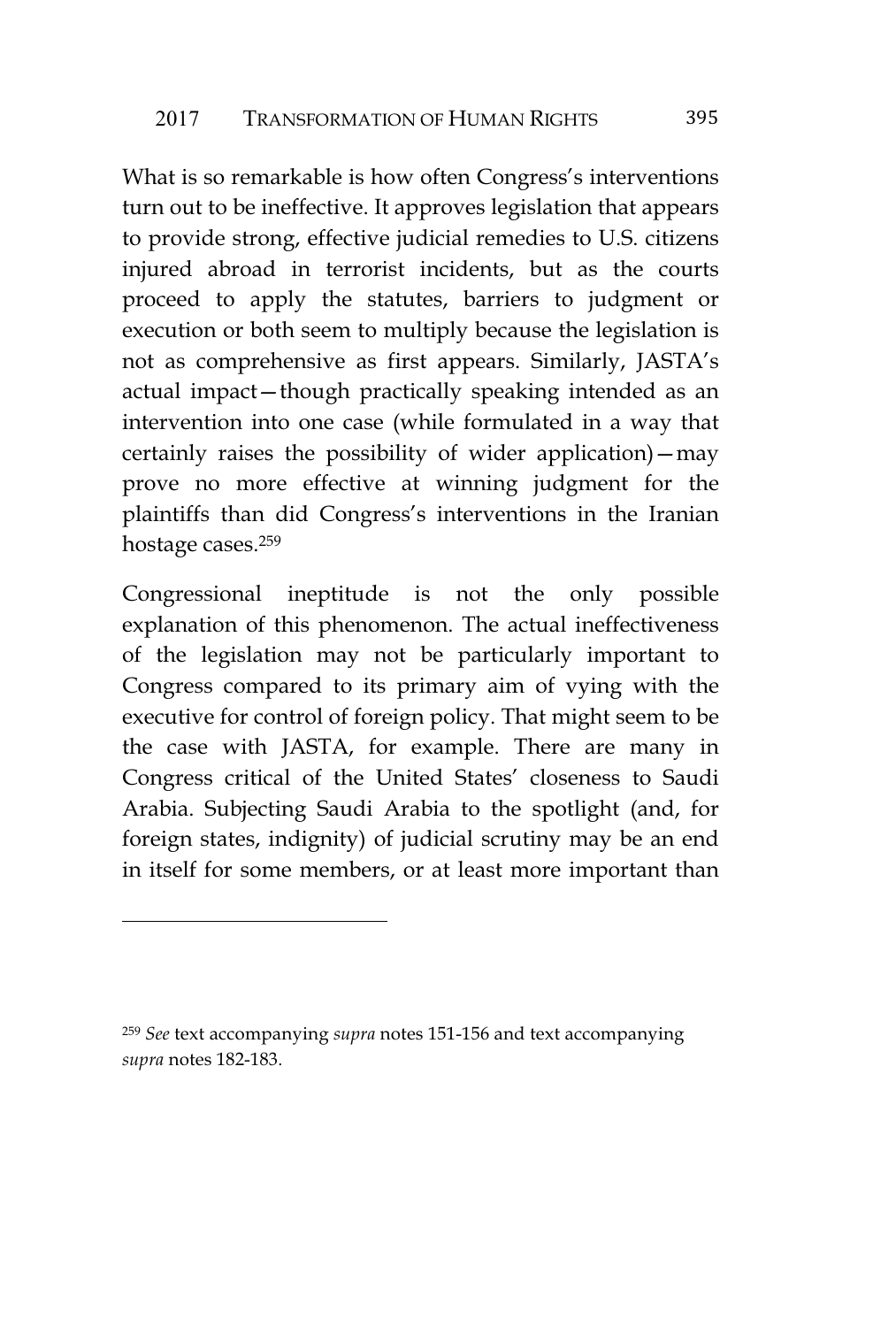whether any actual relief is awarded: Regardless of how the 9/11 litigation ultimately ends, Saudi Arabia will have been subjected to judicial processes to which states ordinarily would be immune. By this account, plaintiffs are the victims, induced by what may be a false prospect of relief to play a role in a foreign policy struggle between the president and Congress.<sup>260</sup>

Congress's approach, moreover, imposes real costs on the integrity of the law-making and adjudicative processes. The threat does not arise, in the first instance, from some highminded/handed Congressional intervention into the judiciary's business. Rather, it arises when proposed legislation emanates from parties seeking a litigation advantage through Congress. The dismissal of the 9/11 claims under the entire tort rule was taken on appeal before the Second Circuit. JASTA may not cure all the potential barriers to success on the claims, but before its passage the

<sup>260</sup> For an eloquent account of the harms this creates, see Lamberth, *supra* note 117, at 18-20. *See also* Conway, supra note 52, at 763 & n.179 (quoting Stephen Flatow) ("Maybe American policy is a joke.") (citing *60 Minutes: In Memory of Alisa: After Going to Great Lengths to Get the Right to Sue a Terrorist State, a Victim's Father Finds His Own Government Won't Let Him Collect His Settlement* (CBS, Oct. 4, 1998)). How to resolve this dilemma is another matter; the concerns as to how foreign governments might react to fully facilitating such lawsuits at all stages, including execution, are real.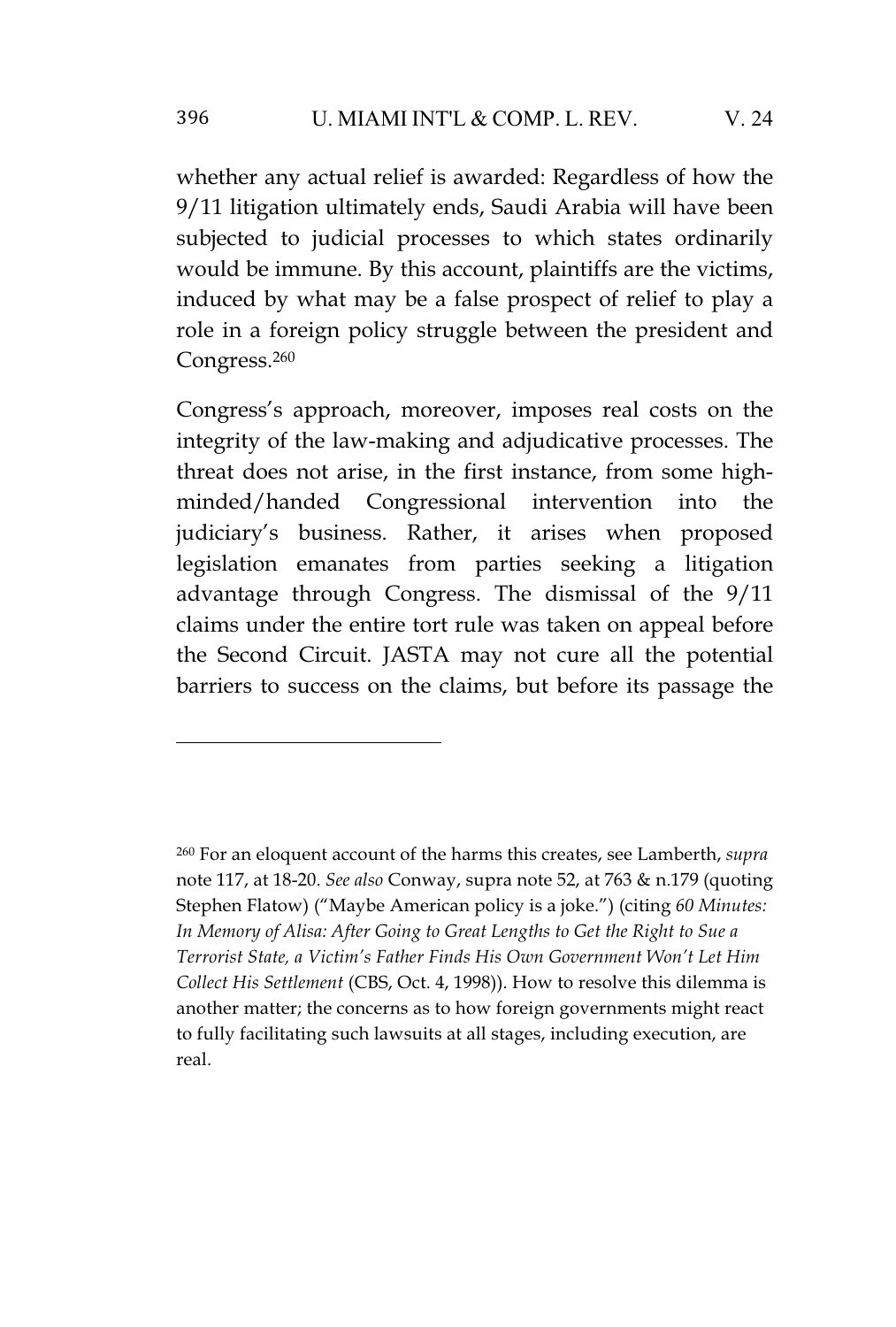lead counsel for plaintiffs publicly stated that he expected the Second Circuit to remand the case to the district court once JASTA became law, and that is what happened.<sup>261</sup> It is almost as if the plaintiffs appealed the district court's dismissal to Congress, bypassing the Second Circuit.<sup>262</sup> By this account, the courts are the victim, first charged by Congress with adjudicating claims suffused with difficult foreign policy issues, and then by-passed when they come out with the wrong result.

At the same time, it *is* Congress's job to legislate. There is certainly no reason to think the present state of the law regarding the litigation of foreign terrorism claims is perfect. Sometimes a pending case may expose serious deficiencies in existing law. In that situation, counsel to the parties experiencing those deficiencies in court can be in a

<sup>262</sup> The change.org petition in favor of JASTA promised that it would "reverse appalling erroneous court decisions on aiding terrorists." Act Now to Pass the Justice Against Sponsors of Terrorism Act (JASTA), CHANGE.ORG, https://www.change.org/p/act-now-to-pass-the-justiceagainst-sponsors-of-terrorism-act-jasta. Section 7 of JASTA provides that it is retroactive. JASTA, *supra* note 205, §7 (applies both to actions "pending on, or commenced on or after, the date of enactment" of JASTA, and to actions "arising out of an injury to a person, property, or business on or after September 11, 2001").

<sup>261</sup> *See* Goldhaber, *supra* note 203 (quoting one of plaintiffs' counsel, Sean Carter of Cozen O'Connor); text accompanying *supra* note 221.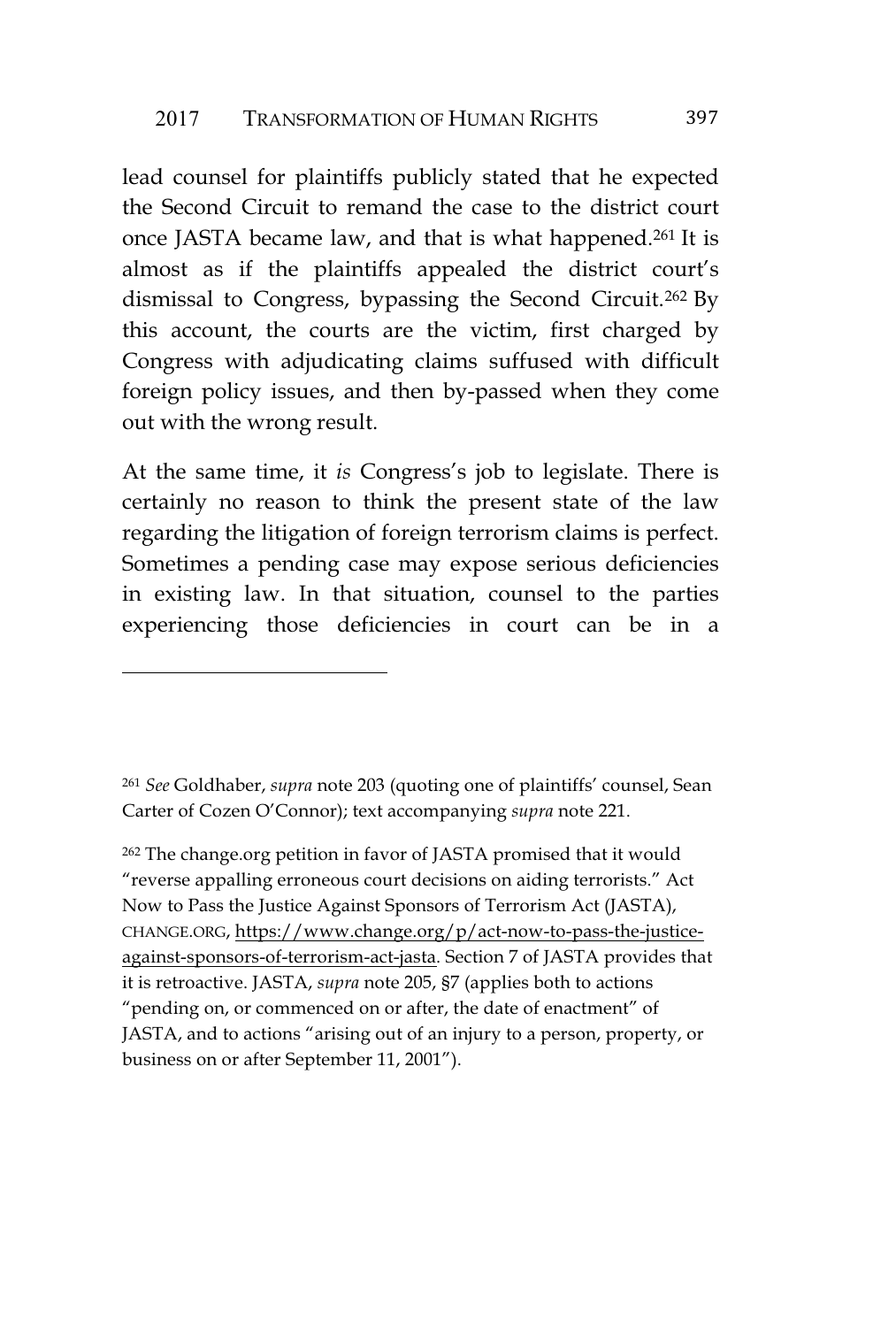particularly good position to explain them to elected representatives.

The Supreme Court faced this question in *Bank Markazi v. Peterson*. <sup>263</sup> That case involved a set of claims mainly stemming from the 1983 bombing of the U.S. Marine barracks in Beirut. Plaintiffs had secured a default judgment against Iran.<sup>264</sup> They sought to execute on what they said were the assets of Bank Markazi, Iran's central bank, held in a Citibank account in New York controlled by Clearstream, an international clearinghouse. Plaintiffs first sought to enforce their judgment against these bonds in 2008; when these assets were frozen by the President in 2012, plaintiffs asserted that the Terrorism Risk Insurance Act of 2002 rendered the assets available to satisfy the judgment.<sup>265</sup> Bank Markazi and Clearstream, however, asserted a number of substantive and procedural defenses against execution. While the case was pending, Congress quashed these defenses with the Iran Threat Reduction and Syria Human Rights Act of 2012.<sup>266</sup> Referring specifically to the default

<sup>263</sup> 136 S. Ct. 1310 (2016).

<sup>265</sup> 136 S. Ct. at 1318, 1320-21. *See* note 156 *supra*.

<sup>266</sup> Pub. L. No. 112-158, § 502, 126 Stat. 1258 (Aug. 10, 2012), codified at 22 U.S.C. § 8772 (2012).

<sup>264</sup> *Id*. at 1319-20. *See* Peterson v. Islamic Republic of Iran, 264 F. Supp. 2d 46 (D.D.C. 2003).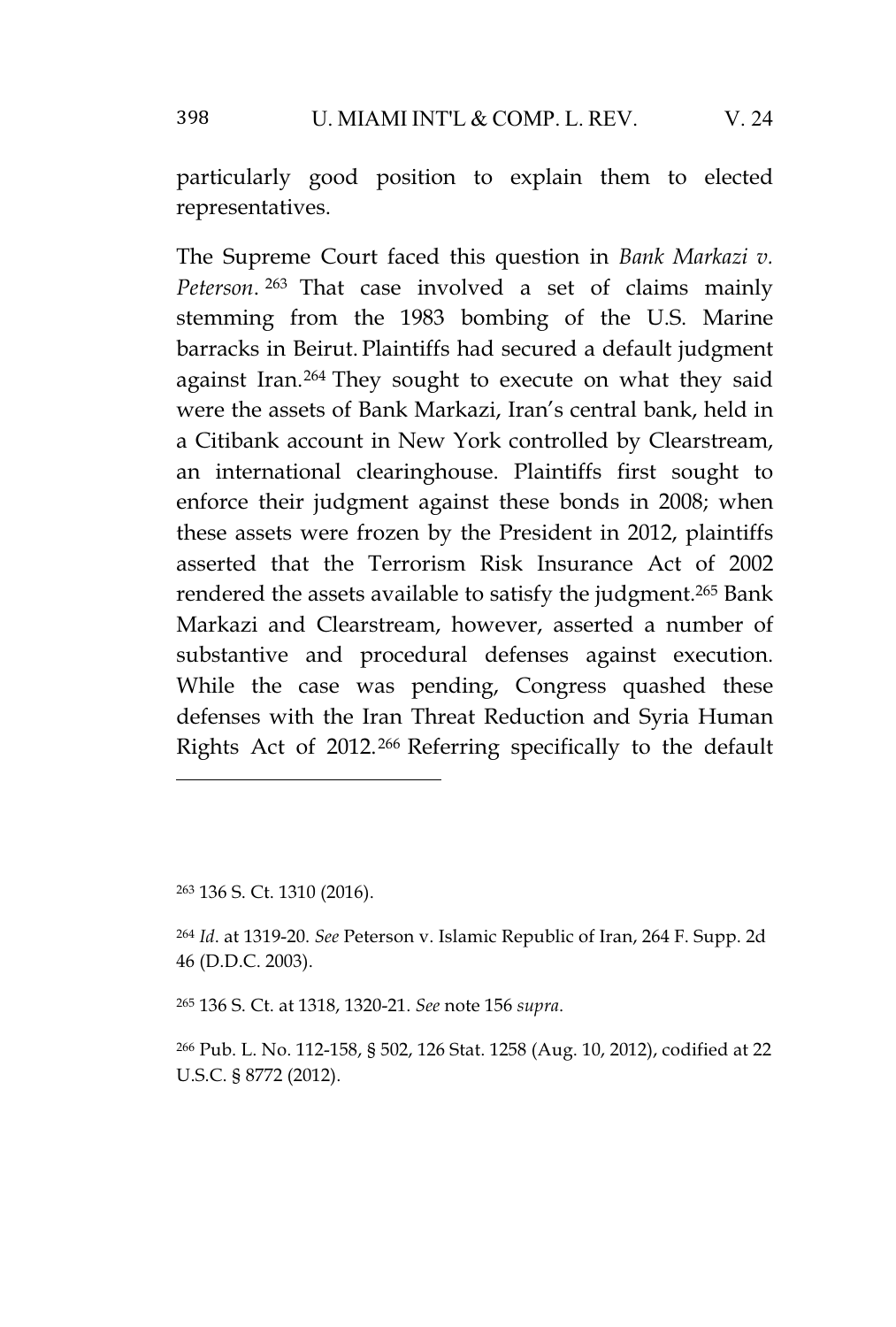judgment by its caption and docket number and to the account in question, Congress provided that so long as the district court found that the assets were indeed Iran's alone, they would be "subject to execution," regardless of foreign sovereign immunity or any other defense.<sup>267</sup>

Bank Markazi challenged Congress's action as a violation of separation of powers. The Supreme Court upheld the statute, citing Congress's power to legislate even as to a single individual and to establish new law, even retroactively and in pending cases.<sup>268</sup> Interestingly, the Court suggested that judicial deference was particularly appropriate because the statute related to foreign affairs and sovereign immunity.<sup>269</sup> One wonders whether a statute that did not simply define aiding and abetting liability in pending cases but mandated that it be found in a particular

<sup>267</sup> *Id*. *See* 136 S. Ct. at 1318-19.

<sup>268</sup> 136 S. Ct. at 1322-28. Chief Justice Roberts, joined by Justice Sotomayor, dissented. *Id*. at 1329 (Roberts, C.J., dissenting). United States v. Klein, 80 U.S. (13 Wall.) 128 (1871), was held to be less about a lack of Congressional authority to direct an outcome in a pending case than about its lack of authority to direct the courts to act in a way contrary to the president's pardon power under Article II §2cl. 1 of the Constitution. 136 S. Ct. at 1323-24.

<sup>269</sup> *Id*. at 1328-29; *see id*. at 1329 ("it remains Congress' prerogative to alter a foreign state's immunity and to render the alteration dispositive of judicial proceedings").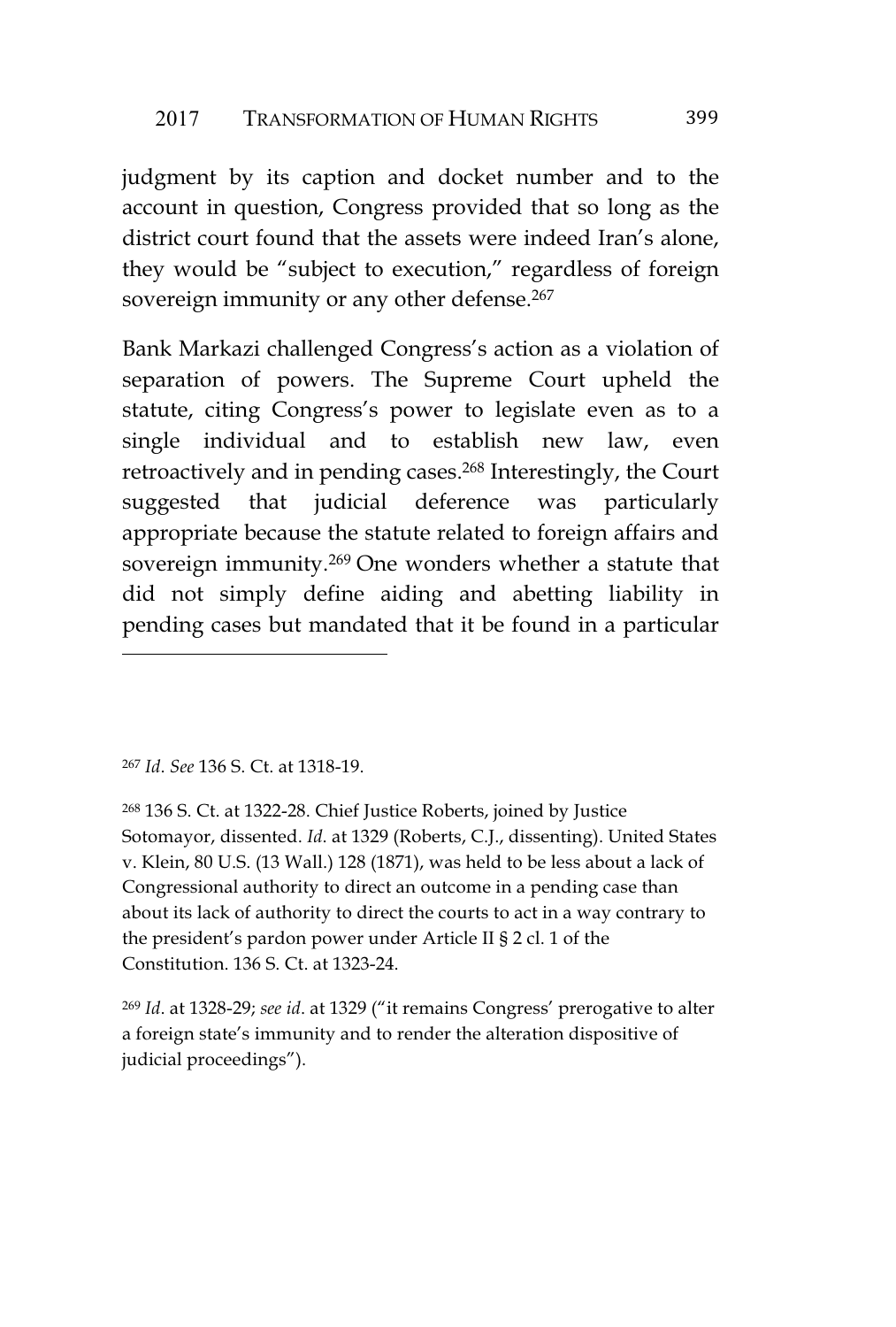## 400 U. MIAMI INT'L & COMP. L. REV. V. 24

case would also survive scrutiny.<sup>270</sup> The one line Congress cannot cross is reopening final judgments.<sup>271</sup>

In some ways the Court's hesitance is understandable. Determining when Congressional action is sufficiently general in scope to qualify as legislation would be as impractical as determining whether a statute had provided a sufficiently "intelligible principle" to survive a nondelegation challenge.<sup>272</sup> It is not the Court's business to tell Congress how to legislate.

Still, when terrorism litigation follows a path through Congress, it is unlikely that Congress will effectively hear from both sides, since—as Saudi Arabia and Iran both discovered—foreign states accused of supporting terrorism meet with little sympathy, at least in public. To be sure, the administration may provide an alternative view, with some impact; but where Congress is engaged in a struggle with

<sup>270</sup> It might be enough under *Bank Markazi* for Congress to leave some near-ministerial fact-finding role for the trial court, like finding that Saudi agent *X* had in fact made a certain payment to *Y*. *See id*. at 1325 n.20; *id*. at 1335 (Roberts, C.J., dissenting) (statute left "plenty of nothing" for the trial court to determine, and "apparently, nothing is plenty for the Court").

<sup>271</sup> Plaut v. Spendthrift Farm, Inc., 514 U.S. 211 (1995).

<sup>272</sup> Panama Refining Co. v. Ryan, 293 U.S. 388, 430 (1935) (quoting Hampton v. United States, 276 U.S. 394, 409 (1928)).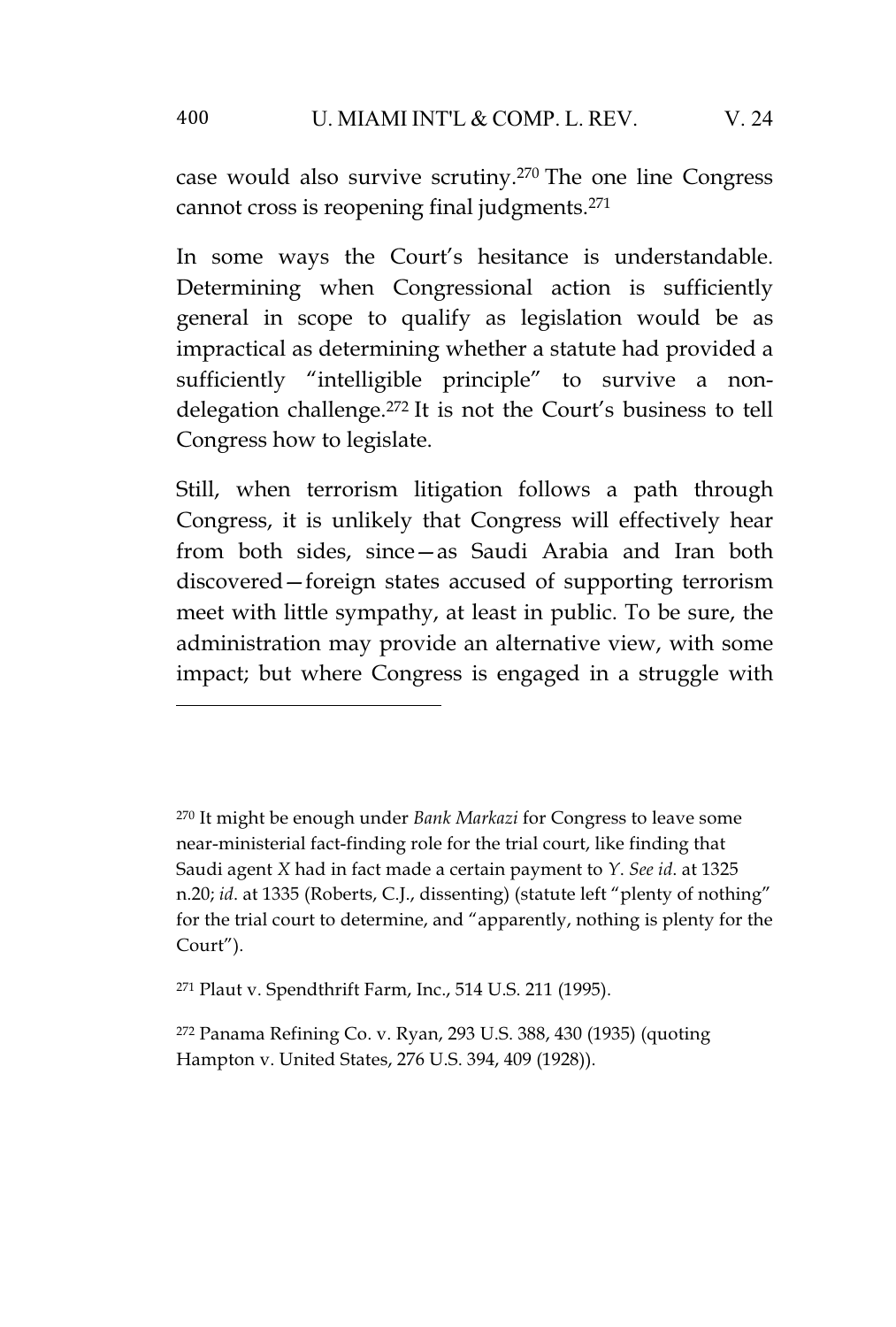the executive over the direction of foreign policy (as was the case with JASTA), it may not be inclined to listen. Moreover, terrorism cases attract high-powered and sophisticated counsel; may involve powerful businesses, such as insurers as plaintiffs alongside individual victims and their relatives; and raise the prospect of hundreds of millions or even billions of dollars in damages—or, as in the 9/11 case, \$150 to \$250 billion.<sup>273</sup> It is true that concerns about the potential for highly focused interest groups with significant financial resources to influence legislation are hardly unique to this area. Nor is there any reason to suspect unlawful or unprofessional conduct here. The danger, though, is that because any bill emanating from Congress will be "fighting terrorism," the usual scrutiny one might hope to see of such a fraught process—fraught not only because of the human suffering behind the claims but also because of the exposure

Evolution%20of%20the%20ATA.pdf (predicting a wave of lawsuits in light of JASTA's aiding and abetting provision against not only banks but also "communication providers, social media outlets, means of transportation, weapons and other equipment manufacturers, and even sovereign states").

<sup>273</sup> *See* Goldhaber, *supra* note 203. The prospect is certainly a worry for counsel for banks. *See* Carlos F. Concepción and Johanna Oliver Rousseaux, *Evolution of the ATA and Third-Party Liability for Terrorist Acts*, IN-HOUSE DEFENSE Q., at 16, 20 (Winter 2017),

http://www.jonesday.com/files/Publication/96762fcf-3cb0-40ee-9cebd59e217ca9fb/Presentation/PublicationAttachment/5c394a82-eb45- 4a0b-9e86-d9969ac8206d/IDQ-2017-01-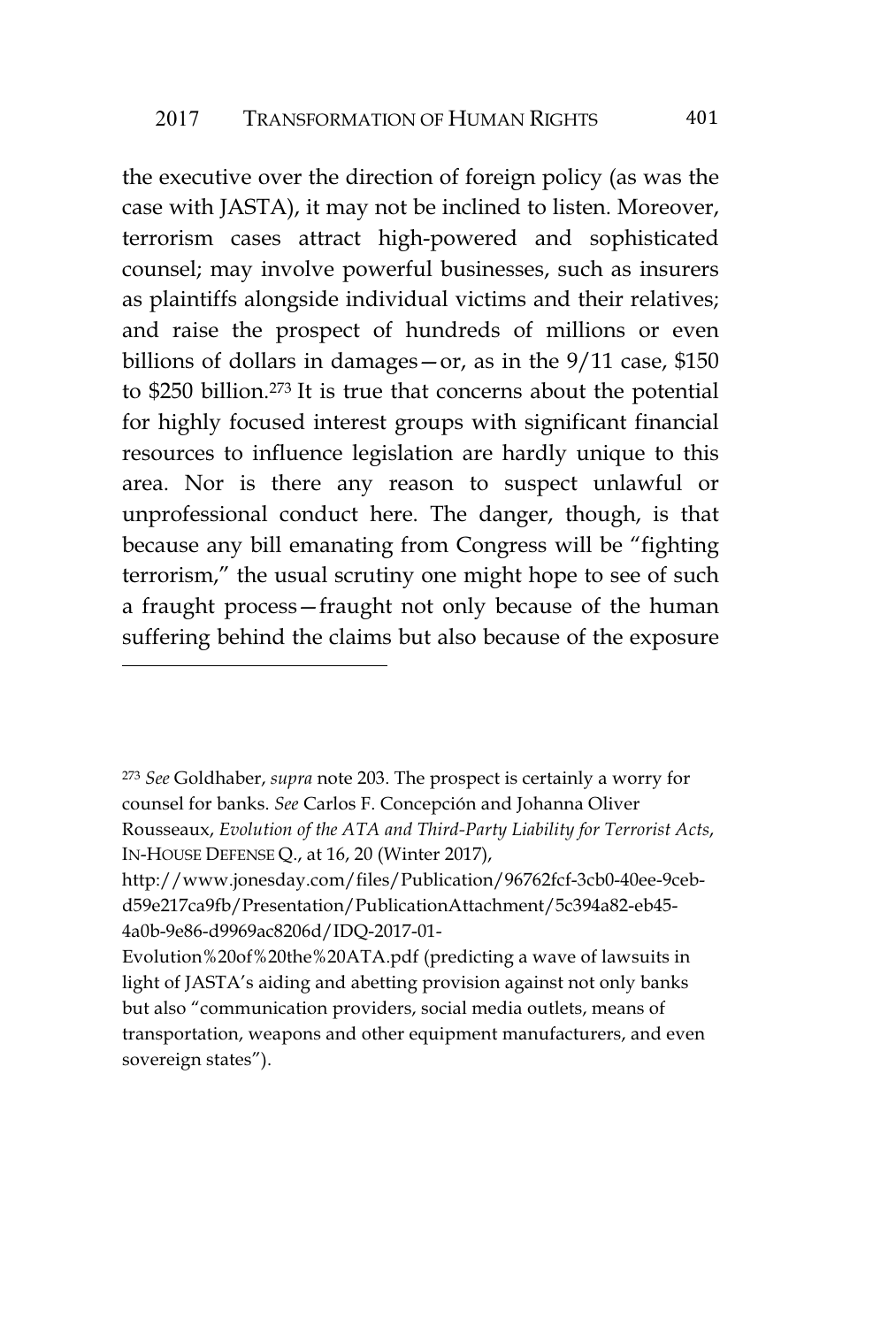to worrisome influence that our campaign finance system fosters—may be diminished. Congress may well exercise some caution in dictating outcomes in particular cases, but as its caution stems less from sober consideration of foreign policy concerns than from a fear of too clearly taking on responsibility, transparency is likely to suffer.

## b) The Focus on Terrorism

The second concern relates to the focus on terrorism as the primary concern of human rights. This focus might not be obviously wrong-headed. Congress might believe that putting federal judicial redress for terrorism at center stage would best serve justice and U.S. foreign policy interests.

One reason for focusing on terrorism in the pursuit of these ends might be the relative narrownessof terrorism as a category as opposed to human rights. Human rights treaties are notable for their breadth, and a general commitment to have the courts enforce them—at the behest of foreigners as well as citizens—could be thought to be too broad and vague. The *Sosa* Court expressed this anxiety, raising the specter (assuming, of course, personal jurisdiction) that every brief stop of a foreign national by a foreign police officer in a foreign country could be challenged in federal court as "arbitrary detention" in violation of international human rights law. The courts could be swamped by endless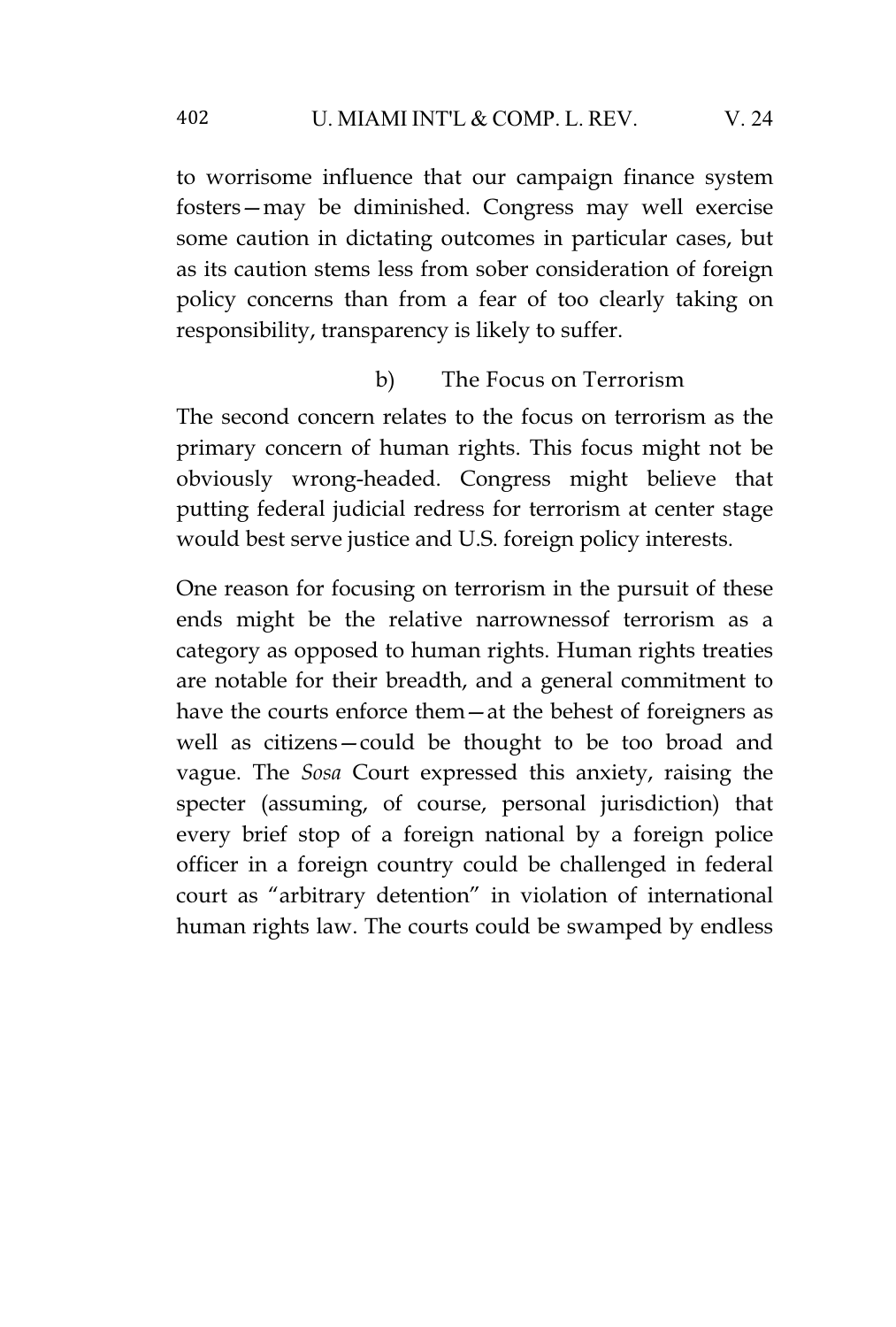litigation over relatively small human rights violations.<sup>274</sup> As for the latter, large damage judgments against terrorists and their supporters, including states, would provide compensation to victims of a particularly heinous kind of human rights violation. And they might impede future terrorist attacks by disrupting terrorist financing.<sup>275</sup>

The problem with this understanding of Congressional legislation, however, is that it rests on a fundamentally false understanding of terrorism. "Terrorism" is an unstable, shifting concept—a concept, moreover, with a great tendency to expand in scope.<sup>276</sup> As is well known, terrorism

<sup>274</sup> Koh, *supra* note 6, at 2396, 2398.

<sup>275</sup> To be sure, there are other ways to accomplish these objectives. Disruption of financial networks supporting terrorist organizations can be pursued through the criminal law, asset seizures, and bank regulation; and compensation can be pursued through compensation programs, as happened with the Iranian hostages. David M. Herszenhorn, *Americans Held Hostage in Iran Win Compensation 36 Years Later*, N.Y. TIMES, Dec. 24, 2015. Congress need not even provide the funding for the compensation, if it is willing to use frozen assets of foreign states or (as was the case with the compensation to the hostages) funds made available by the imposition of penalties on banks that violate sanctions laws. *Id*. But Congress might plausibly want damage suits against terrorists to be part of the mix.

<sup>276</sup> *See, e.g*., Alex Schmid, *Terrorism—The Definitional Problem*, 36 CASE W. RES. J. INT'L L. 375 (2004). The literature on whether "terrorism" can be defined with sufficient precision to be the subject of an international law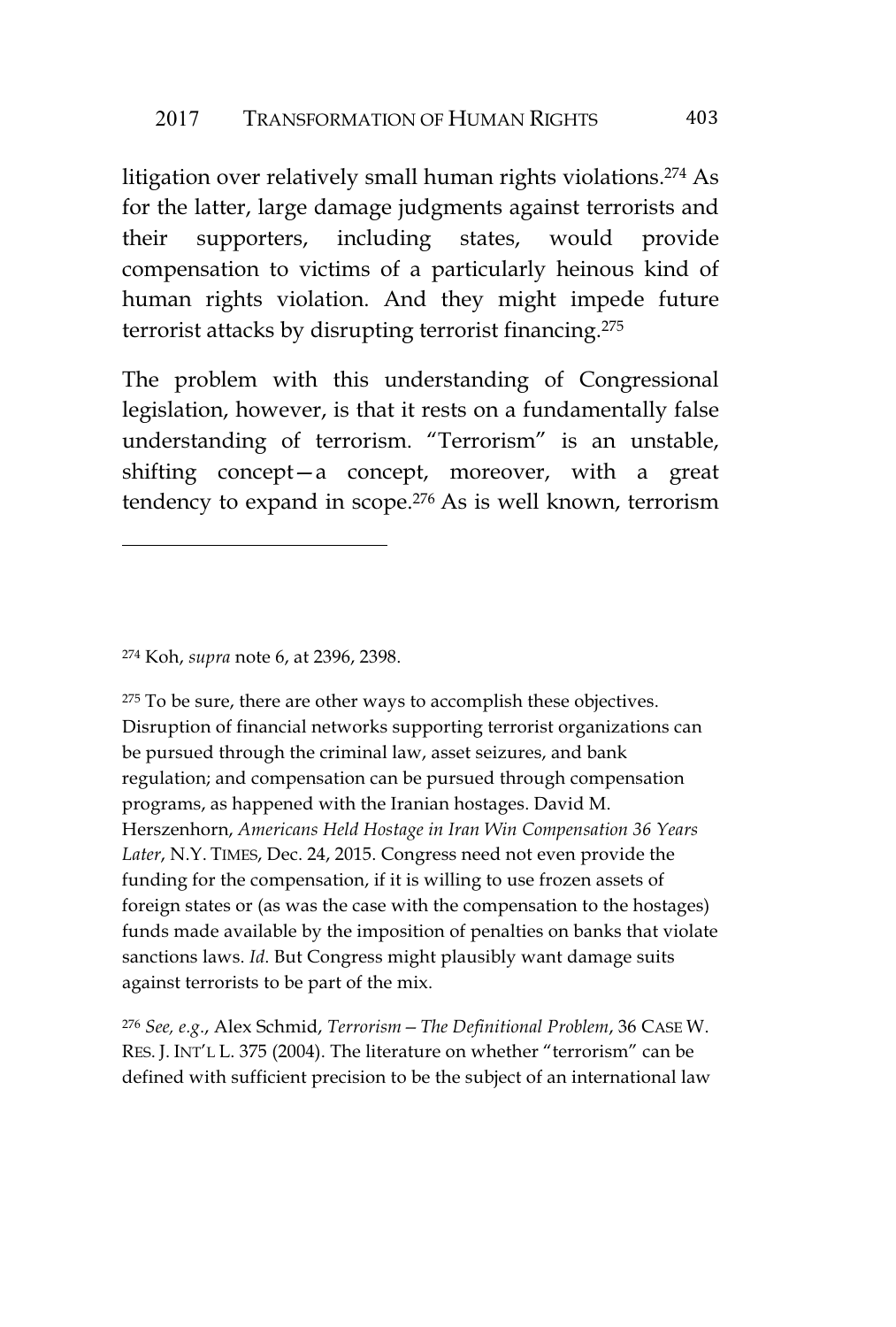was left out of the crimes covered by the Rome Statute of the International Criminal Court, with the conference stating that there is "no generally acceptable definition" of it. $277$ 

norm is extensive. For a comprehensive analysis, see BEN SAUL, DEFINING TERRORISM IN INTERNATIONAL LAW (2008). Of course, there are arguments that terrorism does have that specificity. *E.g*., Thomas Weatherall, *The Status of the Prohibition of Terrorism in International Law; Recent Developments*, 46 GEO. J. INT'L L. 589, 625 (2015) (prohibition has attained peremptory norm status); Van Schaack, *supra* note 50, at 468-73 (arguing that "terrorism" meets the test of *Sosa* that a tort be "specific, universal, and obligatory" in order to qualify under the ATS). *See* Sosa v. Alvarez-Machain, 542 U.S. 692, 748 (2004) (quoting In re Estate of Marco Human Rights Litigation, 25 F.3d 1467, 1475 (9th Cir. 1994)). But proposed consensus definitions often come at the expense of implicitly taking highly controversial positions on important issues. *E.g*., Van Schaack, *supra* note 50, at 443-44 (limiting it to "international terrorism" where there is some foreign element involved, thereby excluding domestic terrorism); Weatherall, *supra*, at 626-27 (suggesting that application of prohibition of terrorism to peoples in "revolt against oppressive and abusive regimes risks undermining the international crime of terrorism"). *Cf*. ACLU, *How the USA PATRIOT Act Redefines "Domestic Terrorism,"* https://www.aclu.org/other/how-usa-patriot-act-redefinesdomestic-terrorism\_ (noting potential for definition of "domestic terrorism" to encompass civil disobedience protests).

<sup>277</sup> Resolution E, annexed to the Final Act of the UN Diplomatic Conference of Plenipotentiaries on an ICC, (17 July 1998), UN Doc A/Conf.183/10, quoted in in SAUL, *supra* note 276, at 182. *See also* ELIZABETH STUBBINS BATES, *TERRORISM AND INTERNATIONAL LAW:*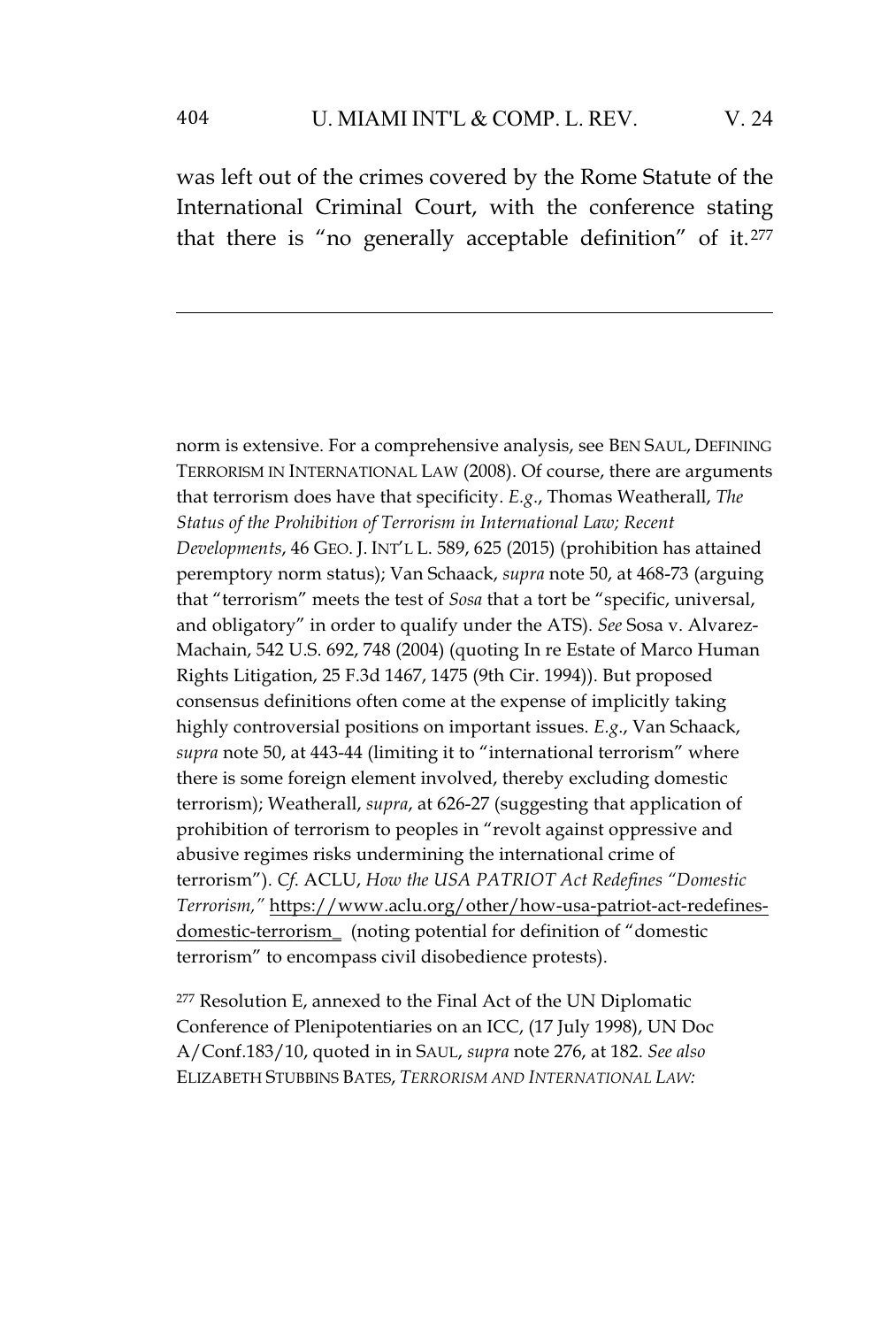There is not even agreement among academics over whether terrorism currently has a meaningful definition under international law.

Nevertheless, "terrorism" is a supremely powerful concept, with a great capacity to entirely delegitimize the persons or entities so labelled.<sup>278</sup> This feature accounts for the tendency of its invocation to expand to more and more types of wrongs. (In this sense "terrorism" curiously parallels the concept of *jus cogens*.) The most notable such expansion and one highly relevant to JASTA—is the pressure to move states ever closer to the focal point of concern about terrorism, something that Congress has grappled with again and again over the years.

The term "terrorism" has most often applied to acts committed by non-state, private actors. The ATA as enacted in 1990 appeared to focus on exclusively on it. But as early as 1996, Congress began to take aim at states and state officials deemed sponsors of terrorism, amending the FSIA—and its legislative interventions have continued apace ever since.

*ACCOUNTABILITY, REMEDIES AND REFORM* (A Report of the IBA Task Force on Terrorism) §§ 4.05, 4.06, at pp. 165-66 (2011).

<sup>278</sup> SAUL, *supra* note 61, at 1-7.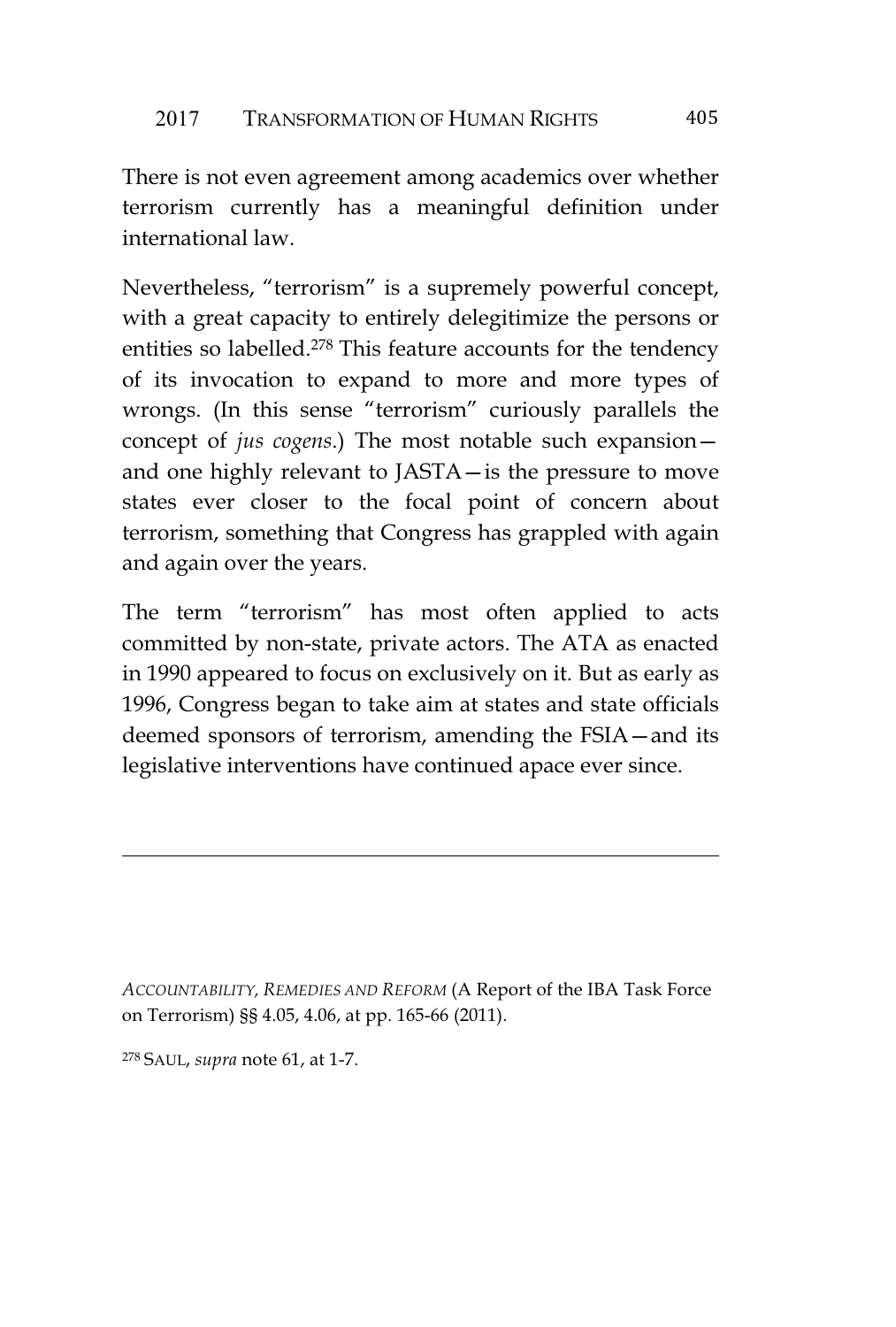In one sense this expansion of liability from non-state actors to states might be defensible. The distinction between public and private is hardly impermeable, as human rights law itself has shown.<sup>279</sup> Perhaps, as Vincent-Joël Proulx argues, terrorism requires a fundamental re-thinking of the international law of state responsibility.<sup>280</sup> What is needed, he argues, is a strict-liability basis for holding states responsible for terrorist activities originating within their territory, thus extending liability to states that have been "willfully blind [to] or overly tolerant" of terrorist groups operating within their borders.<sup>281</sup>

To the extent that Congress thought it was providing facilitating civil actions against Saudi Arabia for supporting terrorism when it enacted JASTA, it may have been grappling with the difficult question of a state's responsibility for grievous human rights violations that it does not directly commit through its agents as a matter of

<sup>280</sup> VINCENT-JOËL PROULX, TRANSNATIONAL TERRORISM AND STATE ACCOUNTABILITY:ANEW THEORY OF PREVENTION 315 (2012) (arguing that "[s]hort of egregious and active/direct support by a subsidising government," establishing state responsibility for actions of terrorist groups is nearly impossible).

<sup>281</sup> *Id.* at 229-307; 317-319. *See also* SAUL, *supra* note 61, at 196-197.

<sup>279</sup> *E.g*., Bonita C. Meyersfeld, *Reconceptualizing Domestic Violence in International Law*, 67 ALBANY L. REV. 371, 393-98 (2003).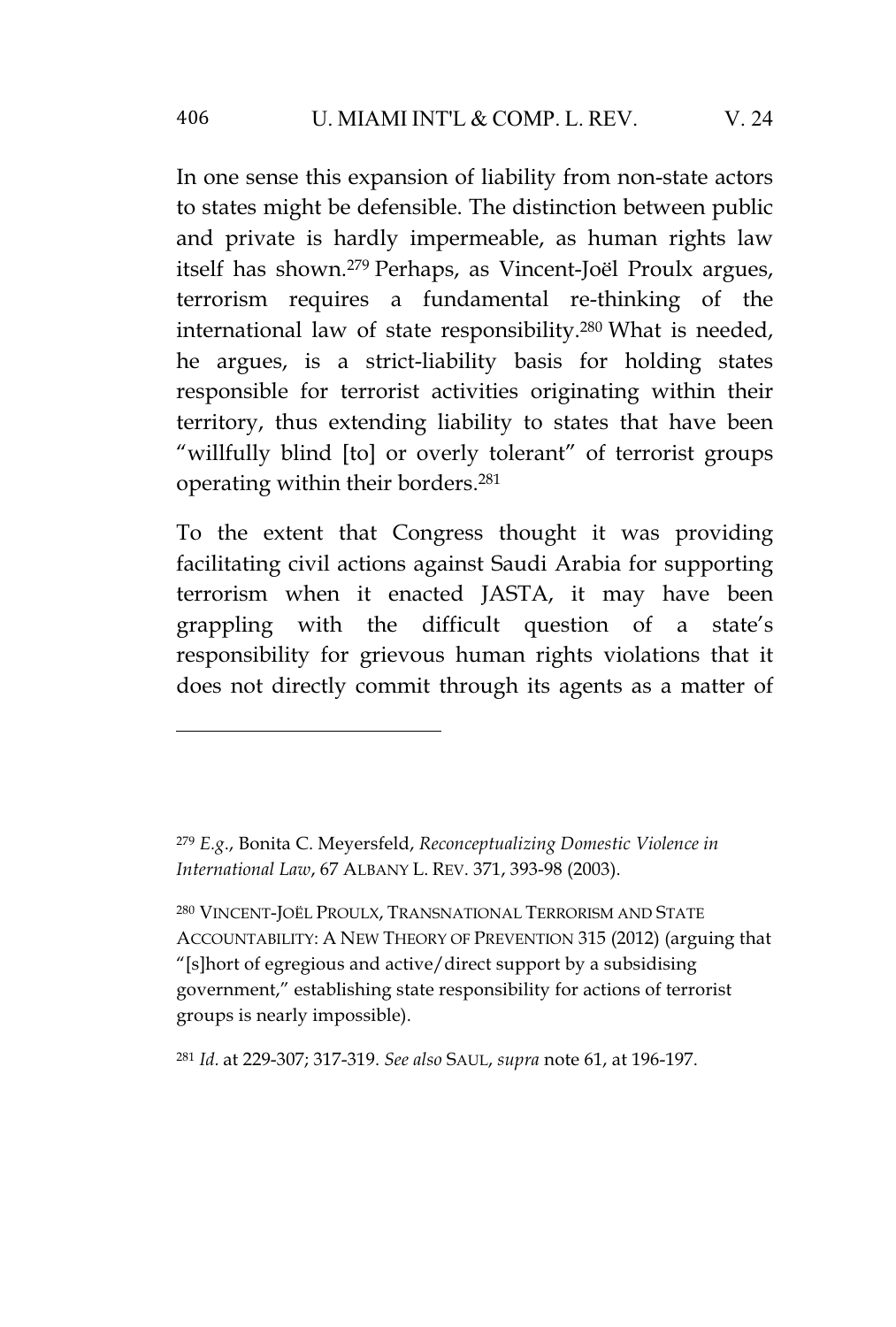policy. But, aside from the serious doubt as to whether aiding and abetting claims are viable against a state under JASTA,<sup>282</sup> there is reason to question whether JASTA reflects any general interest on Congress's part in the scope of state responsibility. Indeed, it has shown no interest in the very same issue in a related context. Congress has remained silent through the near-evisceration of ATS claims against multinational corporations—another kind of non-state actor that, like terrorists (though obviously very different in other respects) poses deep conceptual challenges to state-centered approaches to international law.

Of course, Congress is not required to legislate on every challenge it might legitimately take up. What is notable, however, is that Congress's willingness in some contexts simply to treat the designation of state responsibility for terrorism as a matter of pure politics—either on the part of the executive (in the case of states on the terrorism list) or Congress (as in the case of JASTA's effective singling out of Saudi Arabia). Congress's main approach to responsibility for terrorism turns out to be to use it an instrument for pressuring states in disfavor with the U.S. foreign policy.

<sup>282</sup> *See* text accompanying *supra* notes 234-239.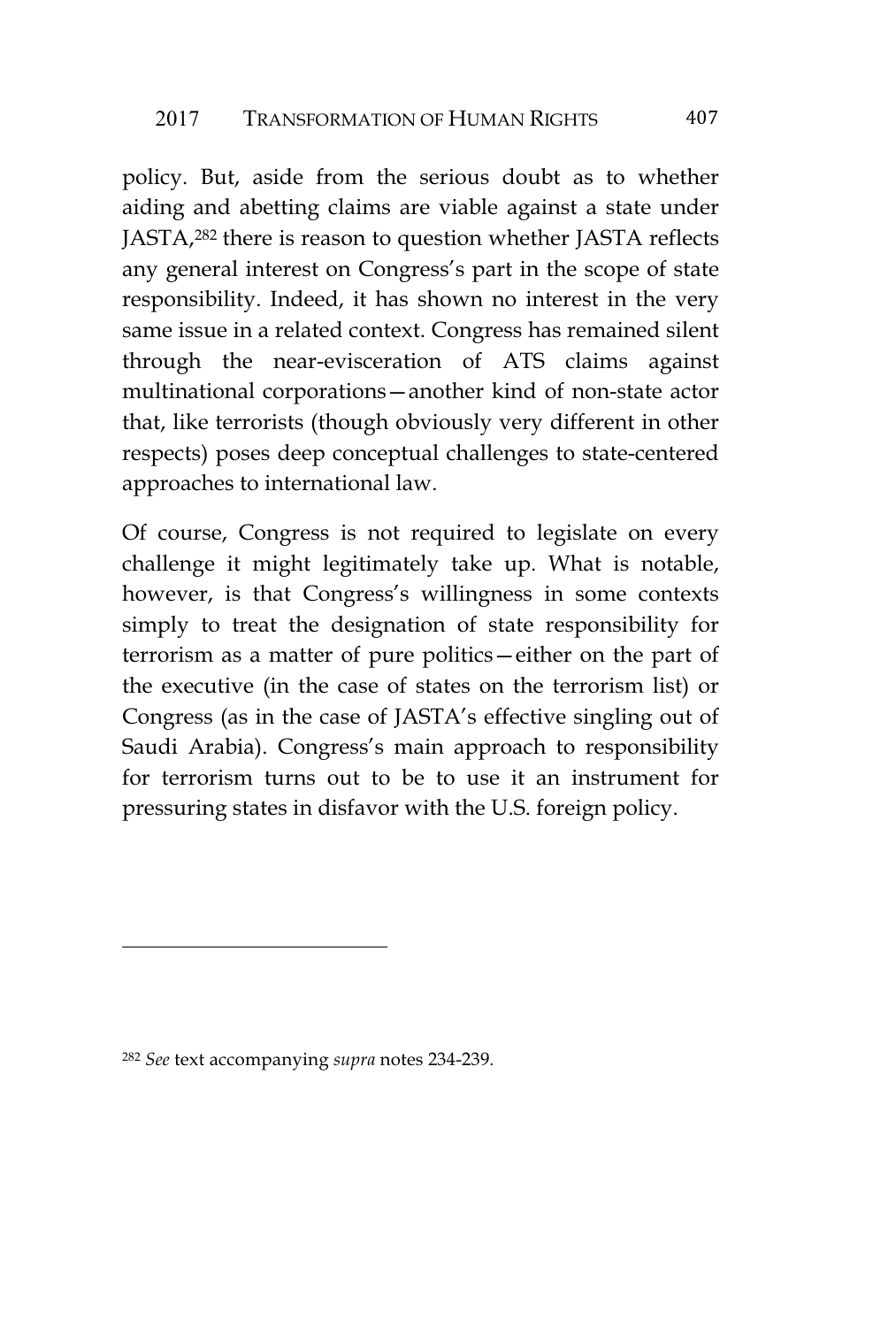## 408 U. MIAMI INT'L & COMP. L. REV. V. 24

B. BEYOND THE TWO VISIONS: OVERCOMING THE MISCONCEPTION OF "FOREIGN CUBED"

Both the cosmopolitan and nationalist visions have significant flaws. Fully articulating an alternative vision of the role of federal civil redress for foreign human rights violations would be a major task. Here I confine myself to setting out its core feature. This alternative would conform with the cosmopolitan vision in one sense, recognizing the blurring of the global and the local. But it would disentangle that recognition from the normative aspiration of using human rights litigation in federal courts to contribute to the growth of a global legal order. The major systemic value of such litigation lies, instead, in its potential to subject U.S. foreign policy to greater democratic scrutiny, by increasing awareness of the potential for U.S. actions abroad to undermine human rights.<sup>283</sup>

While official support for human rights has been part of U.S. policy since the Carter Administration, in practice U.S. actions abroad can also inflict grave harms on human rights. In pursuit of broader strategic aims in the Middle East, for example, the U.S. has consistently provided intelligence and material support to the brutal intervention in Yemen,

<sup>283</sup> *See* Stephen J. Schnably, *The Santiago Commitment as a Call to Democracy in the United States: Evaluating the OAS Role in Haiti, Peru, and Guatemala*, 25 U. MIAMI INT.-AM. L. REV. 393, 556-87 (1994).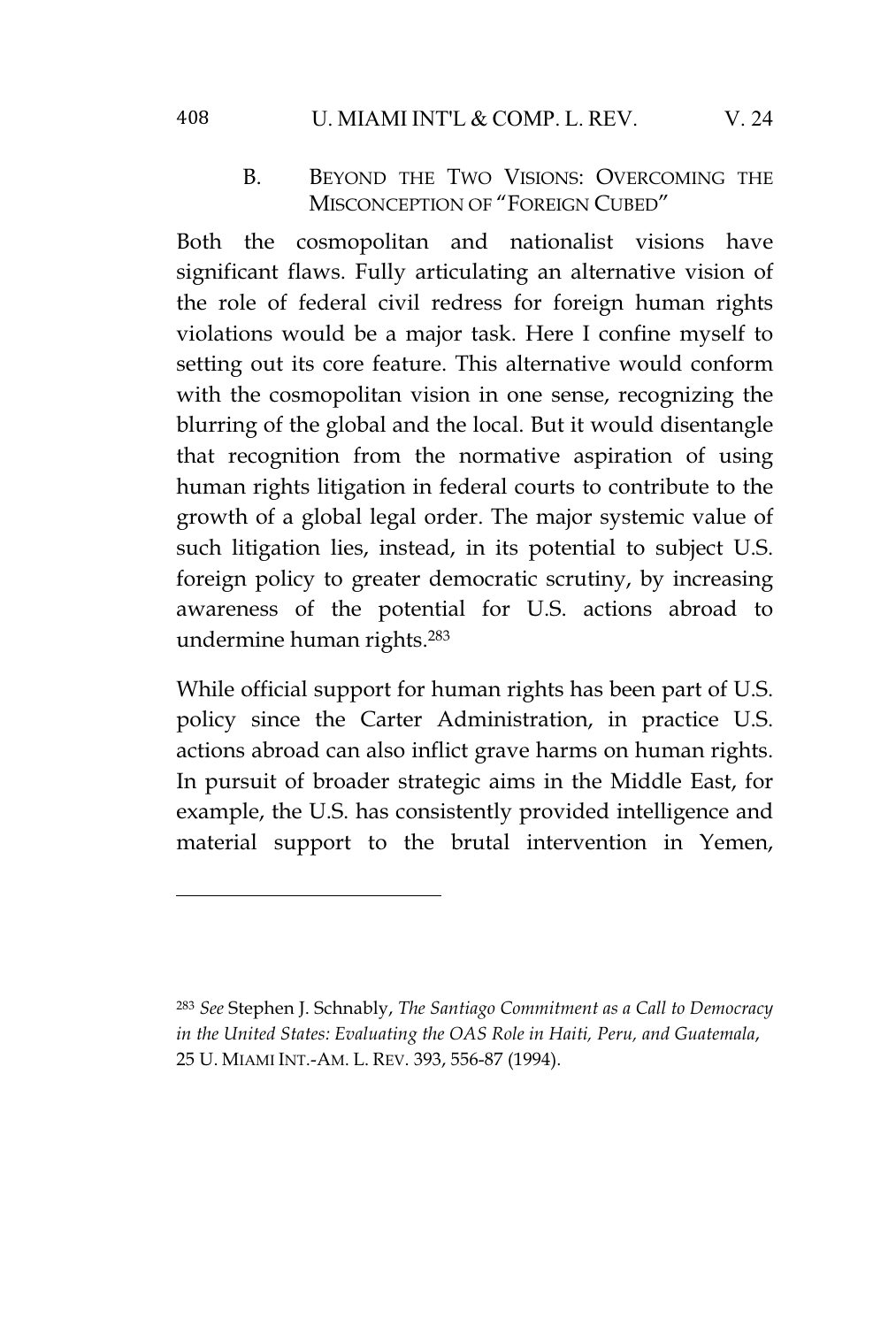notwithstanding mounting evidence of major violations of international humanitarian law by the military coalition of Saudi Arabia and eight other Middle Eastern states. <sup>284</sup> Opting for what it saw as stability in 2010, the U.S. backed Nouri al-Maliki's effort to remain as Iraq's prime minister after his party lost the elections that year, and put no pressure on him to pull back from the highly sectarian approach of his government, with its systematic repression of Sunnis.<sup>285</sup> U.S. military aid to Colombia, aimed at fighting drug trafficking and terrorism, profoundly shaped policy options there in the direction of militarization; in turn the Colombian military's cooperation or complicity with

<sup>284</sup> *E.g*., Amnesty International Report 2016/17, Yemen 2016/2017, https://www.amnesty.org/en/countries/middle-east-and-north-

africa/yemen/report-yemen/; *U.N. Experts Warn Saudi-Led Coalition Allies Over War Crimes in Yemen*, REUTERS, Jan. 29, 2017,

http://www.reuters.com/article/us-yemen-security-un-

idUSKBN15D0SB; Mark Mazzetti & Shuaib Almosawa, *Support for Saudi Arabia Gives U.S. Direct Role in Yemen Conflict*, N.Y. TIMES, Aug. 24, 2016; Mark Mazzetti & Eric Schmitt, *Quiet Support for Saudis Entangles U.S. in Yemen*, N.Y. TIMES, March 13, 2016

https://www.nytimes.com/2016/03/14/world/middleeast/yemensaudi- us.html.

<sup>285</sup> Ned Parker, *The Iraq We Left Behind: Welcome to the World's Next Failed State*, 91 FOR. AFF. 94, 96-98 (March/April 2012); Renad Mansour, *The Sunni Predicament in Iraq* (Carnegie Middle East Center, March 2016), at 6-9,

http://carnegieendowment.org/files/CMEC\_59\_Mansour\_Sunni\_Final. pdf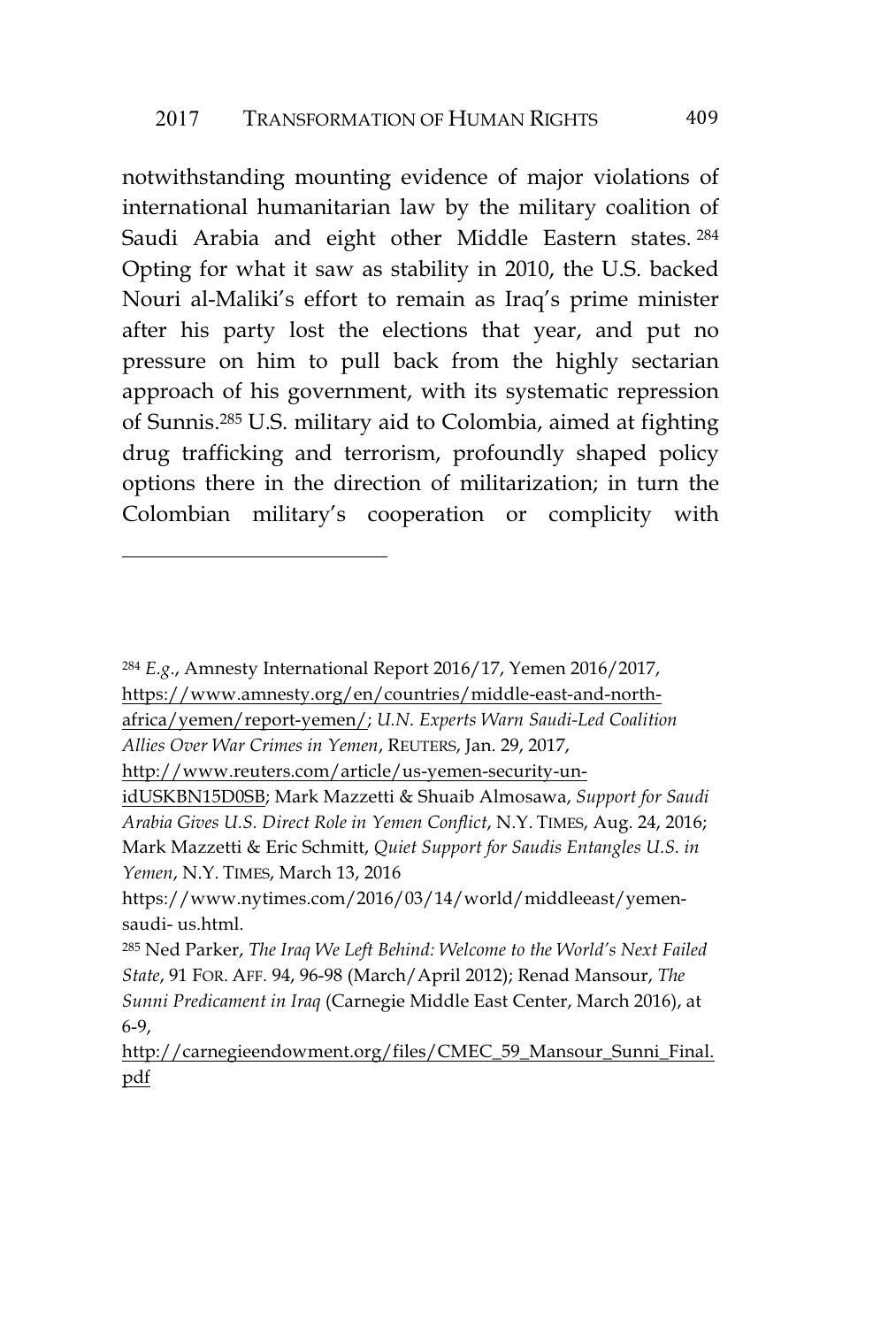## 410 U. MIAMI INT'L & COMP. L. REV. V. 24

paramilitary forces boosted the latter, and provided Colombian elites and multinational corporations with a brutal resource in contests with land activists and union organizers.<sup>286</sup>

The impact of U.S. policy options may often be relatively subtle, but no less real. Paraguay provides an instructive example of this impact in the context of two different wars on terrorism. A close examination is especially appropriate to an appraisal of the current fate of the *Filártiga* revolution. The first war on terrorism had its roots in the coup against the Allende government in Chile on September 11, 1973. As John Dinges observes, the coup was "not just another military takeover," but the "beginning of a total war justified as a 'war on terrorism,'" whose "larger goal quickly became the eradication of all traces of political movements akin to Allende's—in all of Latin America."<sup>287</sup> Ultimately Operation Condor—an alliance of like-minded Latin American military governments operating with at least tacit support from the

<sup>286</sup> *See* William Avilés, *Institutions, Military Policy, and Human Rights in Colombia*, 28 LAT. AM. PERSP. 31, 37-44 (2001); *see id*. at 40 ("[I]nternational actors such as the United States and transnational interests have helped to strengthen the repressive actors within civil society and the state."); Daniel Kovalik, *War and Human Rights Abuses: Colombia & the Corporate Support for Anti-Union Suppression*, 2 SEATTLE J. FOR SOCIAL JUSTICE 393 (2004).

<sup>287</sup> JOHN DINGES, THE CONDOR YEARS: HOW PINOCHET AND HIS ALLIES BROUGHT TERRORISM TO THREE CONTINENTS 3 (2004).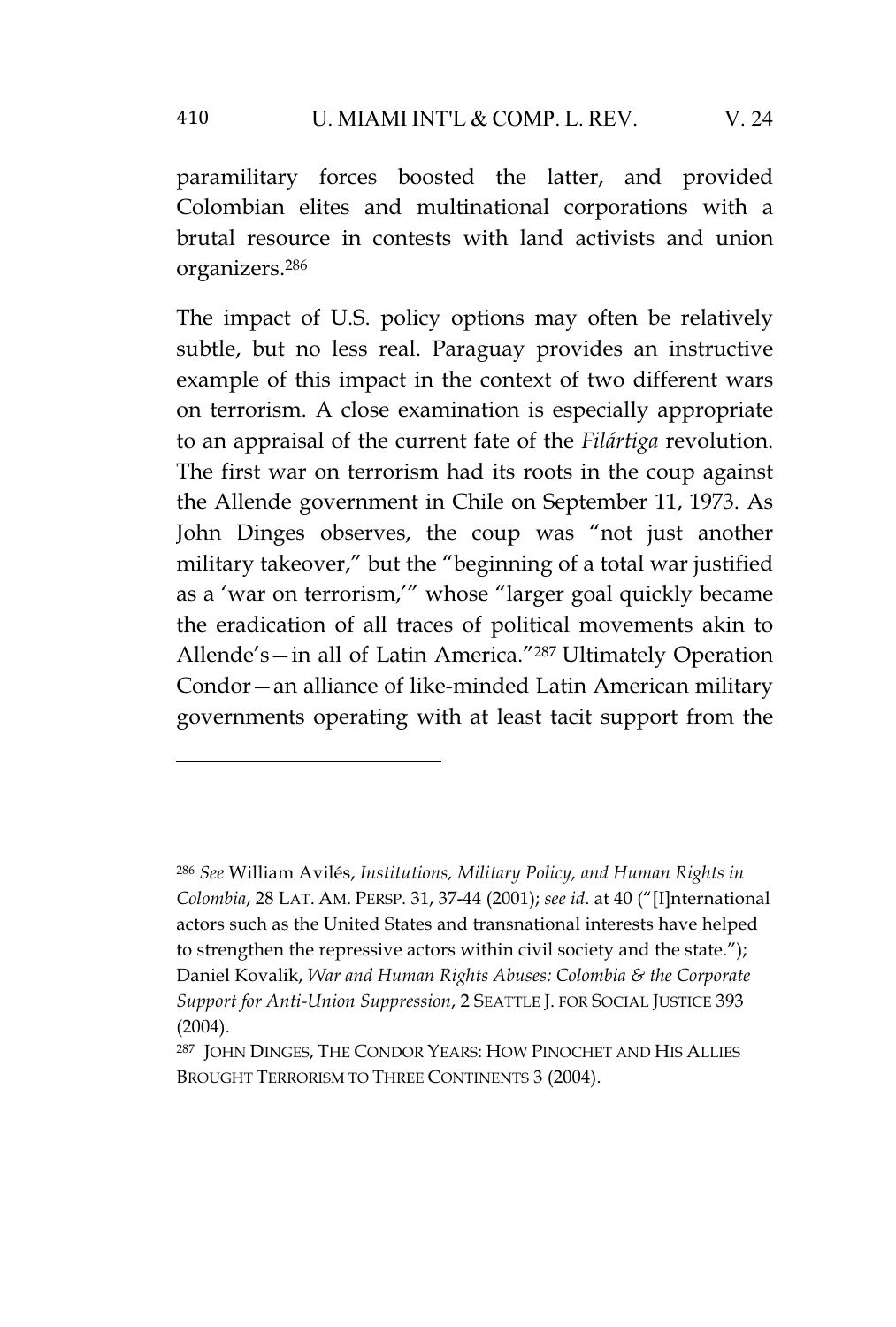United States—extended its ambitions globally, with operations and planned operations in the United States and Europe. Paraguay's participation in Operation Condor forms a crucial context to the torture and murder of Joelito Filártiga. When *Filártiga* was decided, moreover, Paraguay was becoming a focus of criticism by the Carter administration for its human rights violations. The case played a role in heightening awareness of U.S. support for the Stroessner regime. A close look at the context of the *Filártiga* case shows how unrealistic it is to depict it as a case about distant foreign wrongs.

The second war on terrorism began after the terrorist attacks of September 11, 2001, with President Bush proclaiming a "war on terror" that would "not end until every terrorist group of global reach has been found, stopped, and defeated."<sup>288</sup> This war on terror, so different in its genesis and aims from the first, shared one characteristic with the earlier one: its global reach and pervasive impact, blurring the distinctions between domestic and foreign. Perhaps surprisingly, a closer look at Paraguay is instructive here as well. Paraguay today has a functional electoral democracy, and, while its record is far from perfect, it is not typically cast as a major human rights violator. Its interest for the U.S.

<sup>288</sup> *Address Before a Joint Session of the Congress on the United States Response to the Terrorist Attacks of September 11*, 2 PUBLIC PAPERS OF THE PRESIDENTS OF THE UNITED STATES: GEORGE W. BUSH 1140, 1141 (2001).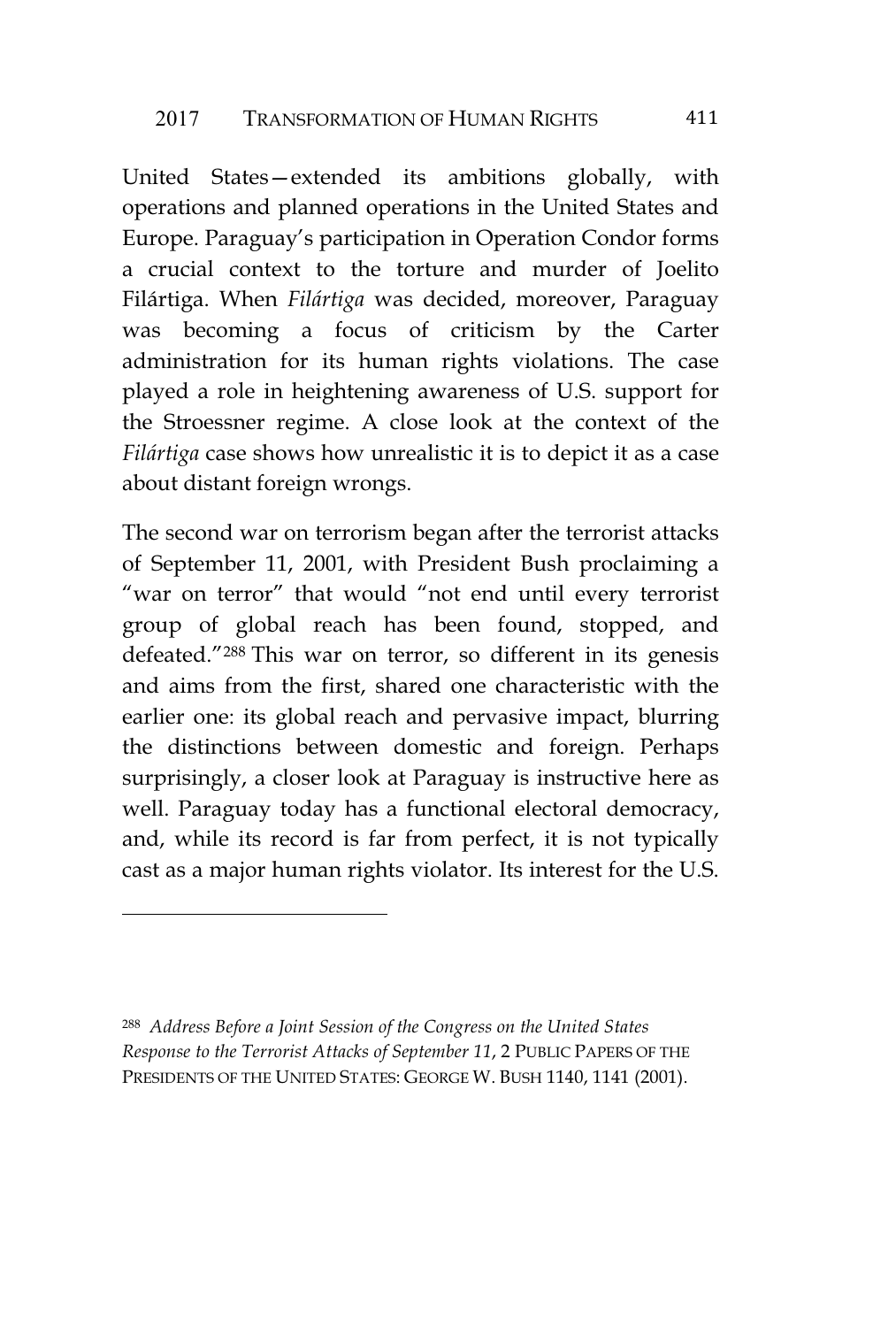now lies rather in the direct terrorist threat that the Tri-Border region, partly in Paraguay, is said to pose to the U.S. In some ways, this transformation parallels the larger shift in vision described here, from the vindication of human rights in a global order to a focus on the protection of U.S. citizens and soil from terrorist attack. But the construction of the Tri-Border area as a terrorist threat permeates seemingly local struggles and human rights violations there.

#### 1. PARAGUAY AND FILÁRTIGA

It is common, even in otherwise thoughtful treatments of the ATS, to see the *Filártiga* case described as one of "foreign cubed" cases that *Kiobel* casts into doubt: foreign plaintiffs brought claims against a foreign defendant for violations that occurred in foreign territory. As Ernst Young summarizes the facts,

> [i]n 1976, a Paraguayan police officer named Américo Norberto Peña-Irala tortured Joelito to death [in Paraguay] in retaliation for his father's political activities. . . . All relevant actors were foreign nationals: Joelito Filártiga, the torture victim; his father and sister, who brought the lawsuit as plaintiffs; and Peña-Irala, the defendant. The events in question –Filártiga's torture at the hand of Paraguayan security personnel in retaliation for his family's political opposition to the government—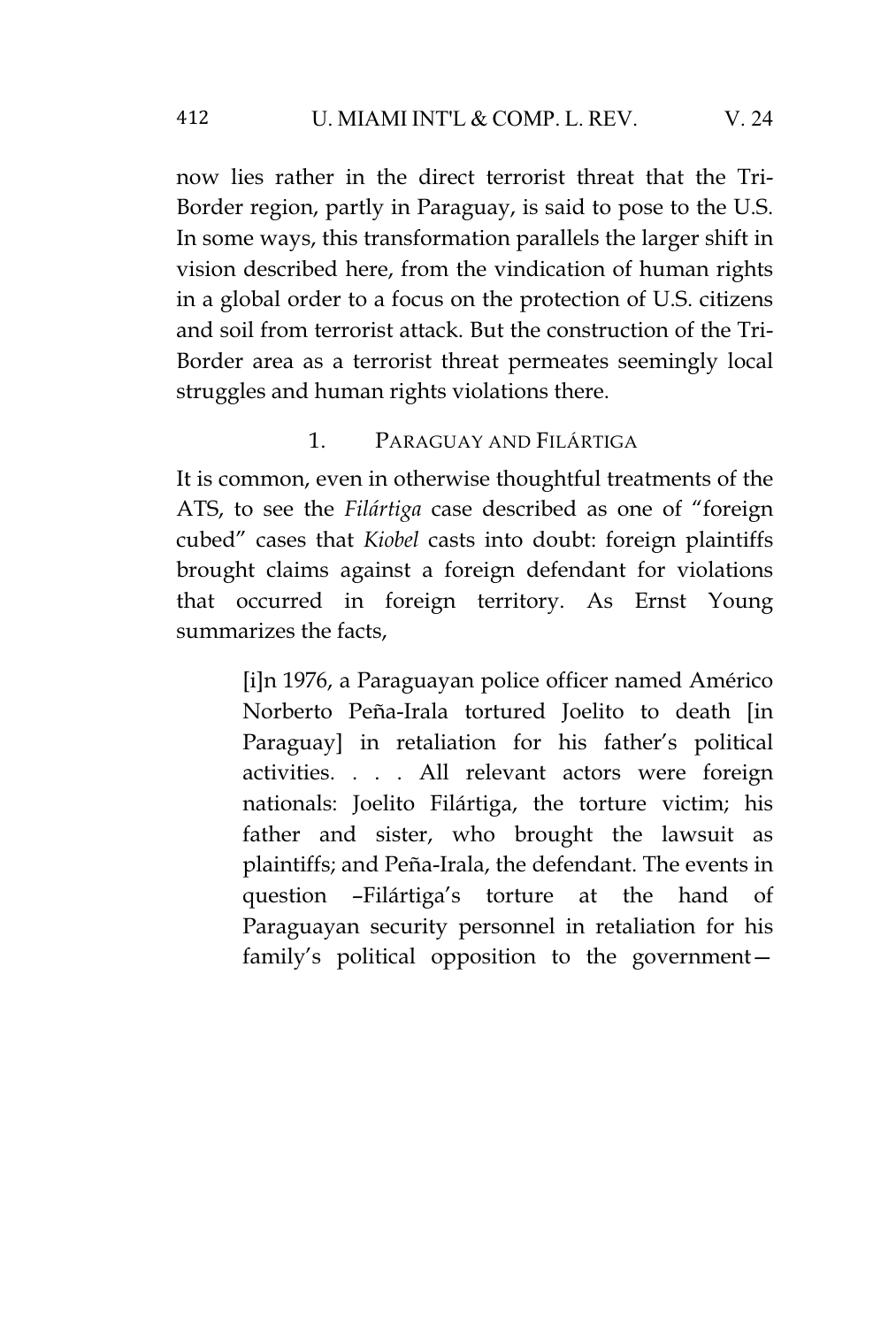#### 2017 TRANSFORMATION OF HUMAN RIGHTS 413

occurred in Paraguay without any significant effect in the United States.<sup>289</sup>

Missing from this desiccated version, which is entirely typical,<sup>290</sup> is the context of Joelito's torture and execution. His arrest came in the context of Operation Condor, a coordinated, cross-border program of extreme political repression undertaken by right-wing dictatorships.<sup>291</sup> These

<sup>289</sup> Young, *supra* note 15, at 1048-1049. Depending on how one reads *Kiobel*, *Filártiga* itself might survive today because the parties resided in the U.S. at the time of the action—a fact that played no role in the Second Circuit's determination of subject matter jurisdiction. As noted earlier, however, *Filártiga's* survival is by no means assured. *See* note 91 *supra*. <sup>290</sup> *E.g.,* STEPHENS, *supra* note 18, at 8-9; Julian G. Ku, Kiobel *and the Surprising Death of Universal Jurisdiction Under the Alien Tort Statute*, 107 AMER. J. INT'L L. 835, 836 (2013) ("two Paraguayan nationals . . . [brought] an ATS lawsuit against a former Paraguayan government official for committing torture in Paraguay"); *Filártiga v. Peña-Irala: Historic Case*, CENTER FOR CONSTITUTIONAL RIGHTS,

https://ccrjustice.org/home/what-we-do/our-cases/fil-rtiga-v-pe-irala. (It was the Center for Constitutional Rights that brought the suit in Filártiga.) Works that describe the case in depth do of course note the context. *See* ACEVES, *supra* note 7, at 17-21; Harold Hongju Koh, Filártiga v. Peña-Irala: *Judicial Internalization into Domestic Law of the Customary International Law Norm Against Torture*, in INTERNATIONAL LAW STORIES 45, 46 (John E. Noyes et al., eds. 2007) (noting that the arrest came amidst Operation Condor). My point relates to common references to the case in analyses of its significance for ATS litigation.

<sup>291</sup> The best accounts are DINGES, *supra* note 287, and J. PATRICE MCSHERRY, PREDATORY STATES: OPERATION CONDOR AND COVERT WAR IN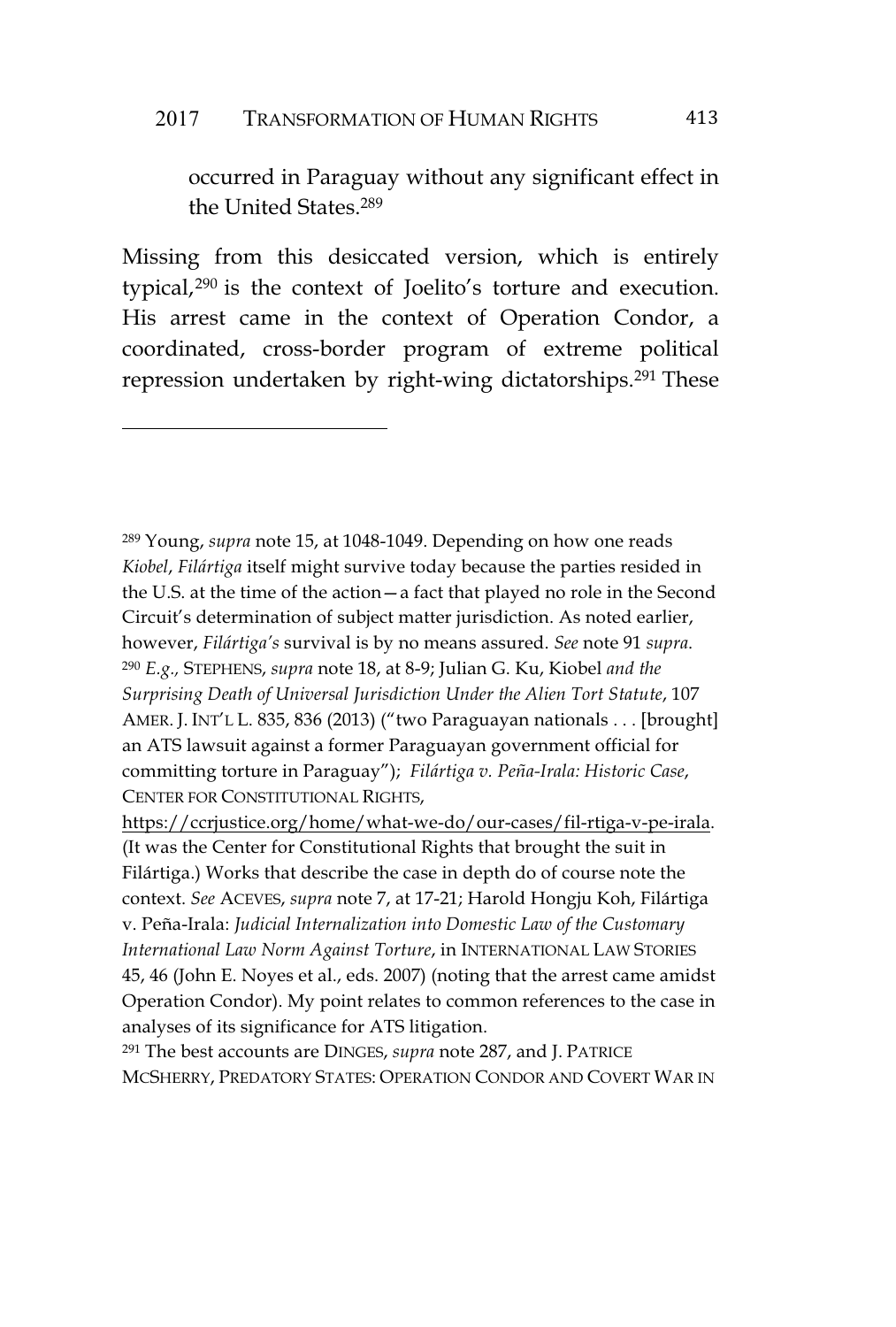included Argentina, Bolivia, Brazil, Chile, Uruguay—and Paraguay.<sup>292</sup> The full story of U.S. involvement in Operation Condor is not known,<sup>293</sup> but the U.S. was clearly aware of its existence and operations<sup>294</sup> and provided assistance to the Latin American "counter-intelligence" agencies that cooperated across borders as part of Operation Condor.<sup>295</sup>

LATIN AMERICA 7-10 (2005) [hereinafter "MCSHERRY, PREDATORY STATES"], succinctly lays out its main features. *See also* J. Patrice McSherry, *Operation Condor as a Hemispheric "Counterterror" Organization*, in CECILIA MENJÍVA & NÉSTOR RODRÍGUEZ, EDS., WHEN STATES KILL: LATIN AMERICA, THE U.S., AND TECHNOLOGIES OF TERROR 28, 50 (2005) [hereinafter "McSherry, *Operation Condor*"]. <sup>292</sup> There is a particularly rich source of information in Paraguay's "Archive of Terror" uncovered in 1992 and 1993. *See* DINGES, *supra* note 287, at 237-241; Katie Zoglin, *Paraguay's Archive of Terror: International Cooperation and Operation Condor*, 32 U. MIAMI INT.-AM L. REV. 57, 61-62 (2001); Keith M. Slack, OPERATION CONDOR AND HUMAN RIGHTS: A REPORT FROM PARAGUAY'S ARCHIVE OF TERROR, 18 HUM. RTS. Q. 492 (1996). *See also* Simon Watts, *How Paraguay's "Archive of Terror" Put Operation Condor in Focus*, BBC MAGAZINE, (Dec. 22, 2012), http://www.bbc.com/news/magazine-20774985. <sup>293</sup> *E.g.,* Barbara Zanchetta, *Between Cold War Imperatives and State-Sponsored Terrorism: The United States and Operation "Condor"*, 39 STUDIES IN CONFLICT & TERRORISM 1084, 1093-1097 (2016), http://dx.doi.org/10.1080/1057610X.2016.1159069. <sup>294</sup> For an assessment of U.S. involvement, see MCSHERRY, PREDATORY STATES, *supra* note 291, at 116-22, 247-54. <sup>295</sup> *See* DINGES, *supra* note 287, at 247-53. As Dinges notes, the U.S. drew back from its support when Operation Condor, in "Phase Three," sought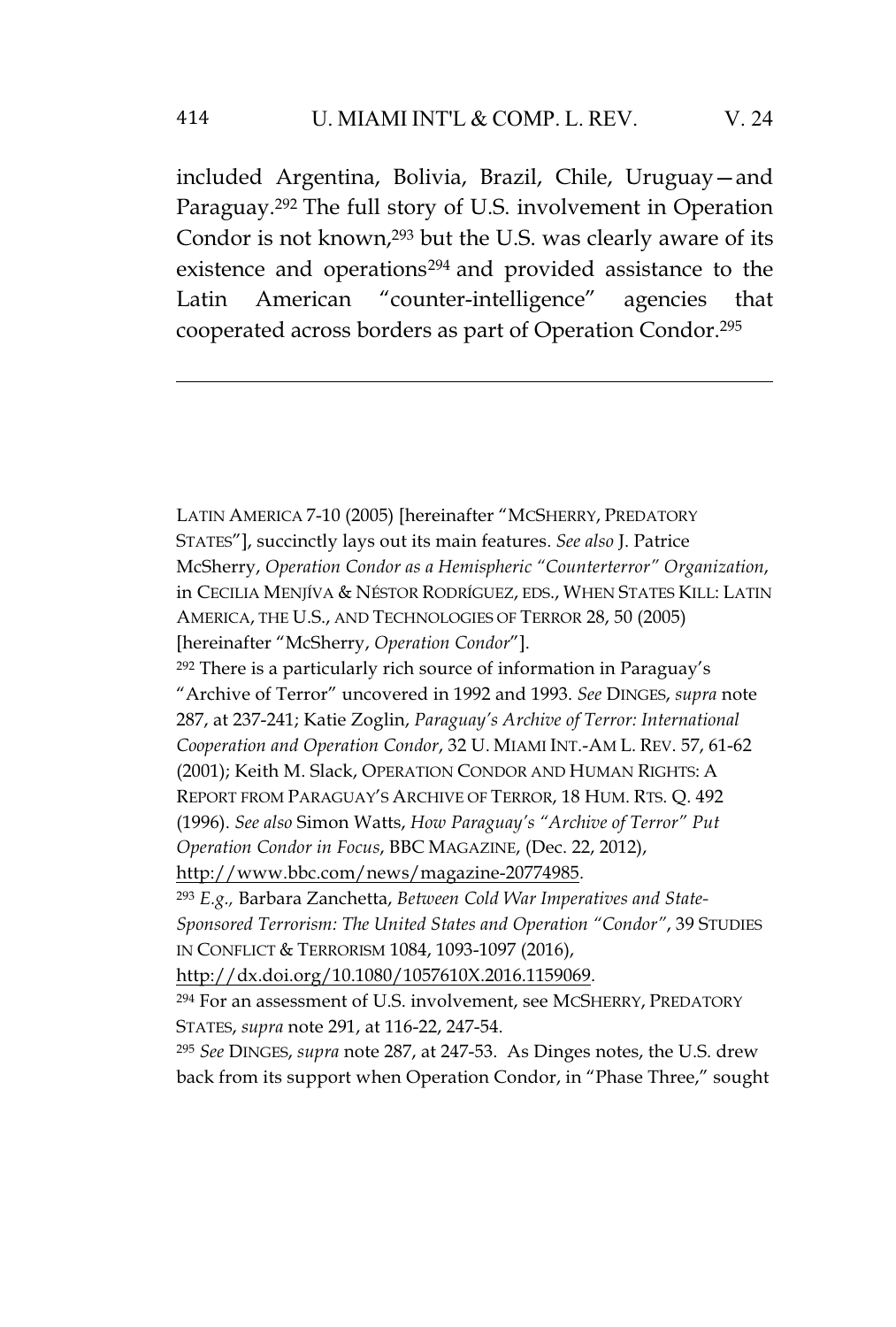Two examples make clear the deep connections of Operation Condor to the U.S. The first is U.S. participation in the seizure in 1975 by Paraguayan police of the Chilean militant and radical sociologist Jorge Isaac Fuentes Alarcón soon after he entered Paraguay from Argentina. <sup>296</sup> It was the cooperation of Paraguayan and Chilean intelligence officials in the torture of Fuentes and his fellow revolutionary Amílcar Santucho that provided the model for Operation Condor, formalized within the year.<sup>297</sup> And it was an FBI agent who notified Chilean police about the arrest in Paraguay, after which Fuentes and Santucho were transferred to Chile, where they were further tortured for information. <sup>298</sup> Fuentes' address book included three U.S. residents, one of whom was his sister; the FBI subsequently

to extend its assassinations outside Latin America to the U.S. and Europe. *Id*. at 164-74, 249-251.

<sup>296</sup> *Id*. at 82-98, 116-25; McSherry, *Operation Condor*, *supra* note 291, at 47. *See also* Report of the Chilean National Commission on Truth and Reconciliation 803-804 (1991),

http://www.usip.org/sites/default/files/resources/collections/truth\_c ommissions/Chile90-Report/Chile90-Report.pdf.

<sup>297</sup> DINGES, *supra* note 287, at 89-90. For details of his subsequent torture, see *id*. at 96-97, 109-10; STELLA CALLONI, OPERACIÓN CONDOR, PACTO CRIMINAL 266-69 (2016), http://www.elperroylarana.gob.ve/wpcontent/uploads/2016/12/operacion\_condor\_pacto\_criminal.pdf. <sup>298</sup> DINGES, *supra* note 287, at 90-92.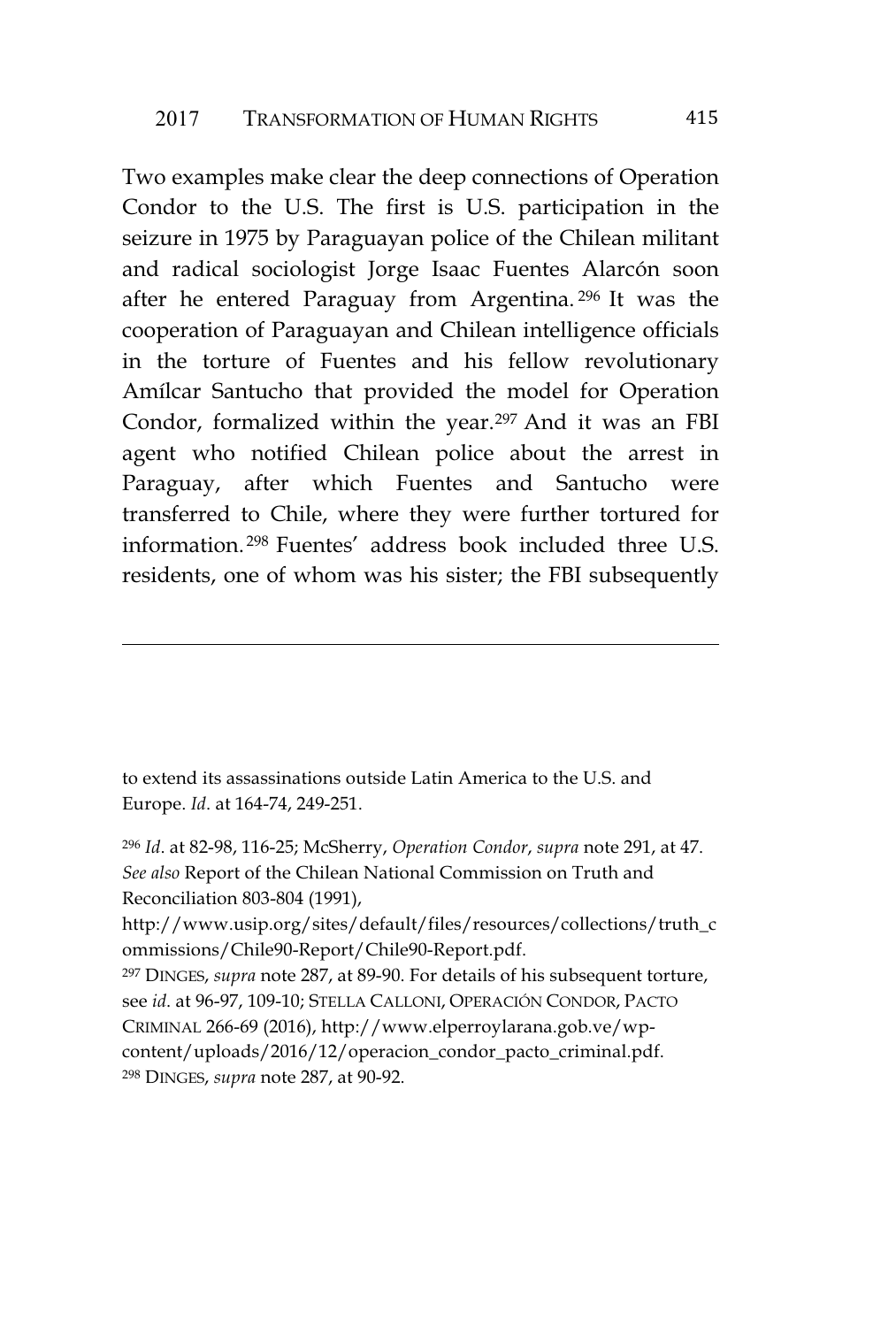interrogated her in Texas (without divulging her brother's arrest and torture).<sup>299</sup>

The second example relates to Operation Condor's activities with respect to the United States. The most striking is the Letelier assassination.<sup>300</sup> It is certainly correct to portray that act as one directly implicating the United States' own territorial interest; Letelier was assassinated by Chilean agents on U.S. soil. But it is wrong to view this territorial connection as placing the case as in some entirely different category from *Filártiga*. Even if Letelier had been assassinated in France—the Pinochet regime planned assassinations of refugees there as well $301 -$ his killing would have had a real and substantial connection to U.S. activities. The assassination of Letelier was another Operation Condor activity, and indeed the lead assassin Michael Townley (a U.S. citizen raised in Chile) initially aimed to enter the U.S. on a false Paraguayan passport with the help of the Stroessner regime.<sup>302</sup> Moreover, there is strong evidence that the U.S. sought to keep that connection, and Pinochet's own involvement in the murder, a secret even as it prosecuted the

<sup>299</sup> *Id*. at 92-93.

<sup>300</sup> *See* text accompanying *supra* note 53.

<sup>301</sup> MCSHERRY, PREDATORY STATES, *supra* note 291, at 141.

<sup>302</sup> *Id*. at 153-54; *see id*. at 152-63. Dinges also has a thorough account. *See* DINGES, *supra* note 287, at 214-29.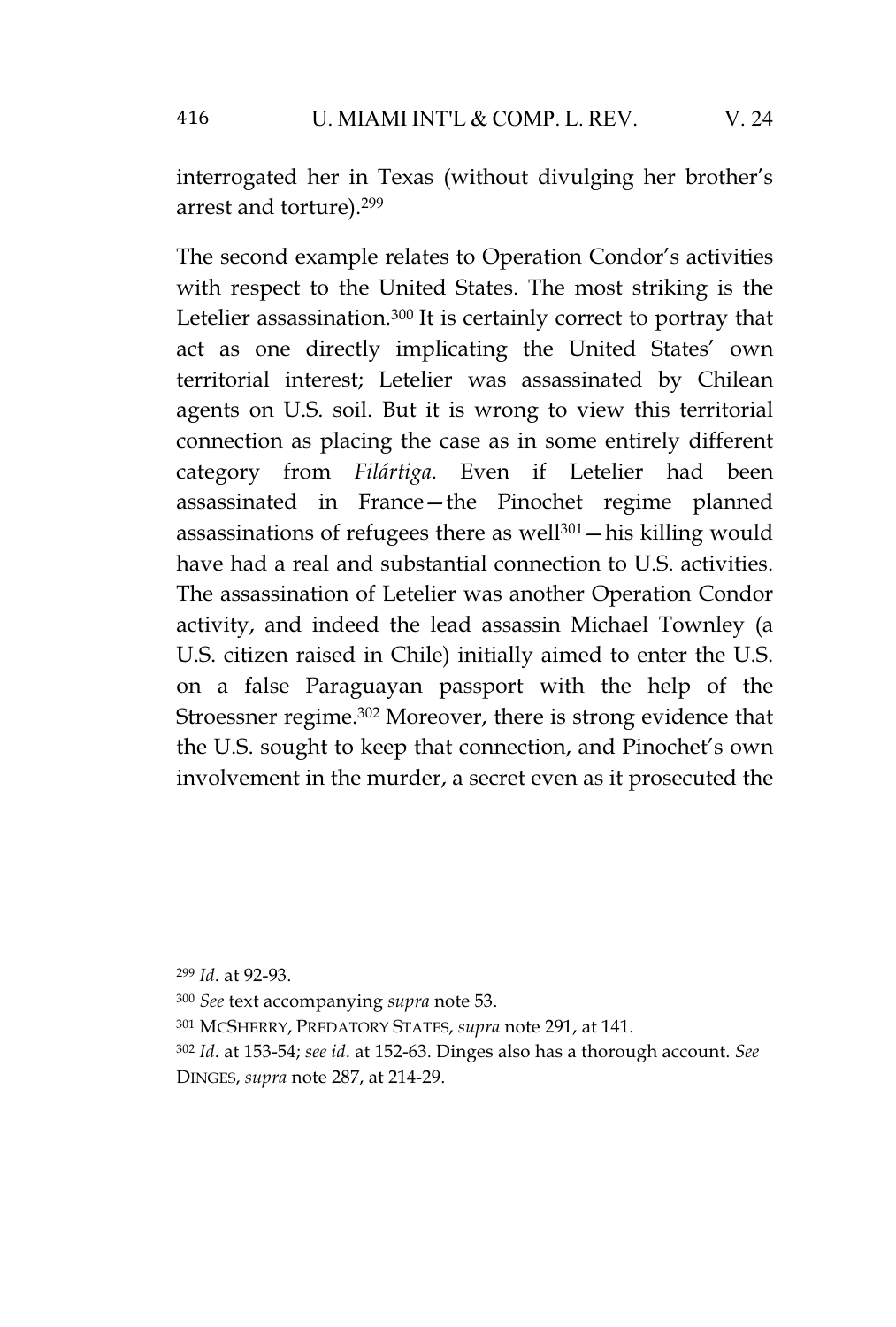killers. <sup>303</sup> Another example, less well known but equally striking, is the Operation Condor threat to assassinate then-Congressman Edward Koch for his opposition to U.S. aid to Southern Cone countries with poor human rights records.<sup>304</sup>

There is no evidence of any direct U.S. involvement in the torture and murder of Joelito Filártiga. But his death in 1976 came at the end of a long period of U.S. support for and deep involvement in the regime of Paraguayan dictator Alfredo Stroessner.<sup>305</sup> The U.S. provided substantial military

Between 1954 and 1977 U.S. policy actively served the [Stroessner] regime's interests. In addition to the internal power structure created by the regime during a span of more than two decades (support from the military, Colorado Party, business circles, and, until the 1970s, peasantry), another pillar of the regime that sustained it during this period was the firm and continuous political and economic support provided by five successive U.S. administrations.

In the 1970s the Nixon administration did press the Stroessner regime on its complicity in drug trafficking, and pushed successfully for the extradition to the U.S. of a major drug trafficker under Paraguay's protection. Mora, *Forgotten Relationship, supra*, at 464-66. But as Mora points out, once the extradition was granted, the U.S. returned to its

<sup>303</sup> MCSHERRY, PREDATORY STATES, *supra* note 291, at 152-63. <sup>304</sup> *See* DINGES, *supra* note 287, at 214-29.

<sup>305</sup> Frank O. Mora, *The Forgotten Relationship: United States-Paraguay Relations, 1937-89*, 33 J. CONTEMP. HIST. 451, 457-66 (1998) [hereinafter "Mora, *Forgotten Relationship*"]. *See also* FRANK O. MORA AND JERRY W. COONEY, PARAGUAY AND THE UNITED STATES: DISTANT ALLIES 198 (2007) [hereinafter "MORA AND COONEY, DISTANT ALLIES"]: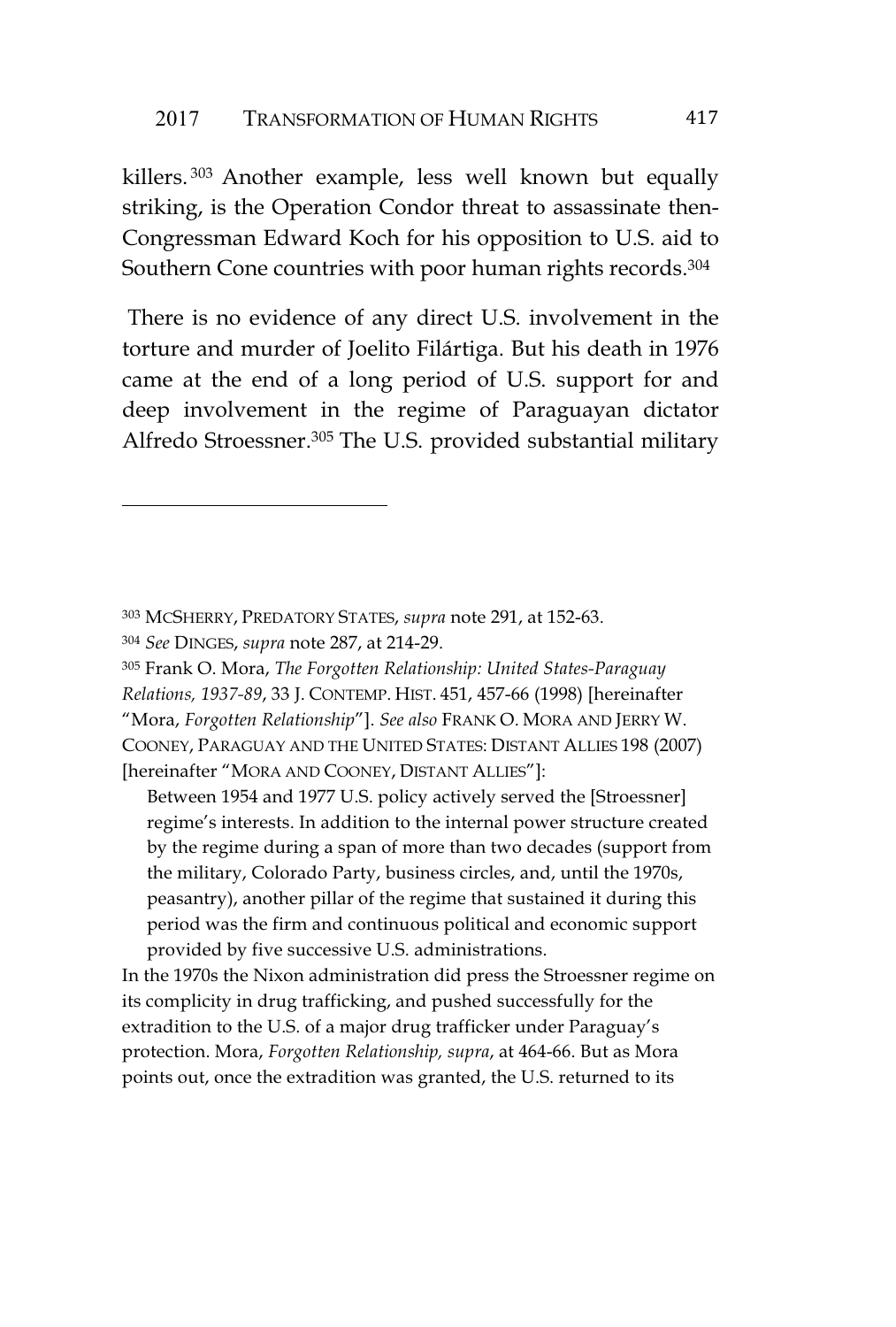aid, trade benefits, and intelligence assistance to the regime, the last of which helped it weaken the opposition.<sup>306</sup> Joelito's father, Joel Filártiga Ferreira, was a prominent opponent, and that was what cost Joelito his life.<sup>307</sup> When former Police Inspector General Peña-Irala was arrested in Brooklyn in 1979, dissident groups in Paraguay alleged that he was a member of a police death squad that targeted opponents of the Stroessner regime.<sup>308</sup>

By the time of the complaint in the *Filártiga* case was filed, Paraguay's dictator Alfredo Stroessner was falling out of favor with the United States, a target of the Carter Administration's focus on human rights.<sup>309</sup> The *Filártiga* case

policy of strong support for the regime. *Id*. at 466. *See also* MORA AND COONEY, DISTANT ALLIES, *supra*, at 186-92.

<sup>306</sup> *See* MORA AND COONEY, DISTANT ALLIES*, supra* note 305, at 133-181; Mora, *Forgotten Relationship, supra* note 305, at 463.

<sup>307</sup> ACEVES, *supra* note 7, at 17-19; MORA AND COONEY, DISTANT ALLIES*, supra* note 305, at 197.

<sup>308</sup> Selwyn Raab, *Paraguay Alien Tied to Murders in Native Land*, N.Y. TIMES, April 5, 1979, http://query.nytimes.com/mem/archivefree/pdf?res=9E0CE4DF1F39E732A25756C0A9629C946890D6CF. <sup>309</sup> *See* MORA AND COONEY, DISTANT ALLIES*, supra* note 305, at 193-230; Mora, *Forgotten Relationship, supra* note 305, at 466-467. The advent of the Reagan Administration saw an easing of U.S. pressures over human rights in Paraguay, but not a complete cessation, in part because of the Stroessner regime's involvement in the drug trade, and in part because of "the need of the Reagan administration to criticize and pressure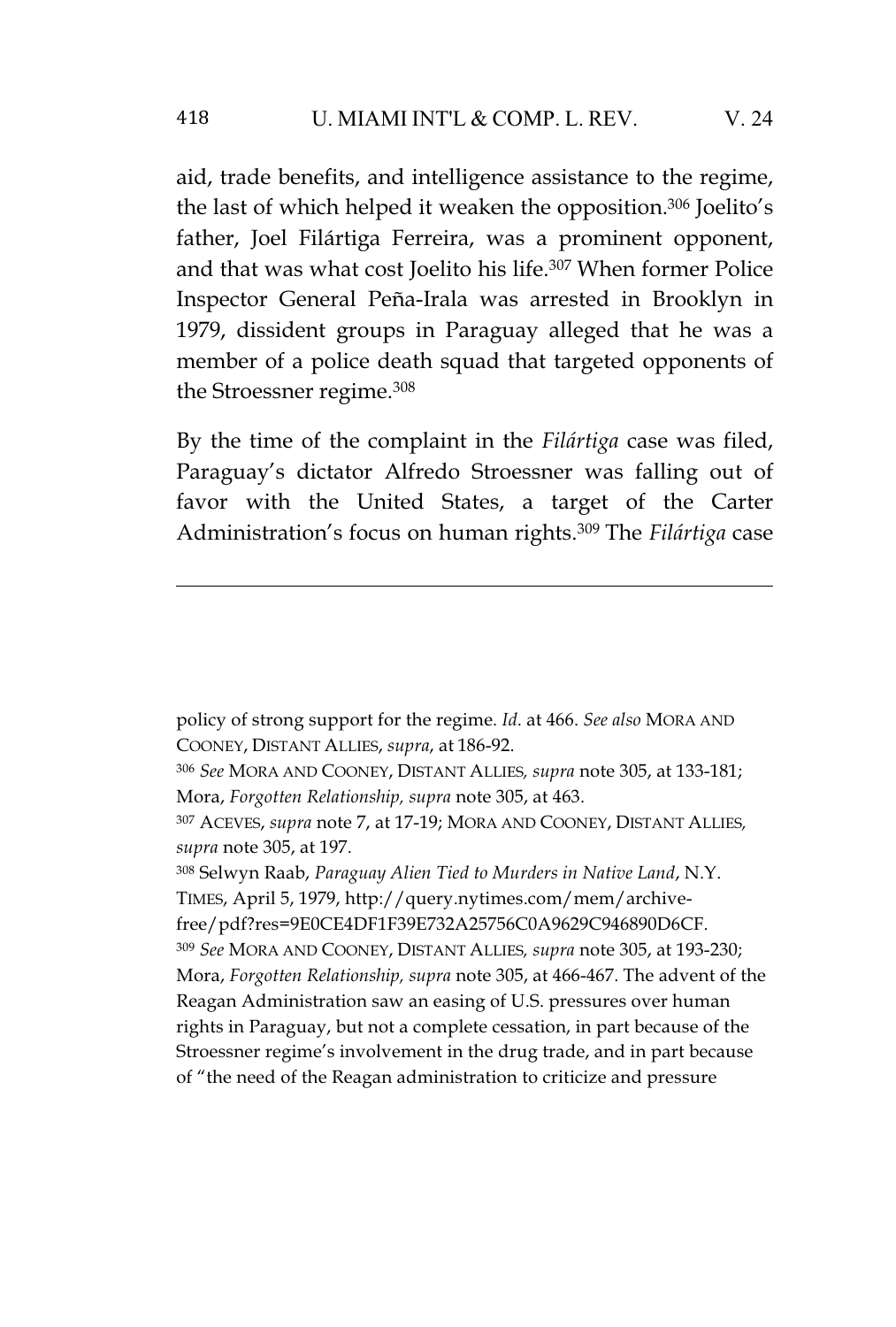helped draw attention to human rights violations in Paraguay and U.S. support for Stroessner, and the U.S. Embassy provided assistance to the Filártiga family as it sought justice in Paraguay.<sup>310</sup>

In short, the representation of the *Filártiga* case as somehow entirely foreign to the U.S., ending up in U.S. courts only because of the happenstance that the parties were present in Brooklyn at the time of the lawsuit, is fundamentally misleading. It is equally unsatisfactory to point to *Filártiga* as the kind of case that perhaps should survive *Kiobel* on the ground that the U.S. has an important interest in not becoming a haven for foreign human rights violators. While that is correct, it ignores the interest that U.S. citizens have in learning about their own government's support for regimes that violate human rights violations abroad—especially, as was the case with U.S. support for Operation Condor, in secrecy.

My point is not that every case casually denominated "foreign cubed" must have some direct underlying U.S. connection. But given the United States' extensive global involvement, that may often be the case, and many ATS suits are likely to cast light on some aspect of U.S. conduct

authoritarian regimes like Paraguay and Chile so as to legitimize its antileftist policy in Central America." *Id*. at 469. *See also id*. at 469-73. <sup>310</sup> *See* MORA AND COONEY, DISTANT ALLIES*, supra* note 305, at 197.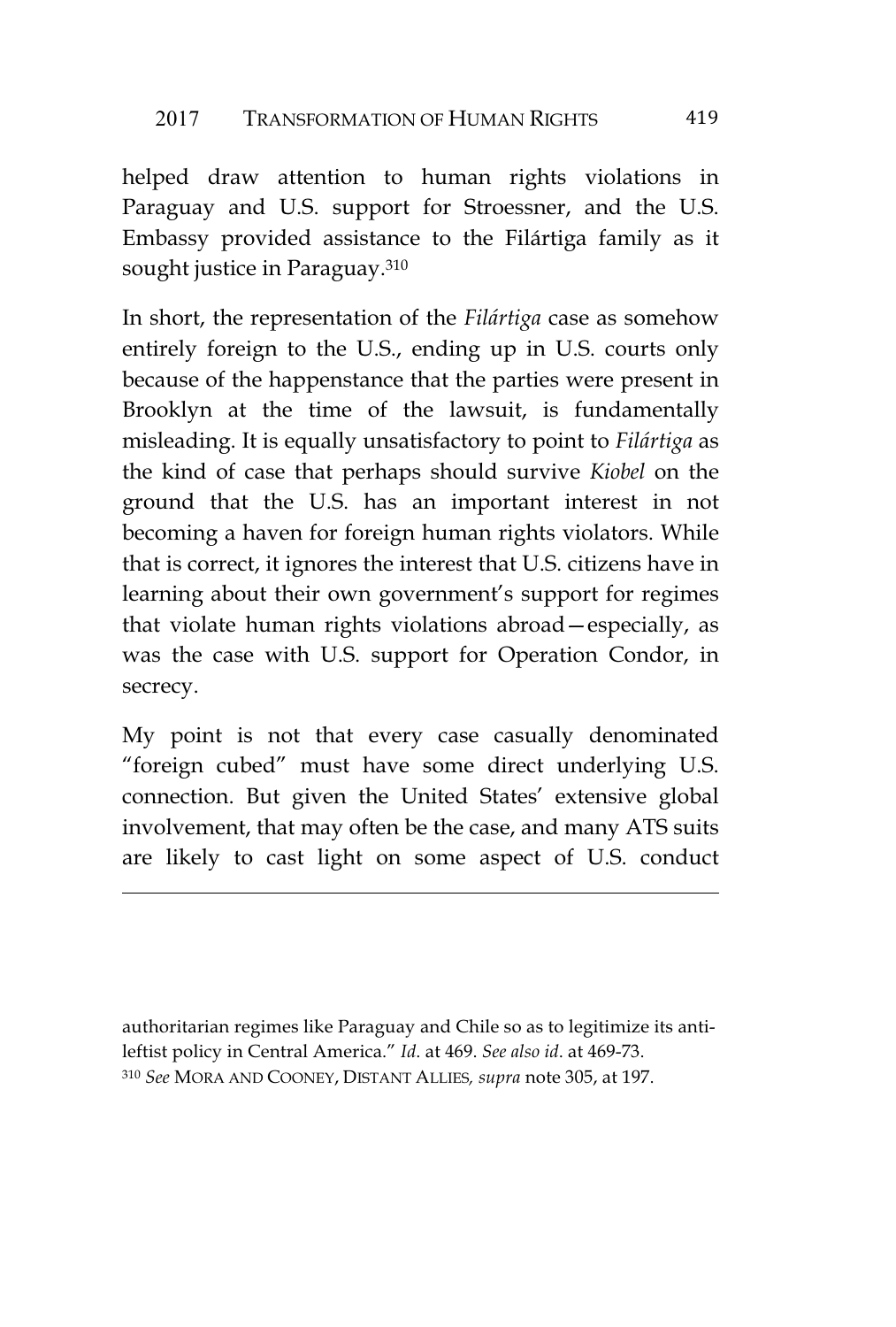relating to human rights. Consider *Doe v. Saravia*, concerning a Salvadoran paramilitary group's assassination Archbishop Oscar Romero.<sup>311</sup> The assassination was ordered by Roberto D'Aubisson, a Salvadoran military officer with close ties to the U.S., including training at the U.S. Army School of the Americas. There is no evidence of direct U.S. involvement in the assassination, but lawsuits in the U.S. relating to it help bring to light the U.S. role in supporting the Salvadoran military during a period of brutal repression. As McSherry demonstrates, moreover, the Romero assassination appears to have been the product of an Operation Condor-style system in Central America, established with the aid of Argentinian officers and U.S. intelligence.<sup>312</sup>

## 2. PARAGUAY, THE TRI-BORDER AREA, AND **TERRORISM**

Terrorism—the particular focus of the nationalist vision reinforces a blurring of the domestic and the international in the United States' activities. It is commonplace to remark that measures taken after 9/11 to prevent further terrorist attacks carry with them the risk of imposing their own profound distortions on domestic U.S. politics, through excessive government secrecy, suppression of speech, and invasions of privacy, as well as through racial profiling and

<sup>311</sup> Doe v. Saravia, 348 F. Supp. 2d 1112 (E.D. Cal. 2004).

<sup>312</sup> MCSHERRY, PREDATORY STATES, *supra* note 291, at 226.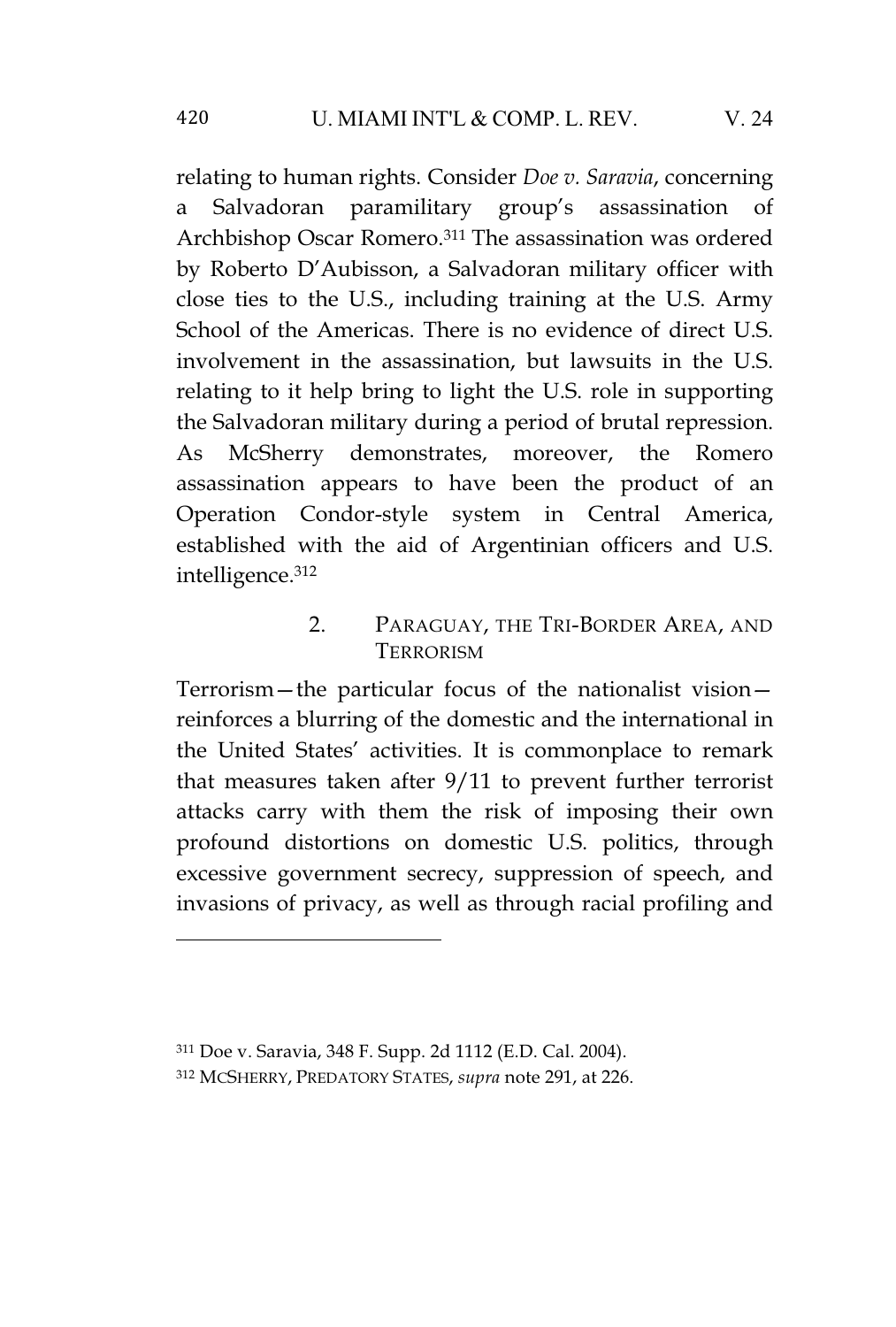#### 2017 TRANSFORMATION OF HUMAN RIGHTS 421

demonization of immigrants. Whatever the proper balance between security and freedom may be, in the U.S. it is at least a matter for domestic politics and democratic resolution.

Paraguay again provides an instructive example of this blurring of domestic and foreign, though in a very different way from a quarter century ago. It now has an elected government, though the prior president, Fernando Lugo the first President in six decades not from Stroessner's Colorado Party—was removed from office in 2012 through a questionable use of impeachment. <sup>313</sup> While it has real

<sup>313</sup> On Lugo's election, *see* Diego Abente-Brun, *Paraguay: The Unraveling of One-Party Rule*, 20 J. DEMOC. 143 (2009). On his impeachment, see Inter-American Commission on Human Rights, *IACHR Expresses Concern Over Ousting of the Paraguayan President*, June 23, 2012 (Press Release 072), http://www.oas.org/en/iachr/media\_center/PReleases/2012/072.asp. For analyses, see Rebecca Szucs, *A Democracy's "Poor Performance": The Impeachment of Paraguayan President Fernando Lugo*, 46 GEO. WASH. INT'L L. REV. 409, 432-35 (2014) (calling for reform of constitution to provide more specifical grounds for impeachment); *but see* Thor Halvorssen, *Paraguay Is Not Honduras: President Lugo's Impeachment Was Not a Coup*, Forbes.com, July 3, 2012,

http://www.forbes.com/sites/thorhalvorssen/2012/07/03/paraguayis-not-honduras/#25c5cfe02228 (arguing that broad legislative power to impeach is legitimate in light of long history of Stroessner dictatorship). For useful analyses of the land distribution and ethnic context of Lugo's impeachment, see Kregg Hetherington, *Paraguay's Ongoing Struggle over Land and Democracy*, 45(3) NACLA REPORT ON THE AMERICAS, (Fall 2012)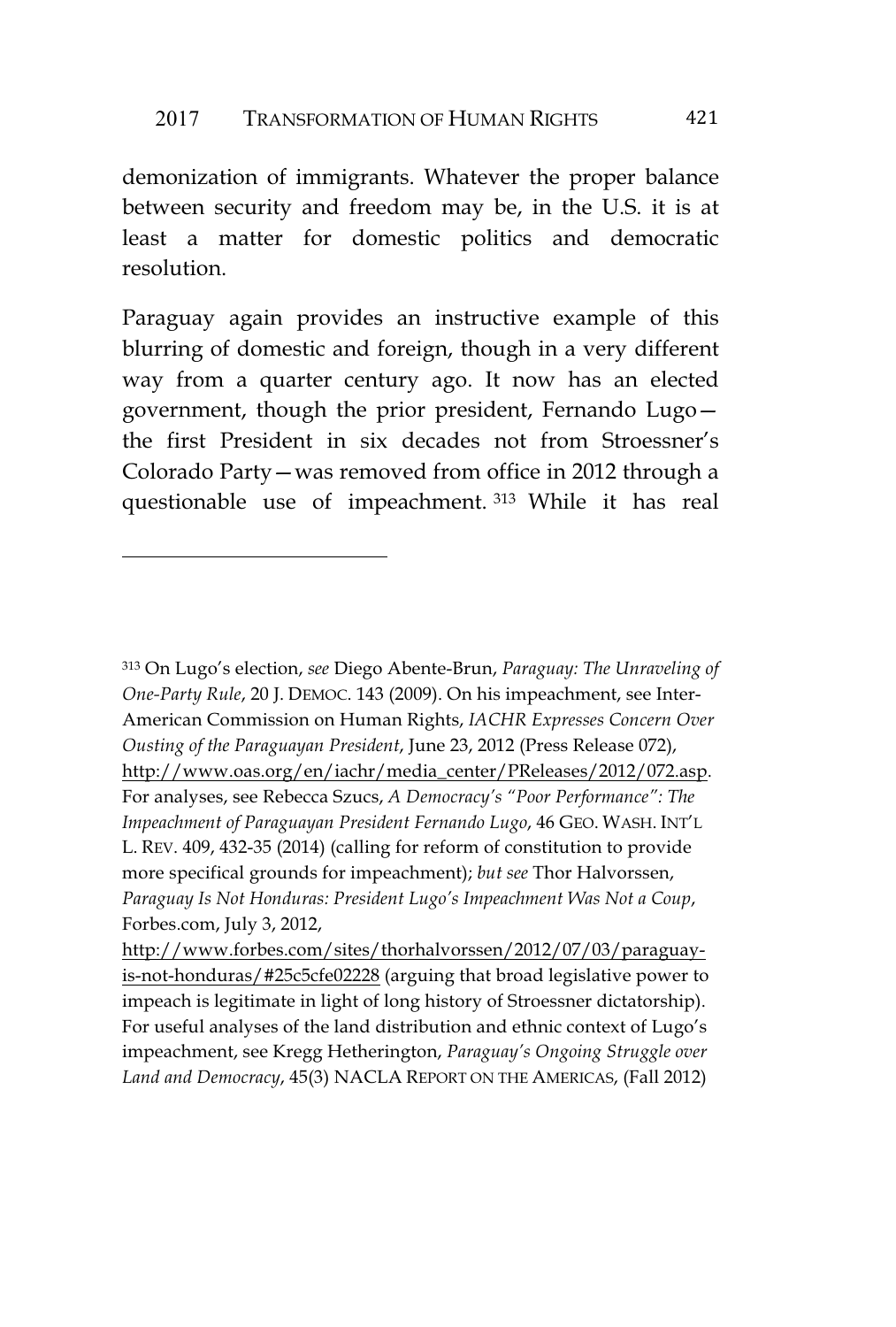## 422 U. MIAMI INT'L & COMP. L. REV. V. 24

problems with corruption, systemic discrimination of campesinos, violence against women and denial of abortion rights,<sup>314</sup> its human rights situation is nowhere as dire as it was in the Stroessner era, and attracts little attention from the U.S.

Since the attacks of 9/11, particularly in national security circles, Paraguay has been the focus of attention for something else besides its human rights record: terrorism. This development exemplifies the way in which U.S. antiterrorist actions may exercise a profound influence on social, political, and economic struggles in seemingly distant lands.

The Paraguayan Ciudad del Este, along with Foz do Iguaçu, Brazil, and Puerto Iguazú, Argentina, make up the Tri-Border area or *Triple Frontera*. The area was long known for its cross-border trade, organized crime, drug trafficking and smuggling, and its significant population of Arabs and

at 8; Federico Fuentes, *Paraguay: Coup at Heart of Struggle over Latin America*, GREEN LEFT WEEKLY, July 14, 2012,

https://www.greenleft.org.au/content/paraguay-coup-heart-struggleover-latin-america.

<sup>314</sup> AMNESTY INTERNATIONAL REPORT 2015/16: THE STATE OF THE WORLD'S HUMAN RIGHTS 289-291 (2016); Hetherington, *supra* note 313; Scott W. Downs, *25 Years of Kleptocracy in Paraguay: Endemic Corruption Perpetuates Poverty*, COUNCIL ON HEMISPHERIC AFFAIRS, Aug. 22, 2014, http://www.coha.org/25-years-of-kleptocracy-in-paraguay-endemiccorruption-perpetuates-poverty/.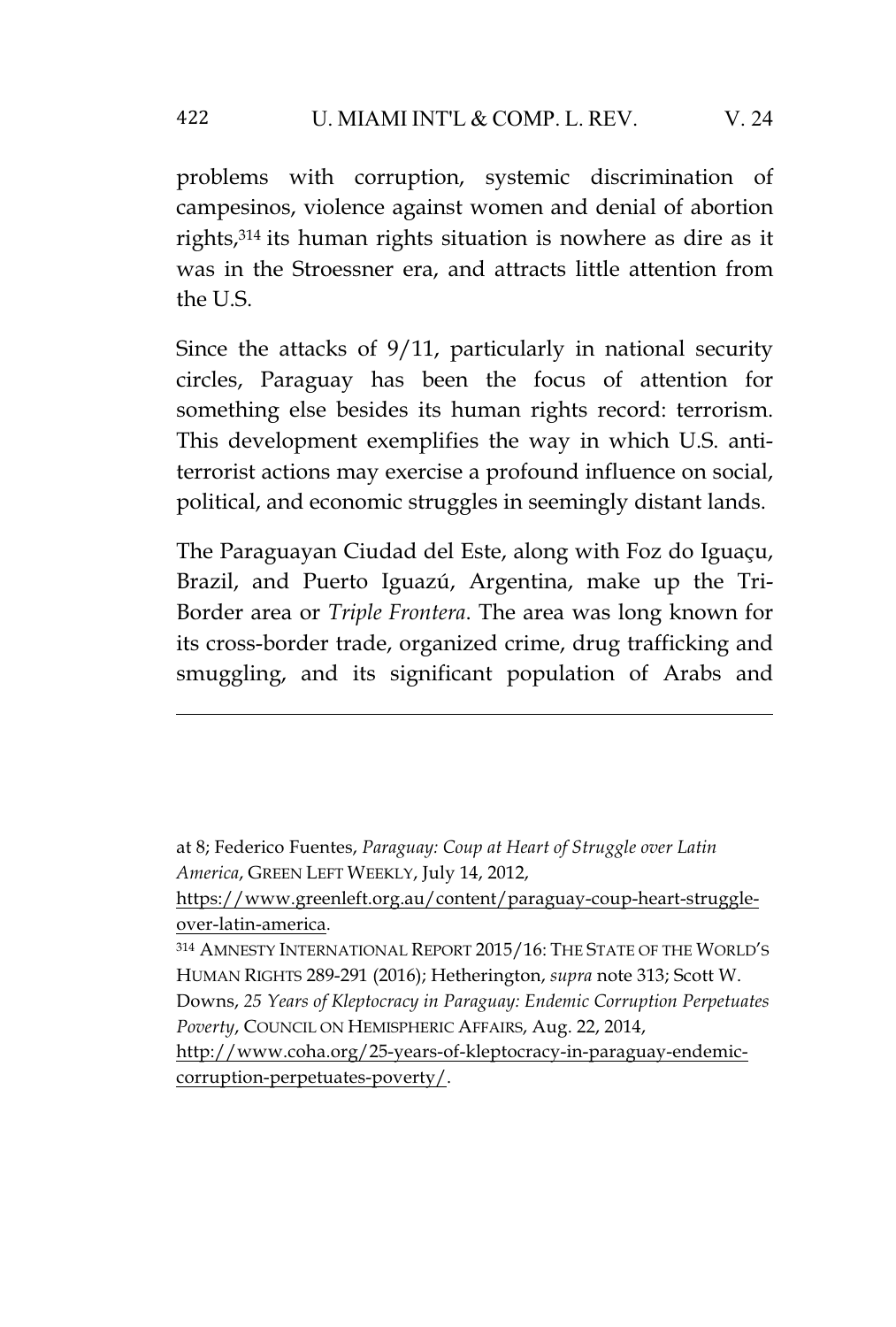others of Middle Eastern origin.<sup>315</sup> Soon after 9/11, the U.S. identified the Tri-Border area as a significant potential

<sup>315</sup> ARTHUR BERNARDES DO AMARAL,ATRÍPLICE FRONTEIRA E A GUERRA AO TERROR 206-07 (2010); Benjamin Dangl and April Howard, *City of Terror: Paraguay's 'Casbah' as Terror Central*, EXTRA!, (Sept./Oct. 2007), http://www.fair.org/index.php?page=3197. For useful descriptions of the region's cross-border trade, see Carmen Alicia Ferradás, *Environment, Security, and Terrorism in the Trinational Frontier of the Southern Cone*, 11 IDENTITIES: GLOBAL STUDIES IN CULTURE AND POWER 417, 420-26 (2004); Jude Webber, *Ciudad del Este's Deadly Trade Route*, FINANCIAL TIMES, March 13, 2010, https://www.ft.com/content/dd80bec8-2be5-11df-8033- 00144feabdc0. For an illuminating analysis of the region's Middle Eastern population, the media's construction of the area as source of terrorist threat, and the response of the local population, see John Tofik Karam, *Atravesando las Américas: La "Guerra contra el Terror," los Árabes y las Movilizaciones Transfronterizas en Foz do Iguaçu y Ciudad del Este*, in VERÓNICA GIMÉNEZ BÉLIVEAU & SILVIA MONTENEGRO, EDS., LA TRIPLE FRONTERA: DINÁMICAS CULTURALES Y PROCESOS TRANSNACIONALES 119 (2010). *See also* Damián Setton, *La Construcción de la Triple Frontera a Través de los Encuentros Sociales de la Alter-Globalización*, in BÉLIVEAU & MONTENEGRO, *supra*, at 75, 77 (noting that in the construction of the Tri-Border area as part of the war on terror and "clash of civilizations," the presence of an Arab population is sufficient to establish the existence of terrorist cells) ("Desde este óptica, la prueba de la existencia de células terroristas es la misma comunidad árabe que habita la zona."). For an example of the wilder claims about the Tri-Border area, see Gregory Shapiro, *Terror Reigns Supreme and the Cycle of Violence Is Seemingly Endless in the Triple Frontier*, 19 N.Y.L. SCH. J. HUM. RTS 895, 896-97 (2003) (asserting connection based on fact that there are immigrants from Middle Eastern countries "where the Palestinian terrorists organized and emerged about fifty years ago).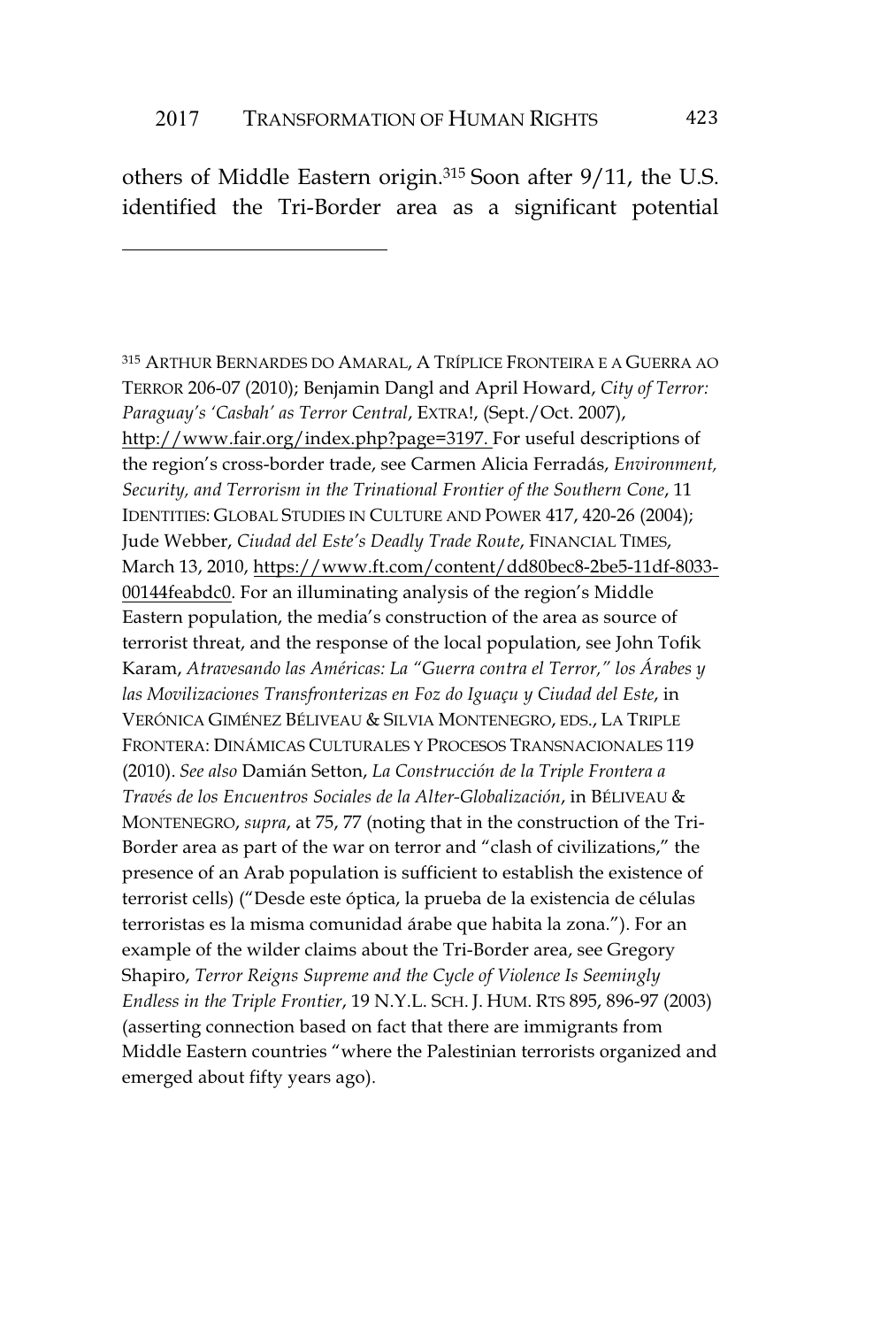terrorist threat. <sup>316</sup> No longer seen as remote, it was reconceived as a direct threat to U.S. security.<sup>317</sup> The result has been a pressure to "securitize" the Tri-Border area.

<sup>316</sup> Among the best critical analyses of the construction of the Tri-Border area as a situs of potential terrorist threats are BERNARDES DO AMARAL, *supra* note 315, at 40-41, 183-233, and SILVIA MONTENEGRO & VERÓNICA GIMÉNEZ BÉLIVEAU, LA TRIPLE FRONTERA: GLOBALIZACIÓN Y CONSTRUCCIÓN SOCIAL DEL ESPACIO 67-132 (2006). For an account of the different ways that Brazilians and Paraguayans view the challenges facing the region, see Verónica Giménez Béliveau, *La "Triple Frontera" y Sus Representaciones: Políticos y Funcionarios Peinsan la Frontera*, FRONTERA NORTE, 23(46), Dec. 2011, at 7. For examples of the national security literature, see William W. Mendel, *Paraguay's Ciudad del Este and the New Centers of Gravity*, MILITARY REVIEW (March-April 2002), at 51; Philip K. Abbott, *Terrorist Threat in The Tri-Border area: Myth or Reality?*, MILITARY REVIEW (Sept.-Oct. 2004), at 51; Matthew Levitt, *South of the Border, A Threat from Hezbollah*, J. INT'L SECURITY AFF. 77 (Spring 2013); Alma Keshavarz, *Iran and Hezbollah in the Tri-Border areas of Latin America: A Look at the "Old TBA" and the "New TBA,"* SMALL WARS JOURNAL, Nov. 12, 2015, http://smallwarsjournal.com/jrnl/art/iran-and-hezbollah-in-thetri-border-areas-of-latin-america-a-look-at-the-%E2%80%9Coldtba%E2%80%9D-and-the;JOSHUA L. GLEIS AND BENEDETTA BERTI, HEZBOLLAH AND HAMAS: A COMPARATIVE STUDY 71-75 (2012). For a useful summation of the national security literature—one that played a key role in promoting the popular perception of the Tri-Border area as a source of terrorist threat to the U.S.—see Library of Congress, *Terrorist and Organized Crime Groups in the Tri-Border area (TBA) of South America* (Report Prepared by the Federal Research Division, Library of Congress, under an Interagency Agreement with the Crime and Narcotics Center, Director of Central Intelligence) (July 2003; rev. Dec. 2010). On the role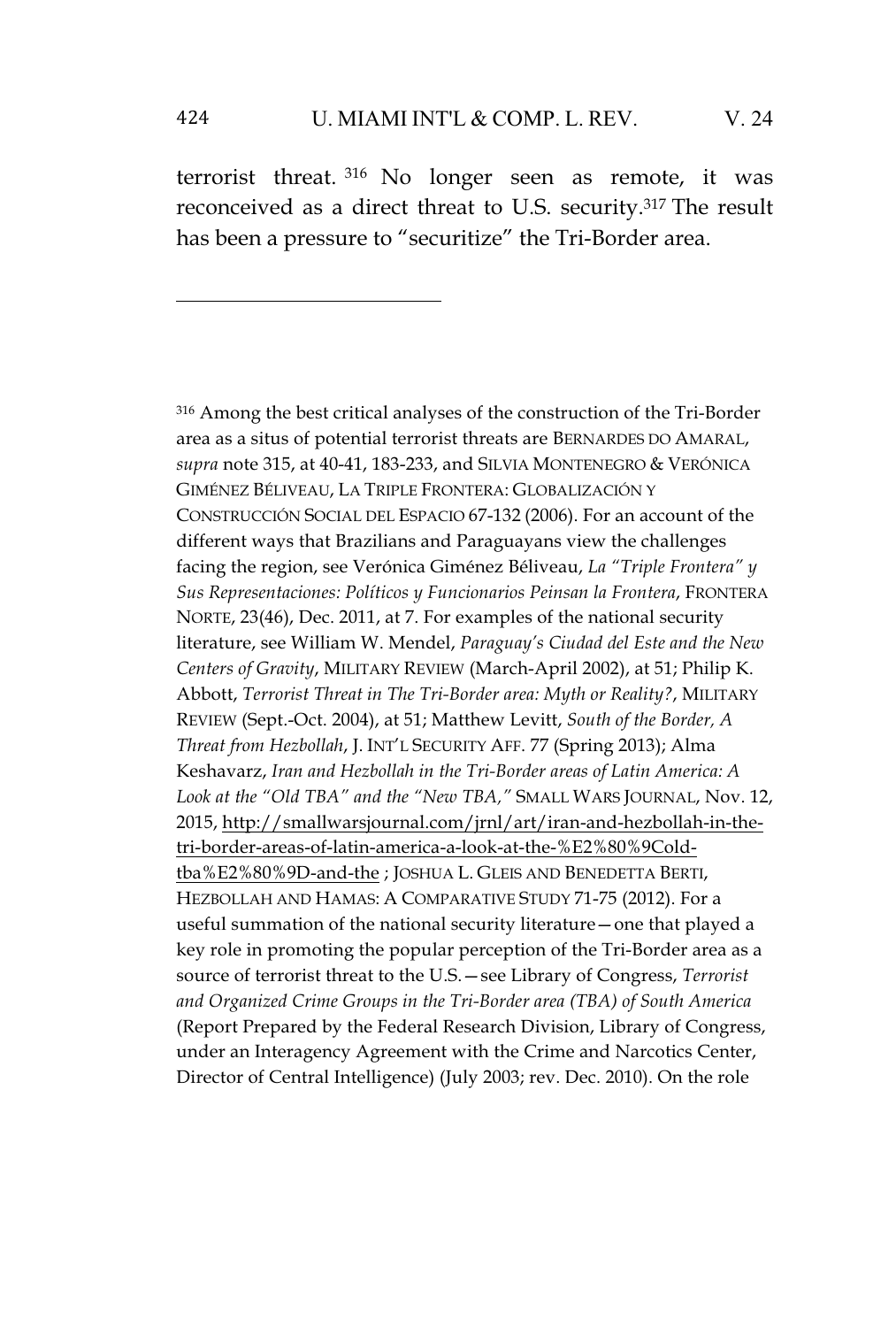This re-conception depended crucially on the notion that "terrorism and organized crime are intrinsically connected,"<sup>318</sup> and on a doubtful conflation of sympathy among some of the area's Middle Eastern population for Hezbollah or other similar organizations with the provision of financial or operational support for terrorist acts.<sup>319</sup> The more lurid versions labelled the Tri-Border area as the "Western base" of Hezbollah <sup>320</sup> and recounted possible

played by the Library of Congress report, see Dangl & Howard, *supra* note 315.

<sup>317</sup> BERNARDES DO AMARAL, *supra* note 315, at 191 ("[O]s discursos de securitização da Tríplice Fronteira passariam pelo representação da área não mais como uma zona remota, mais sim como ameaça direta, emobora pouco conhecida, à segurança dos Estados Unidos."). *Cf*. BARRY POSEN, RESTRAINT: A NEW FOUNDATION FOR U.S. GRAND STRATEGY 173 (2014) ("The U.S. presence across the world has been such a stable feature, for such a long time, that danger anywhere can seem like a threat.").

<sup>318</sup> Ana R. Sverdlick, *Terrorists and Organized Crime Entrepreneurs in the "Triple Frontier" Among Argentina, Brazil, and Paraguay*, 9 TRENDS IN ORGANIZED CRIME 84 (2005).

<sup>319</sup> International Institute for Counter-Terrorism, Assessing the Terrorist Threat in the Tri-Border area of Brazil, Paraguay and Argentina, at 15, 50 (Oct. 2013), http://i-hls.com/wp-content/uploads/2014/01/Assessingthe-Terrorist-Threat-in-the-Tri-Border-Area.pdf [hereafter "Assessing the Terrorist Threat"].

320 Pablo Gato and Robert Windrem, *Hezbollah Builds a Western Base*, NBC NEWS.COM, 5/9/2007,

http://www.nbcnews.com/id/17874369/ns/world\_news-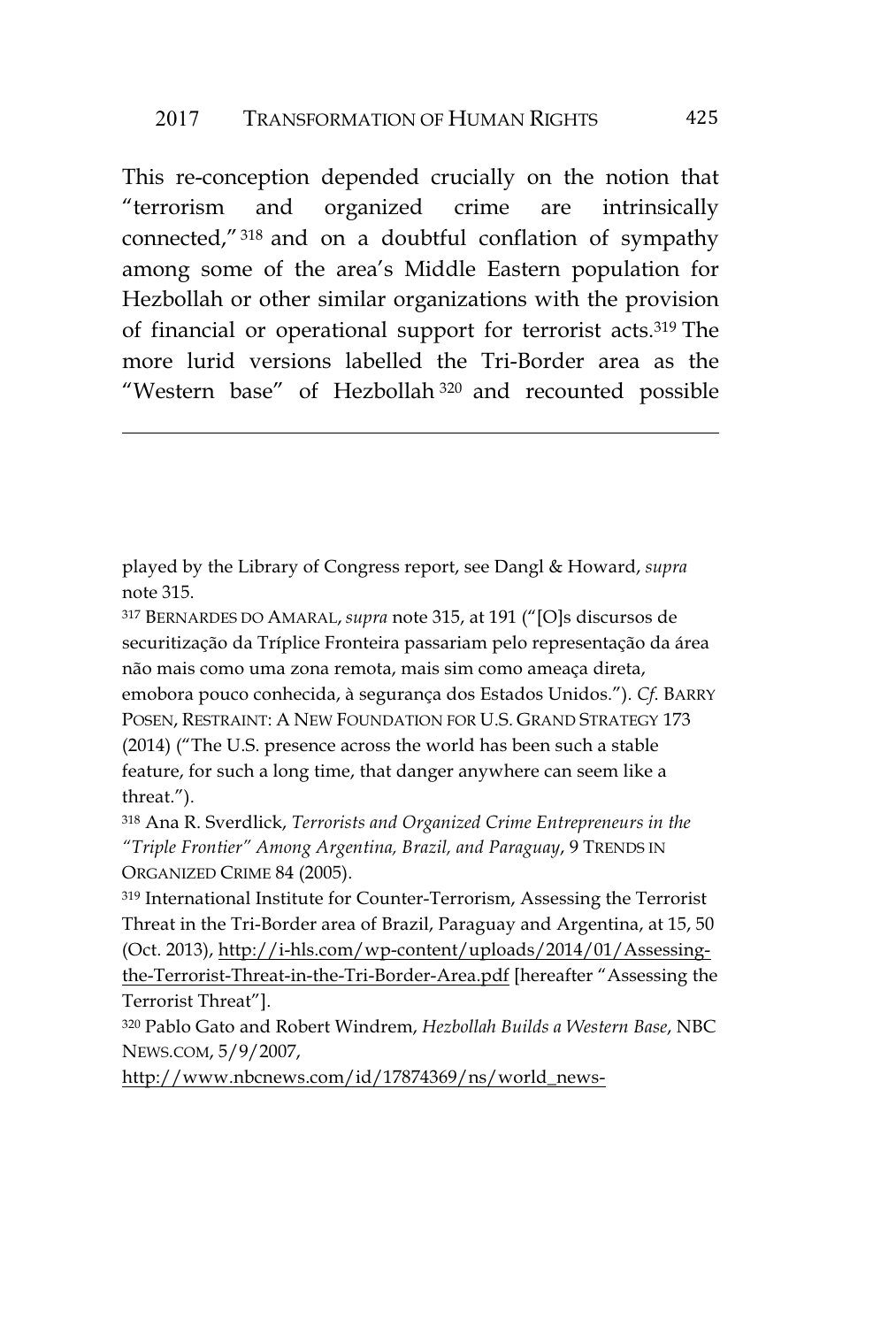## 426 U. MIAMI INT'L & COMP. L. REV. V. 24

meetings of Hezbollah and al Qaeda representatives in Ciudad del Este.<sup>321</sup>

In 2002, long-standing collaboration among Brazil, Argentina and Paraguay over issues related to smuggling, money laundering, and the like in the Tri-Border area was formalized into a "3+1 Group on Triborder Area Security," with U.S. participation; one of the aims was to "thwart ... potential terrorist fundraising activities." <sup>322</sup> In its 2005

americas/t/hezbollah-builds-western-base/. *See also* Jeffrey Goldberg, *In the Party of God: Hezbollah Sets Up Operations in South America and the United States*, THE NEW YORKER, Oct. 28, 2002; Trish Regan and Andrew Fisher, *In Paraguay, Piracy Bleeds U.S., Aids Terrorists*, CNBC.com, Oct. 4, 2007, http://www.cnbc.com/id/21082897.

<sup>321</sup> Mike Boettcher, *South America's 'Tri-Border' Back on Terrorism Radar*, CNN.com, Nov. 8, 2002,

http://www.cnn.com/2002/WORLD/americas/11/07/terror.triborder /. Nathaniel Greenberg, *War in Pieces: AMIA and the Triple Frontier in Argentine and American Discourse on Terrorism*, 8ACONTRACORRIENTE: A JOURNAL ON SOCIAL HISTORY AND LITERATURE IN LATIN AMERICA 61, 79 (2010),

https://www.ncsu.edu/acontracorriente/fall\_10/articles/Greenberg.pd  $f<sub>1</sub>$  has a useful analysis of the way that "fascinated American journalists ... have constructed for their reading public a virtual Hobbesian realm

https://www.state.gov/documents/organization/65462.pdf [hereafter "2005 TERRORISM REPORT"].

of transcendent infamy in La Ciudad del Este."

<sup>322</sup> UNITED STATES DEPARTMENT OF STATE, COUNTRY REPORTS ON TERRORISM 2005, at 157 (2006),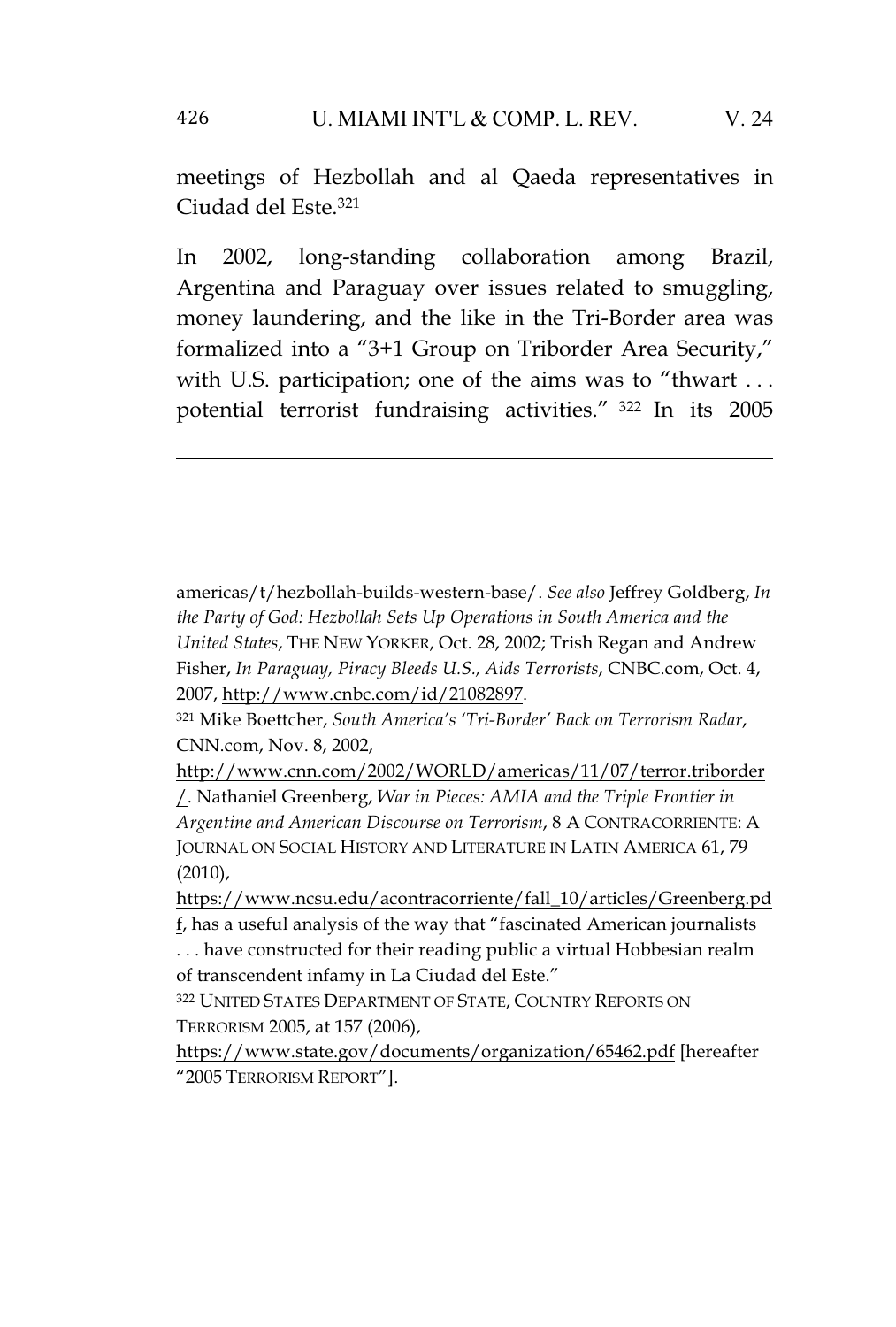Country Report on Terrorism, the U.S. expressed concern that Hezbollah and Hamas might be raising funds in the Tri-Border area, though it acknowledged that there was "no corroborated information" of any operational presence by terrorist groups there. <sup>323</sup> U.S. troops were sent to Paraguay for 18 months of military training exercises in 2005 to help counter the alleged terrorist threat emanating from the Tri-Border area.<sup>324</sup> U.S. military assistance to Paraguay spiked after 9/11, (peaking in 2010 and decreasing since then), but has continued. <sup>325</sup> Though it periodically denied the existence of a terrorist presence in the region, and expressed concern about the detrimental effect of characterizing the region as a terrorist threat, <sup>326</sup> Paraguay saw in the emphasis on

https://www.loc.gov/rr/frd/cs/profiles/Paraguay-new.pdf .

https://www.quandl.com/data/USAID/MILHISTT\_PARAGUAY. <sup>326</sup> *E.g*., DO AMARAL, *supra* note 315, at 192, 229-30, 233-36. *See also No Se Ha Detectado Evidencia de Terrorismo Operativo en la Región*, ABC COLOR,

<sup>323</sup> 2005 TERRORISM REPORT, *supra* note 322, at 157.

<sup>324</sup> Benjamin Dangl, *The US Military Descends on Paraguay*, THE NATION, July 12, 2006, https://www.thenation.com/article/us-military-descendsparaguay/ ; Kelly Hearn, *U.S. Military Presence in Paraguay Irks Neighbors*, CHRISTIAN SCIENCE MONITOR, Dec. 2, 2005, http://www.csmonitor.com/2005/1202/p25s02-woam.html. *See also*

*COHA Backgrounder on U.S. Paraguay Relations: Why Paraguay Matters*, Aug. 17, 2007, http://www.coha.org/coha-backgrounder-on-us-

paraguay-relations-why-paraguay-matters/; Library of Congress, Country Profile: Paraguay (Oct. 2005) at 19,

<sup>325</sup> *U.S. Military Assistance in Historical Dollars: Paraguay*, Quandl.com, Dec. 3, 2016,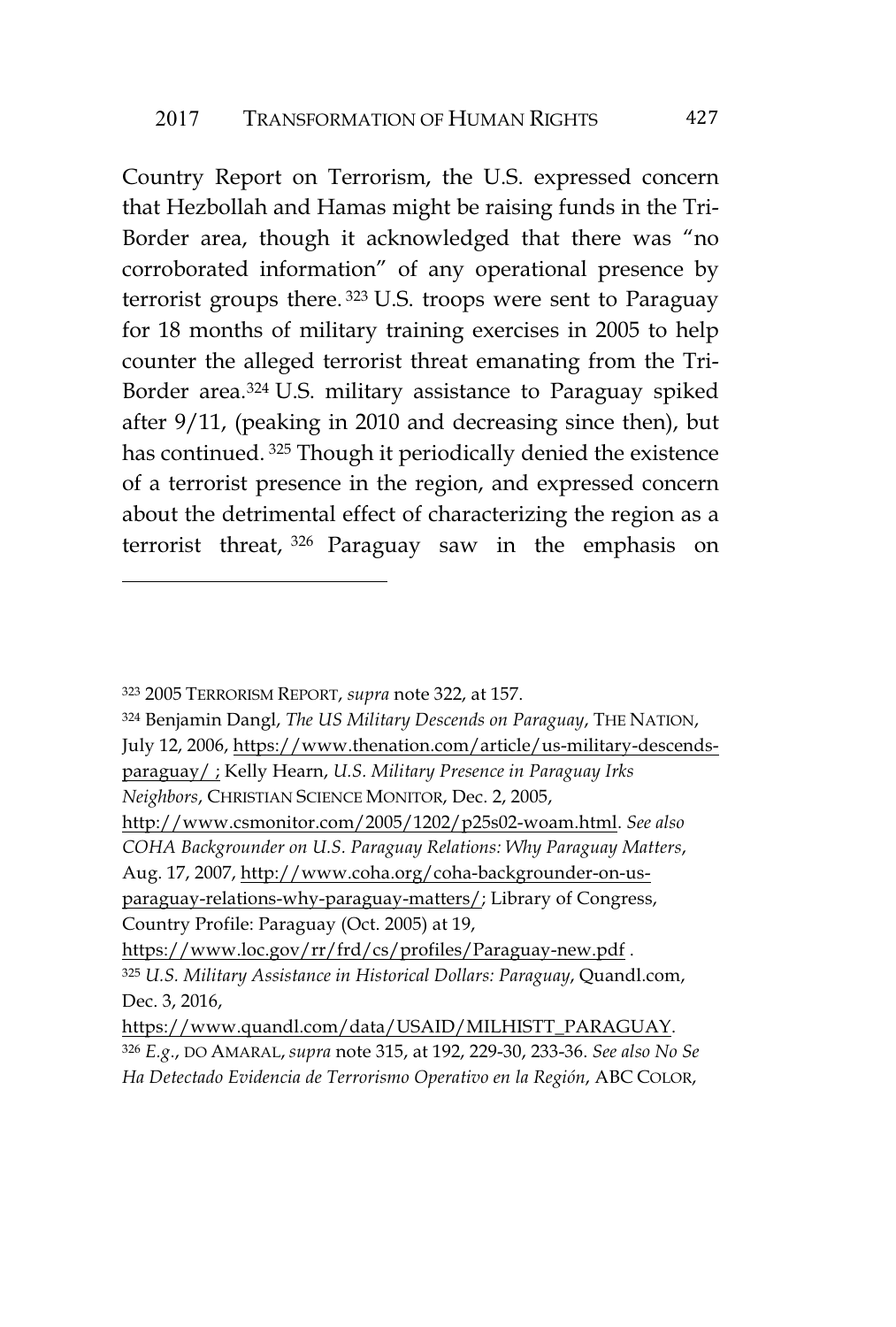terrorism an opportunity to position itself as a major regional ally of the U.S. <sup>327</sup>

The effect was to reconceive the Tri-Border area as another point in an international terrorist network threatening the U.S., as dangerous to it as Afghanistan or Pakistan.<sup>328</sup> When U.S. troops came to Paraguay in 2005, the Paraguayan government, at that time still under the decades-long rule of Stroessner's Colorado Party, accused campesino organizations agitating for land redistribution of ties to terrorism, giving rise to fears of a crackdown on opposition

1036850.html (reports by Brazil, Argentina, and Paraguay that there is no reliable evidence of terrorism in the Tri-Border area). *But see Assessing the Terrorist Threat*, *supra* note 319, at 51 (arguing that the public denials by the three countries of any terrorist presence in the Tri-Border area "is nuanced by the concern expressed by the security forces and their engagement in counterterrorism operations, sometimes in collaboration with international actors").

<sup>327</sup> *E.g*., BERNARDES DO AMARAL, *supra* note 315, at 252. *See also id.* at 256 (noting that Argentina was the most, and Brazil, the least, receptive to the portrayal of the Tri-Border area as a terrorist threat, with Paraguay falling in between); Christine Folch, *Trouble on the Triple Frontier: The Lawless Border Where Argentina, Brazil, and Paraguay Meet*, FOREIGN AFFAIRS, (Sept. 6, 2002)

<sup>(</sup>Jan. 10, 2008) http://www.abc.com.py/edicion-impresa/locales/no-seha-detectado-evidencia-de-terrorismo-operative-en-la-region-

https://www.foreignaffairs.com/articles/argentina/2012-09- 06/trouble-triple-frontier.

<sup>328</sup> MONTENEGRO & GIMÉNEZ BÉLIVEAU, *supra* note 316, at 235.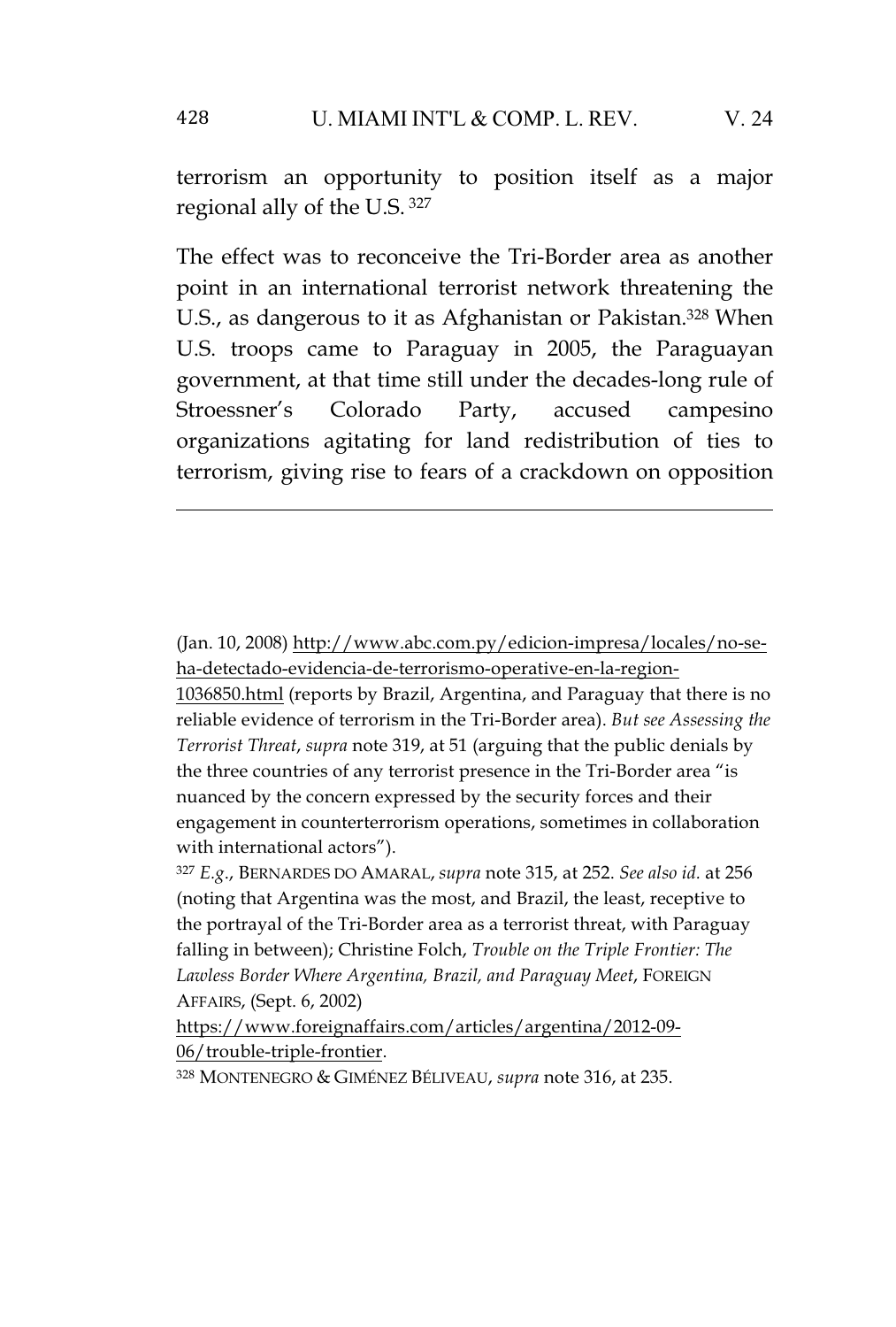with U.S. support. <sup>329</sup> As have Argentina and Brazil, to varying extents, Paraguay has enacted counter-terrorism laws in recent years and increased its surveillance of the area.<sup>330</sup>

The securitization of the Tri-Border area has had a significant impact on regional political struggles there. Local conflicts over natural resources in the area regularly feature accusations that U.S. attention to potential terrorism there masks an interest in controlling the Guaraní Aquifer, one of the world's largest sources of fresh water. <sup>331</sup> Land ownership, heavily concentrated, is a source of contest, with peasant activism over what are alleged to be illegal grants of state land to wealthy supporters of the former Stroessner regime. The price of activism can be high. In 2014, for example, a leading land activist, Eusebio Torres, was murdered in 2014—possibly with the complicity of security forces—after receiving death threats for his work.<sup>332</sup> Further,

<sup>329</sup> Dangl, *supra* note 324.

<sup>330</sup> *Assessing the Terrorist Threat*, *supra* note 319, at 45-50.

<sup>331</sup> Ferradás, *supra* note 315, at 433-36; MONTENEGRO & GIMÉNEZ BÉLIVEAU, *supra* note 316, at 116-23, 211-22. *See id*. at 220 (noting concern of activists that "se propone ahora instalar en las sociedades el miedo a la presencia de terroristas en la frontera tripartite entre Argentina, Brasil y Paraguay con el objetivo de controlar recursos aún más escasos y necesarios en el future: el agua y la biodiversidad").

<sup>332</sup> UNITED STATES DEPARTMENT OF STATE, COUNTRY REPORTS ON HUMAN RIGHTS PRACTICES FOR 2014, Paraguay,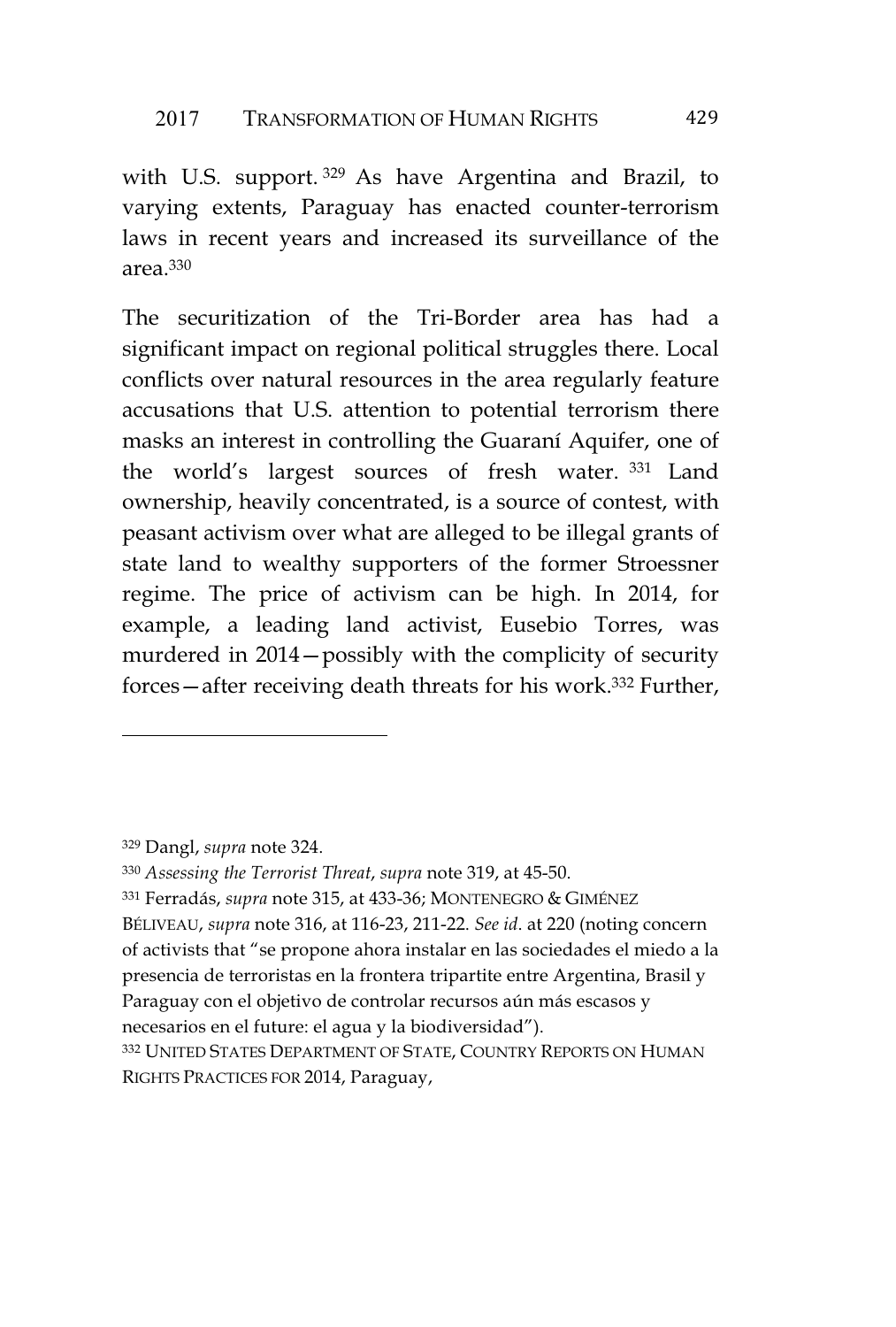## 430 U. MIAMI INT'L & COMP. L. REV. V. 24

peasants forced off the land by a soy production boom dominated by multinationals and Paraguay's landowning elite, and already operating at the margins of the economy, find themselves ever more effectively excluded from poaching on the Green Corridor currently being created in the area; heightened security in response to the alleged terrorist threat makes entry into environmental reserves even more difficult. A new enclosure of land takes shape, one that puts blame on the poor for practices harmful to the environment "without examining the economic inequalities that often force them into certain practices."<sup>333</sup> Similarly, the

http://www.state.gov/j/drl/rls/hrrpt/humanrightsreport/index.htm? year=2014&dlid=236708; Julia Varela, *Paraguay: Soja y Sicarios detrás del Crimen de un Dirigente Campesino*, COSECHA ROJA, March 20, 2014, http://cosecharoja.org/paraguay-soja-y-sicarios-detras-del-crimen-deun-dirigente-campesino/. Torres was active in Alto Paraná, the capital of which is Ciudad del Este. *Id*. Human rights organizations in Paraguay reported that "between 1989 and 2013, landowners were responsible, with the complicity of local authorities and security forces, for the deaths of 115 peasant leaders and land reform activists." COUNTRY REPORTS ON HUMAN RIGHTS PRACTICES FOR 2014, *supra*. *See also* UNITED STATES DEPARTMENT OF STATE, COUNTRY REPORTS ON HUMAN RIGHTS PRACTICES FOR 2015, Paraguay,

<sup>333</sup> Ferradás, *supra* note 315, at 429; *id*. at 430; see id. at 432-33 ("most peasants and small farmers today are excluded from the Green Corridor plans and are in fact constructed as posing major threats to the

http://www.state.gov/j/drl/rls/hrrpt/humanrightsreport/index.htm? year=2015&dlid=253033.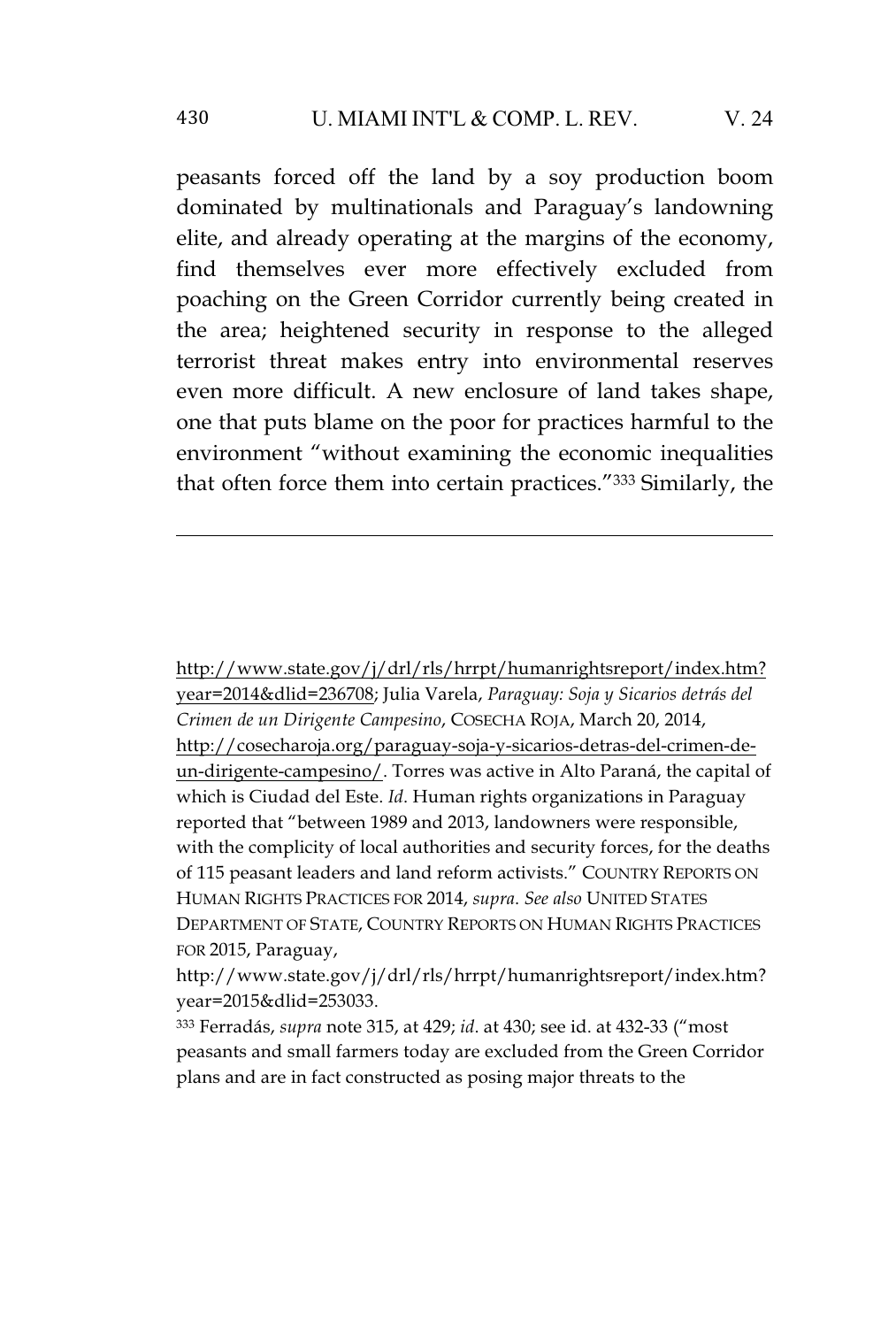region's long-standing cross-border smuggling and illicit trade becomes even more difficult with greater government scrutiny, motivated by concerns about terrorism, of all movements across national borders in the Tri-Border area.<sup>334</sup> In short, the  $\prod S$  designation of the area as a  $s_{\text{O11TC}}$  of terrorist threat is a significant factor (though far from the only one) in shaping the political space in the Tri-Border area.<sup>335</sup>

sustainability of the forests"); Jeremy Hobbs, *Paraguay's Destructive Soy Boom*, N.Y. TIMES, July 2, 2012,

http://www.nytimes.com/2012/07/03/opinion/paraguaysdestructive-soy-boom.html.

<sup>334</sup> Ferradás, *supra* note 315, at 431-433, 436-39. *See id*. at 438 ("Besides believing they are victims of a green market-friendly securitization [of areas previously open to peasants and indigenous peoples], many organizers also think that they are the true targets of recent forms of bilateral military securitization, which they perceive as imperialist attempts to seize resources and control civil protest."). The vision of the area as part of a Green Corridor serving environmental and tourism purposes is in some ways a return to an earlier construction of the region. *See* Carmen Ferradás, *How a Green Wilderness Became a Trade Wilderness; The Story of a Southern Cone Frontier*, POLAR, 21(2), Nov. 1998, at 11, 20.

<sup>335</sup> *See* MONTENEGRO & GIMÉNEZ BÉLIVEAU, *supra* note 316, at 238 (referring to extensive North American media coverage of the Tri-Border area as a hotbed of terrorism):

[L]a prensa norteamericana, a través de su insistente referencia a la TF [Triple Frontera] como objeto cerrado, la ha creado. Y los actors locales, aún no acordando con las definiciones de la prensa, no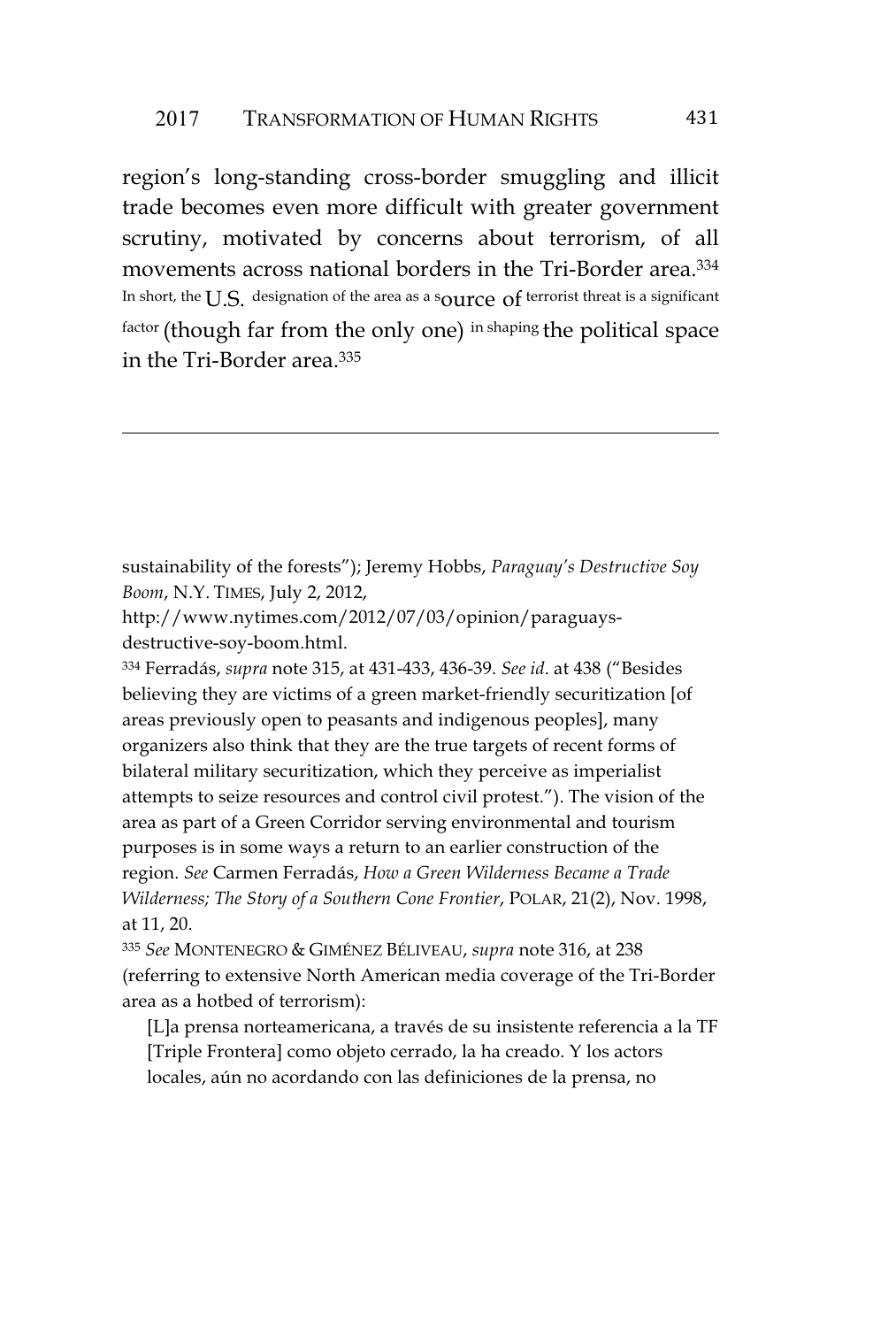Paraguay, then, exemplifies the falsity of the sharp division between national and foreign—as to both territory and citizens—that the nationalist vision assumes. $336$  It strongly counsels against too easy assumptions about the "foreignness" of seemingly distant territory. If relatives of one of the many land activists murdered in or near the Tri-Border area were to bring an ATS suit against Paraguayan officials, it would be deeply unrealistic to view the lawsuit as yet another instance of a purely foreign matter somehow landing in U.S. courts. Greater realism about the many ways that U.S. policy can deeply affect foreign nationals reveals how unsupportable is the claim that that such lawsuits are not only "foreign," but foreign many times over: foreigncubed.

pueden sino tomarlas como referencia a la hora de hablar de la región. A su vez, la representación de la TF, una vez instalada, aparece a los ojos de ciertos actores como un argumento que debe ser respondido: en este sentido, los medios de prensa norteamericanos han conseguido imponer su vision de la region.

<sup>336</sup> Of course, it is not only the United States' global counter-terrorism efforts that have the potential to shape or constrain local disputes over land and other natural resources, such as water. U.S. support for the economic restructuring along the lines of the "Washington Consensus" can have a similar effect, for example. For a comprehensive analysis in the context of Bolivia, *see* BENJAMIN KOHL & LINDA FARTHING, IMPASSE IN BOLIVIA: NEOLIBERAL HEGEMONY AND POPULAR RESISTANCE (2006).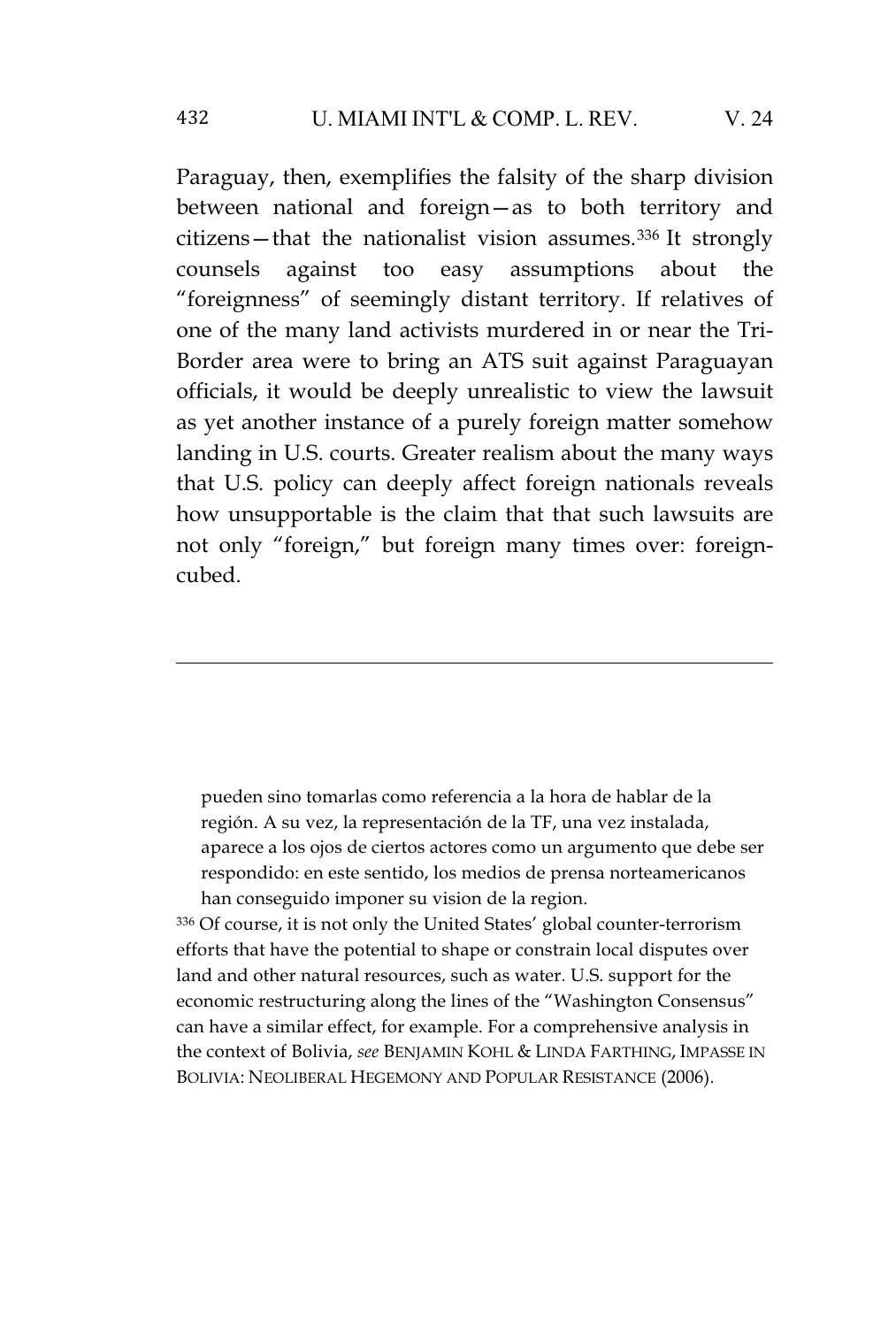Finally, in addition to providing what may often be the only practical forum for seeking justice, ATS lawsuits may represent an instance of universal jurisdiction under international law. But giving concrete form to a legal order of universal human rights need not be seen as the sole (or even primary) systemic benefit they bring. Federal civil litigation to vindicate human rights can help put a spotlight on U.S. policies and actions that may be harmful to human rights elsewhere. This perspective on ATS actions may help avoid the tendency toward hegemony that the cosmopolitan vision too easily slips into.<sup>337</sup>

One might ask whether terrorism litigation could fulfill the same function as ATS litigation. That seems unlikely. Whatever human rights wrongs the U.S. may have committed, they do not include committing terrorist acts against U.S. nationals. The closest analogue might be the 9/11 lawsuits, which could be viewed as putting a spotlight

<sup>337</sup> *See supra* Part V.A.2. In this regard, my approach differs from the thoughtful argument that Lewis advances against the growing trend in U.S. terrorism statutes to build upon a sharp contrast between what is foreign and what is domestic. Her concern is that the polarizing effect of "America-first" policies may well undermine U.S. soft power globally (as well as promote anti-immigrant sentiment within the U.S.). Lewis, *supra* note 127 , at 679-83. My concern here, however, is with the way in which the sharp distinction can undercut domestic U.S. appreciation of the ill effects that U.S. policy can have on human rights abroad, by constructing those effects as taking place in distant lands.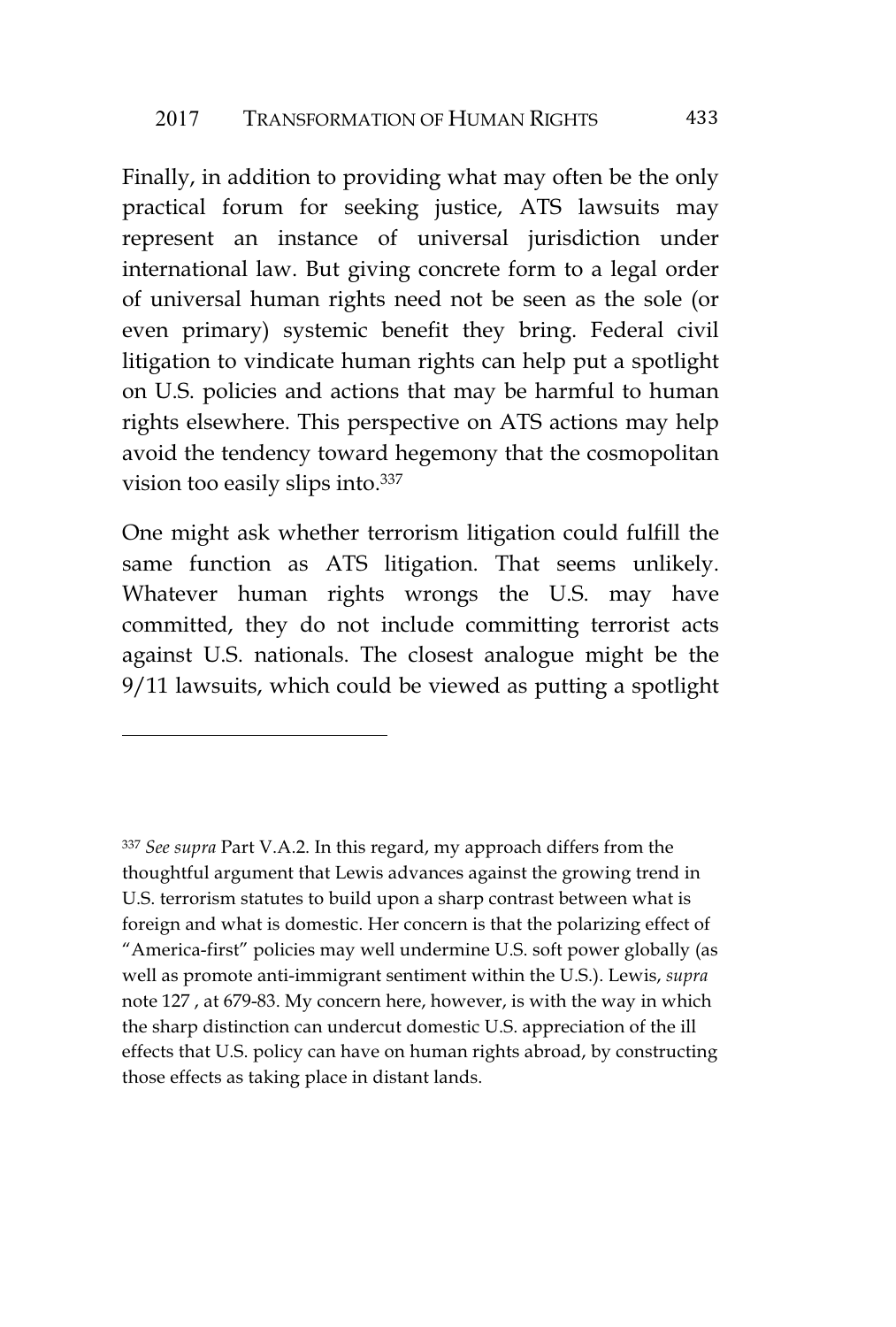## 434 U. MIAMI INT'L & COMP. L. REV. V. 24

on the United States' closeness to a major ally that (plaintiffs assert) bears responsibility for a terrorist attack here. That would be quite a revelation, but the ongoing battles in the courts and Congress seem fundamentally less about what the Saudis did than about than what it takes to be legally responsible for terrorist actions.<sup>338</sup> It is claims by foreigners for wrongs committed against them abroad that have the potential to serve this spotlight function.

## VI. CONCLUSION

Congress's continuing legislative efforts to provide civil remedies to U.S. nationals injured by terrorism might seem unsurprising. The primary focus of any democratic government is the welfare of its citizens and the security of its territory. But the way in which Congress has done so serves all too well to cast foreignness as a source of threat. In terrorism litigation it is foreign states and foreign organizations that cause terrorism; and U.S. nationals who are injured. In this context, Congress's silence as the Supreme Court has dealt grievous blows to the ATS is just as unsurprising. Human rights violations committed against

<sup>338</sup> The *Halberstam* standard commended by Congress in approving JASTA would likely dispense with any requirement of specific knowledge of such actions; the proposed amendment to JASTA offered by Senators McCain and Graham after its passage would make such knowledge indispensable. *See supra* note 239 and text accompanying *supra* note 220.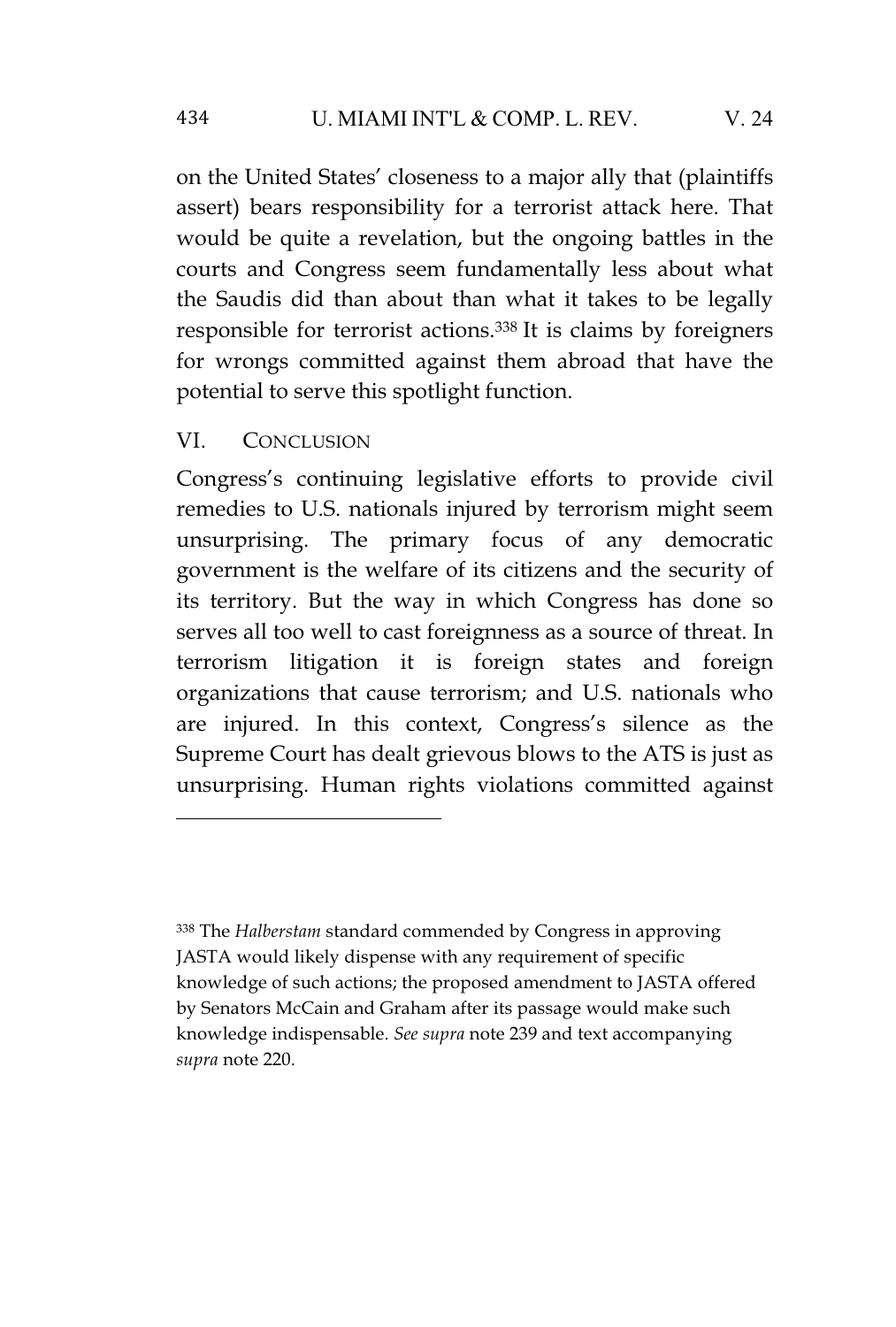foreigners by foreign governments in foreign territory come to be seen as irrelevant to the welfare of the U.S., and concern grievances held by and against dangerous others.

As of now, it would seem, the nationalist vision has triumphed over the cosmopolitan one: The ambition of helping to build a global rule of law through the use of universal jurisdiction has been displaced by a determination to prioritize American interests and safety. It is a displacement that finds resonance in the ascension of a President who promises to put "America First" and protect its citizens from the "ravages" that foreign countries have inflicted on us.<sup>339</sup>

The labels "cosmopolitan" and "nationalist" may be misleading in one respect, however, because what I call the "nationalist" vision does not necessarily signify withdrawal from global affairs. Notably, President Trump promised that "[w]e, the citizens of America  $\dots$  will determine the course of America *and the world* for years to come."<sup>340</sup> This is less a call for disengaging from foreign affairs than for calibrating

<sup>339</sup> Inaugural Address, Jan. 20, 2017,

https://www.whitehouse.gov/inaugural-address. *See* Matt Flegenheimer & Michael Barbaro, *Donald Trump Is Elected President Stunning Repudiation of the Establishment*, N.Y. TIMES, Nov. 9, 2016. <sup>340</sup> Inaugural Address, *supra* note 339 (emphasis added).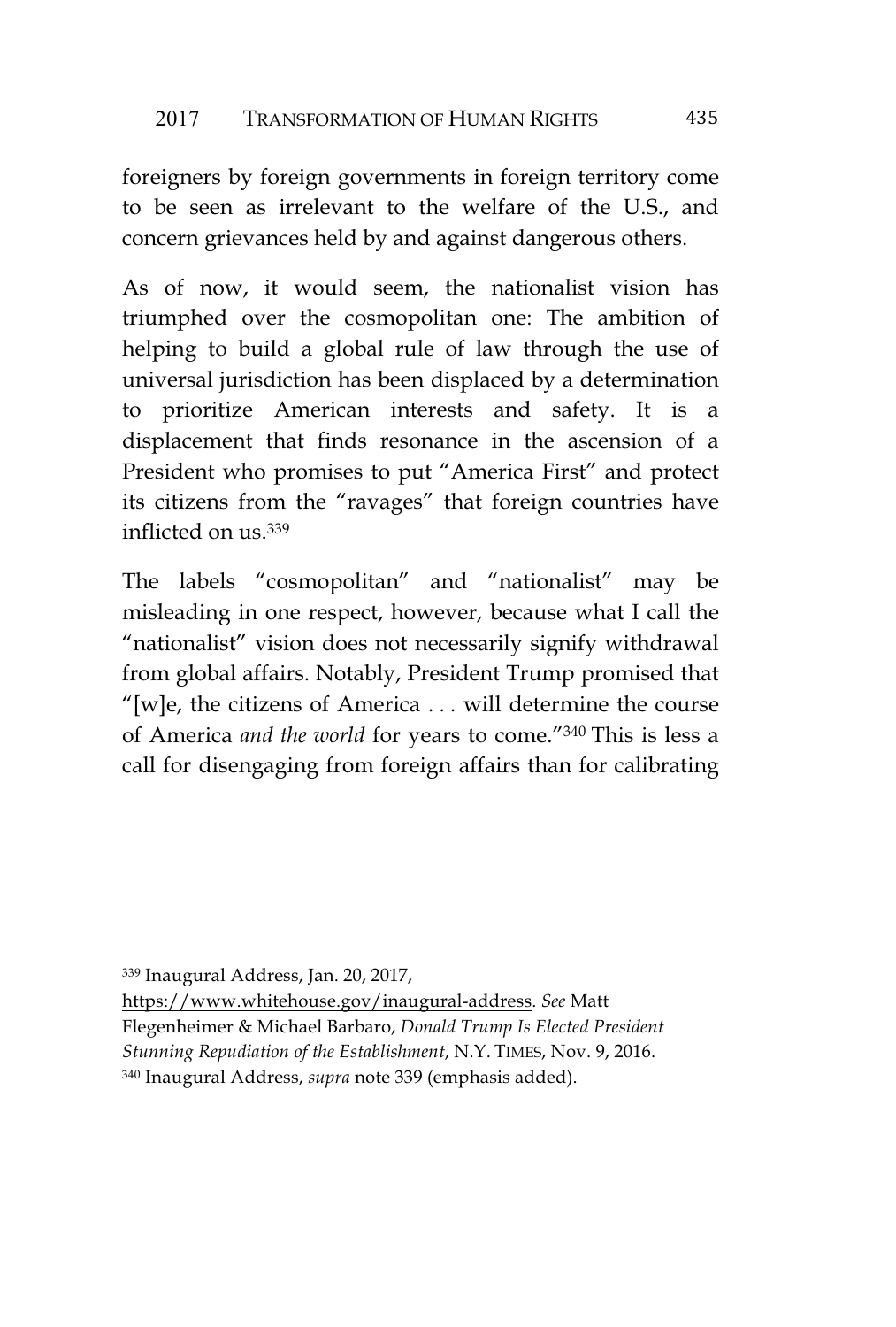U.S. foreign policy "with the understanding that it is the right of all nations to put their own interests first."<sup>341</sup>

The weaponization of human rights litigation is one outgrowth of this nationalist perspective. Severing the connection between global justice and federal civil litigation over severe human rights abuses (including terrorism) makes it all too easy to turn that litigation into a weapon to be deployed selectively against foreign states. It should not occasion too much surprise when U.S. citizens, and possibly the integrity of the courts, become collateral damage in this deployment. When Congress legislates with the primary aim of showing displeasure with a long-time ally falling out of favor, or of asserting its primacy in foreign affairs against the executive branch, there is no particular reason to expect that the law will work in a way that is comprehensible to the victims of terrorism whom the law purportedly protects. Nor is there reason to have full confidence that Congress will resist the temptation to tell the courts how to decide particular cases.

JASTA fully exemplifies these features. Granted, it slips at times into precisely the kind of blurring of the distinction between national and foreign that, as I have argued, a more realistic view of the relation of ATS claims to the U.S. would

<sup>341</sup> *Id*. *See also* Michael D. Shear and Jennifer Steinhauer, *Trump to Seek \$54 Billion Increase in Military Spending*, N.Y. TIMES, Feb. 27, 2017.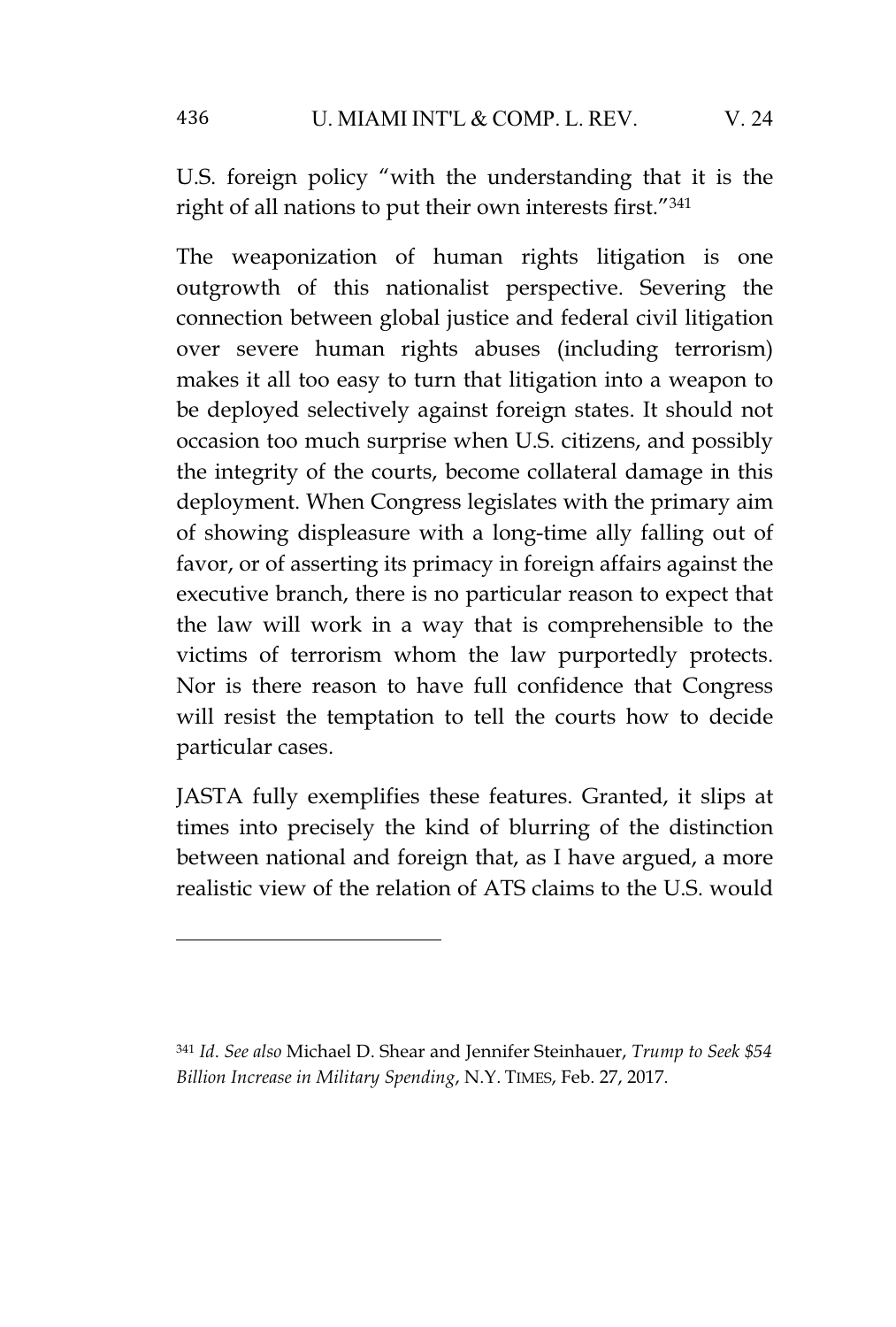highlight. What, after all, is an act of international terrorism that occurs "*in* the United States" and yet is "primarily outside the territorial jurisdiction of the United States" or "transcends national boundaries"?<sup>342</sup> But for the most part its agenda is clear, even if its ultimate legal impact is not: A foreign state that (it is said) inflicted or helped to inflict terrible harm on U.S. citizens on U.S. soil must be made to pay, and must be pried away from presidents who treat it as an ally. Whatever one thinks about this agenda, it has no place for vindication of the wrongs inflicted by Saudi Arabia on citizens of other states, including Yemen, with U.S. support.

While Congress remains focused on terrorism legislation, the ATS is set to remain severely limited for the foreseeable future. It may not always be so. A long period of desuetude has been the fate of important provisions of the Constitution throughout history. The Fifteenth Amendment, for example, lay dormant from the end of Reconstruction to the enactment of the Voting Rights Act of 1965.<sup>343</sup>

The comparison is not extravagant. In view of its provenance, we might even regard the ATS as semiconstitutional. It is a part of the Judiciary Act of 1789, "the

<sup>342</sup> *See* text accompanying *supra* notes 227-230.

<sup>343</sup> Voting Rights Act of 1965, Pub. L. No. 89-110, 79 Stat. 437 (Aug. 6, 1965).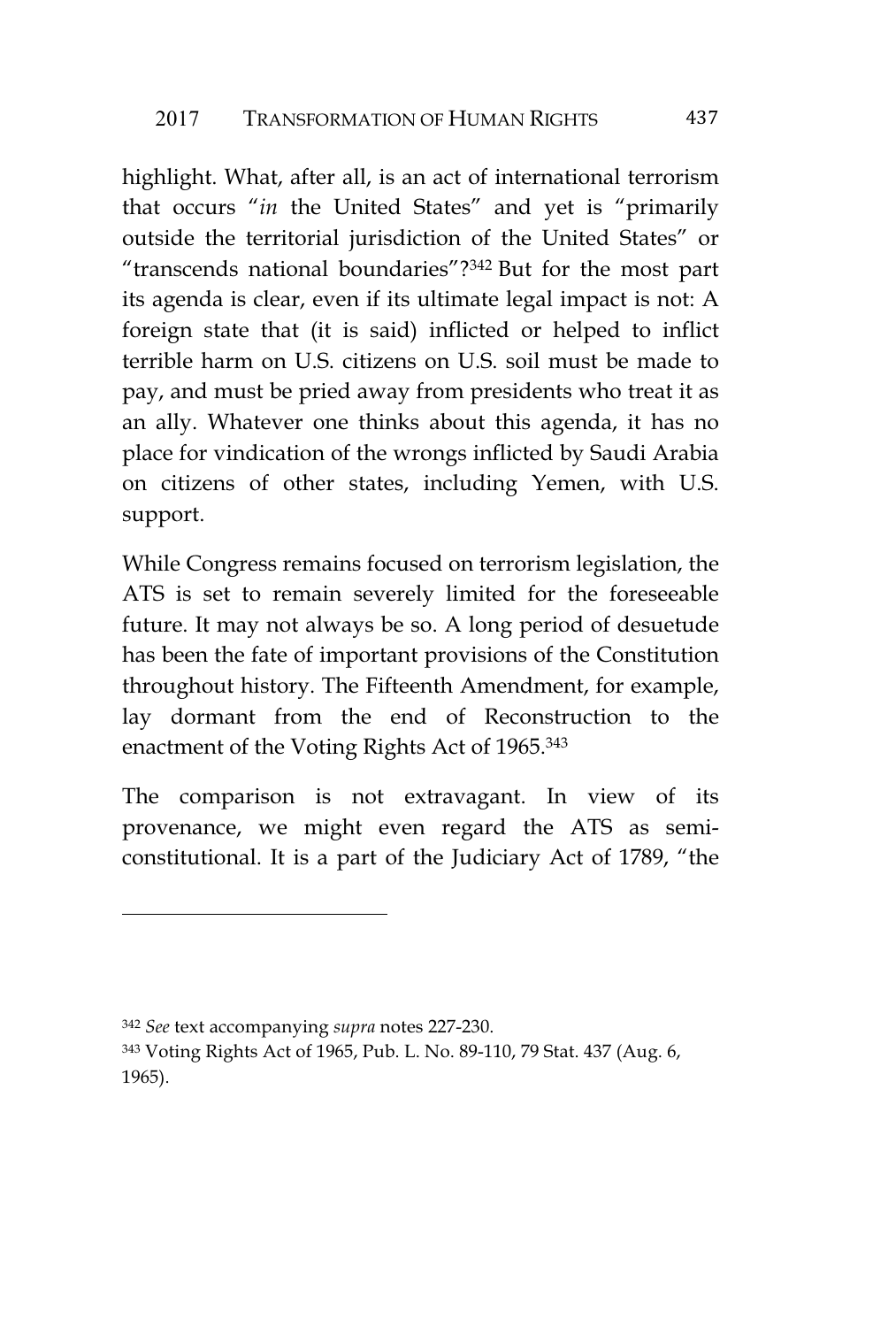## 438 U. MIAMI INT'L & COMP. L. REV. V. 24

last of the triad of founding documents, along with the Declaration of Independence and the Constitution itself," and "the genesis of our Nation's continuing constitutional revolution."<sup>344</sup> Like the Constitution, the ATS has spawned endless interpretations and even theories of interpretation. Original intent is one of the most commonly seen theories today in ATS scholarship, with a keen focus on what the First Congress, whose members included a number of the framers, had in mind.<sup>345</sup> But there is no reason why a proper interpretation of the text of the ATS could not take into account its current context, as with any statute. As protean in its language as the Constitution, and nearly as long-lived, the ATS may one day again find favor in the courts.

<sup>344</sup> Sandra Day O'Connor, *The Judiciary Act of 1789 and the American Judicial Tradition*, 59 CINN. L. REV. 1, 2 (1990). The statute was recodified several times with minor modifications. *See* Bradley, *supra* note 5, at 587 n.2.

<sup>345</sup> *E.g*., David Wallach, *The Alien Tort Statute and the Limits of Individual Accountability in International Law*, 46 STAN. J. INT'L L. 121 (2010) (proposing to limit ATS to violations of international criminal law); Bellia & Clark, *supra* note 89, at 1620-29 (First Congress intended to provide only for remedies against U.S. nationals for a broad range of wrongs). This form of interpretation goes somewhat against the current predominance of the textualist approach to statutory interpretation. On the framers and the First Congress, see David P. Currie, *The Constitution in Congress: Substantive Issues in the First Congress*, 1789-1791, 61 U. CHI. L. REV. 775, 777 (1994).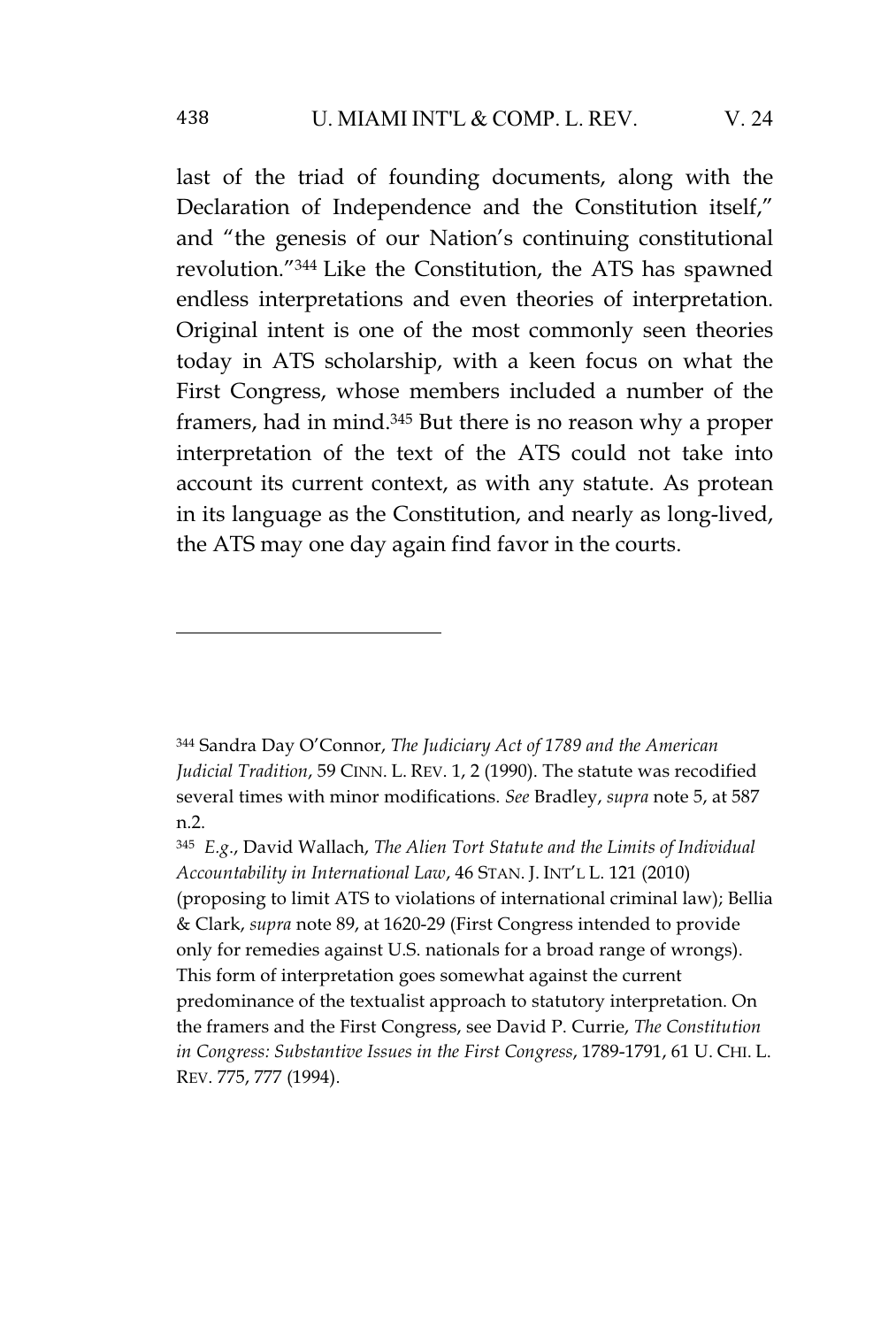Even if not extravagant, though, the comparison may be unwise. For all its messiness and flaws, Congress's engagement with civil suits for terrorism damages represents a legislature's efforts to accommodate the law to modern challenges. If it were so inclined, Congress could craft a more contemporary statute expressly aimed at providing a forum for vindication of human rights violations committed against foreigners elsewhere. Such a law might be valued in part for its role in increasing awareness not just of human rights violations elsewhere but of the ways that U.S. policy or actions may play a role, even if a very general one, in them.

But Congress is not so inclined. Instead, as the ATS atrophies, Congress moves with increasing boldness to facilitate suits by Americans against foreign states and other foreign entities and officials for terrorism. The politics of fear—the construction of the world as filled with dangerous others threatening the safety of ordinary Americans proceeds apace.<sup>346</sup> To say that foreign human rights victims

<sup>346</sup> *See, e.g*., Protecting the Nation from Foreign Terrorist Entry into the United States, Executive Order, § 11 (March 6, 2017) (providing for reporting on number of foreign nationals charged with terrorism-related offenses or providing material support to terrorism in the United States and on gender-based violence), https://www.whitehouse.gov/thepress-office/2017/03/06/executive-order-protecting-nation-foreignterrorist-entry-united-states; Enhancing Public Safety in the Interior of the United States, Executive Order No. 13768, § 13 (Jan. 25, 2017)